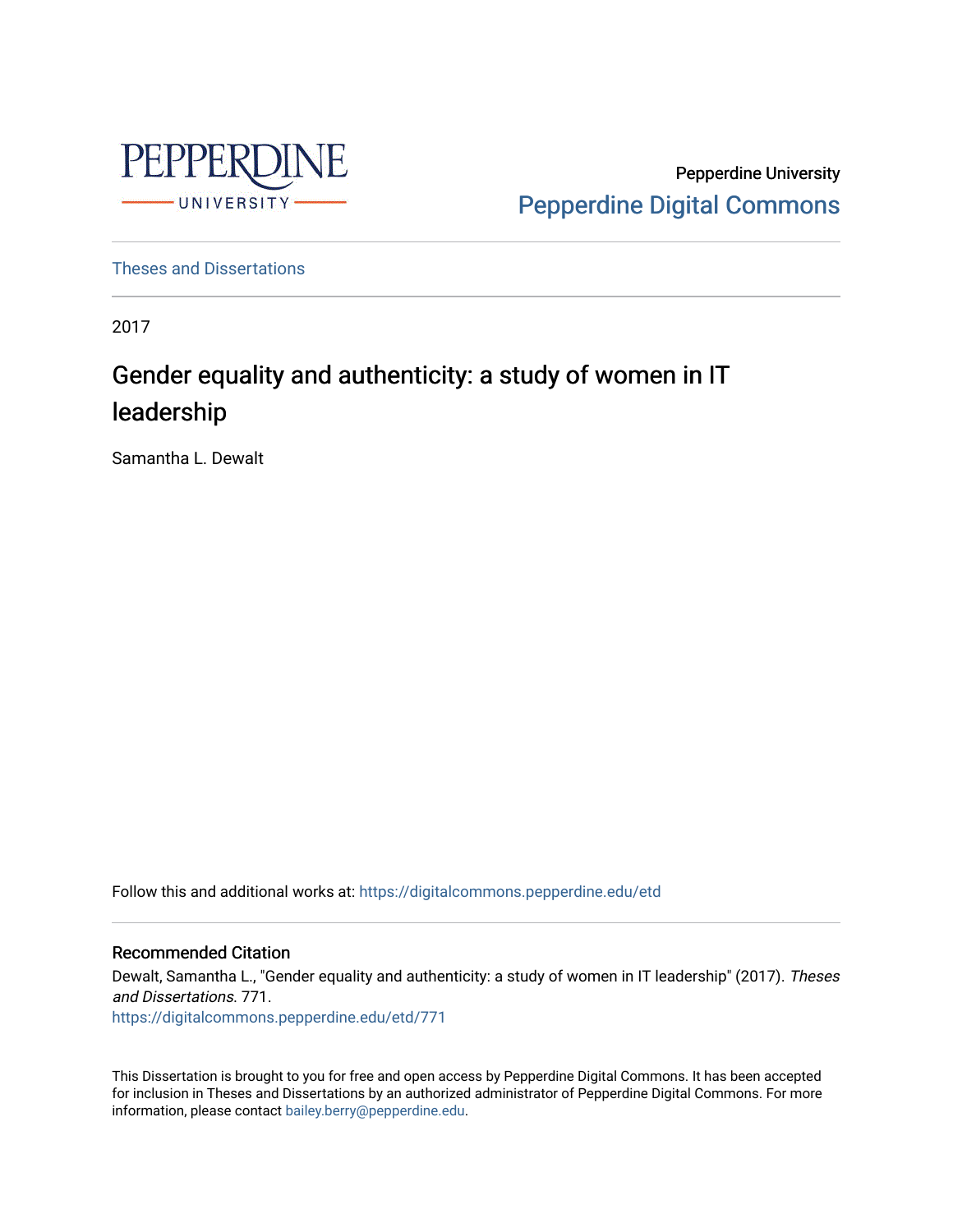Pepperdine University

Graduate School of Education and Psychology

# GENDER EQUALITY AND AUTHENTICITY: A STUDY OF WOMEN IN IT LEADERSHIP

A dissertation submitted in partial satisfaction

of the requirements for the degree of

Doctor of Education in Organizational Leadership

by

Samantha L. Dewalt

March, 2017

Doug Leigh, Ph.D. – Dissertation Chairperson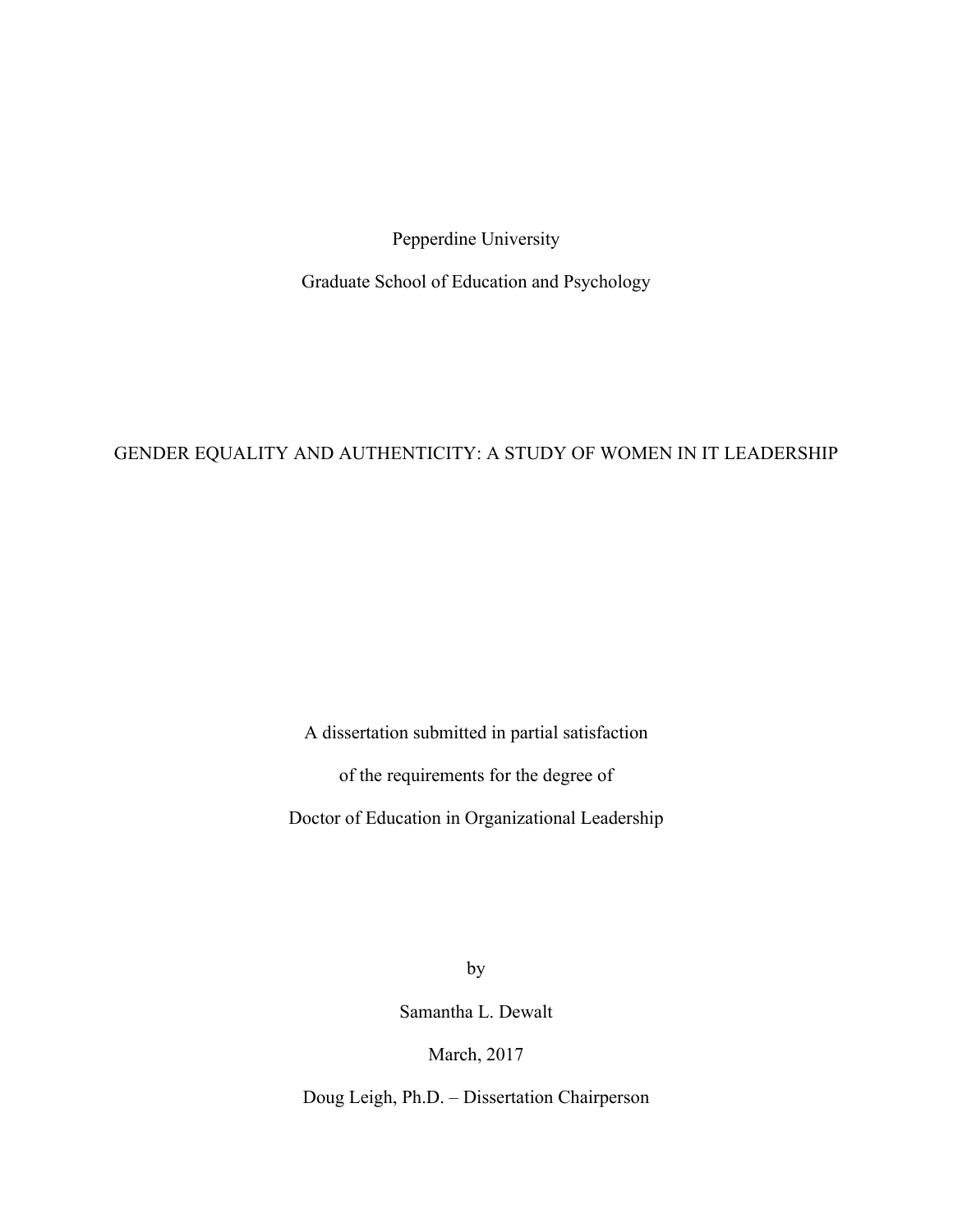This dissertation, written by

# Samantha L. Dewalt

under the guidance of a Faculty Committee and approved by its members, has been submitted to and accepted by the Graduate Faculty in partial fulfillment of the requirements for the degree of

# DOCTOR OF EDUCATION

Doctoral Committee:

Doug Leigh, Ph.D., Chairperson

June Schmieder-Ramirez, Ph.D.

James R. DellaNeve, Ed.D.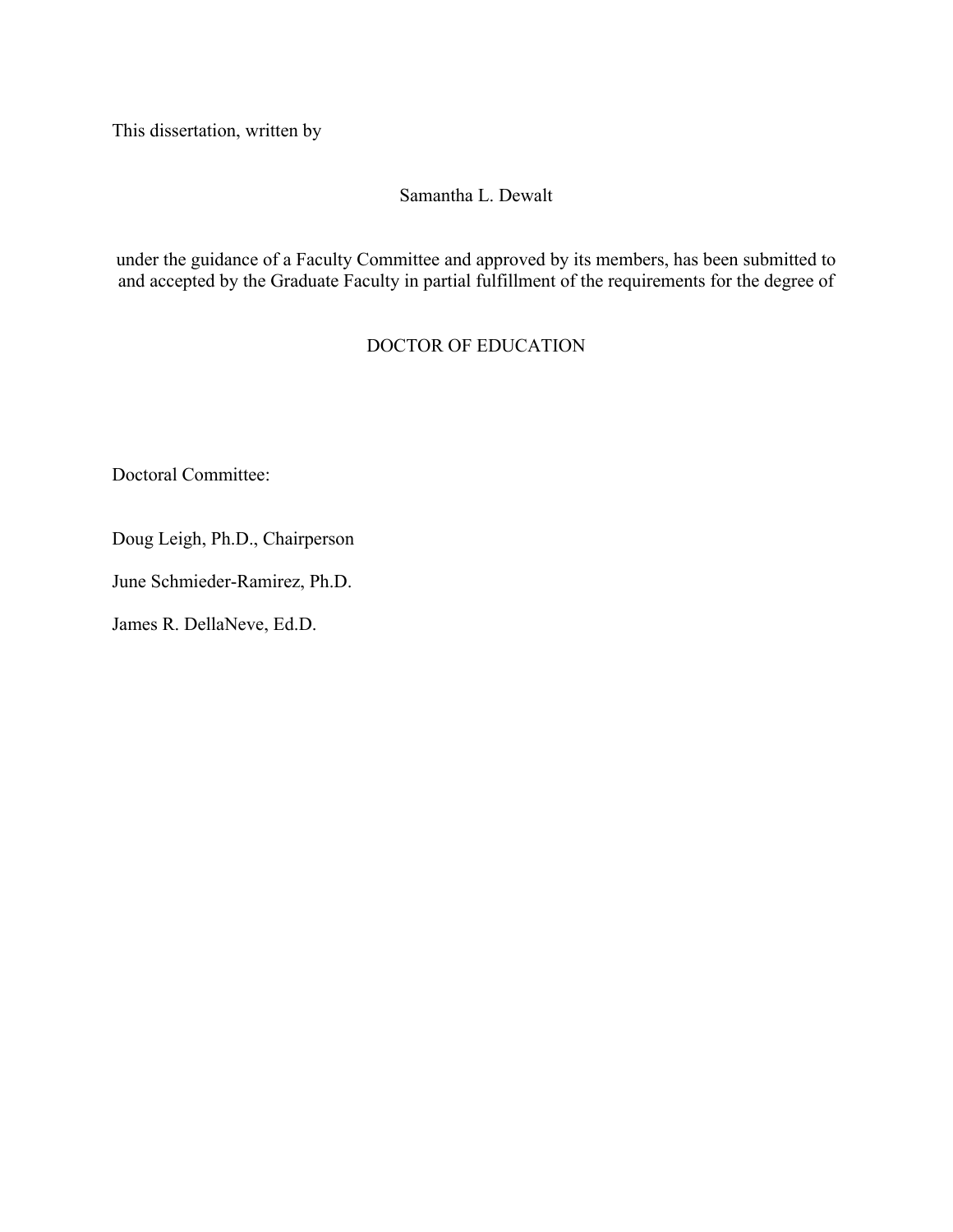© Copyright by Samantha L. Dewalt (2017)

All Rights Reserved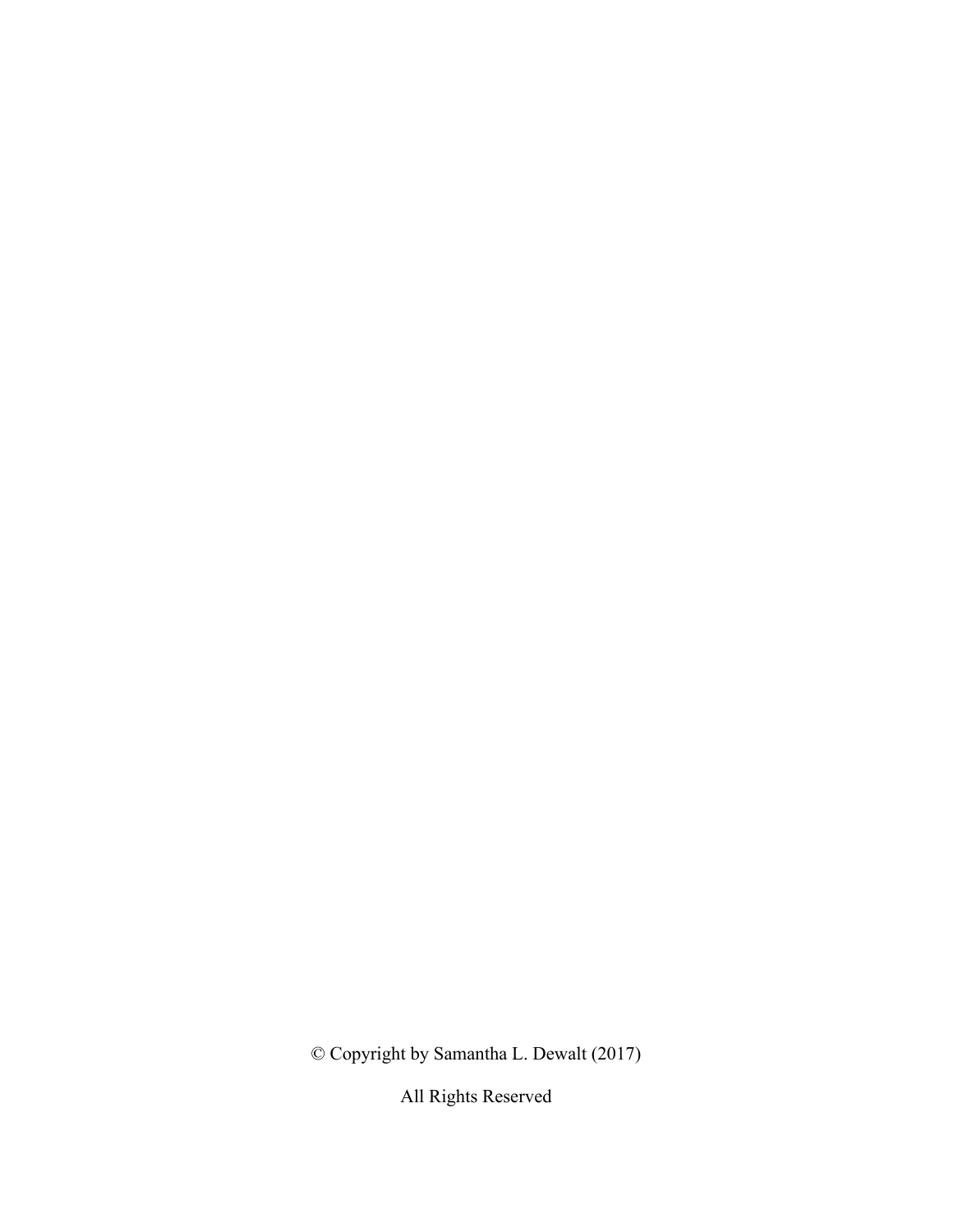# TABLE OF CONTENTS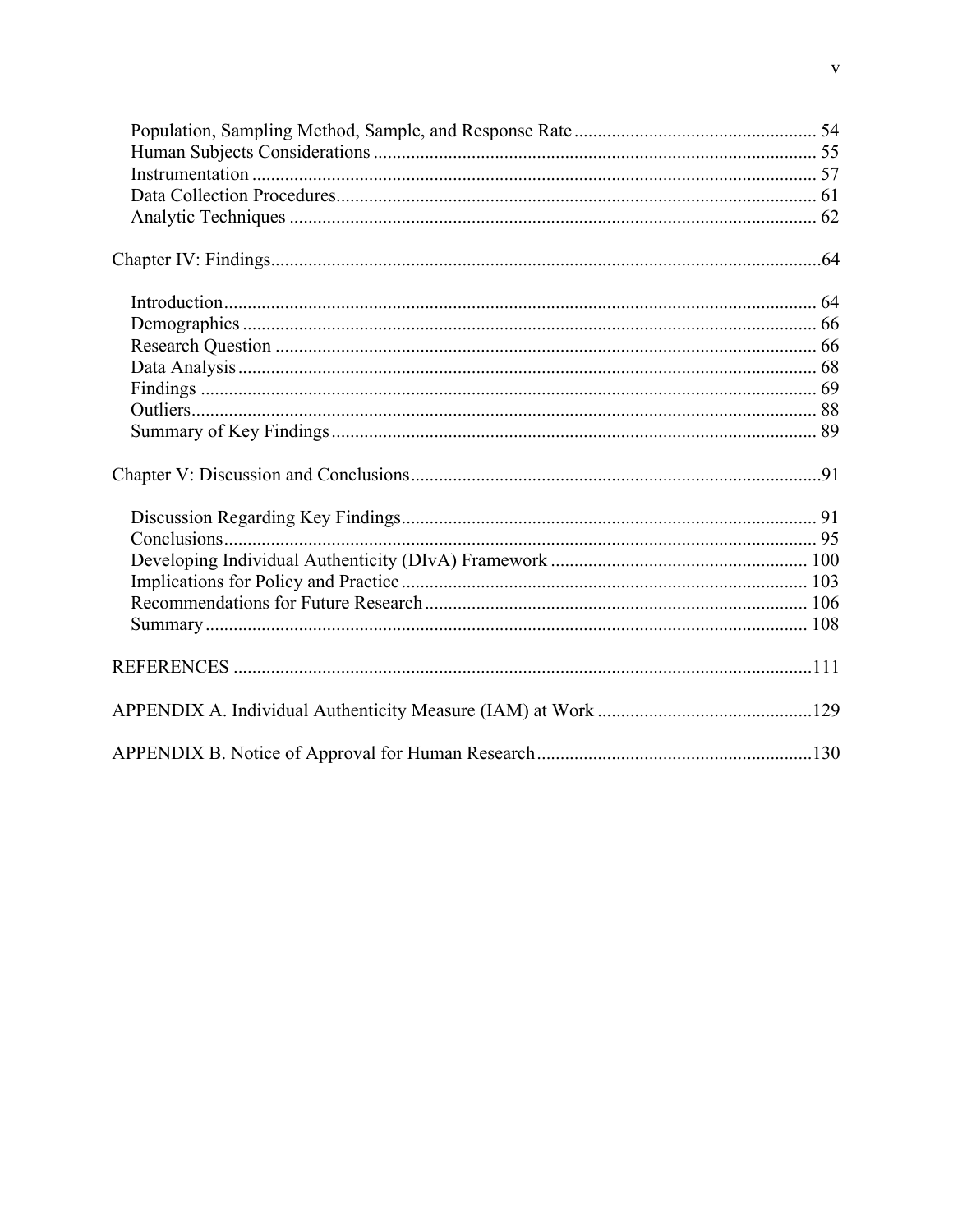# LIST OF TABLES

|--|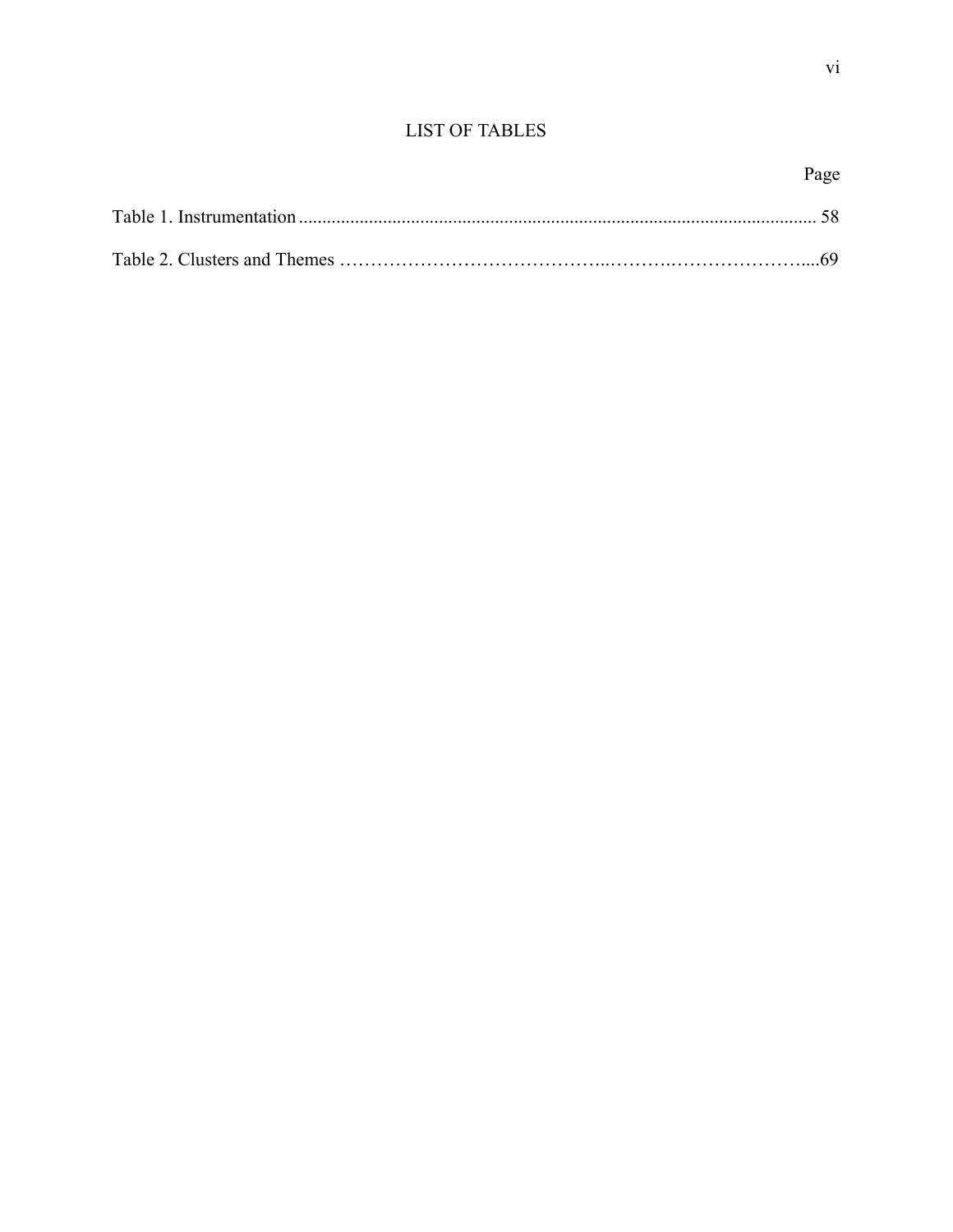# LIST OF FIGURES

|  | Page |
|--|------|
|  |      |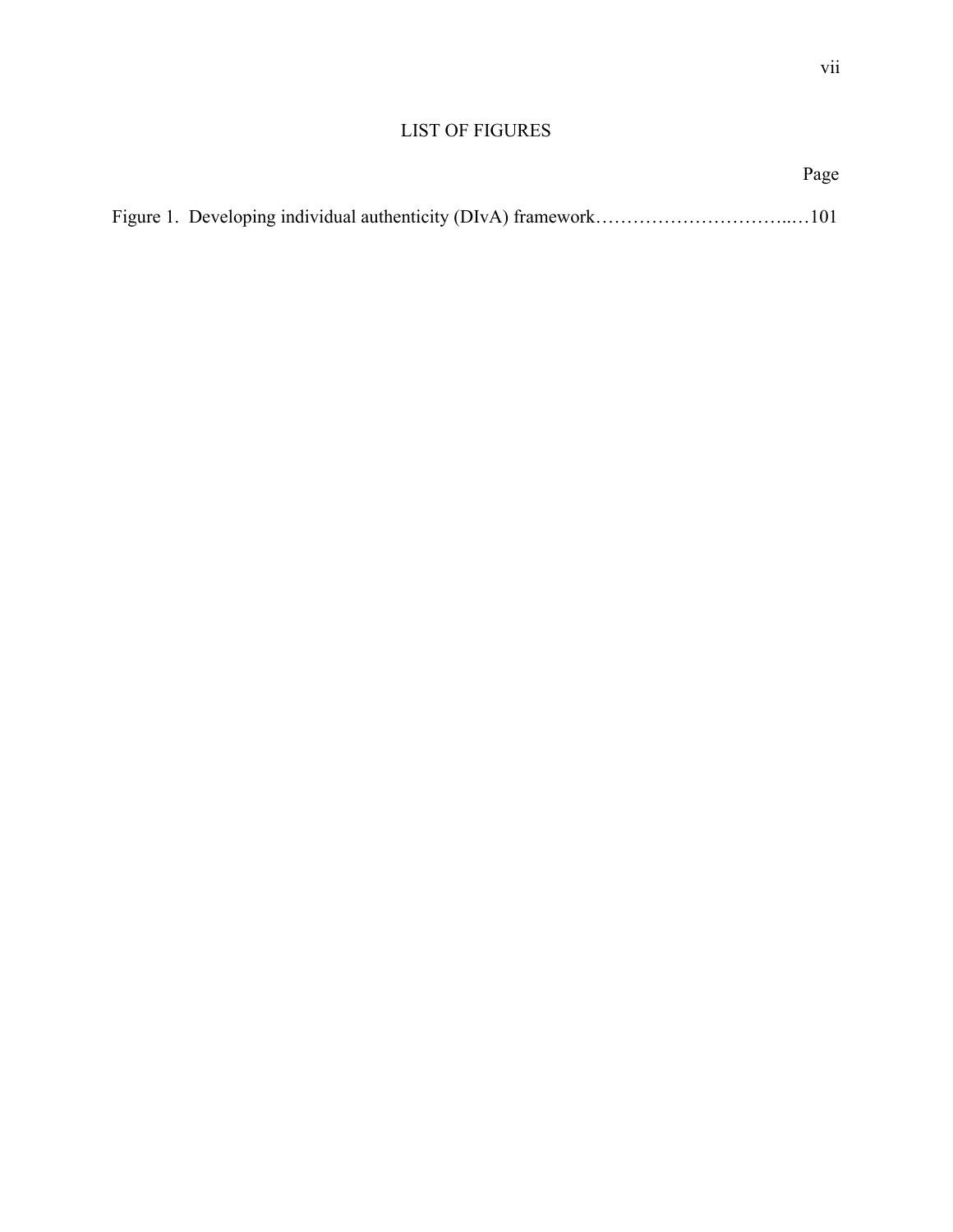#### ACKNOWLEDGMENTS

First, I would like to thank my dissertation committee for agreeing to take this journey with me. Dr. Leigh, thank you for serving as my dissertation chair and for encouraging me to aspire for excellence. Dr. Schmieder-Ramirez and Dr. DellaNeve, thank you for your insights and your passion for my research topic. I am grateful to each of you for your guidance and commitment throughout this journey.

I am truly blessed to have the love and support of my family. To my parents, thank you for being incredible role models and for inspiring me to pursue my passions and my dreams. Thank you for your unconditional love, for teaching me the value of faith and family first, and most importantly, for modeling authenticity and encouraging me to be myself. To my brothers, O.J. and Gareth, I couldn't have asked for better brothers, confidants, and friends. I love you all.

I am fortunate to have shared my doctoral journey with a very special group of colleagues and friends, my "EDOL besties." Victoria, Gabrielle, Steve, and Grey, I could not imagine going through this experience without you. From our scholarly debates during Sunday lunches at the beach to our pizza overindulgences and discussions about life in our hotel lobby, I will forever be grateful for the memories we shared and the lifelong friendships we made. Thank you for motivating me toward the finish line. We made it!

I would be remiss if I didn't thank my colleagues at The University of Oklahoma who were there for me when I started this journey and my colleagues at Lehigh University who were there for me as I completed my doctoral journey. Furthermore, thank you to my colleagues and friends in the IT industry who took an interest in my topic and helped me identify female leaders for my study. It truly was a team effort.

viii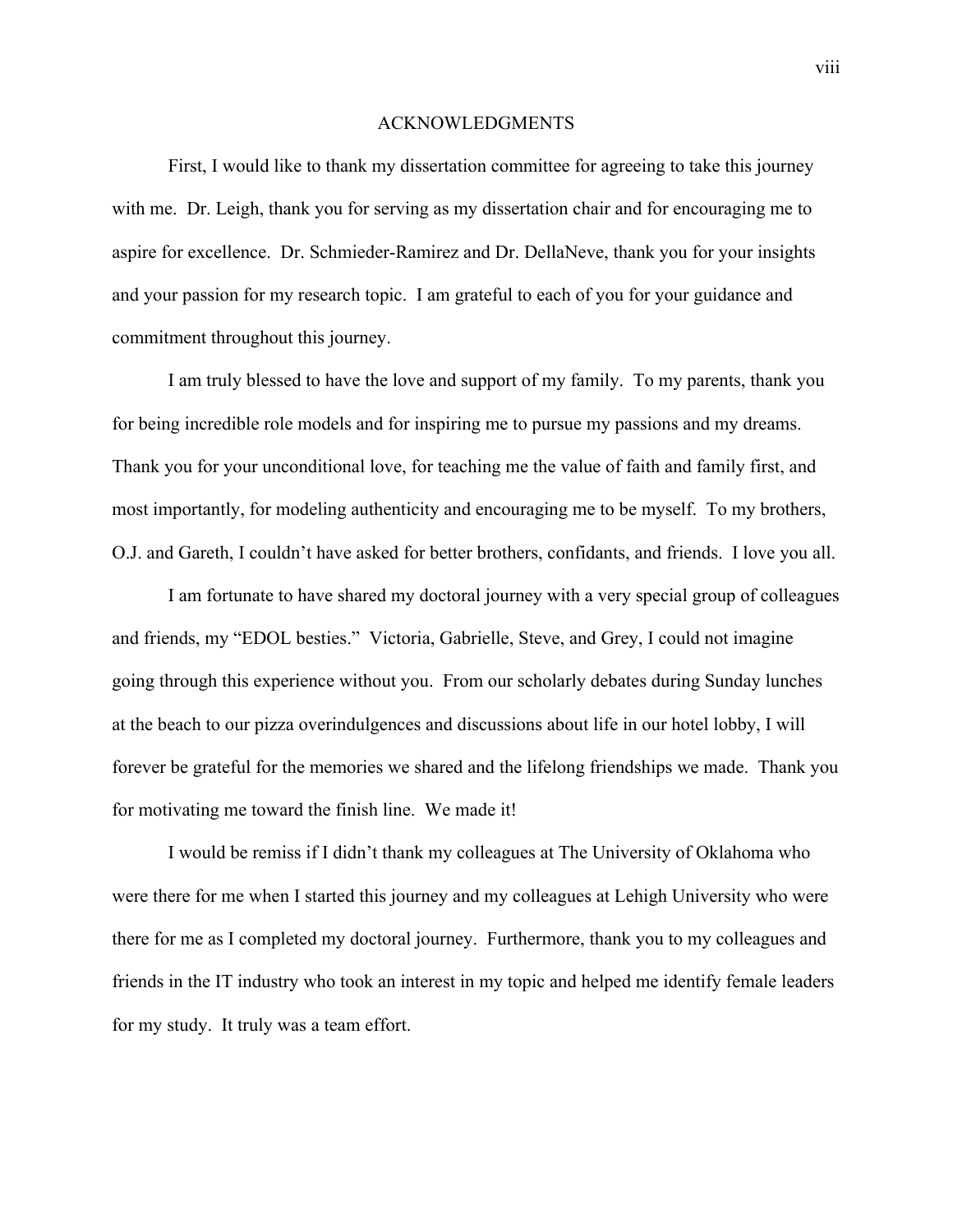Most importantly, I want to express my heartfelt appreciation for my soon-to-be husband and best friend, William. You are my inspiration each and every day. You challenge me, you encourage me, and you inspire me to shoot for the stars. Thank you for sharing my passion for life and for dreaming with me. I am excited to see where the road leads us next.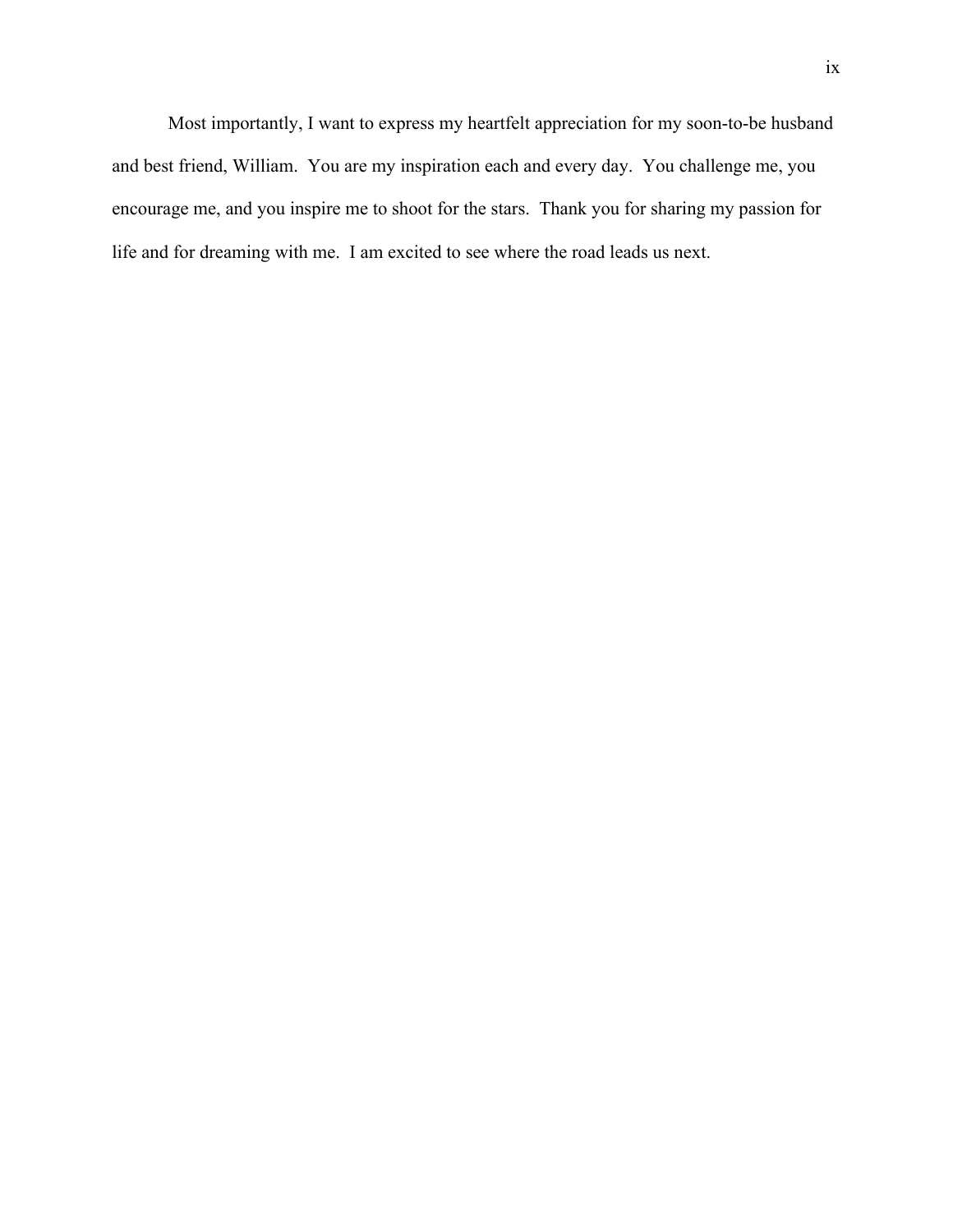# VITA

# **EDUCATION**

| Pepperdine University, Malibu, CA<br><b>Education Doctorate in Organizational Leadership</b><br>Honors: Passed Comprehensive Examination with Honors | May 2017        |
|------------------------------------------------------------------------------------------------------------------------------------------------------|-----------------|
| The University of Oklahoma, Norman, OK<br>Master of Business Administration<br>Honors: Phi Beta Phi, Beta Gamma Sigma                                | May 2012        |
| The University of Oklahoma, Norman, OK<br>Bachelor of Arts in Communication; Minor in Sociology<br>Honors: Phi Beta Kappa                            | May 2006        |
| PROFESSIONAL EXPERIENCE                                                                                                                              |                 |
| Lehigh University, Bethlehem, PA<br>Senior Director, Industry Engagement                                                                             | $2015$ -present |
| The University of Oklahoma, Norman, OK<br>Associate Director, IT Corporate Engagement                                                                | 2012-2015       |
| Cole Technology Group, Norman, OK<br>Vice President, Marketing                                                                                       | 2008-2012       |
| Hal Smith Marketing Group, Norman, OK<br>Vice President & Partner                                                                                    | 2006-2008       |

# **CONFERENCE PRESENTATIONS**

**Kahoe, S.**, Matranga, J., & McCoy, C. *Driving Innovation Through University-Industry Strategic Partnerships.* Presented at the UIIN International Conference, Amsterdam, Netherlands. June 2016.

**Kahoe, S**., & McCoy*,* C*. Big Data Collaboration Leads to Big Impact: Driving Innovation Through University-Industry Strategic Partnerships*. Invited keynote address at OSIsoft Users Conference, San Francisco, CA. April 2016.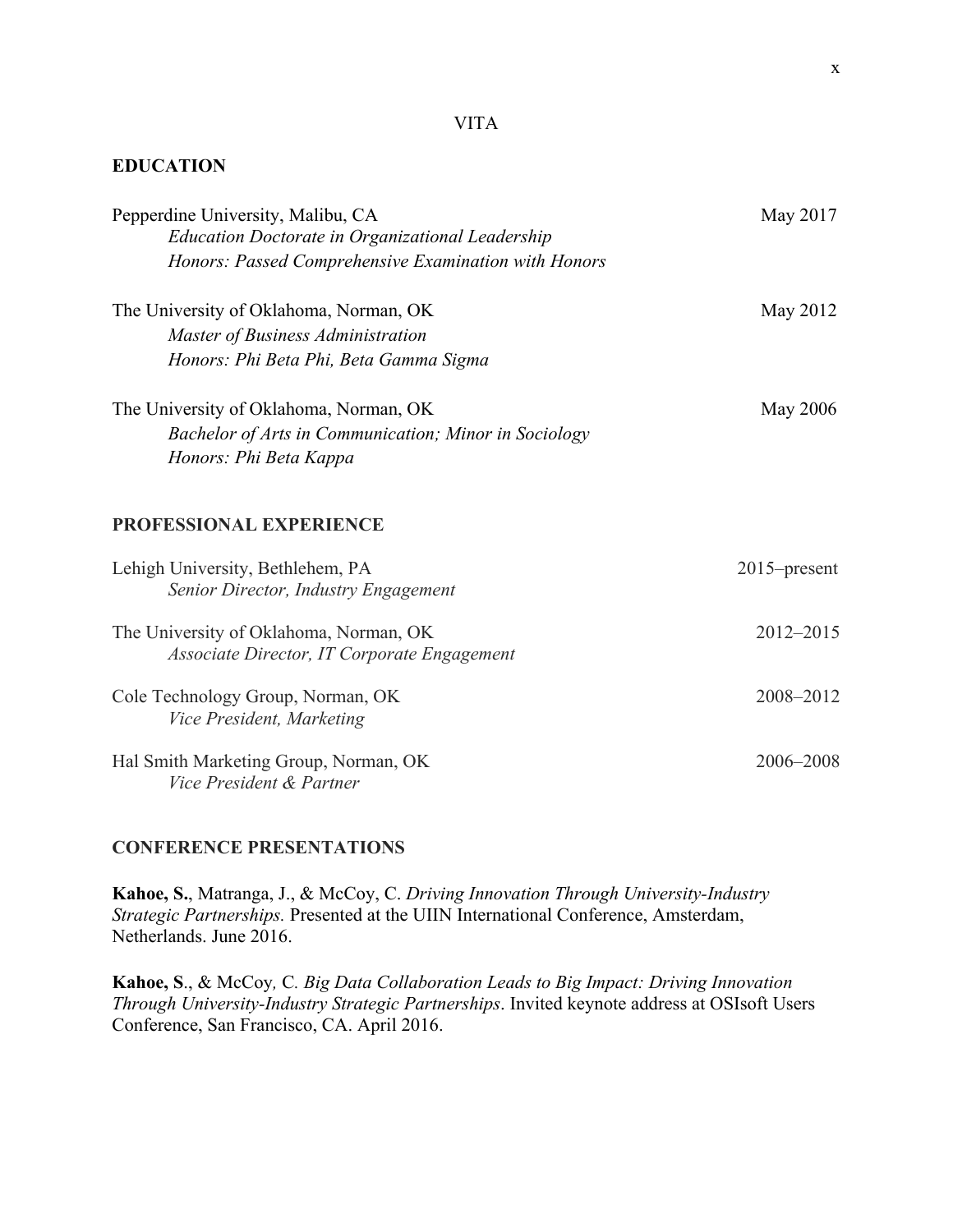**Kahoe, S.,** & McCoy, C. *Leading Change: Implementing a Comprehensive Industry Engagement Model.* Presented at the UIIN International Conference, Berlin, Germany. June 2015.

**Kahoe, S.** *Driving Innovation through Strategic Vendor Partnerships.* Presentation selected for Educause 2014 Annual Conference, Poster Session, Orlando, FL. October 2014.

**Kahoe, S.** *An Innovative Approach to IT Corporate Engagement*. Invited talk at Big 12 CIO Conference, Norman, OK. March 2013.

**Kahoe, S.** *Creating a Culture of Collaboration.* Presented at the Network of Academic Corporate Relations Officers Annual Conference, Evanston, IL. August 2012.

# **PROFESSIONAL AFFILIATIONS AND SERVICE**

| Lehigh University Academic Infrastructure Working Group              | April 2016–present   |
|----------------------------------------------------------------------|----------------------|
| University-Industry Innovation Network (UIIN)                        | January 2015–present |
| National Academy of Inventors (NAI)                                  | January 2015–present |
| Network of Academic Corporate Relations Officers (NACRO)             | April 2012–present   |
| The University of Oklahoma Administrative Staff Council              | 2014-2015            |
| Norman Chamber of Commerce; Board of Directors, Executive Committee  | 2006-2014            |
| City of Norman Strategic Water Supply Committee                      | 2012-2014            |
| Norman NEXT Young Professionals; Chair, Founding Board Member        | 2006-2014            |
| MOR Associates, Advanced Leaders Program                             | 2013                 |
| City of Norman Charter Review Commission                             | 2013                 |
| Norman Rotary Club; Board of Directors, Director of Public Relations | 2006-2012            |
| Leadership Norman Graduate, Norman Chamber of Commerce               | 2008-2009            |

# **PROFESSIONAL AWARDS**

| Journal Record Achievers Under 40 Award Winner, Oklahoma City, OK |      |
|-------------------------------------------------------------------|------|
| NEXT Under 40 Award Winner, Norman, OK                            | 2012 |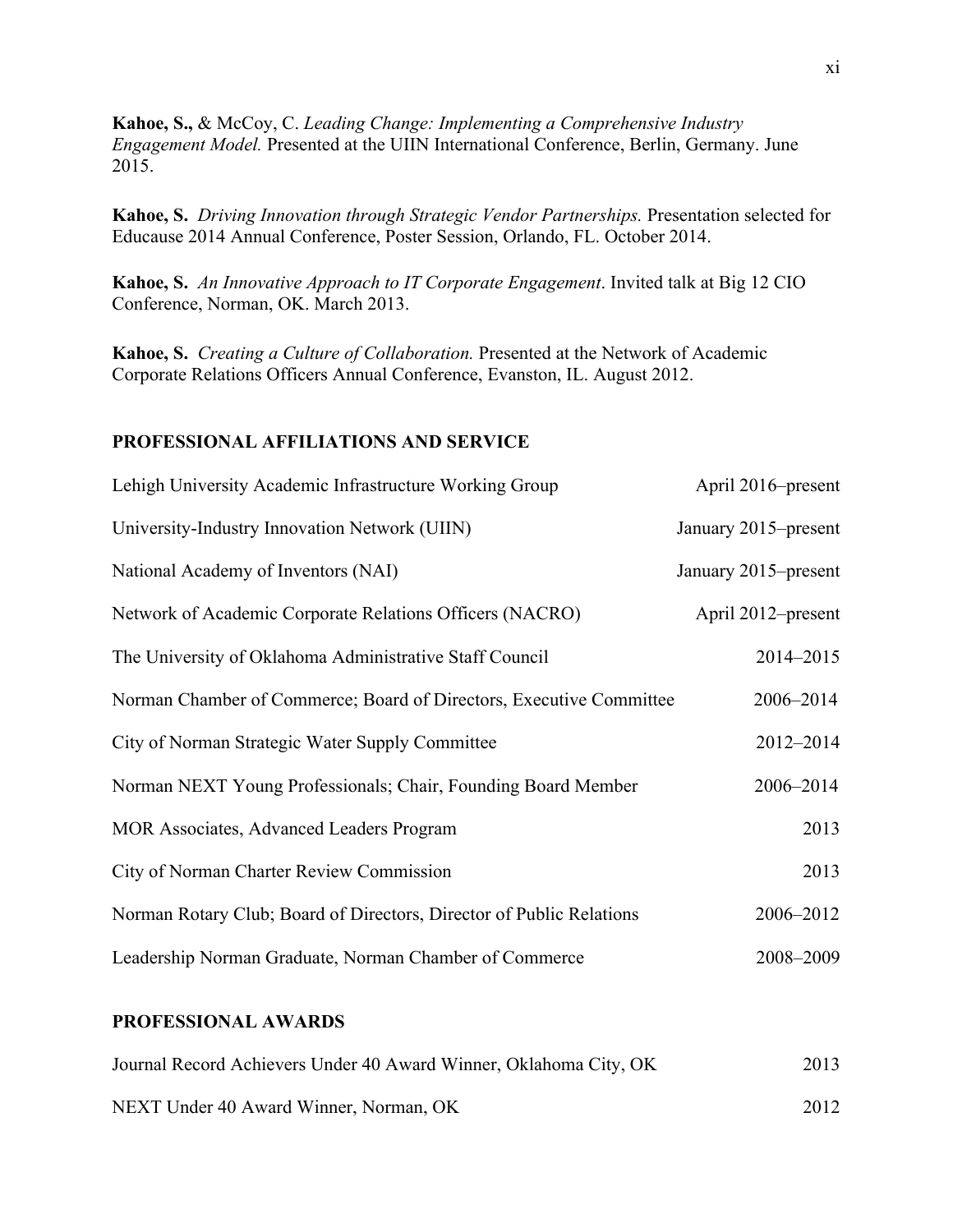#### ABSTRACT

This purpose of this dissertation is to understand how women senior leaders in the information technology (IT) industry experience leading with authenticity in the context of a male-dominated work environment. The IT industry has been unsuccessful in attracting and retaining women in leadership positions. For decades, women have faced challenges with gender biases in the workplace. Research has shown that in some predominantly male work environments, women experience pressures to conform to long-established norms in order to advance up the corporate ladder. Using a phenomenological methodology, this study examines how women describe their present perceptions of leading with authenticity in the IT industry. *Authenticity* is defined as the experience of being true to one's self (Vannini, 2004). It represents a healthy alignment between internal values and external behaviors (Ruderman  $\&$  Rogolsky, 2013). This study uses the social constructivist theory of gender as a theoretical framework to analyze the experiences women face with regard to gender equality and individual authenticity in the workplace. Moustakas's (1994) method of analysis of phenomenological data is used to analyze the verbatim transcripts from one-on-one interviews with nine female leaders in the IT industry. Overall, the female participants epitomized authenticity at work. Based on key findings, a new definition for authenticity at work is proposed. *Individual authenticity at work* can be defined as understanding your core values, principles, and beliefs, and living them out every day through your actions and words, regardless of situation or circumstance. Furthermore, authenticity can be viewed as bringing your whole self to work; integrating your personal and professional self as identities that coexist. While the present study provides support for the notion of authenticity as a state-based phenomenon, a new conceptualization of authenticity as a skill-based phenomenon is proposed. The DIvA framework is introduced as a tool for developing individual authenticity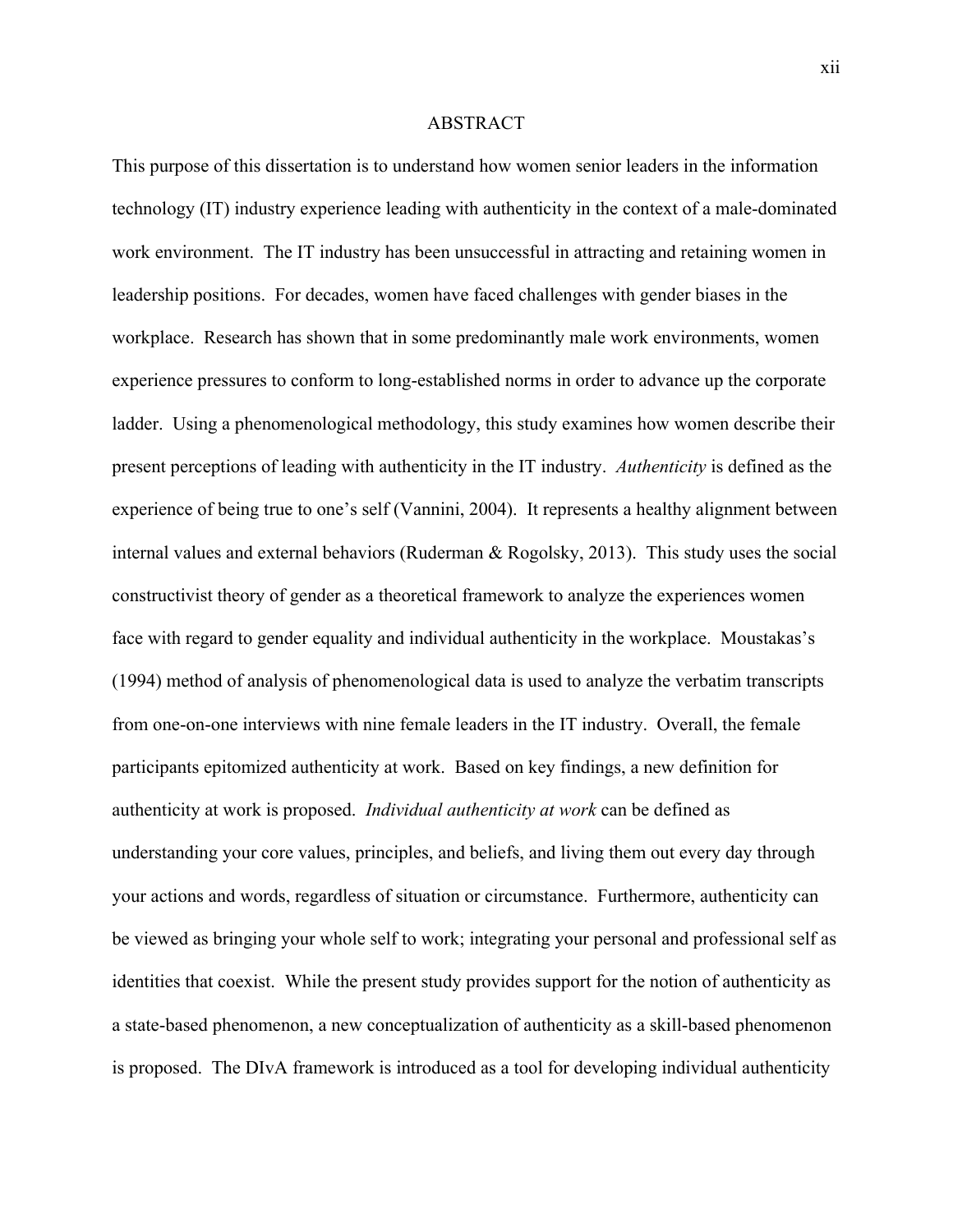among females in the workplace. IT organizations can do more to attract, retain, and develop women in IT. Women and men alike must feel empowered to bring their best selves forward and to develop their full capabilities along the lines of excellence.

*Keywords*: gender equality, authenticity, technology, women, leadership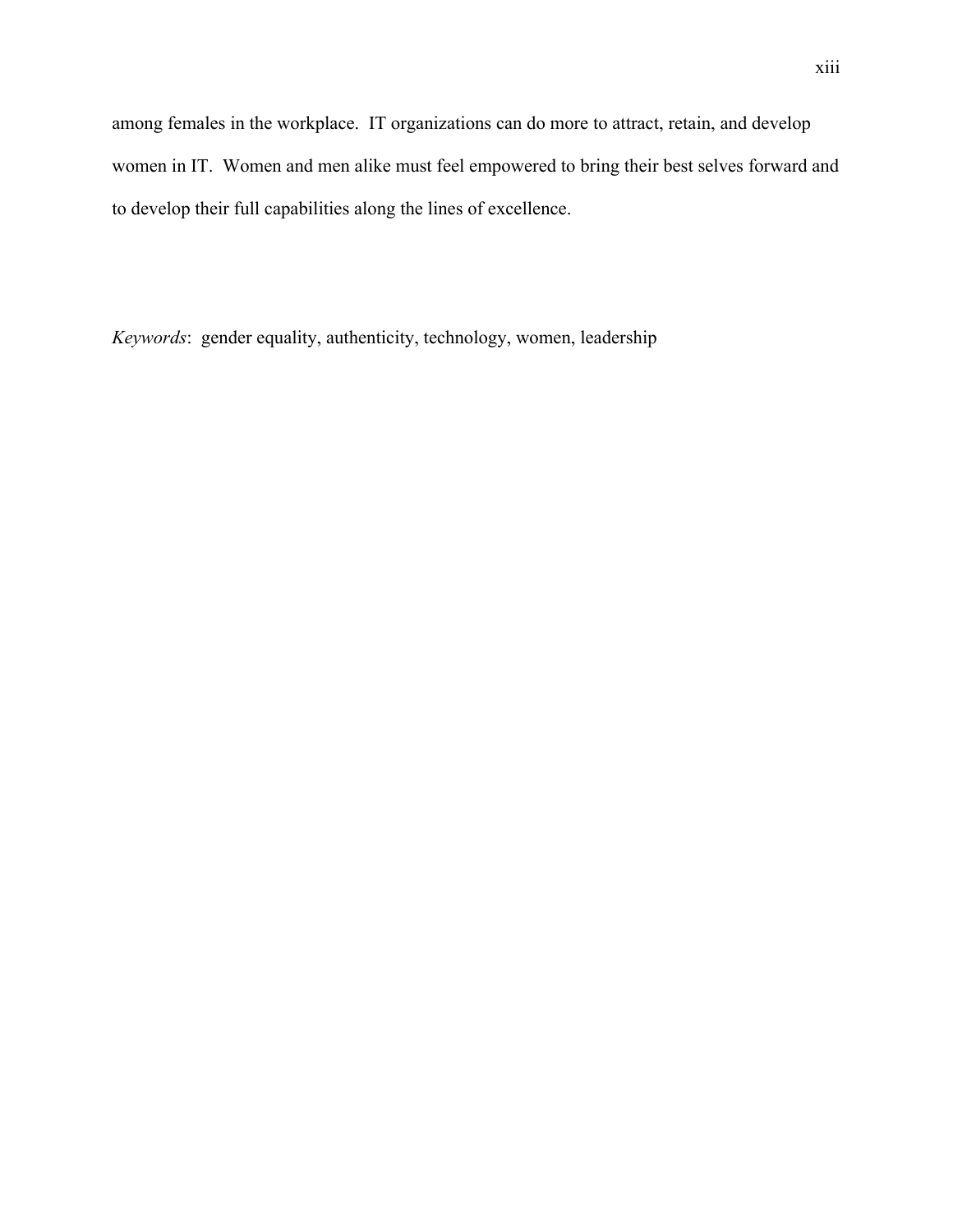## **Chapter I: Introduction**

## **Background**

The topic of this research study is gender equality and authenticity in the workplace. The study examines the experiences women information technology (IT) executives face with regard to leading with authenticity in a male-dominated work environment. Authenticity has been defined as "the experience of being true to one's self" (Vannini, 2004, p. 8). It represents a healthy alignment between internal values and external behaviors (Ruderman & Rogolsky, 2013). The interest of this study is authenticity among women leaders in the context of the workplace, rather than authentic leadership among women. These related but distinct concepts are further discussed in Chapter Two.

While women sometimes make a conscious decision to conform to gender stereotypes in the workplace, the decision to conform to norms can also be an unconscious one. The inability of individuals to function authentically in the workplace inhibits both personal happiness and overall organizational performance. According to Ruderman and Rogolsky (2013), "organizations that foster authentic behavior are more likely to have engaged, enthusiastic employees and workplaces that are open and promote trust" (p. 1). Employees will not follow a leader they perceive to be inauthentic. Furthermore, in order for employees to thrive, they need to work for an authentic organization (Goffee & Jones, 2013). The findings from this research study aim to shed light on what it means for women to function authentically in the workplace and to provide valuable insight to organizations and human resources (HR) managers as they strive to create more supportive work environments for women.

The concept of gender equality in the workplace suggests that all employees—females and males—are able to "develop their personal abilities and make choices without limitations set

1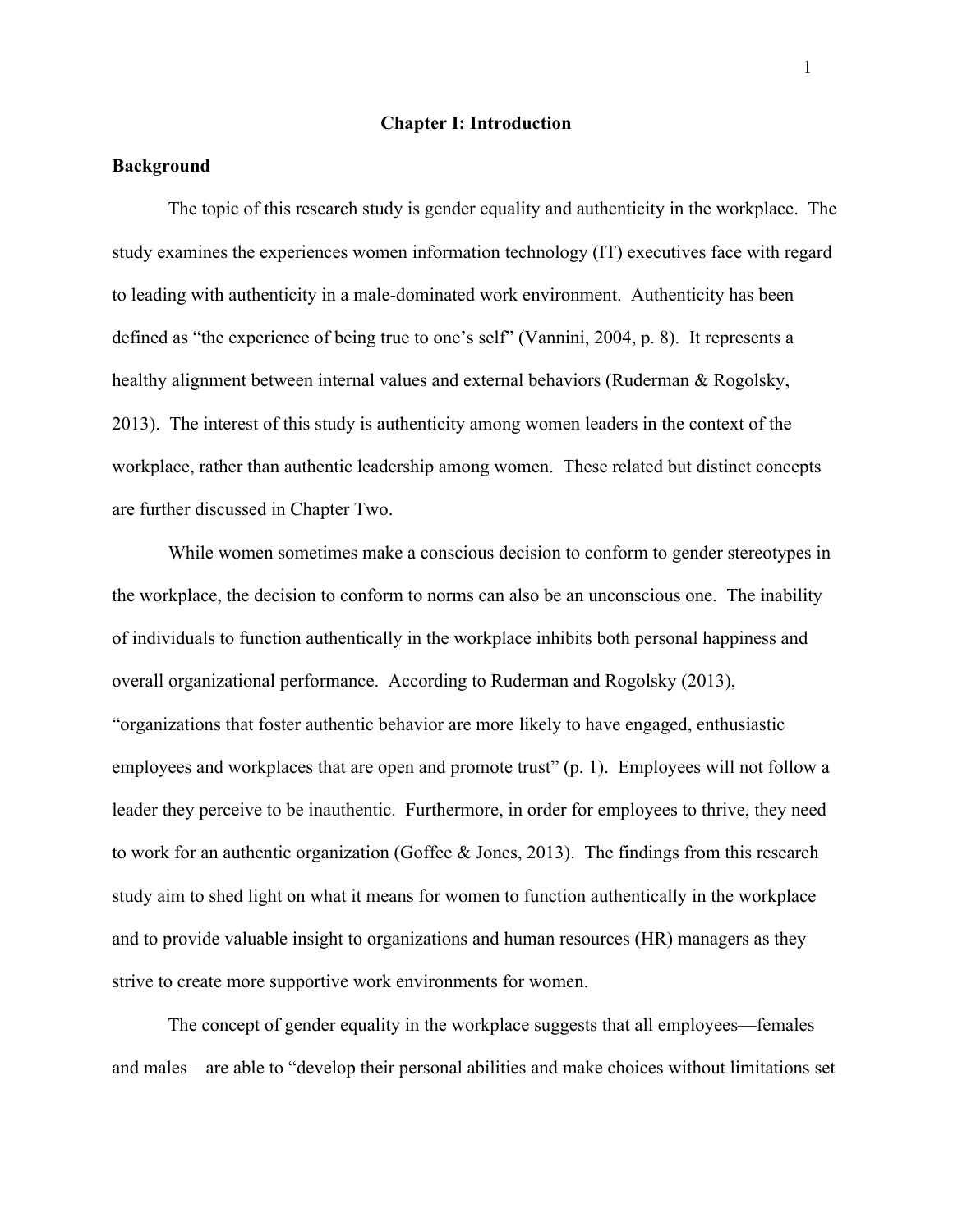by strict gender roles; and that the different behaviors, aspirations and needs of women and men are considered, valued and favored equally" (Olgiati & Shapiro, 2002, p. 2). Organizations that value diversity and inclusion should foster work environments that enable all employees, male and female, to achieve their full potential. U.S. President John F. Kennedy often conveyed the idea that happiness is the full use of an individual's faculties. In a speech to a group of foreign students, Kennedy (1963) said, "The ancient Greek definition of happiness was the full use of your powers along the lines of excellence" (p. 380). Ruderman and Rogolsky (2013) argued that it is challenging for people to fully develop their abilities when they are hiding their true values or experiencing a conflict between internal thoughts and external behaviors. Thus, an underlying premise of this study is that a leader's ability to act at work may enhance personal happiness and organizational performance.

## **Women in the Workplace**

The number of women in the workplace has significantly increased since the end of World War II (U.S. Bureau of Labor Statistics, 2014) and the implementation of the Equal Pay Act of 1963 (Michael, 2013). In the 1940s, women made up approximately one-third of the labor market (U.S. Bureau of Labor Statistics, 2014). Today, the gap between men and women's participation in the workforce is closing, with women accounting for 57.2% of the working age population among women, and men accounting for 69.7% of the working age population among men in 2013 (U.S. Department of Labor, 2015). According to the U.S. Department of Labor (2015), the number of women in the labor force is expected to rise by 5.4% between 2012 and 2022, compared to a 5.6% increase in the number of men. In 2013, the industries with the largest number of women employed were education and health services (36.2%), wholesale and retail trade industry (13.1%), professional and business services (10.5%), and leisure and hospitality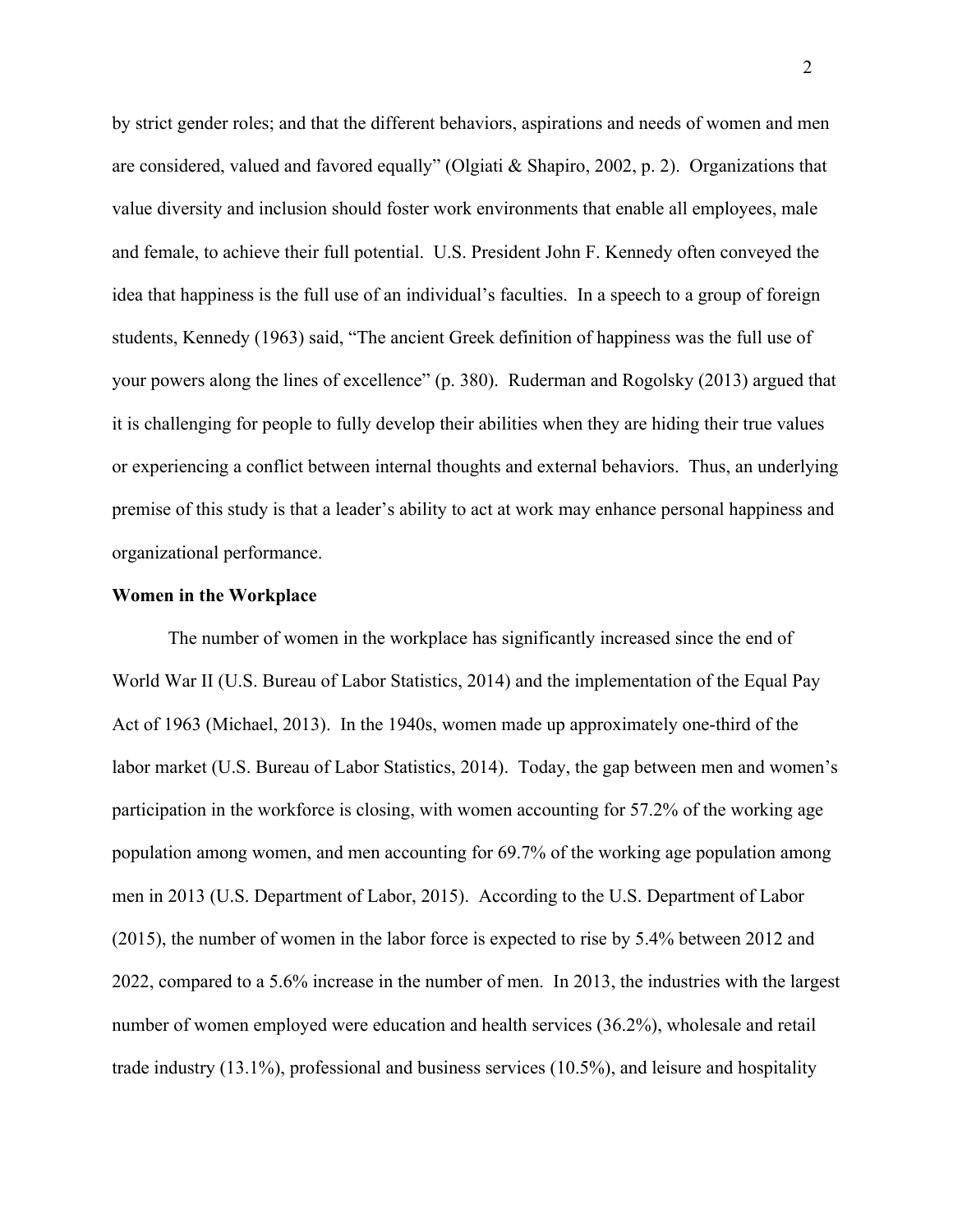(10.3%). The industry with the smallest percentage of women employed in 2013 was the information industry at 1.7% (U.S. Department of Labor, 2015). Overall, women still make up a minority of leadership positions in corporations, higher education institutions, and the political sector (Bullough, 2008; Chin, 2011).

Women's educational achievements and workplace earnings have also been on the rise over the past 50 years. The proportion of women in the labor force, ages 25 to 64, who hold a college degree increased from 11.2% to 40% from 1970 to 2014 (U.S. Bureau of Labor Statistics, 2014). Women's earnings have also grown in proportion to men's earnings, increasing from 62% of men's earnings in 1979 to 83% of men's earnings in 2014 (U.S. Bureau of Labor Statistics, 2014). Despite growth in women's educational achievement, workplace participation, and earnings, women remain underrepresented in certain fields, such as the IT industry.

While women have attained greater equality in the workplace, they remain underrepresented in male dominant fields such as science, technology, engineering, and math (STEM). Women are two times more likely than men to leave jobs in STEM-related fields (Belkin, 2008). Scholars have sought to understand why women opt out of STEM careers, examining biological, psychological, and sociocultural factors (Ceci, Williams, & Barnett, 2009; Diekman, Brown, Johnston, & Clark, 2010; Faulkner, 2009).

The increased presence of female leaders in the workplace has stimulated an increase in social science research related to gender and leadership, ranging from pay equity and workfamily balance to distinctions in male vs. female leadership styles and perceived leadership effectiveness (Vecchio, 2002). Historically, research literature has suggested that men are perceived to be more effective leaders than women due to their agentic characteristics, such as assertiveness, competitiveness, and individualism (Eagly & Karau, 2002). On the contrary,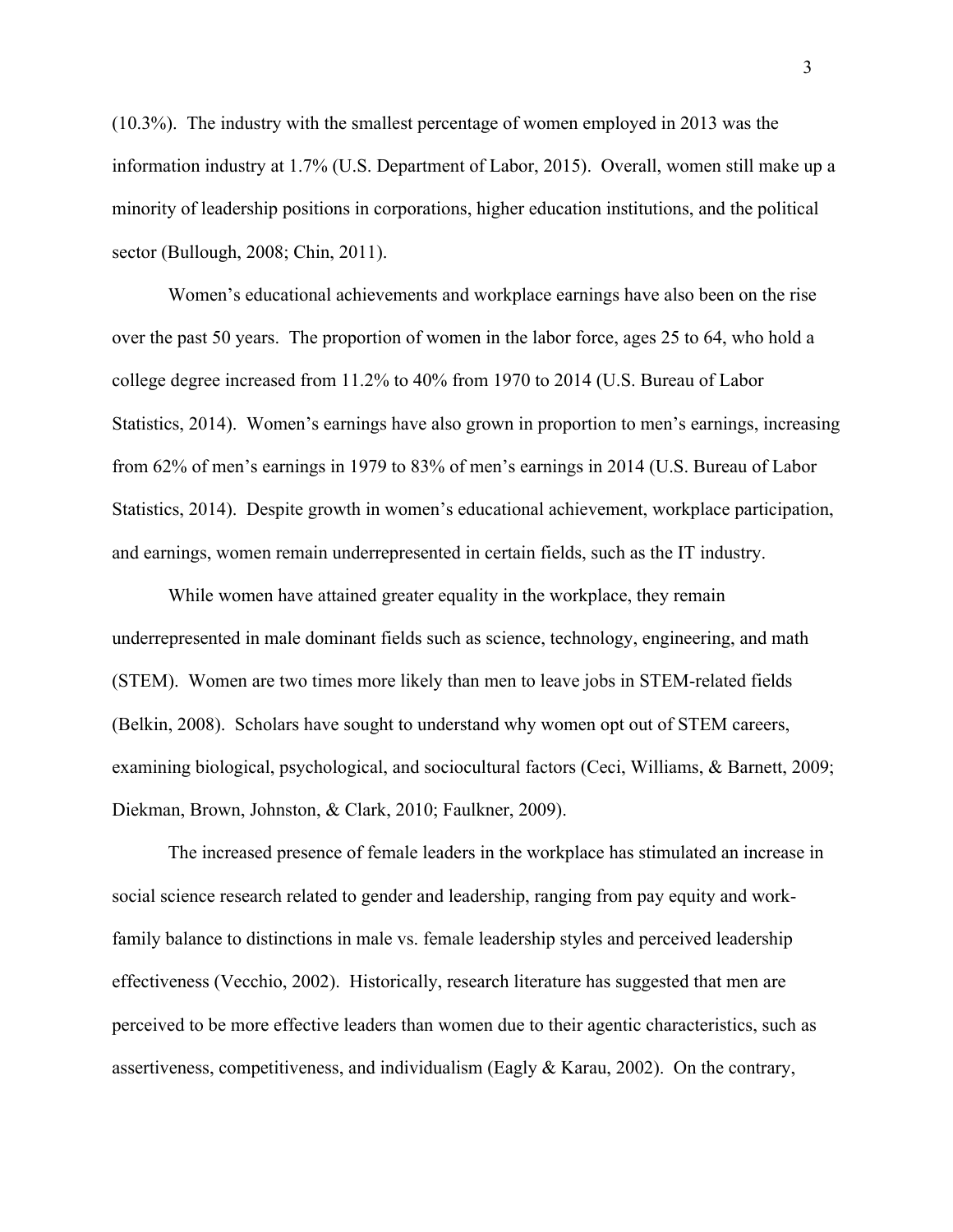recent literature has pointed to women as more effective leaders, arguing that a female leadership advantage stems from the idea that women display a more collaborative and empowering style of leadership, while men adopt leadership styles that are based on command-and-control type behaviors (Paustian-Underdahl, Walker, & Woehr, 2014). Yet, some scholars say these arguments are too simplistic and do not take into consideration the importance of contextual contingencies (Vecchio, 2002). For example, men may be perceived as more effective leaders in male-dominated work environments due to the masculine nature of those roles (Vecchio, 2002). In a male-dominated field such as the IT industry, it has been argued that women feel pressure to act more like men in order to be perceived as effective leaders (i.e., more authoritative, autocratic, competitive, etc.). The present study examines the extent to which women IT executives are able to lead with authenticity in a male-dominated work environment.

# **Statement of the Problem**

The IT industry is predominantly male and has long been characterized as inhospitable to women (Foust-Cummings, Sabattini, & Carter, 2008). Women comprise approximately 25% of the IT workforce, holding 10% of corporate officer positions in Fortune 500 IT companies and 9% of IT management positions, such as chief executive officer (CEO), chief information officer (CIO), chief technology officer (CTO), vice president (VP), strategist, and architect (Ashcraft  $\&$ Blithe, 2009). Men hold the overwhelming majority of executive positions within Fortune 500 IT companies, including 81% of CIO positions at Fortune 250 companies and 96% of CEO positions among tech companies within the Fortune 100 (National Center for Women & Information Technology, 2013). Some of the biggest names in technology, including Facebook, Google, LinkedIn, and Yahoo, are primarily staffed by white, male employees (Eadicicco, 2014). Well-known female executives currently serving in Fortunate 500 IT companies include Meg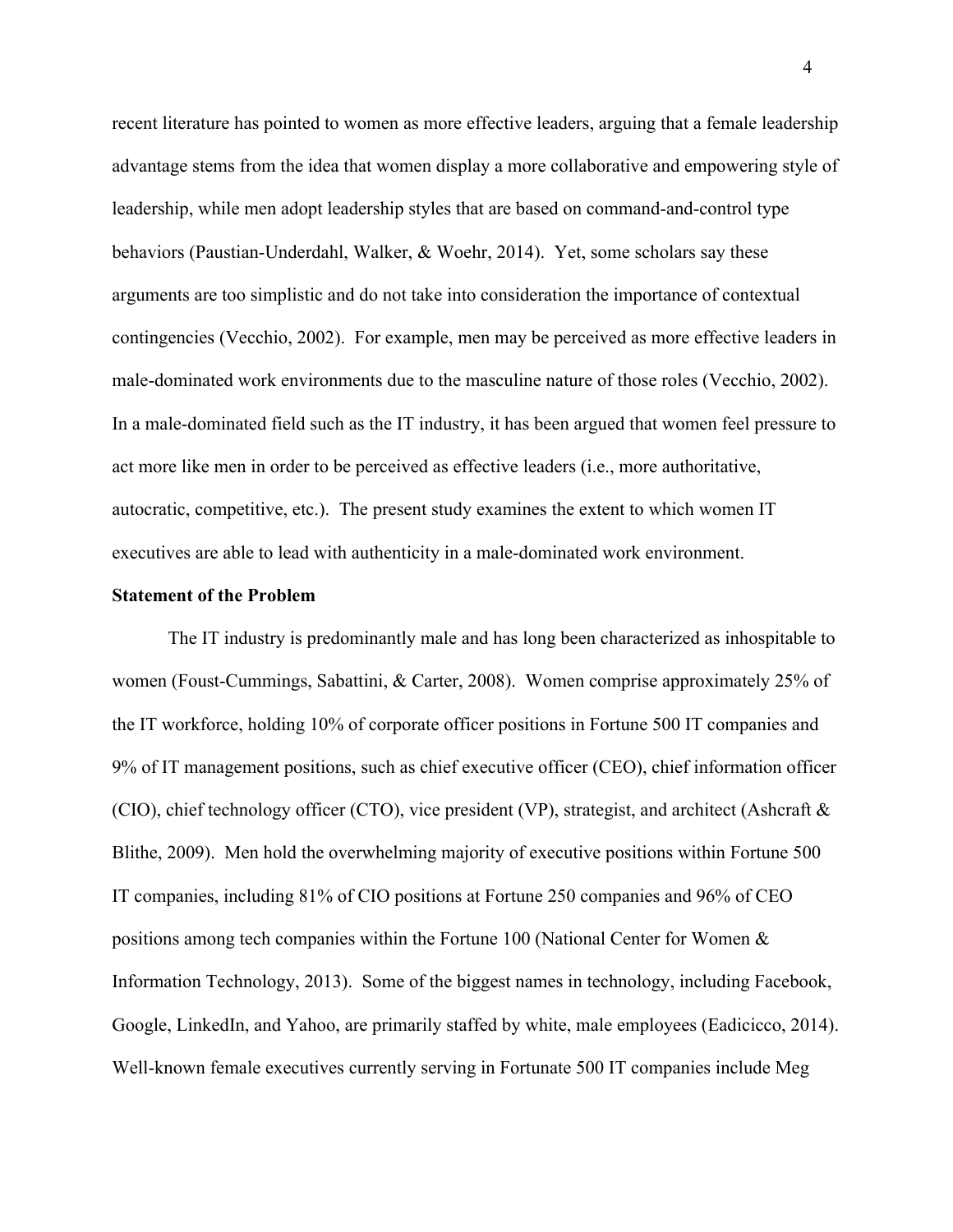Whitman, CEO of HP (2011–present), Ginni Rometty, CEO of IBM (2011–present), Sheryl Sandberg, COO of Facebook (2008—present), and Marissa Mayer, CEO of Yahoo (2012– present). However, these women are the exception rather than the norm.

The IT industry has been unsuccessful in attracting and retaining women in senior level leadership positions. According to Ashcraft and Blithe (2009), "41% of women leave technology companies after 10 years of experience, compared to only 17% of men" (p. 16). A staggering 56% of technical women drop out of the industry at the mid-level point, which is the most costly time for companies to lose talent (Ashcraft & Blithe, 2009). Scholars and practitioners have sought to understand why women are choosing to leave the IT industry. Some have pointed to challenges such as authenticity and work-life balance (Goodsell, 2009). Others have theorized that unconscious biases can unintentionally disadvantage the minority group who do not have the same needs as the majority population (Ashcraft  $\&$  Blithe, 2009). According to Ashcraft and Blithe, "unconscious biases result when our pre-existing beliefs and attitudes about particular groups of people subtly influence behaviors and decisions" (p. 24).

Like men, women executives need to be in a work environment that allows them to act in a manner that is congruent with their inner values (Ruderman & Ohlott, 2004). However, women often "encounter strong and long-established norms in some predominantly male organizations, often believing they need to conform in order to advance up the corporate ladder" (Ruderman & Rogolsky, 2013, p. 7). To be successful at attracting and retaining female executives in the IT industry, companies should foster environments in which women leaders can participate fully and authentically in the workplace. Therefore, empirical research is necessary in order to understand the experiences women face with respect to individual authenticity in the workplace.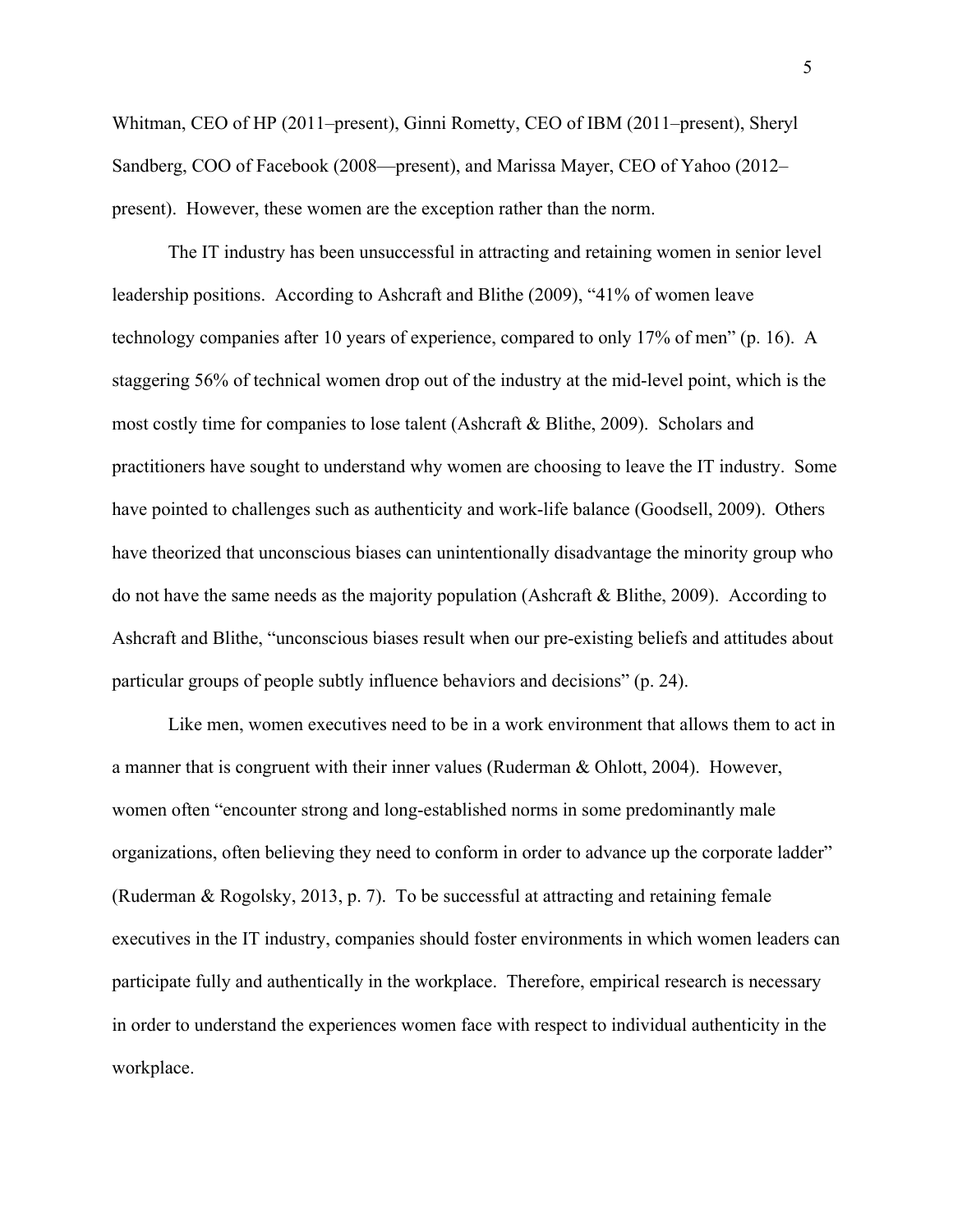# **Purpose and Nature of the Study**

The purpose of this study is to explore the lived experiences of women executives in the information technology (IT) industry with regard to leading with authenticity. Using a phenomenological approach, this study examined how women describe their present perceptions of leading with authenticity in the workplace. As authenticity is viewed as a "self-reflective and emotional experience," researchers examining authenticity should seek to understand "people's emotional experiences of being true or untrue to one's self and people's ideas about what their true self is" (Vannini & Franzese, 2008, p. 1621). The data collection was cross-sectional in design and consisted of face-to-face, interactive interviews with nine women who hold seniorlevel leadership positions in Fortune 500 IT companies.

## **Research Question**

To evaluate the lived experiences of women executives in the IT industry and to understand the meaning they assign to those experiences, a qualitative research methodology was selected for this study. The phenomenon under investigation is authenticity. Specifically, this study will examine the thoughts and experiences women observe with regard to their own authenticity in the workplace. To explore this phenomenon, the following phenomenological research question has been proposed: What are the lived experiences of women executives in the information technology (IT) industry with regard to individual authenticity?

#### **Theoretical Framework**

This study uses social constructivist theory as a theoretical framework to analyze the experiences women face with regard to gender equality and authenticity in the workplace. Rooted in phenomenology, the theory of social constructionism or the social construction of reality was first introduced into the social sciences through the work of Berger and Luckmann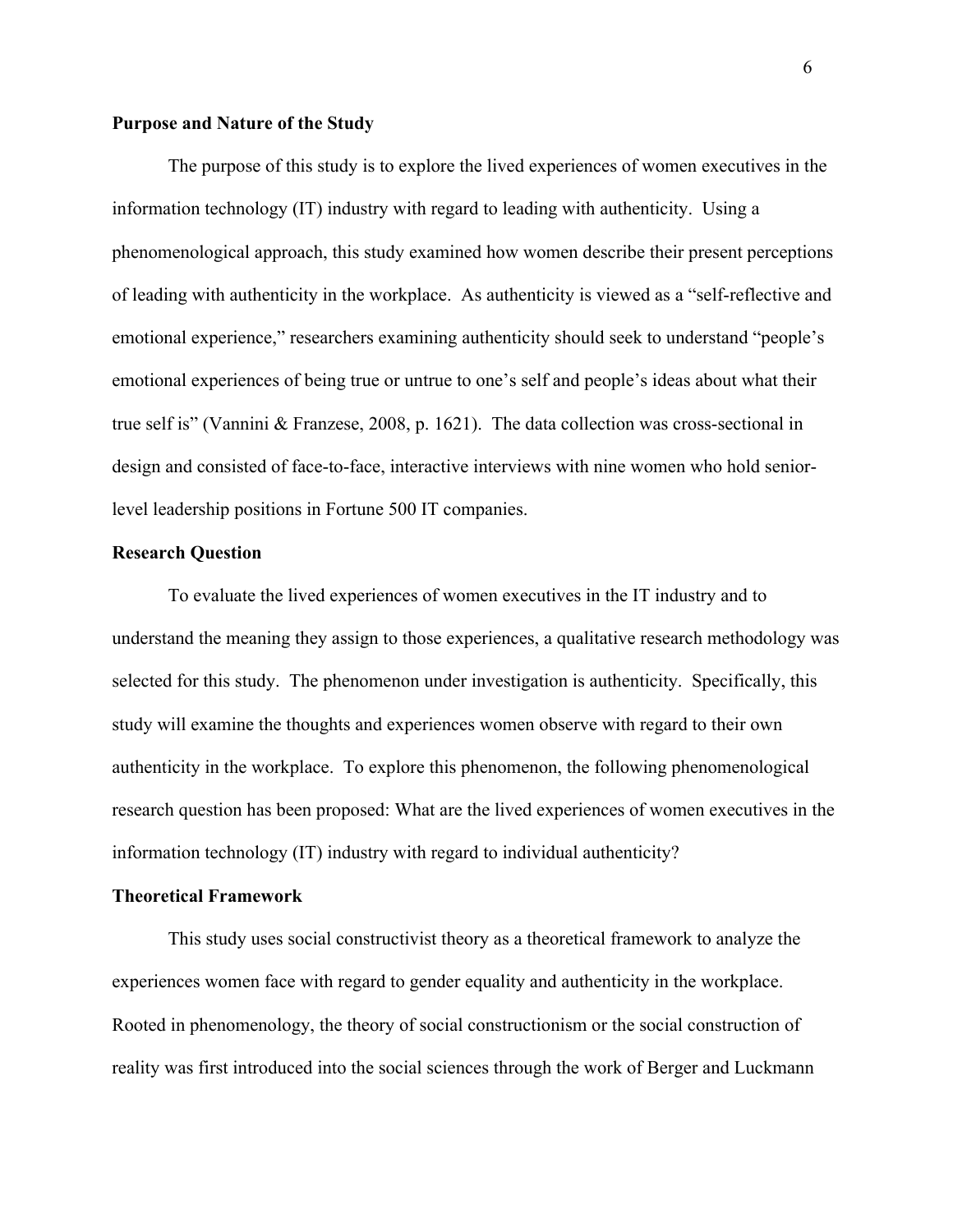(1966). The underlying premise of social constructionism is that individuals or groups interacting in dynamic social systems create ideas about others' actions, and these concepts are habituated into mental representations about shared roles played by actors in society (Berger & Luckmann, 1966). Over time, these assumptions of reality become institutionalized. One example of a socially constructed object is gender. Distinguished from the biological nature of sex, gender is ascribed through the socialization process in which society constructs masculine and feminine identities and roles based on physical appearance ("Social Constructs," 2008).

Social constructionist theory of gender suggests that gender is an identity that is socially situated. Individuals internalize social expectations and behave according to gender norms constructed by society. West and Zimmerman (1987) coined the term *doing gender* to characterize the notion that gender is performed in interactions with others, and behaviors are judged based on what is gender appropriate. Social constructionist theory regarding the doing of gender posits that women and men modify behavior to the particular situation in anticipation of being judged or held accountable for their actions. Similar to a male in a female-dominated work occupation (Pleck, 1995; Sobiraj, Rigotti, Weseler, & Mohr, 2015), when a female is in a male-dominated field, she must make the decision about whether or not to engage in behaviors that are uncharacteristic of female traits, but are otherwise a part of her professional identity (West & Zimmerman, 1987).

This study explores authenticity and the social construction of gender, viewing authenticity as a state-based phenomenon that is situated in the context of the environment (van den Bosch & Taris, 2014). Consistent with this notion, authenticity is seen as something leaders do, rather than something they possess. Leaders who demonstrate authenticity exhibit behaviors that are consistent with internal thoughts, feelings, and values rather than behaviors that are

7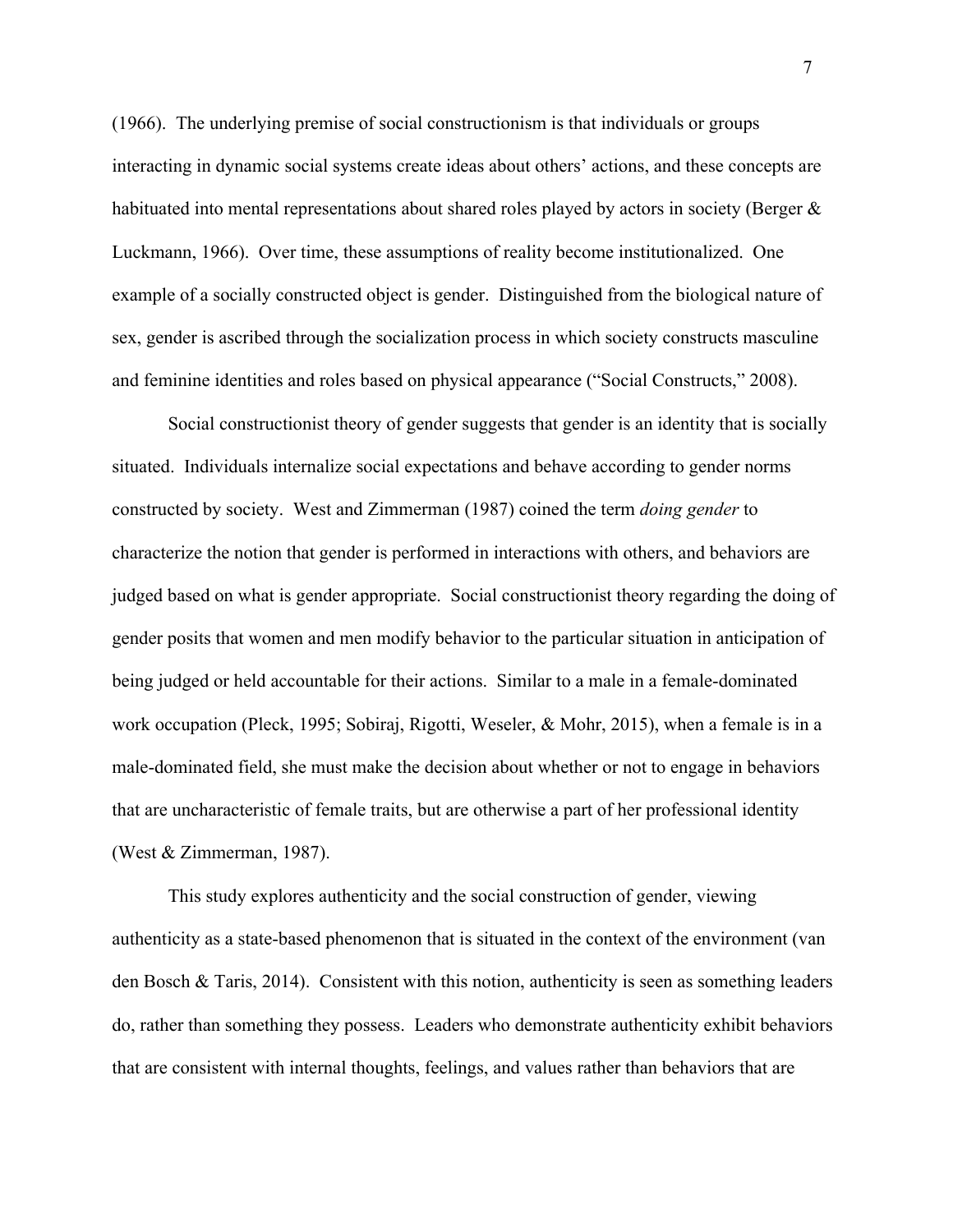externally influenced by the desire to please others (Gardner, Avolio, Luthans, May, & Walumbwa, 2005). This study uses social constructionism of gender as a model to analyze the conflict between doing authenticity and doing gender in the context of a predominantly male work environment.

## **Operational Definitions**

The primary variable under investigation in this study is authenticity. Definitions of authenticity are varied. For the purpose of this study, authenticity is defined as "the experience of being true to one's self" (Vannini, 2004, p. 8). *Authentic expression* refers to the congruence between internal thoughts (i.e., thoughts) and external expressions (i.e., verbal statements; Roberts & Dutton, 2009). Authenticity will be measured as a state-based phenomenon in the context of the workplace through one-on-one, in-person interviews with nine female leaders in the IT industry. Using the three-part construct applied by van den Bosch and Taris (2014), individual authenticity at work will be measured based on (a) authentic living, (b) self-alienation, and (c) accepting external influence. Finally, the study will examine how the women balance authenticity and the social construction of gender in the context of the workplace.

# **Key Terms**

The key terms outlined below are relevant to this research. Definitions are provided according to how the terms are used in the study. Key terms include the following: executive, Fortune 500 IT companies, gender equality, and information technology (IT) industry.

• An *executive* in an IT organization is a senior-level leader who has administrative authority. Position titles used in this study include c-level executive, vice president, and global/managing director.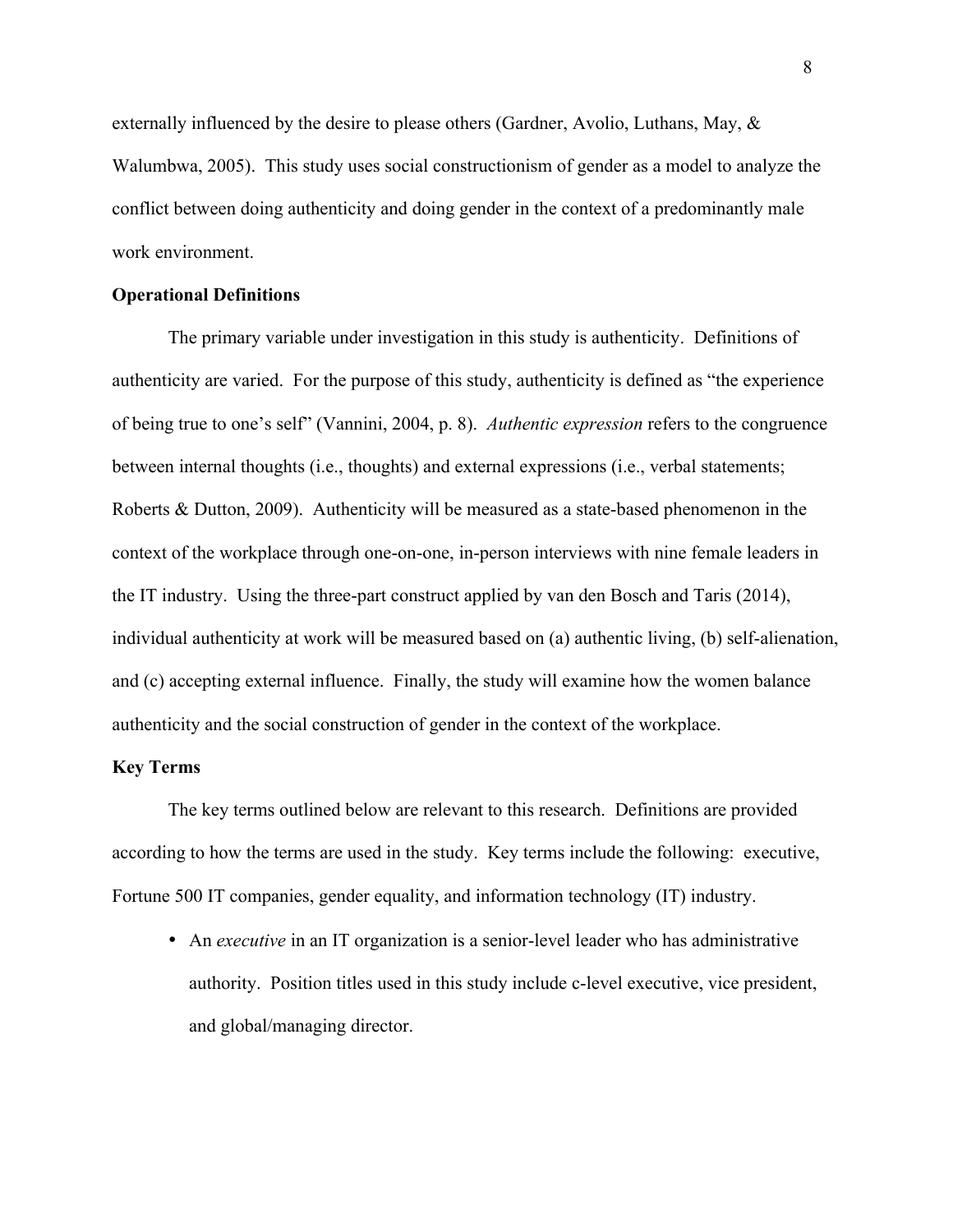- *Fortune 500 IT companies* refer to the top technology companies that are represented in the Fortune 500, such as Apple, Google, Amazon and Microsoft (Griffin, 2015). The focus of this study is on female executives who work for Fortune 500 IT companies, rather than females who serve in IT leadership positions within non-IT Fortune 500 companies.
- *Gender equality* in the workplace is defined as the equal treatment and representation of males and females, and affording equal rights and opportunities to both genders (International Planned Parenthood Federation, n.d.). Furthermore, while the differences between men and women should be acknowledged, they should not serve as a means to discriminate against either group.
- The *information technology (IT) industry* refers to the sector that offers a range of technology-based products and services for consumers and businesses, such as computing hardware, software, networking equipment and computer services.

## **Importance of the Study**

Gender diversity and inclusion in the workplace is beneficial to organizations. The representation of females in senior leadership positions can lead to more diverse perspectives, better organizational strategies, and more creative business solutions (Wade, 2015). In order to support a more diverse work environment, organizations should understand the factors that enable or inhibit the advancement and effectiveness of women in leadership roles.

Authenticity is important to personal happiness and organizational performance. "When employees have opportunities to express who they really are in the workplace, everyone benefits" (Rudin, 2014, para. 2). Women often experience pressures to conform to gender stereotypes in the workplace. While men are able to use a variety of risk-taking techniques and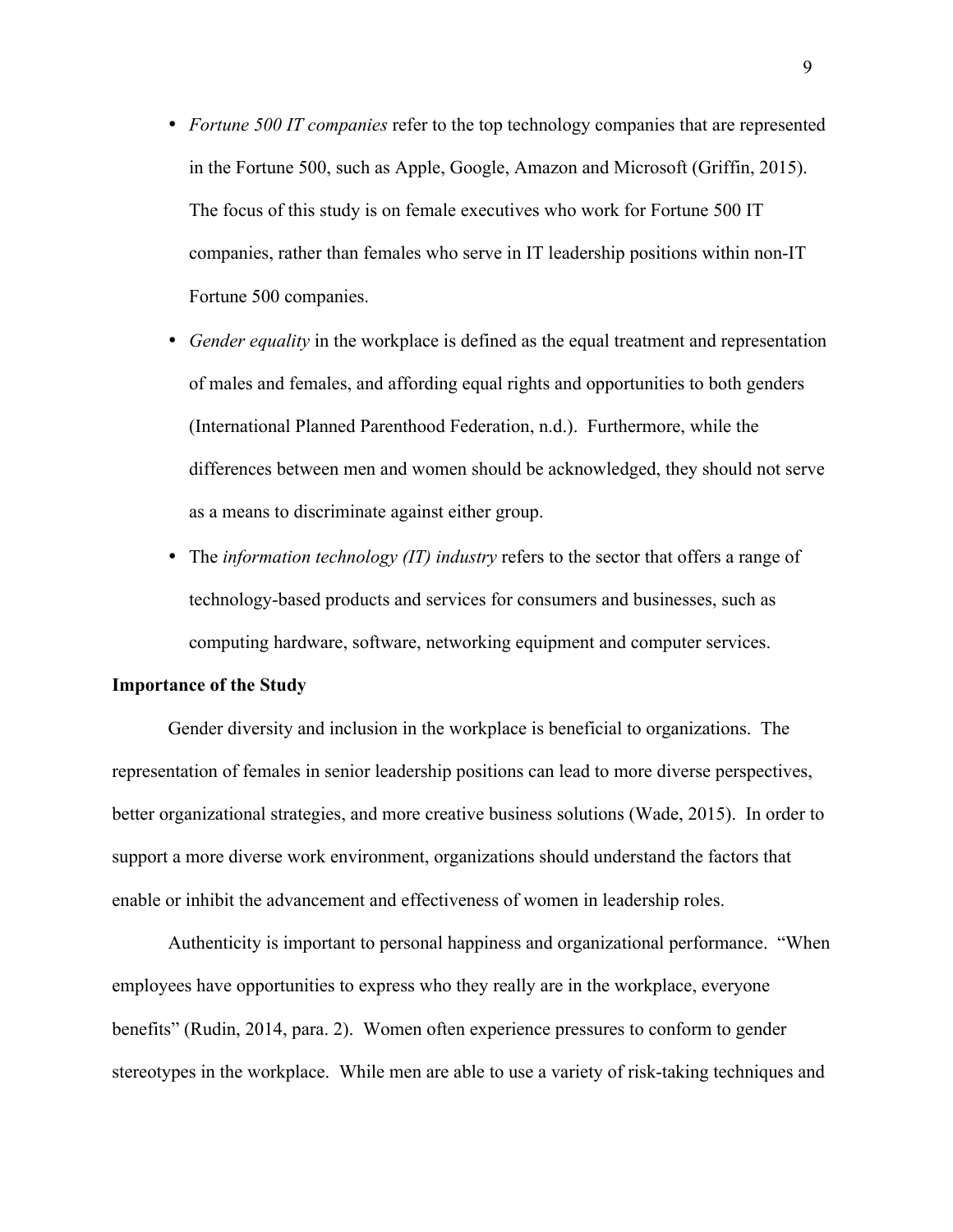command-and-control behaviors, women are not free to use a full range of such behaviors and can be perceived negatively for exhibiting authoritative or dominating behaviors (Ruderman & Ohlott, 2004). Women leaders must be able to achieve their full potential in the workplace by embracing both their feminine and masculine leadership competencies (Goodsell, 2009).

To optimize personal development and organizational effectiveness, women must be in an environment that fosters alignment between their values and everyday behaviors, and promotes growth, learning, and overall psychological well-being (Ruderman & Ohlott, 2004). According to Ruderman and Rogolsky (2013), "organizations that place a premium on conformity at the expense of authenticity may be incurring hidden costs" (p. 1), such as losing members of their workforce or limiting the potential of high-achieving employees. The optimal organization makes unequivocal efforts to overcome the dominant currents in its culture that may be preventing employees from achieving their greatest potential (Goffee & Jones, 2013). Thus, promoting individual authenticity in the workplace should be of importance to organizations and HR managers.

This study seeks to reveal the experiences women face with regard to leading with authenticity in a male-dominated work environment, and to create awareness for female and male leaders regarding the importance of behaving authentically in the workplace. By gaining insights into these experiences, organizations can develop human resource policies to promote gender equality. Specifically, organizations can provide environments in which women can function authentically without fear of failure or consequence. Women must be empowered to bring their best self forward and to develop their full capabilities along the lines of excellence (Ruderman & Ohlott, 2004).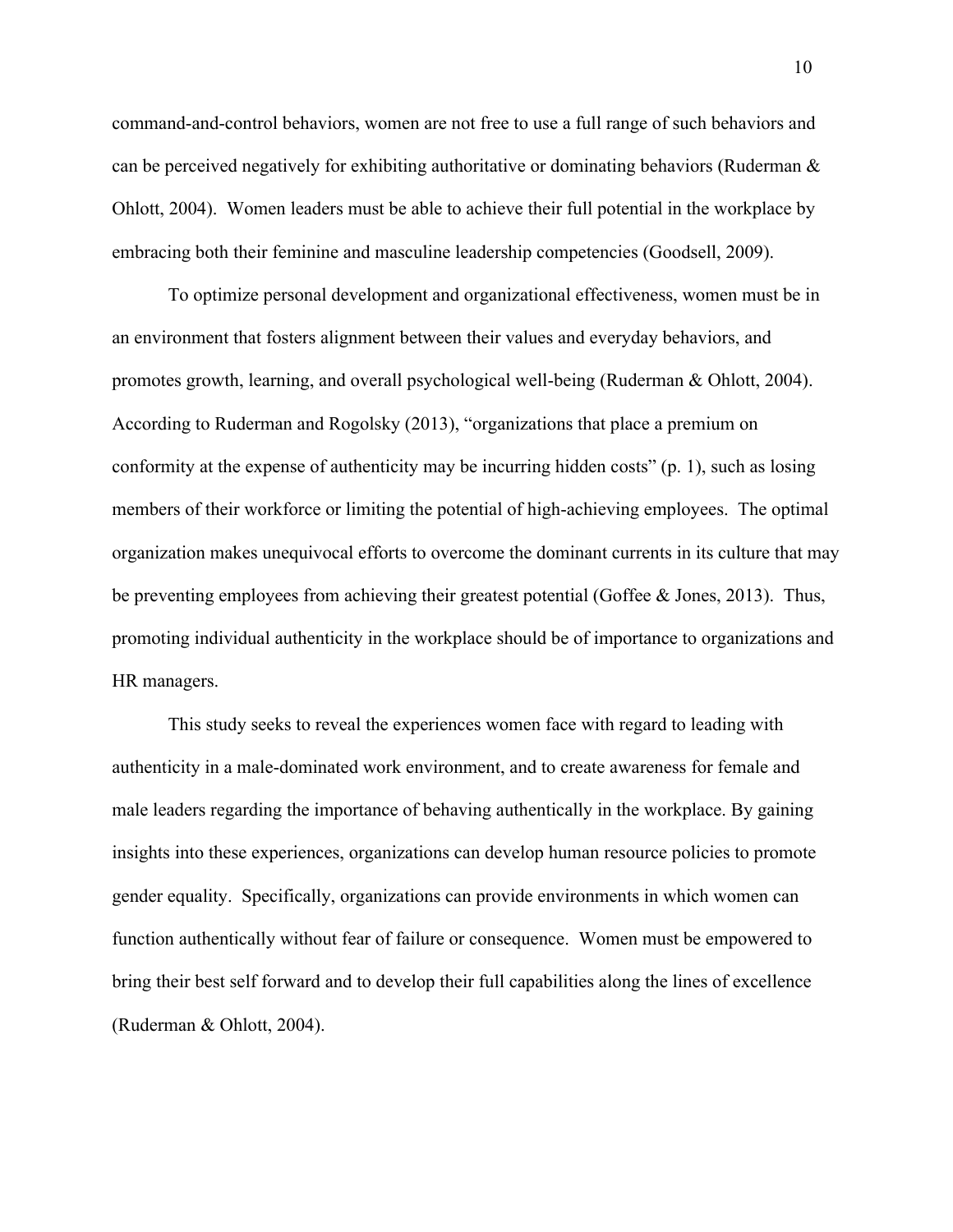# **Key Assumptions**

This study is based on the following assumptions: (a) women experience gender inequality in the IT industry, (b) participants are able to identify and articulate incongruities between their internal values and external expressions, (c) participants will be open and honest in their responses, (d) a representative sample of women IT executives will participate in the study, (e) authenticity can be accurately measured, (f) individual authenticity in the workplace is valuable to organizations, and (g) authenticity leads to personal happiness and better organizational performance.

## **Limitations of the Study**

The target population for this study is female executives within Fortune 500 IT companies. The goal was to obtain a sample size of 10 women executives across at least five different technology companies represented in the Fortune 500. This scope may cause a limitation on the generalization of findings to other companies and industries. The application of the research findings beyond the IT industry is at the discretion of the reader. To mitigate the potential impacts of these limitations, the study will obtain data from as many different Fortune 500 IT companies as possible. Furthermore, recommendations for future research beyond the IT industry will be provided.

This study does not control for differences in organizational culture and practices, which may have an impact on the experiences women face with regard to authenticity. This could limit the generalization of findings across different organizations. To mitigate this limitation, one-onone interviews with the female participants will include questions about their perceptions of the organizational culture and environment as it pertains to gender equality, and will to identify what practices, if any, inhibit or promote a culture of authenticity.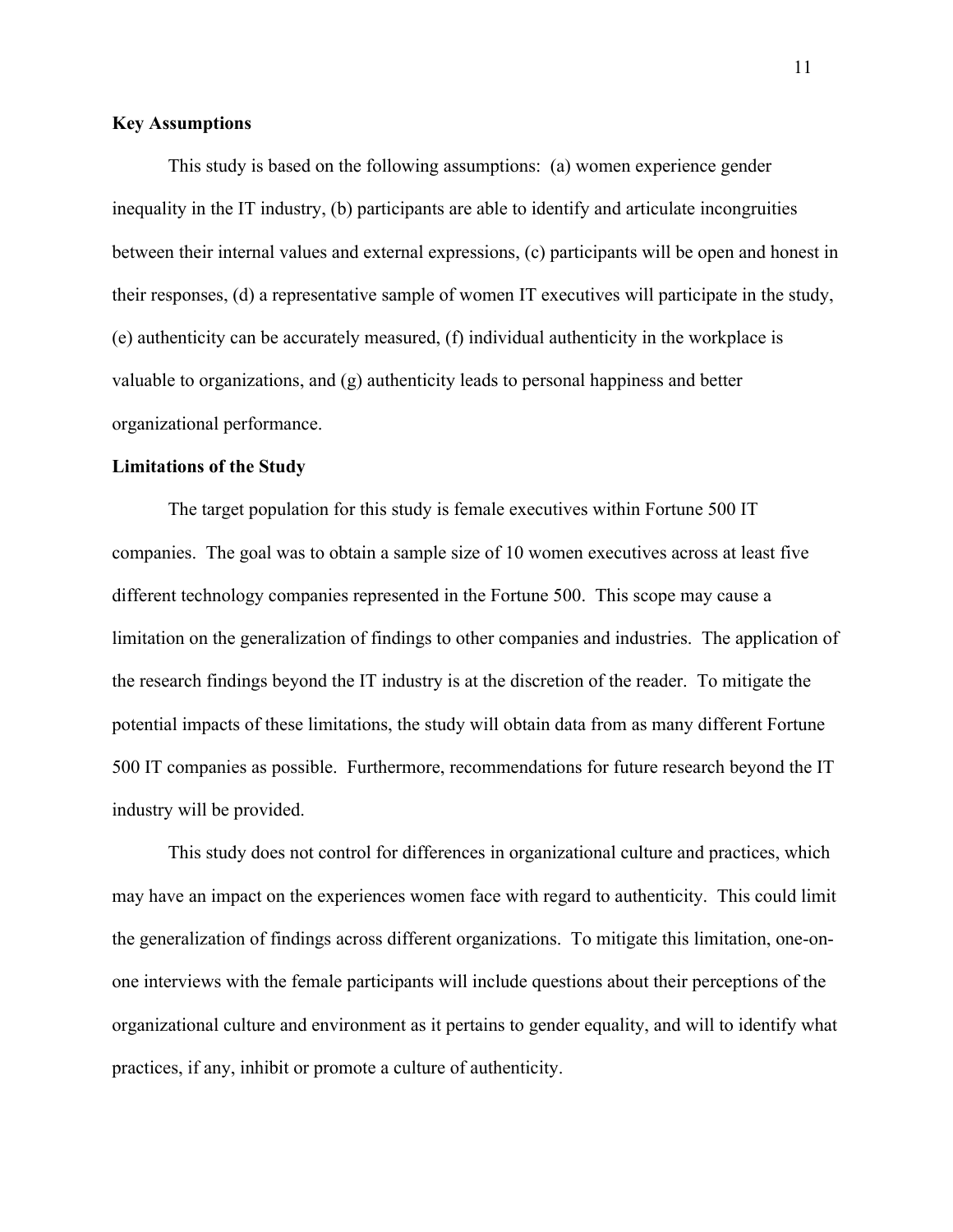Another limitation of this study is the individual interpretation regarding the meaning of authenticity. This study focuses on gaining a deeper understanding of the extent to which women are able to demonstrate individual authenticity, or whether they feel pressures to conform to gender roles and stereotypes in a male-dominated work environment. It does not attempt to examine if there is a healthy level of authenticity appropriate for the workplace, or if there are negative consequences with being too authentic. Recommendations for future research are included for the examination of the appropriate level of authenticity.

Finally, this study focuses on the perceptions of women IT executives concerning their own authenticity in the workplace. Because it does not seek to understand how others perceive them, this could be seen as a limitation. However, this approach is appropriate for this study, as authenticity has been defined as a personal experience regarding the thoughts and feelings an individual has with respect to the healthy alignment between internal values and external behaviors.

#### **Summary**

Chapter One addressed the importance of gender equality and authenticity in the workplace. Using social constructionist theory as a theoretical framework, this study examines the experiences women face with regard to leading with authenticity in a male-dominated work environment. Authenticity is important to the full functioning of employees and overall organizational performance. Thus, organizations should strive to foster environments that enable all employees to be their authentic self at work.

While the number of women participating in the workplace has risen over the last 50 years, they are still underrepresented in certain fields, such as science, technology, engineering and math (STEM). The IT industry is facing a shortage of women executives, creating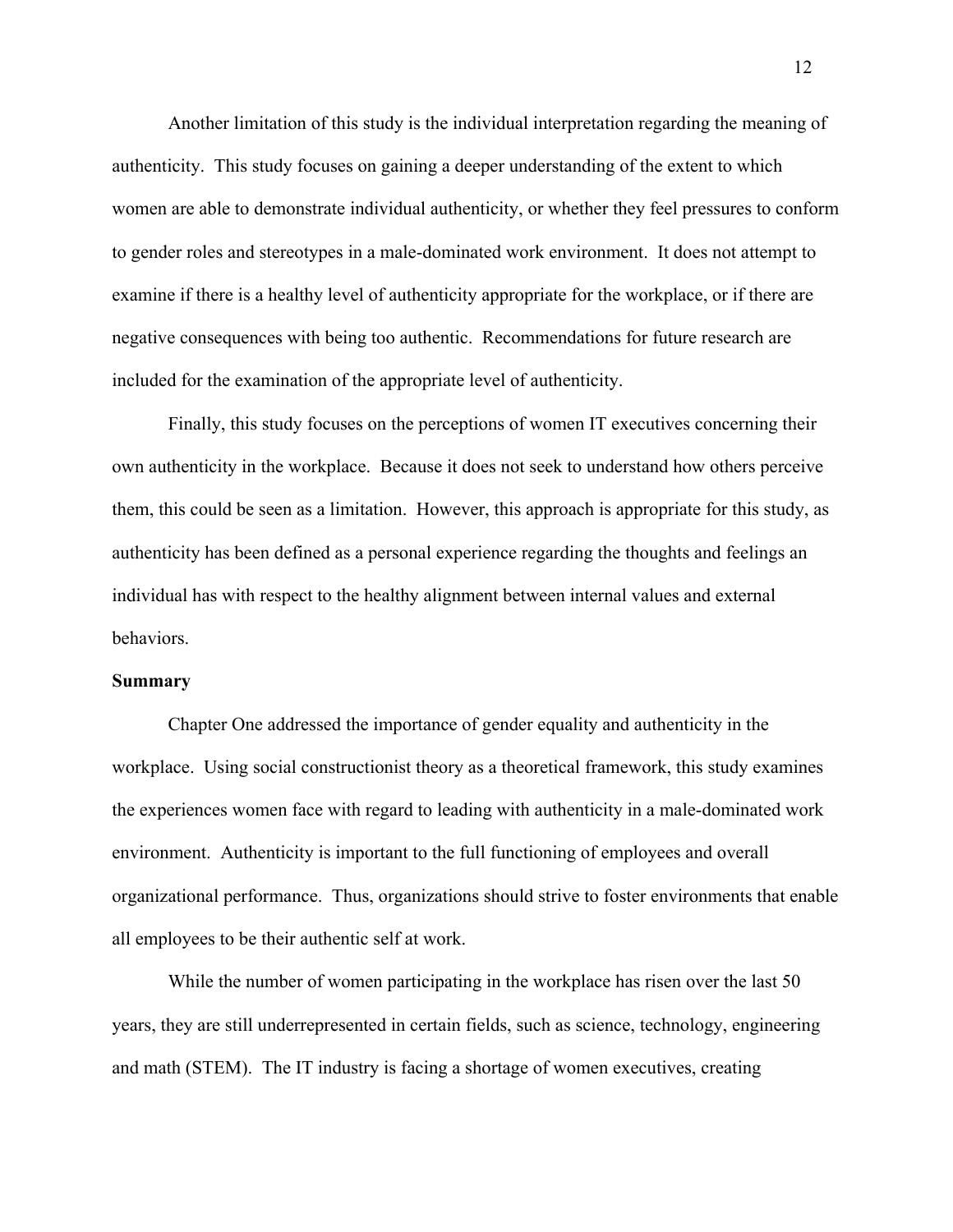challenges with gender equality in the workplace. As women experience pressures to conform to social norms and behaviors that are not congruent with their inner values, their ability to demonstrate authenticity is threatened. The purpose of this study is to gain a deeper understanding of the experiences women executives face with respect to leading with authenticity in the IT industry. The findings will provide insight for organizations and HR managers as they strive to create authentic work environments in which both women and men can develop their capabilities along the lines of excellence.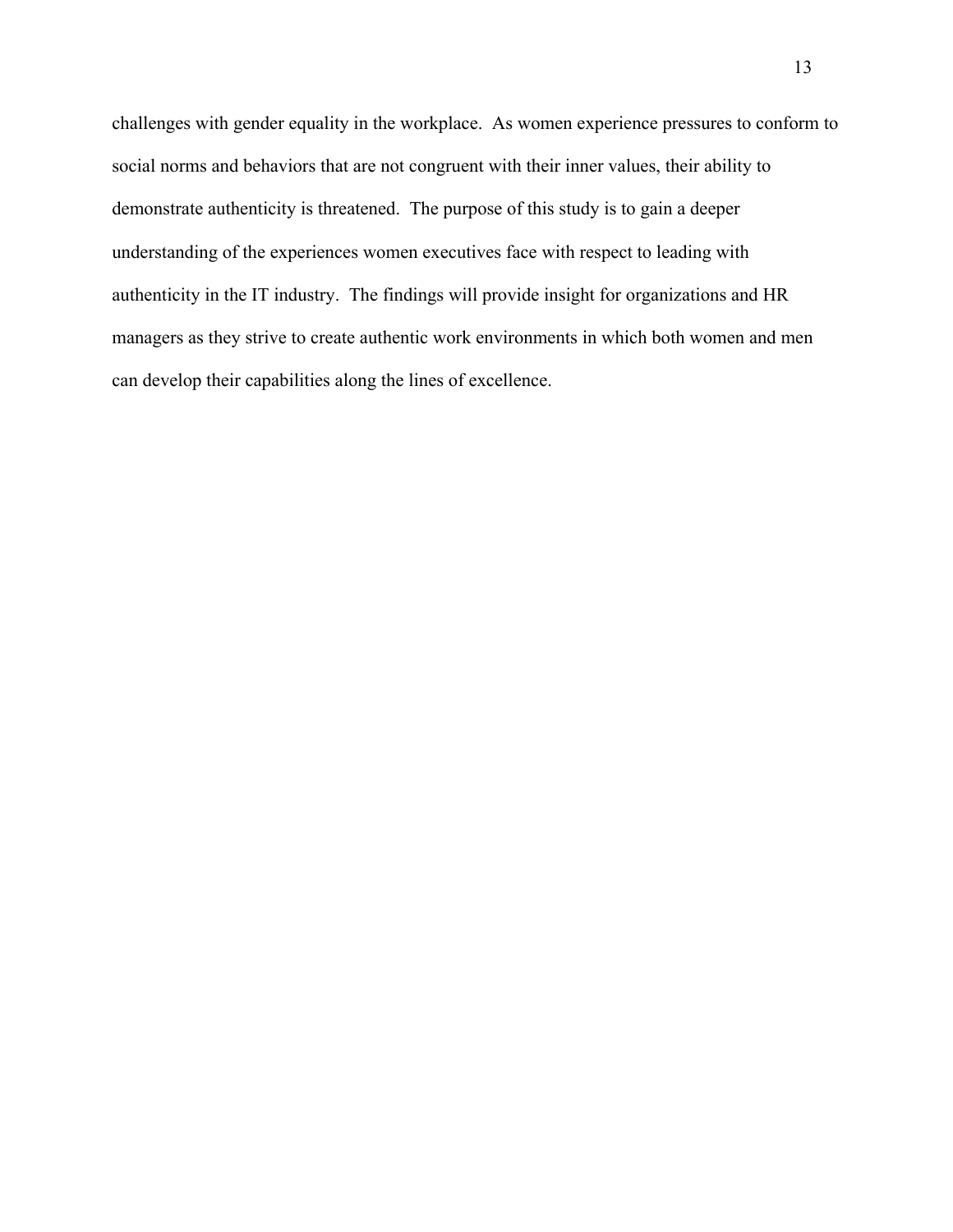#### **Chapter II: Literature Review**

The topic of this research paper is gender equality and authenticity in the context of the workplace. This study seeks to examine the extent to which women information technology (IT) executives feel free to express their authentic or true self in a work environment that is predominantly male. The purpose of this literature review is to provide a synthesis of current research pertaining to the following topics: women in leadership, gender equality in the workplace, the constructs of authenticity and authentic leadership, the impact of authentic leadership on followers, authenticity in the context of the workplace, women and authenticity, and women in IT leadership. Finally, a brief review of the literature on masculinity and gender role strain is provided. The research literature pertaining to these topics is vast. Thus, the intent is not to be entirely comprehensive, but rather to focus on the current research landscape and key findings from previous studies related to these topics. The literature review begins with a broad look at the topic of women in leadership, including current statistics regarding women in the workplace and a review of literature pertaining to gender differences and leadership.

## **Women in Leadership**

In spite of the growth in women entering the workforce, the number of women corporate executives remains low. While more women are becoming leaders and managers, few have reached senior leadership positions (Altman, 2006). In 2012, women only accounted for 8.1% of the highest earners and 14.3% of executive officers in Fortune 500 companies (Catalyst, 2012). Research has suggested that women are highly capable leaders and can bring beneficial capabilities to the workforce, such as strong interpersonal abilities (Altman, 2006; Bartol, Martin, & Kromkowski, 2003; Burke & Collins, 2001; Groves, 2005; Lips & Keener, 2007; Newburry, Belkin, & Ansari, 2008). However, "despite the evidence that women are capable of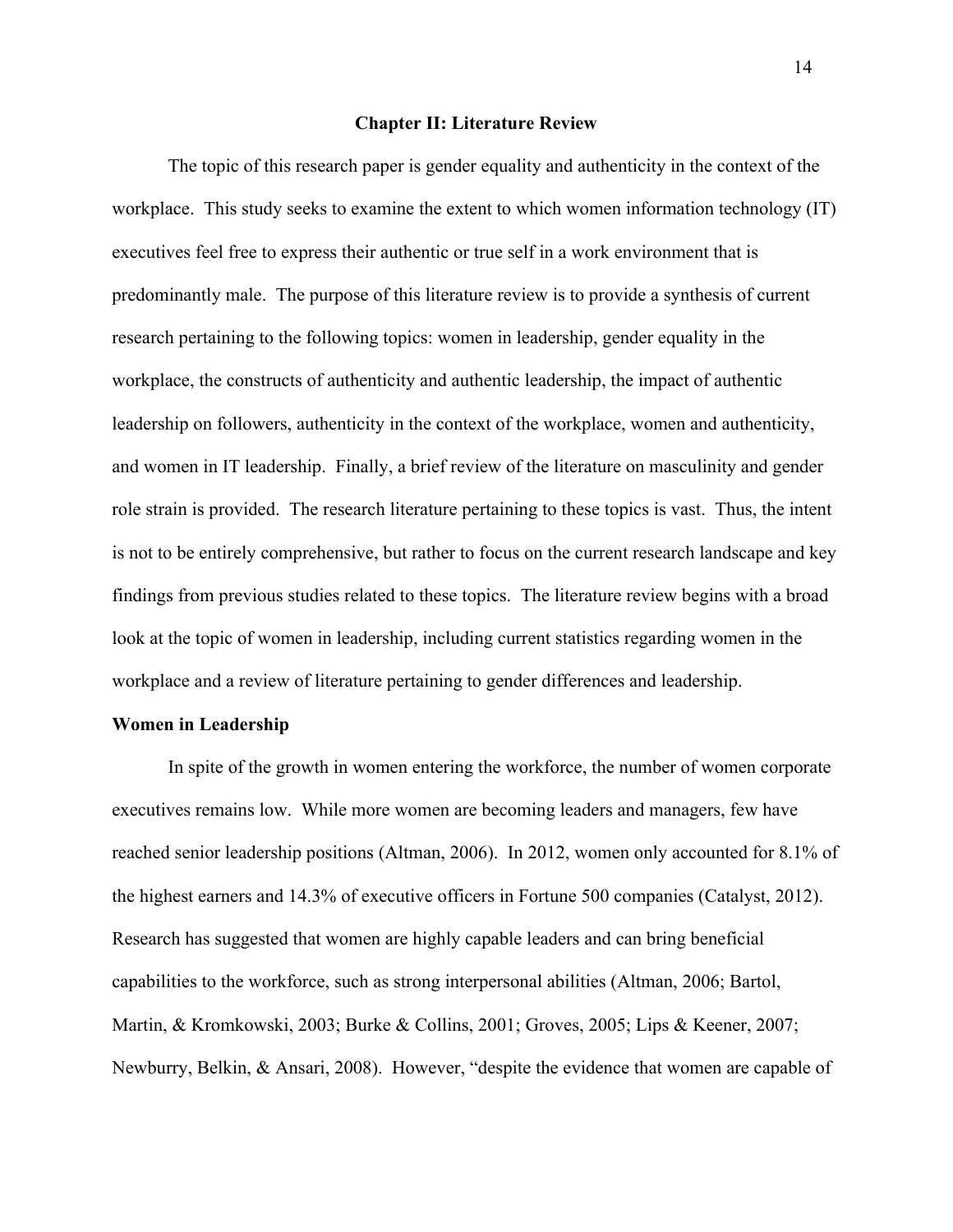being top performers, women are still not attaining top-level leadership positions in comparison to their male peers" (Baker, 2014, p. 332). Scholars and practitioners have sought to understand why this is the case, and have pointed to factors such as differences in leadership style, gender stereotypes, social role expectations, and organizational cultures and practices that are inhospitable to women.

A major challenge faced by women in the workplace throughout history is the social perceptions and prejudices that inhibit them from rising to positions of power (Eagly  $\&$  Karau, 2002). In general, people more often envision males as leaders (Sczesny, 2003). Eagly and Karau (2002) suggested that people's preferences for having a male over a female supervisor are directly linked to their perceptions of gender appropriate roles. Gender stereotypes that are ingrained in childhood reinforce attitudes about whether or not women should serve in positions of leadership (Michael, 2013). Eagly and Karau maintained that a general bias exists in favor of men as leaders and that when a woman becomes a leader, she is judged more severely than her male counterparts. As such, women are often seen as less effective. Banse, Gawronski, Rebetez, Gutt, and Morton (2010) noted that by the age of 12, children become rigid in gender perceptions. These gender stereotypes are carried with them as they enter various social settings, such as at home, at school, or in the workplace. Because women are often associated with the caregiver role, perceptions exist regarding their drive and ability to lead outside the home (Wood, 2008). When women perform certain behaviors that fall outside of traditional female roles, they are often criticized and accused of being inauthentic. Liu, Cutcher, and Grant (2015) demonstrated that whether or not a female leader is deemed authentic is dependent upon her behaving in a manner that is consistent with socially constructed expectations of what is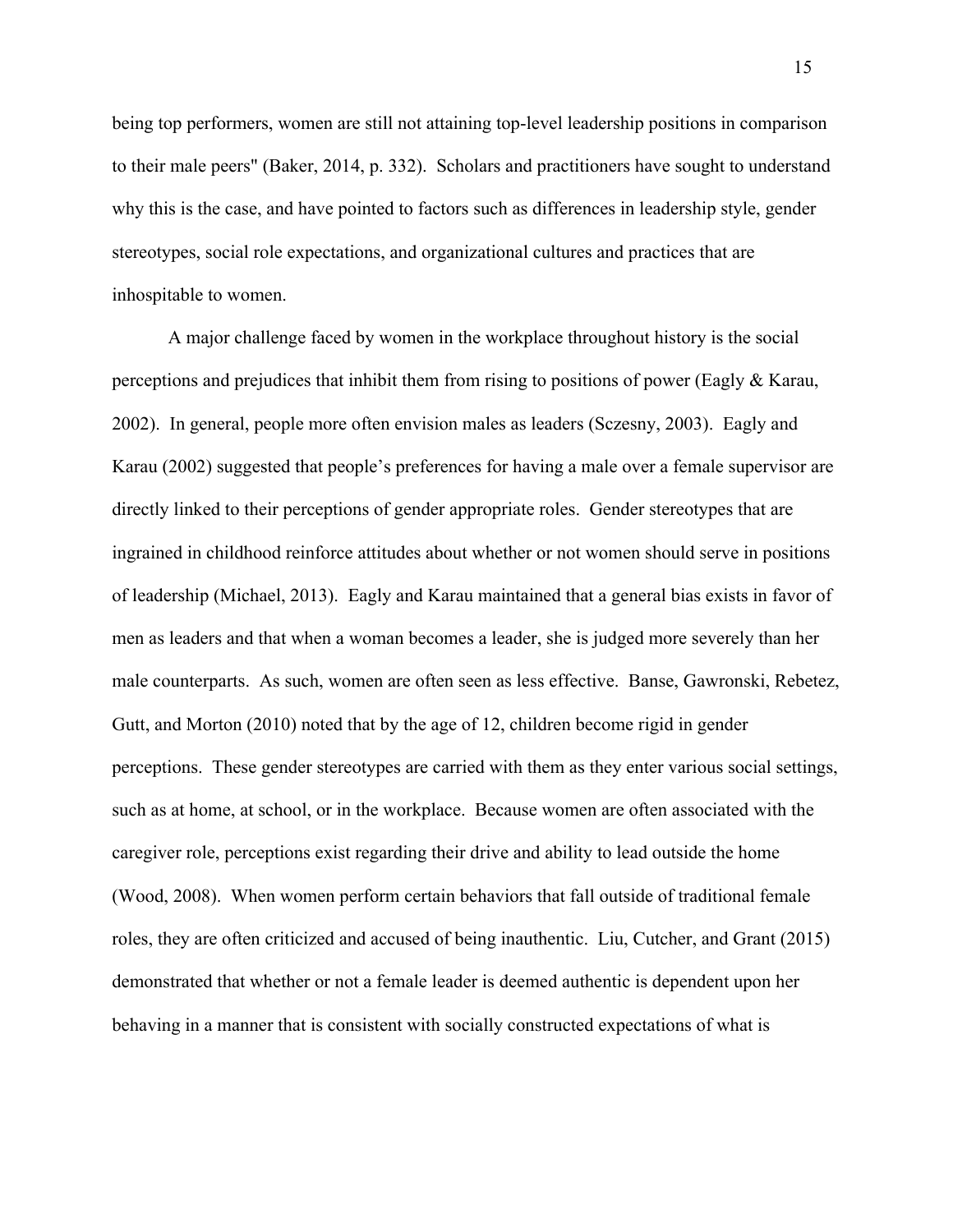considered gender appropriate. The next section examines what the research literature says regarding the perceived gender differences between male and female leaders.

# **Gender Differences in Leadership**

Scholars have sought to understand how men and women differ in their leadership approach. There is an ongoing discussion about the effectiveness of male versus female leadership tendencies. Numerous studies have revealed that people perceive males as more effective leaders than females due to differences in their leadership styles (Bible & Hill, 2007; Eagly & Chin, 2010; Langford, Welch, & Welch, 1998; Powell, Butterfield, & Bartol, 2008; Wood, 2008). Historically, management has been associated with more male-dominated characteristics and traits. Given the perception that males make more effective leaders, do women feel pressure to conform their behaviors and adopt more masculine traits to be promoted in their organizations? This question will be examined in the present study.

Numerous scholars have proposed that women naturally employ a transformational leadership style, while men typically portray a transactional leadership style (Burke & Collins, 2001; Cuadrado, Morales, & Recio, 2008; Eagly & Johannesen-Schmidt, 2001; Lips & Keener, 2007; Michael, 2013). Women bring gender-specific capabilities to the workforce, such as relationship-building, transparent communication, and empowerment of others (Newburry et al., 2008). While women typically employ a team-oriented or participative approach to leadership, men have been found to display a leadership style associated with more autocratic and aggressive behaviors (Cuadrado et al., 2008). Furthermore, females are often viewed as more effective in coaching, developing, and communicating (Burke & Collins, 2001).

Eagly and Johnson (1990) conducted a meta-analysis of 162 studies on gender and leadership style and discovered that the majority of existing studies examined the degree to

16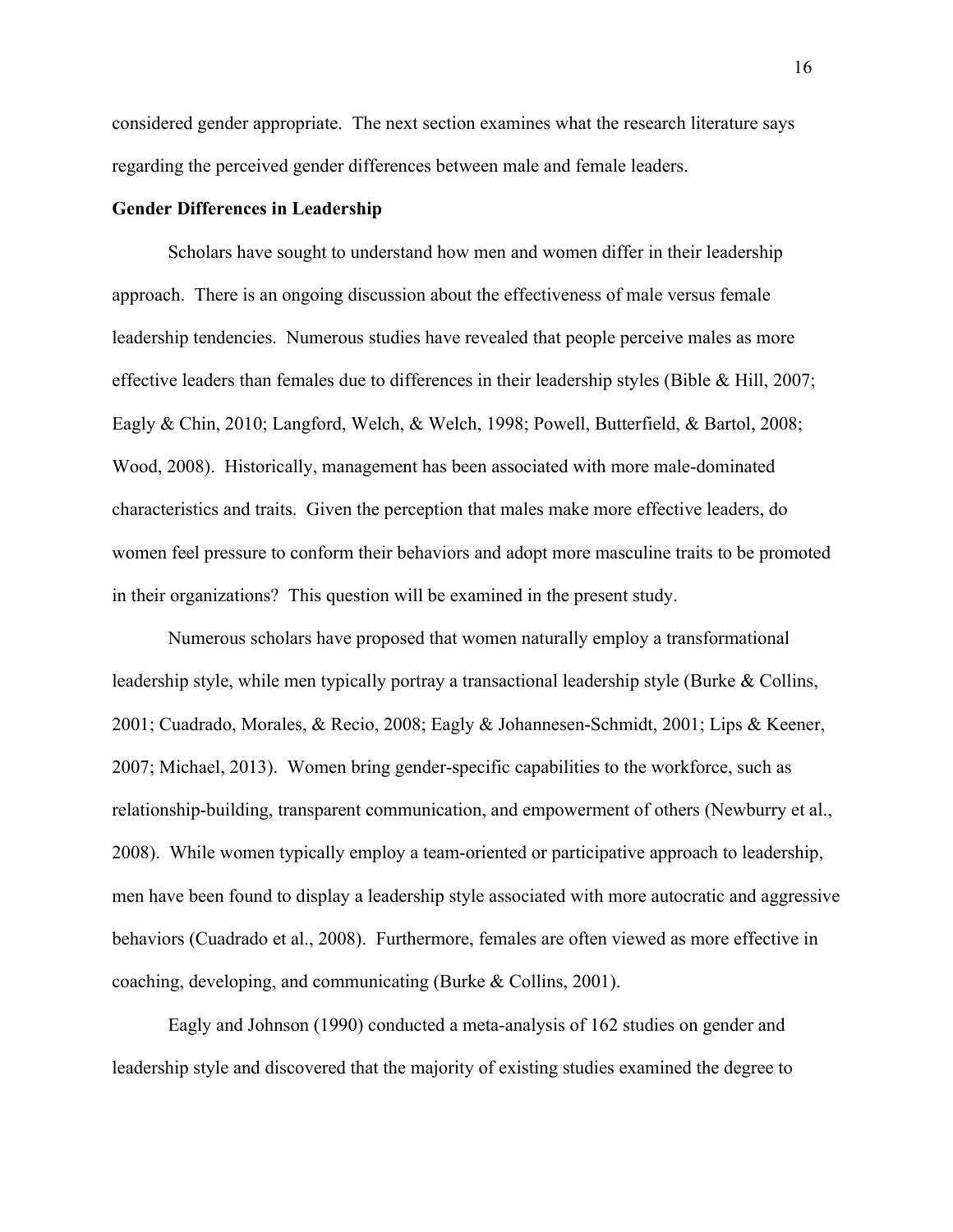which males and females lead with a task-oriented style versus an interpersonally oriented style, or a democratic versus an autocratic leadership style. The meta-analytic review yielded a sample size of 370 sex comparisons, 329 of which had known effect sizes, indicating differences in the reported leadership styles of the male and female participants. Eagly and Johnson found that men and women leaders did not differ in interpersonally-oriented versus task-oriented leadership style in organizational studies ( $d = -0.03$ ,  $p < 0.001$ ), and perceptions of task versus interpersonal leadership styles were somewhat based on gender stereotypes in laboratory experiments (*d* = .12,  $p < .05$ ) and assessment studies ( $d = -.04$ ,  $p < .01$ ). Analyzing democratic versus autocratic leadership styles, 92% of the comparisons were in support of women having more democratic or participative leadership style than men  $(d = 1.03)$ , while men were found to lead with an autocratic or directive leadership style in organizational ( $d = .21$ ,  $p < .001$ ), laboratory ( $d = .20$ , *p*  $<$  0.05) and assessment studies ( $d = 0.29$ ,  $p < 0.01$ ; Eagly & Johnson, 2009). The findings indicated that perceived differences in leadership style between sexes vary based on setting (i.e., organizational vs. experimental) and aspect of leadership style (task/interpersonal orientation vs. democratic/autocratic leadership style).

In a study investigating 658 middle managers and executives, Bartol et al. (2003) found that female leaders scored higher on interpersonal behaviors than their male colleagues (*M* = 3.84 vs. 3.64 out of 5.0, respectively;  $F = 13.53$ ,  $p < .01$ ). Furthermore, females were perceived to be more goal- and task-oriented (Bartol et al., 2003). Groves (2005) studied 108 senior leaders and 325 of their employees to examine the correlations between gender and social skills, emotional skills, and charismatic leadership. The study revealed that the women scored higher than the men on all three variables, citing that leader gender added 5% to  $R^2$  for overall social skills (*F* = 5.95, *p* < .05), 10% to  $R^2$  for emotional skills (*F* = 10.91, *p* < .01), and 5% to  $R^2$  to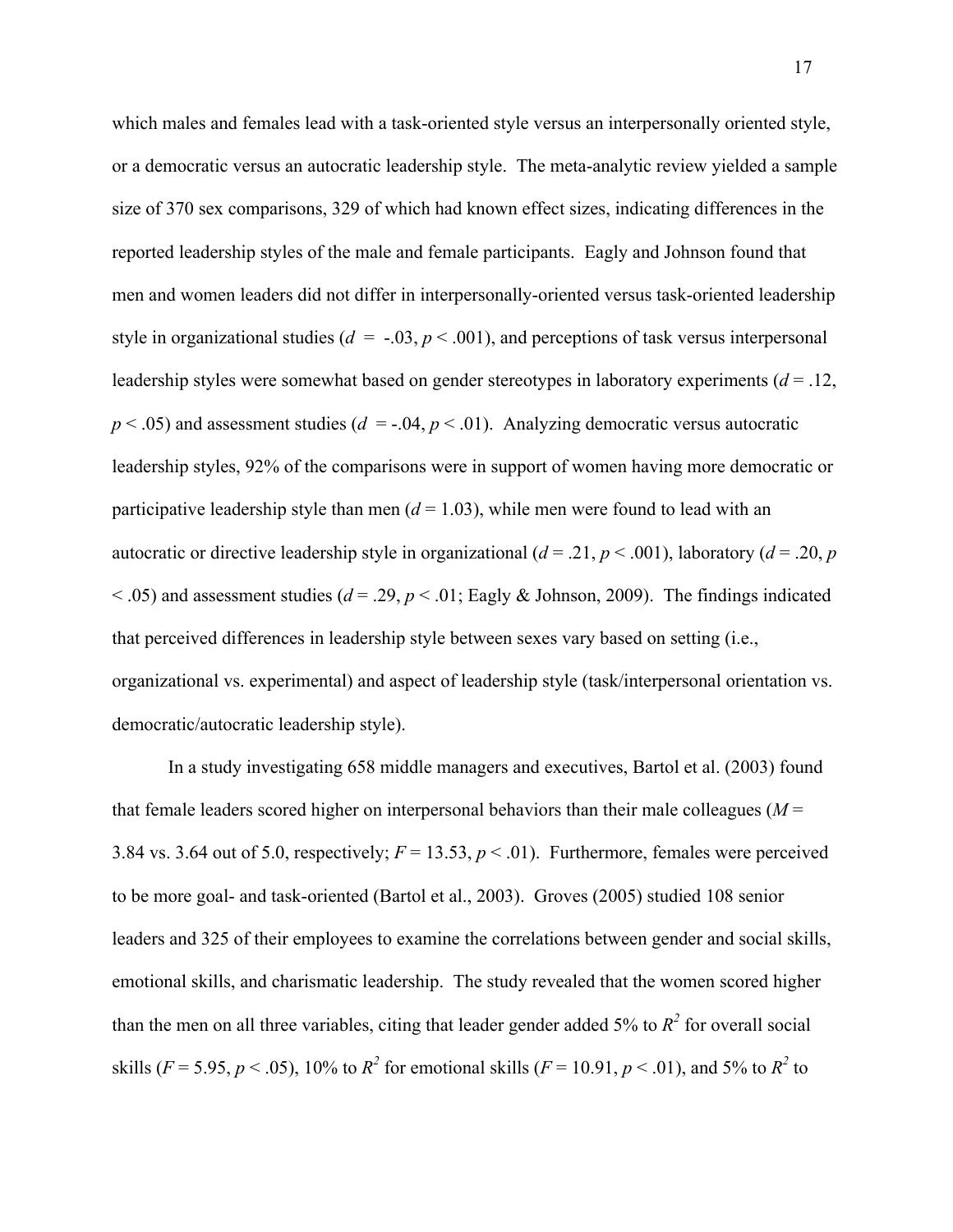charismatic leadership  $(F = 4.60, p < .05;$  Groves, 2005).

Chin, Lott, Rice, and Sanchez-Hucles (2007) studied over 1,000 women leaders and found that while many had a preference for using a more collaborative and inclusive leadership style, they did not feel that this style of leadership was supported by their organizations. According to Chin (2011), "many feminist women often sought leadership positions to achieve social justice goals, striving to be transformational in their vision, empowering in their actions, and upholding ethical principles" (p. 4). To be effective in their leadership styles, women often experience challenges with adhering to institutional rules set forth by masculine cultures and norms, while compromising feminist principles that are incongruent with more stereotypical male behaviors (e.g., striving for power and status; Chin, 2011).

Kouzes and Posner (2002) described leadership as the ability to inspire individual followers to collectively achieve a shared vision. Transformational leadership occurs when leaders raise awareness and acceptance of a shared purpose and mission among employees, elevating employees' interests and inspiring them to operate for the good of group rather than in self-interest (Bass, 1985). Transformational leadership has been gaining attention in the field of leadership studies, and many theorists today argue its effectiveness over traditional leadership styles. Women are often associated with having a transformational leadership style, while men are often described as having a more transactional leadership style. Although women have been increasingly recognized for their strong leadership capabilities, they still face more challenges than men when it comes to achieving and succeeding in leadership roles, particularly in maledominated fields (Eagly, 2007). According to Chin (2011), women face obstacles to how they lead due to contradictory portrayals of women leaders, which range from women leaders being portrayed as either "soft and ineffective or domineering and manipulative" (p. 2). Chin further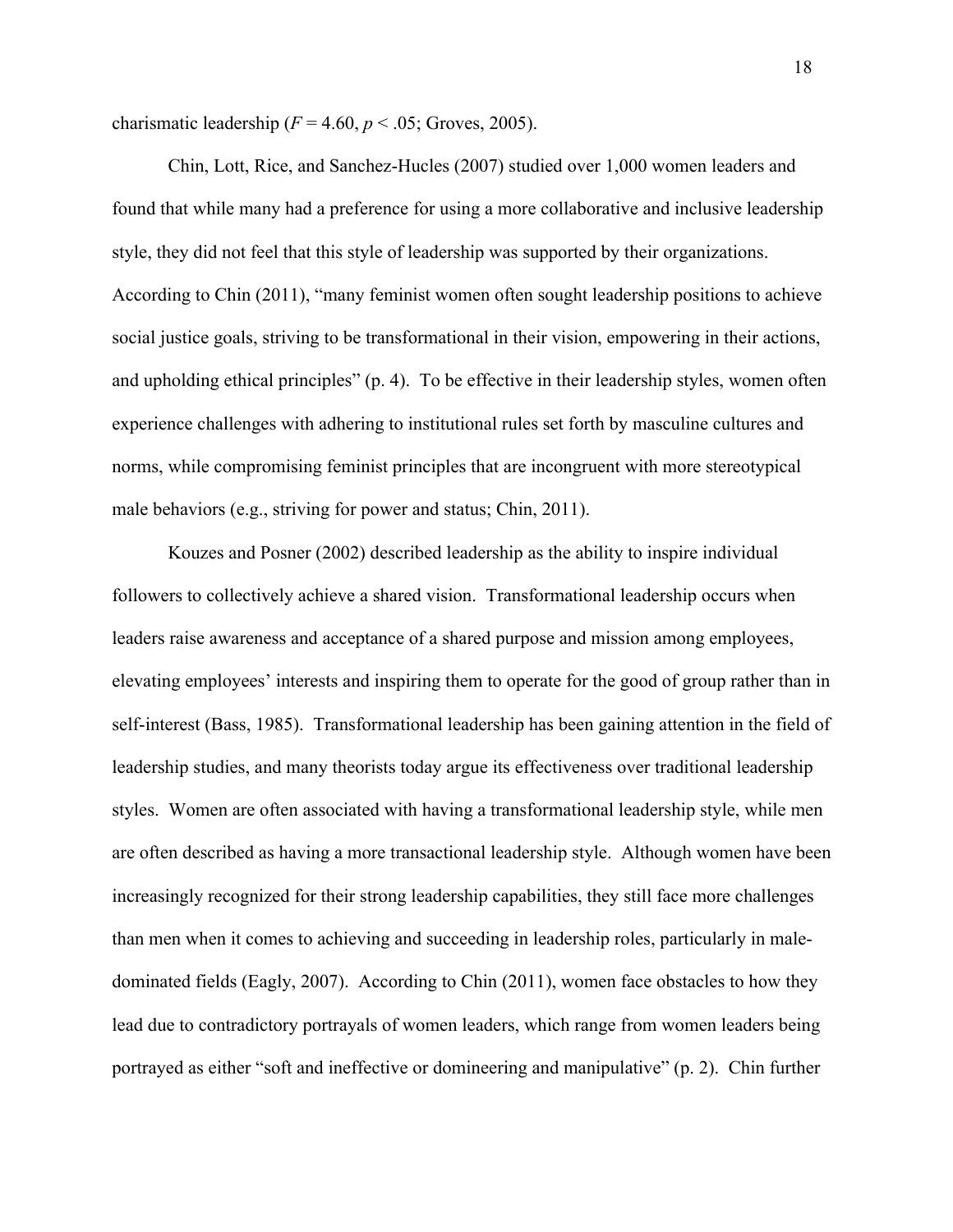argued that people often describe leaders based on characteristics that do not have much to do with effective leadership, such as he "looks like a leader" (p. 2). Leaders are often described using words that represent a socially constructed view of how leaders should look and behave, and these terms are often linked with gender roles and stereotypes (Chin, 2011).

A recent theory that has emerged in the literature is the female leadership advantage, which argues that under contemporary conditions, women are more effective than men at certain leadership skills such as "inclusiveness, interpersonal relations, power sharing, and nurturing of followers" (Vecchio, 2002, p. 647). Helgesen (1990, 2016) argued that women have received bad advice for decades about leaving their values at home and conforming to whatever norms existed in their workplace. Through interviews with 80 successful women, followed by diary studies of four of America's most successful women leaders, Helgesen (1990) highlighted the advantages that women bring to the workplace, such as the female tendency to prefer frequent communication and the sharing of information, resulting in webs of inclusion that promote greater efficacy.

In a study that surveyed female members of the Independent Women's Forum, as well as their male counterparts, Rosener (1990) found that males prefer an alpha leadership style based on command-and-control, while females adopt a beta leadership style centered on social interaction. Furthermore, the women were found to take an encouraging style of participative leadership, focused on developing others' sense of self-worth and energizing followers (Rosener, 1990). Vecchio (2002) comprehensively reviewed the literature pertaining to female advantage and contended that claims of a gender advantage in leadership are exaggerated. Through a metaanalytic review, Eagly and Carli (2003) found no difference in the perceived effectiveness of men vs. women leaders  $(d = -0.02)$ , signifying a trivial, non-significant effect of gender). While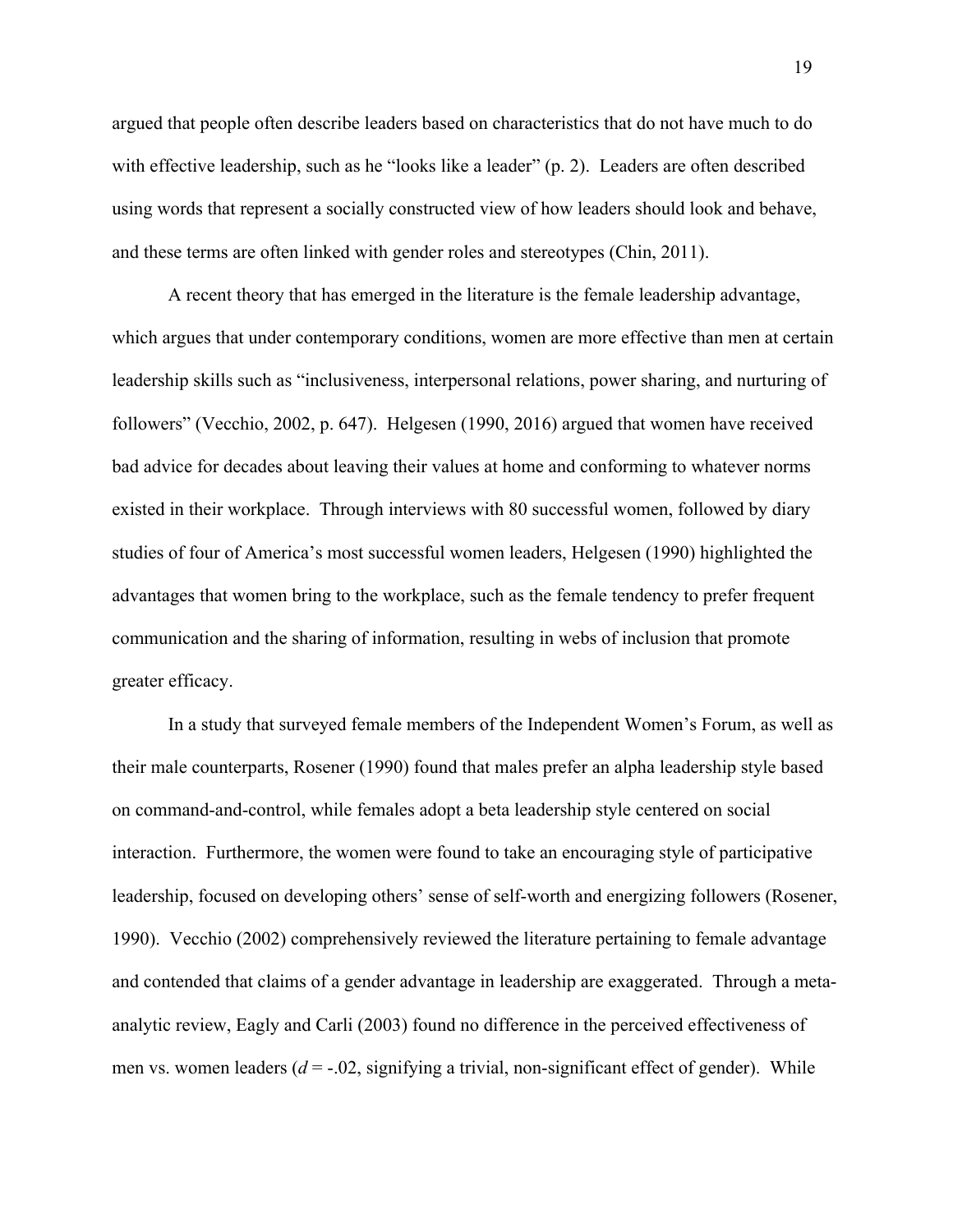women experience some advantages associated with typical female leadership characteristics, they suffer from disadvantages that stem from biased evaluations of their leadership competence, particularly in predominantly male work environments (Eagly & Carli, 2003).

In conclusion, while numerous studies have examined gender differences in leadership, the findings regarding a gender leadership advantage based on stereotypic traits are inconclusive. Some scholars provide evidence for a male advantage (Schein, 1973, 1975; Sczesny, 2003), while others argue a female leadership advantage (Helgesen, 1990, 2016; Rosener, 1990). Furthermore, some scholars have contended that leadership style and effectiveness has little to do with gender and that claims regarding a gender advantage in leadership are overstated and too simplistic (Vecchio, 2002). Regardless of view, the topic of gender differences in leadership has proven to be an important one, particularly as scholars and practitioners strive to promote workplace gender equality.

#### **Gender Equality in the Workplace**

The concept of gender equality at work suggests that all employees—females and males—are able to "develop their personal abilities and make choices without limitations set by strict gender roles; and that the different behaviors, aspirations, and needs of women and men are considered, valued and favored equally" (Olgiati & Shapiro, 2002, p. 2). Female and male employees must work in environments that enable them to achieve their full potential. President John F. Kennedy often conveyed the idea that happiness is the full use of an individual's faculties. In a speech to a group of foreign students, President Kennedy said, "the ancient Greek definition of happiness was the full use of your powers along the lines of excellence" (Kennedy, 1963, p. 380). The Center for Creative Leadership argued, "it is difficult to develop your capabilities when you are suppressing your true values and style or are distracted by inner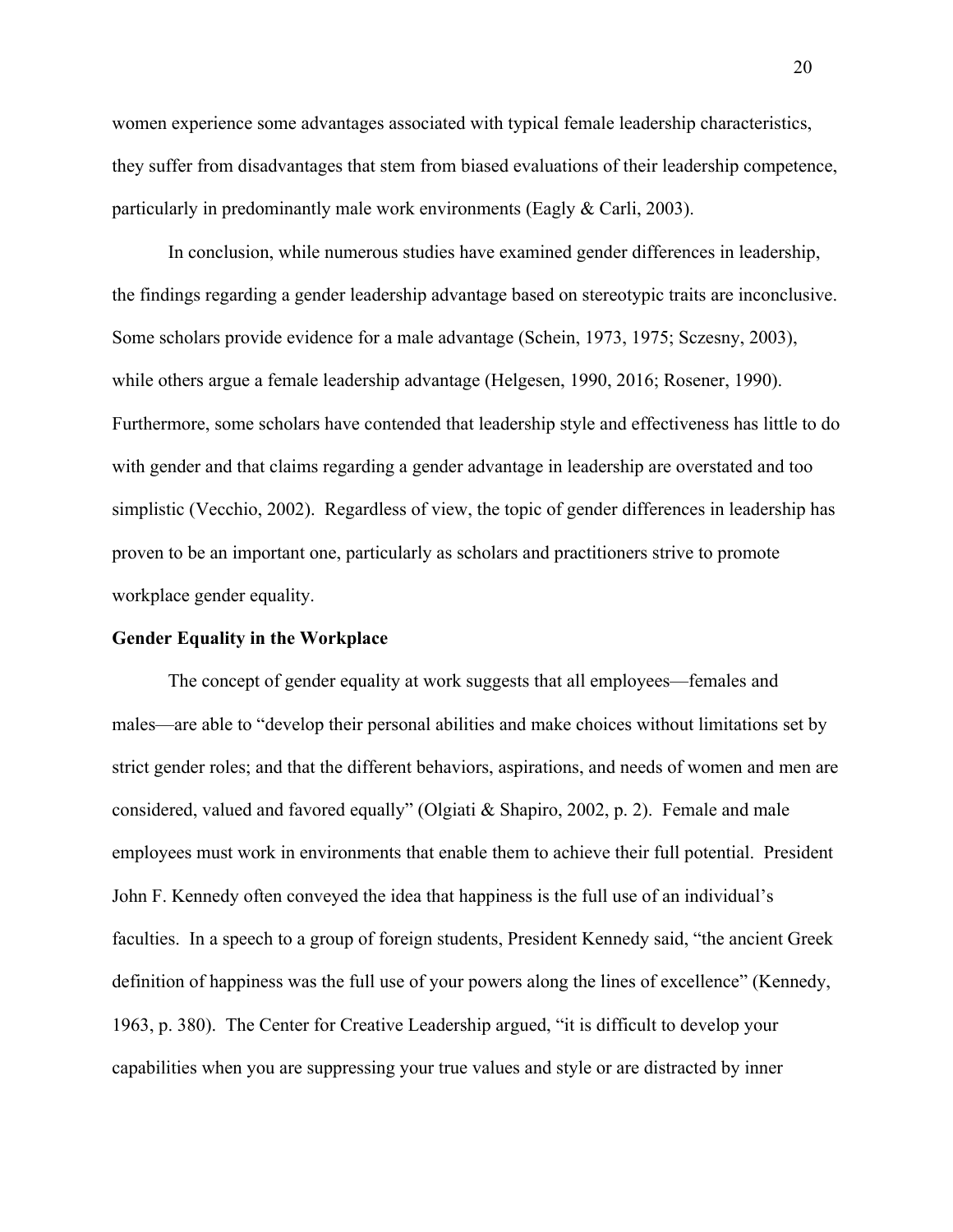conflict" (Ruderman & Rogolsky, 2013, p. 1). Thus, an underlying premise of this study is that an individual's ability to act authentically in the workplace leads to personal happiness and organizational performance. Barriers to gender equality at work, such as gender stereotypes and social norms, could be creating environments in which women experience difficulties acting authentically and participating fully in the workplace. The next section of the paper explores some of the well-researched impediments to workplace gender equality.

#### **Barriers to Gender Equality in the Workplace**

Research literature has identified numerous cultural and societal barriers that inhibit gender equality at work, including gender stereotypes, glass ceiling effect, work-life balance, and role congruity. *Gender equality* is defined as the equal representation and treatment of women and men. It suggests that women and men should be afforded equal rights and opportunities (International Planned Parenthood Federation, n.d.). Catalyst (2001) identified barriers that inhibit women in the workplace, citing factors such as lack of women mentors and role models, exclusion from informal networks, stereotyping and preconceptions of roles and abilities, lack of general management experience, and commitment to personal and family responsibilities. While there is extensive literature on this topic, the following paragraphs will highlight some of the most commonly known theories regarding the barriers that inhibit the advancement and equal treatment of women in the workplace.

**Gender stereotypes.** Gender stereotypes have been found to develop as early as childhood years. Children as young as three years old exhibit ideas about what constitutes male versus female behaviors (Banse et al., 2010). "Gender stereotypes are categorical beliefs regarding the traits and behavioral characteristics ascribed to individuals on the basis of their gender" (Duehr & Bono, 2006, p. 816). The proliferation of gender stereotypes serves as a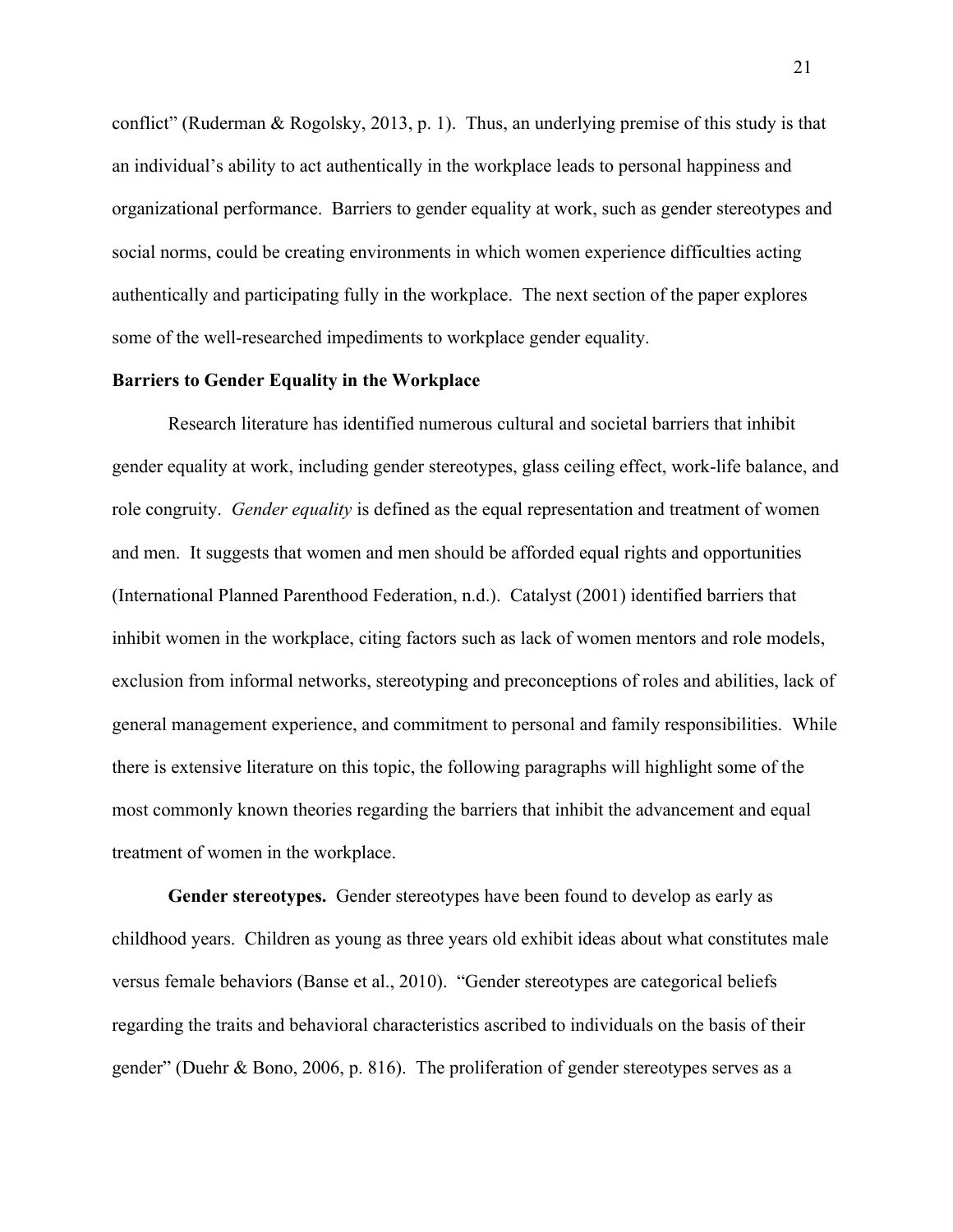contributing factor to discrimination and gender bias in the workplace (Stuart, 2008). A study examining 120 chief executive officers and 705 female senior leaders from Fortune 1000 corporations found that 72% of the chief executives and 51% of the female leaders believe that gender stereotypes in the workplace, particularly regarding women's leadership abilities, are a significant barrier to the career advancement of women (Wellington, Kropf, & Gerkovich, 2003).

Since the passing of the Civil Rights Act in 1964 and Title IX in 1972, organizations and U.S. culture, in general, have made great strides in fighting gender discrimination (Stuart, 2008). Additionally, the perceptions of women leaders have been changing. According to a study involving over 600 managers, male managers today associate women with more leadership type behaviors, exhibiting more confidence, ambition, and assertiveness than in prior years (Duehr & Bono, 2006). However, the stereotype still exists that men naturally make more effective leaders because of their more aggressive and autocratic behaviors, which are typically seen as leadership behaviors (Cuadrado et al., 2008). Next, some of the existing theories that explain the major social barriers still present in the workplace today are outlined.

**Unconscious biases.** According to Ashcraft and Blithe (2009), "unconscious biases result when our pre-existing beliefs and attitudes about particular groups of people subtly influence behaviors and decisions" (p. 24). Unconscious biases pose major problems for work environments or industries that are dominated by a particular gender, and can unintentionally disadvantage the minority group who does not have the same needs as the majority population (Ashcraft & Blithe, 2009). Banaji and Greenwald (2013) explored unconscious or hidden biases to examine the extent to which social groups unconsciously shape judgments about the character, abilities, and potential of others. Banaji and Greenwald proposed that everyone carries hidden biases that are shaped by a lifetime of experiences with social groups, whether based on age,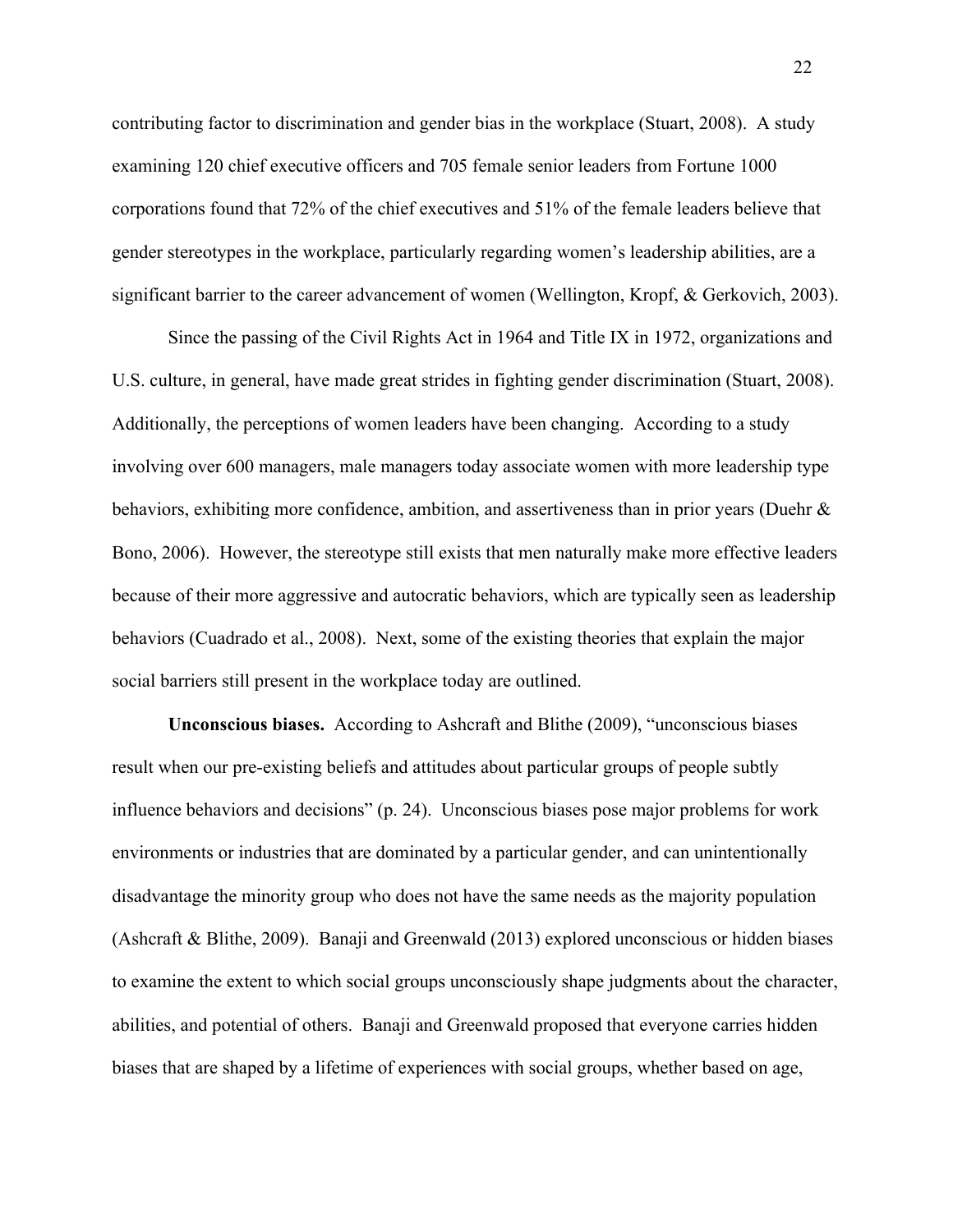gender, religion, ethnicity, or other factors. Most people have good intentions and do not intend to harm others through discrimination. Rather, as part of a social group, good people go above and beyond to help an in-group member, and this selective helping reinforces the status quo (Banaji & Greenwald, 2013). Furthermore, self-stereotyping can result in unintentional discrimination. For example, 80% of female respondents in a study on implicit association associated female with family and male with career (Banaji & Greenwald, 2013). These unconscious biases can make it difficult for individuals to fit in or to excel in certain social settings, such as the workplace. However, there is good news for organizations. According to Banaji and Greenwald, it is possible to counteract prejudices by turning an unconscious bias into a visible one. The Implicit Association Test (IAT) can be helpful in accessing biases.

**Implicit association.** Greenwald and Banaji (1995) defined implicit attitudes as "introspectively unidentified (or inaccurately identified) traces of past experience that mediate favorable or unfavorable feeling, thought, or action toward social objects" (p. 8). A person's actions and judgments, without their conscious awareness, are subject to automatic evaluation (Greenwald, McGhee, & Schwartz, 1998). The Implication Association Test (IAT) was designed to measure the differential association of a contrasting concept (i.e., male vs. female) with an attribute (i.e., family vs. career), without requiring an act of introspection by the performer (Greenwald et. al, 1998; Nosek, Greenwald, & Banaji, 2005). The IAT seeks to reveal implicit biases about subjects by measuring their underlying automatic evaluation (Greenwald et al., 1998). Implicit bias affects attitudes about people and the groups to which they belong. For example, according to a report by Hill, Corbett, and St. Rose (2010), many people associate STEM fields with male and arts and humanities with female. Societal values influence implicit biases that lead to attitudes toward the nature of gender-appropriate roles, suggesting that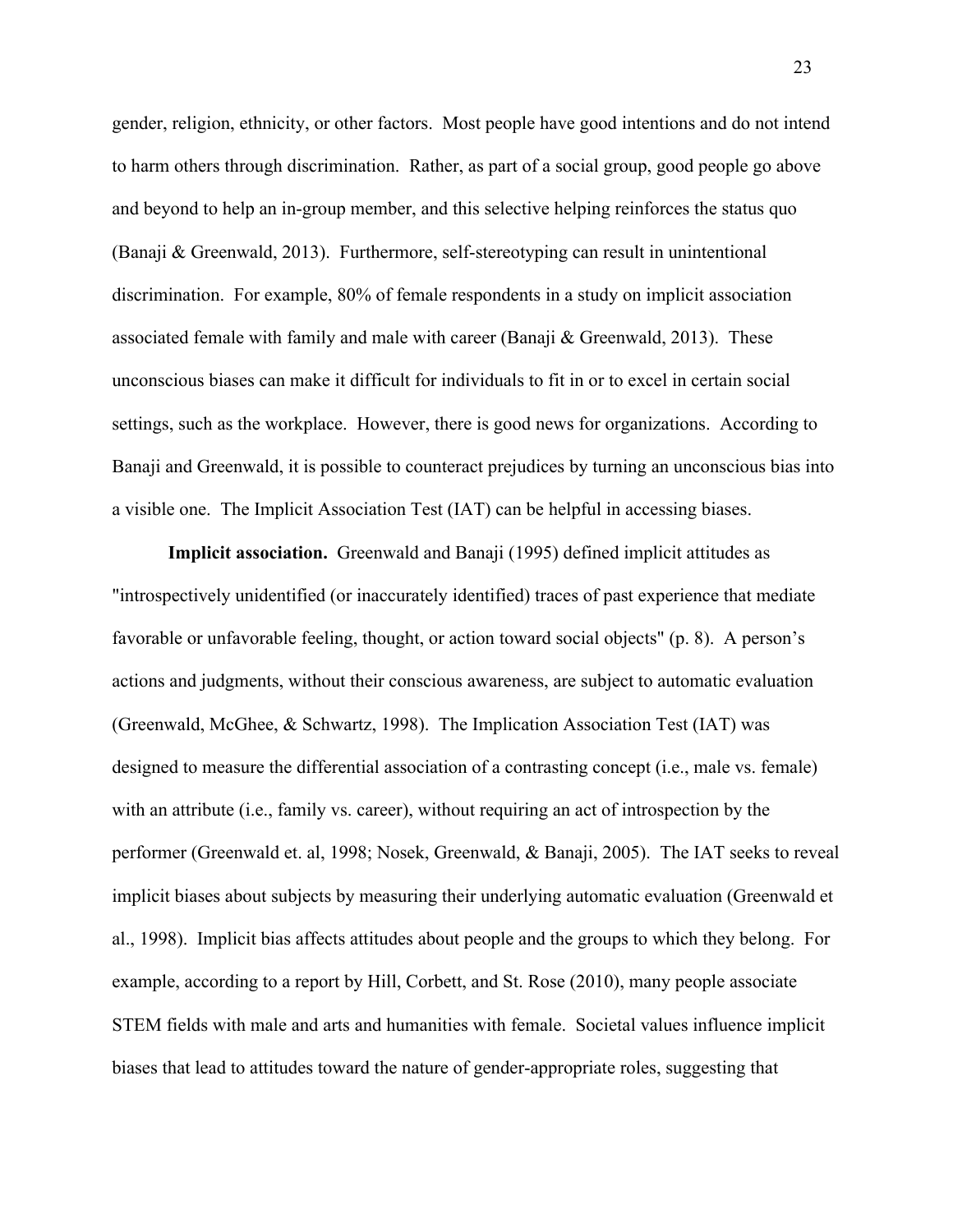females should work in feminine fields (i.e., nursing) and males should work in masculine fields (i.e., technology). A study by Nosek et al. (2009) examined citizens from 34 countries and found that 70% of more than half a million participants associated science with males, indicating an implicit bias. The findings suggested that "a nation's average implicit stereotyping (and not explicit) is uniquely related to gender inequality in science and math achievement and, by extension, to other markers of a diverse scientific workforce such as interest, participation, and presence in scientific leadership" (Nosek et al., 2009, p. 10597). Since the technology field is often associated with other STEM fields (science, engineering, math), an inference can be made that implicit stereotyping related to gender is occurring in the IT industry. By taking the IAT, individuals can identify and learn how to compensate for their biases. Accordingly, as the IT industry strives to attract, retain, and promote women into leadership positions, understanding the implicit biases against women will enable individuals and organizations to combat attitudes and behaviors that may be contributing to the underrepresentation and underperformance of women in IT.

**Social role theory.** Social role theory explains that managers hold certain expectations for employees' behaviors and characteristics based on their perceived social roles (Skelly & Johnson, 2011). Scholars have found that hiring managers typically favor individuals believed to be more capable of fulfilling the social expectations of leaders; individuals who have specific traits such as strong technical skills, relationship skills, and assertiveness (Skelly & Johnson, 2011). According to social role theory, society has typically associated these traits with the characteristics more commonly portrayed by a man (Baker, 2014). Accordingly, women are often overlooked for promotions to senior-level positions by managers who value more maletype characteristics. Providing support for this claim, Wade (2015) argued that male prejudicial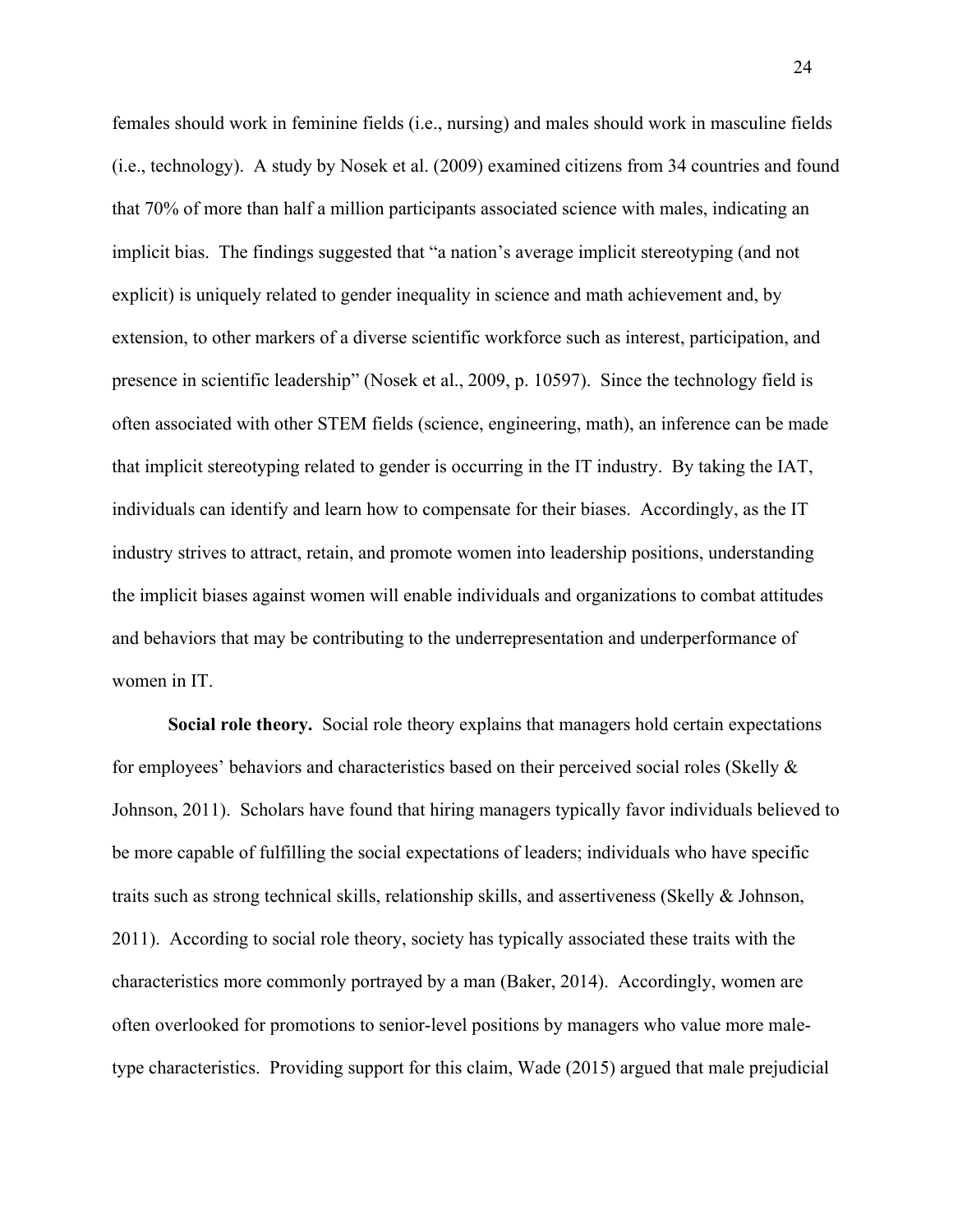views of female leadership aptitude and effectiveness may inhibit the advancement of women, reaffirming the belief that unconscious biases against women are prevalent in the workplace. Social role theory is yet another theory that calls attention to a significant stereotype that exists for female leaders in the workplace (Lyness & Heilman, 2006).

**Role congruity theory.** Role congruity theory, which is grounded in social role theory, was developed by Eagly and Karau (2002). It posits that individuals develop expectations of others' behavior based on gender role stereotypes that stem from sex-based roles, such as associating men with breadwinner roles and women with homemaker roles (Eagly & Wood, 2012). According to social roles, women are often perceived to be more nurturing and relationship oriented than men, while men are perceived to be more independent and assertive (Paustian-Underdahl et al., 2014). Furthermore, role congruity theory argues that people are often punished for behaving in manners that are inconsistent with societal expectations (Skelly  $\&$ Johnson, 2011). "Because women who are effective leaders tend to violate standards for their gender when they manifest male-stereotypical, agentic attributes and fail to manifest femalestereotypical, communal attributes, they may be unfavorably evaluated for their gender role violation, at least by those who endorse traditional gender roles" (Eagly & Karau, 2002, p. 575). A meta-analysis by Eagly, Makhijani, and Klonsky (1992) provided evidence supporting the prejudice women face in leadership roles. Through an analysis of 56 documents reporting on 61 studies, Eagly et al. examined participants' reactions to the equal behavior of male and female leaders. The findings demonstrated a statistically significant but small effect size regarding the devaluing of female leaders compared to male leaders  $(d = .06, p < .001)$ , particularly in maledominated leadership roles and when the females portrayed more stereotypical male behaviors (i.e., autocratic or directive).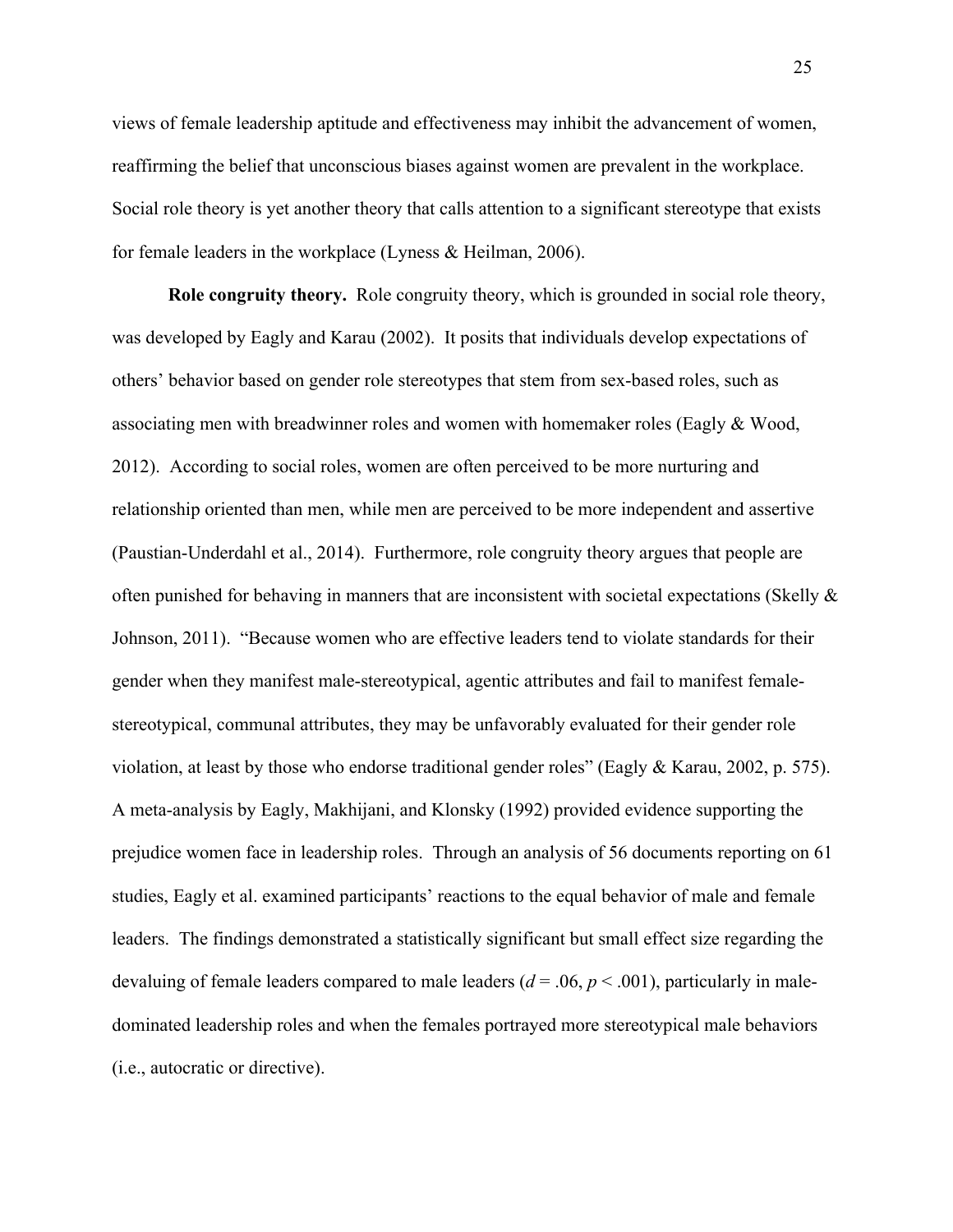**Cultural dimension theory of masculinity/femininity**. Hofstede's (1980, 2001) cultural dimension theory is a framework that describes how values in the workplace are influenced by culture, and how an organization's values drive the behavior of its members. Hofstede's (1980, 2001) six dimensions include power distance, individualism versus collectivism, masculinity versus femininity, uncertainty avoidance index, long-term orientation versus short-term normative orientation, and indulgence versus restraint. The masculinity/femininity dimension of Hofstede's theory reflects the balance between ego goals, which are associated with masculinity, and social goals, which are associated with femininity (Hofstede, 1980, 1998). The masculinity dimension represents a societal preference toward competition and achievement, while femininity represents a preference for humility, collaboration, and caring for others. In the context of the workplace, masculinity and femininity have been referred to as tough versus tender cultures (Hofstede, 2001).

**Lack of fit theory.** As previously demonstrated in this literature review, gender stereotypes and biases toward women are prevalent in the workplace. Another theory that helps explain the prejudices against women is the lack of fit model (Heilman, 2001). The model suggests that personnel decisions are largely influenced by expectations regarding how successful an individual will be at a particular job and that expectations of performance are determined by the perceived fit between the required skills and abilities of the job and a person's attributes (Heilman, 2001). In a work environment that is dominated by male gender-typed roles, the perceived lack of fit between the requirements of the traditionally male job and the stereotypic attributes assigned to women creates expectations that a female will be unsuccessful in the job. As a result of these negative expectations, a general attitude towards women's ability to perform the job competently is created, leading to a gender bias in judgments. Heilman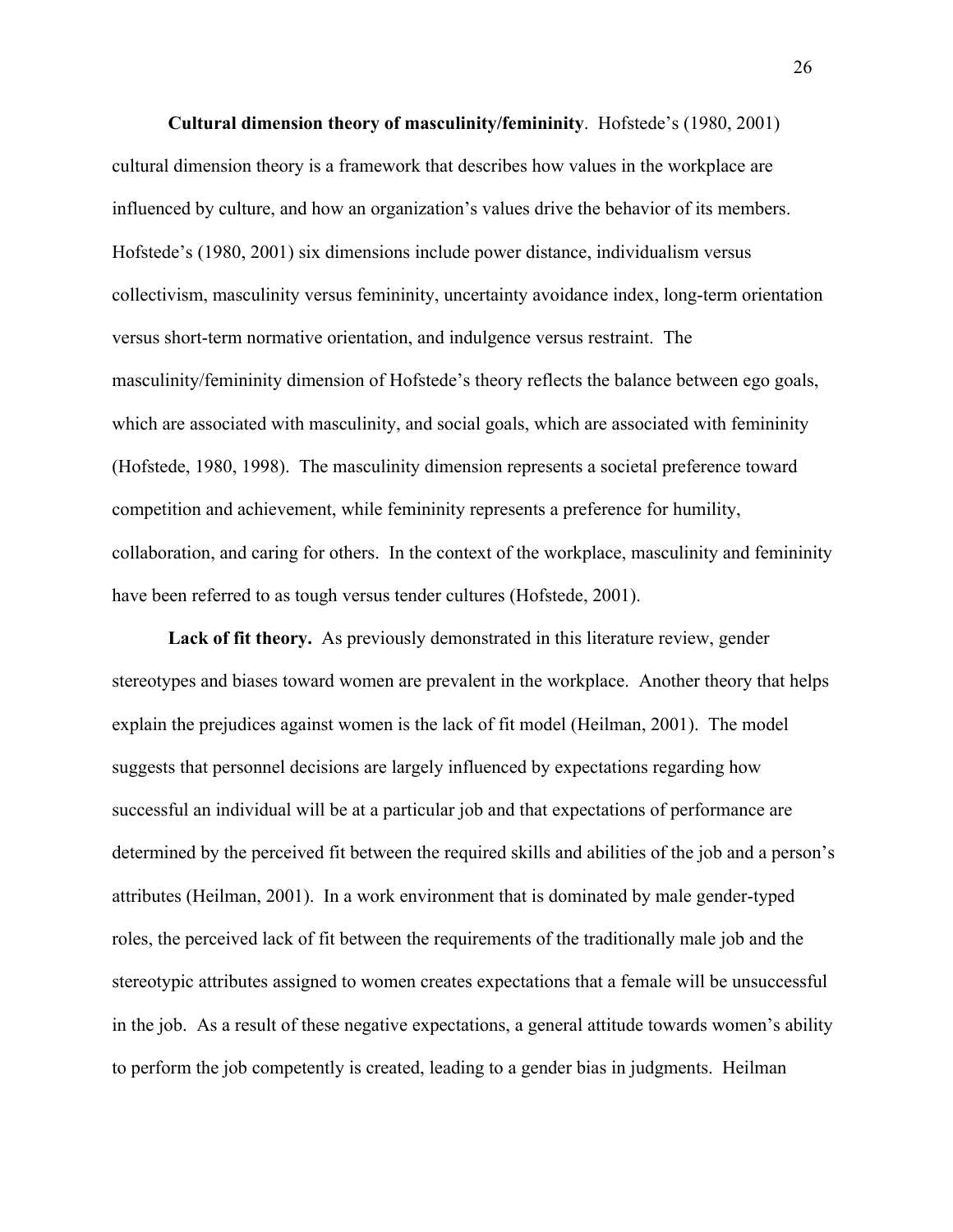argued that women are less likely to be selected for male gender-typed positions, their performance is more likely to be devalued in such positions, and career advancement is limited. Moreover, when women do succeed at male roles, they are penalized for their success. In three experimental studies involving 242 male and female participants, Heilman, Wallen, Fuchs, and Tamkins (2004) investigated reactions to the success of females in male stereotyped roles and found that successful women were viewed negatively and were less liked than their equally successful male counterparts (male mean  $= 7.13$ , female mean  $= 5.81$ ). Furthermore, Heilman et al. demonstrated that these negative feelings can have severe consequences for women, such as impacting evaluations of performance and recommendations for organizations rewards, including salary and promotions. Perhaps most interesting in the study was that female subjects did not react differently than did the male subjects, confirming the universal nature of gender-stereotypic norms and the tendency of society to penalize individuals who violate gender norms (Heilman et al., 2004).

**Expectation states theory.** Similar to social role theory, expectation states theory is another sociological theory that has been used to explain social inequality through predictions about the evaluation of women leaders in the workplace (Ridgeway, 2001). The theory attempts to explain how status characteristics influence group behavior and help form a shared set of performance expectations for each member of a task-oriented group (Kalkhoff & Thye, 2006). These performance expectations are unconscious beliefs about which group members are most likely to contribute to the success of the group, and are theorized to determine differential rates of social influence based on perceived power and prestige (Kalkhoff & Thye, 2006). Group members who are most influential are those who are perceived to be more competent and able, and are more highly rewarded for their participation, more favorably evaluated, and of higher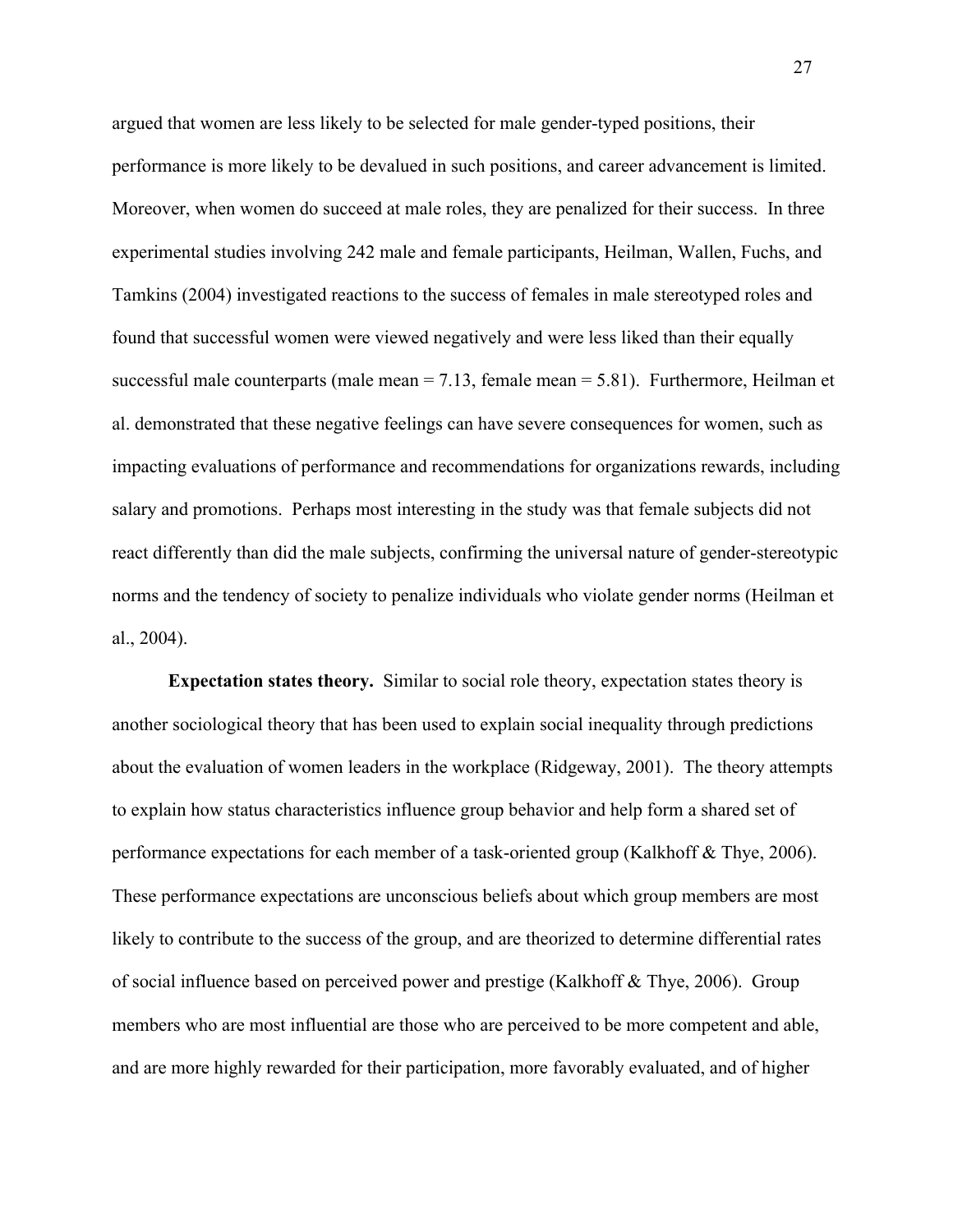status (Wagner & Berger, 1993). Expectation states theory is relevant to women in IT leadership because gender status beliefs inhibit the success of women in the workplace, particularly in mixed-sex or gender-relevant contexts such as IT. "The gender system is deeply entwined in social hierarchy and leadership because gender stereotypes contain status beliefs that associate greater status worthiness and competence with men than women" (Ridgeway, 2001, p. 637). According to Ridgeway, for both men and women, gender status beliefs shape their assertiveness, the evaluation of their performance and ability, the influence they achieve, and the likelihood that they will emerge as leaders. Ridgeway theorized that when women leaders demonstrate assertiveness and therefore violate the expected status order, gender status beliefs create legitimate reactions that penalize the women and reduce their ability to gain followership.

**Think manager—think male**. The think manager-think male paradigm refers to the theory that people tend to think of leaders as male. The theory stems from a study conducted by Schein (1973), in which 300 male middle managers were administered a descriptive index examining sex role stereotypes and characteristics of successful middle managers. The results from the study proved the hypothesis that "successful middle managers are perceived to possess those characteristics, attitudes and temperaments more commonly ascribed to men in general than to women in general" (p. 99). Schein theorized that the association between sex role stereotypes and perceptions of what makes a successful manager contributes to the likelihood of men being selected for managerial positions, leading to the underrepresentation of women in leadership. Schein (1975) replicated the study with 167 female middle managers to test the hypothesis that successful middle managers are perceived by female managers to possess the characteristics more commonly associated with males, providing further support for her original

28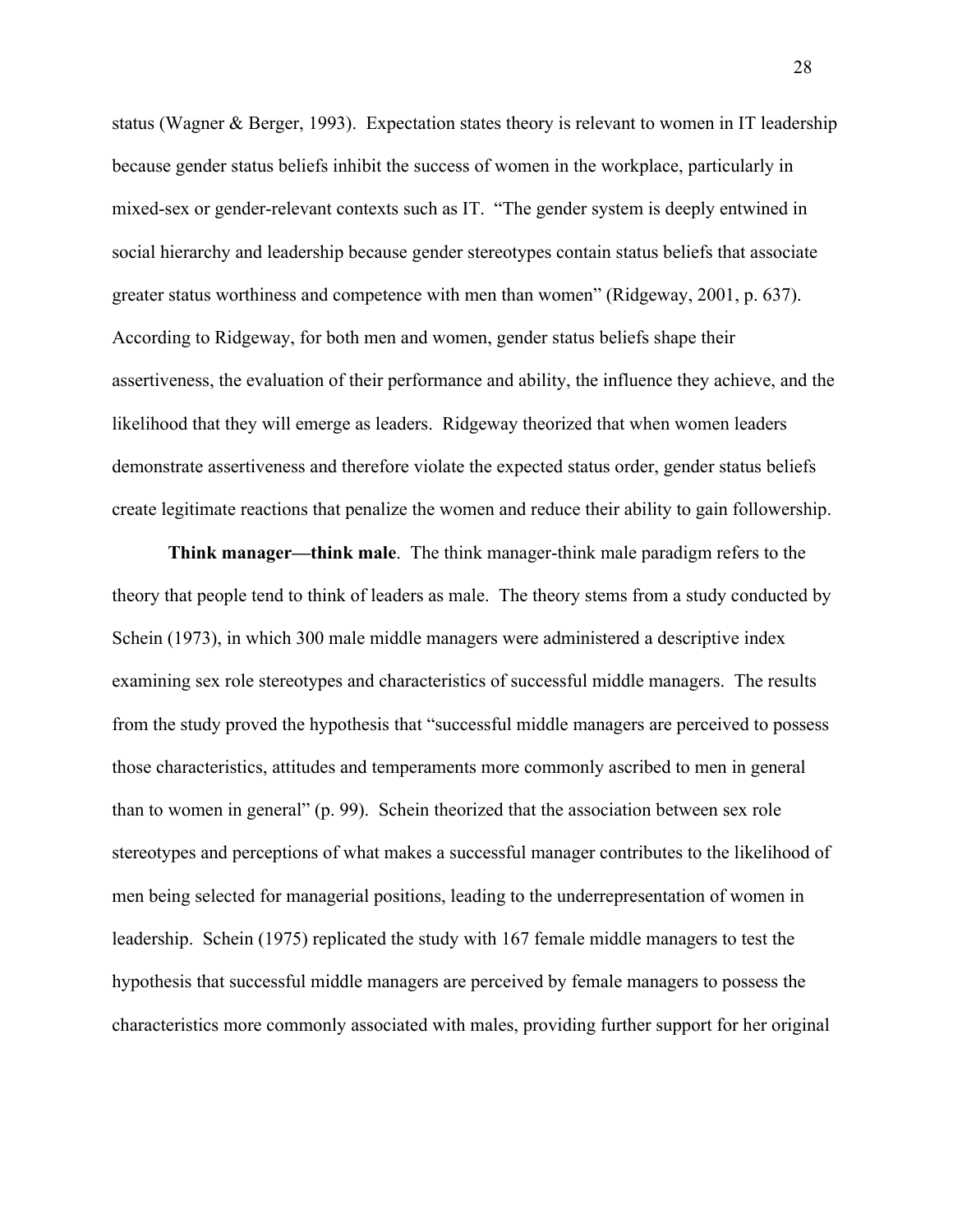claim regarding the relationship between sex role stereotypes and requisite management characteristics.

**Double-bind.** Women often face a double-bind with respect to preferred styles of leadership. Eagly and Carli (2007) argued that many female leaders adopt a more masculine approach to leadership because of the gender bias toward stereotypical female leadership traits. When women attempt to conform to more masculine styles of leadership, taking on a more assertive approach, they are often criticized for being uncaring and too masculine (Eagly & Carli, 2003; Sapiro, 2008). While their male counterparts receive no criticism for exhibiting the same behaviors, female leaders report that they risk being perceived as too hard and unlikeable (Sapiro, 2008).

**Glass ceiling.** Another barrier to achieving gender equality in the workplace for female leaders is a concept known as the glass ceiling. Powell and Butterfield (1994) defined the glass ceiling as "a barrier to entry into top-level management positions . . . based on attitudinal or organizational bias . . . simply because they are women rather than because they lack the ability to handle jobs at higher levels" (p. 68). The gender-stereotypical ideas about women leaders, as outlined in the paragraphs above, can create a glass ceiling effect. However, there are mixed findings in the research literature regarding the pervasiveness of the glass ceiling. Powell and Butterfield conducted a study on the advancement of women to determine if the glass ceiling effect played a role in whether or not the women were promoted to senior management positions. They found no bias against the promotion of women and even suggested that gender may be positive for women (Powell & Butterfield, 1994). In contrast, Ogden, McTavish, and McKean (2006) found that the glass ceiling effect is still very much visible in the workplace and inhibits the promotion of women into mid-level and senior management positions, particularly in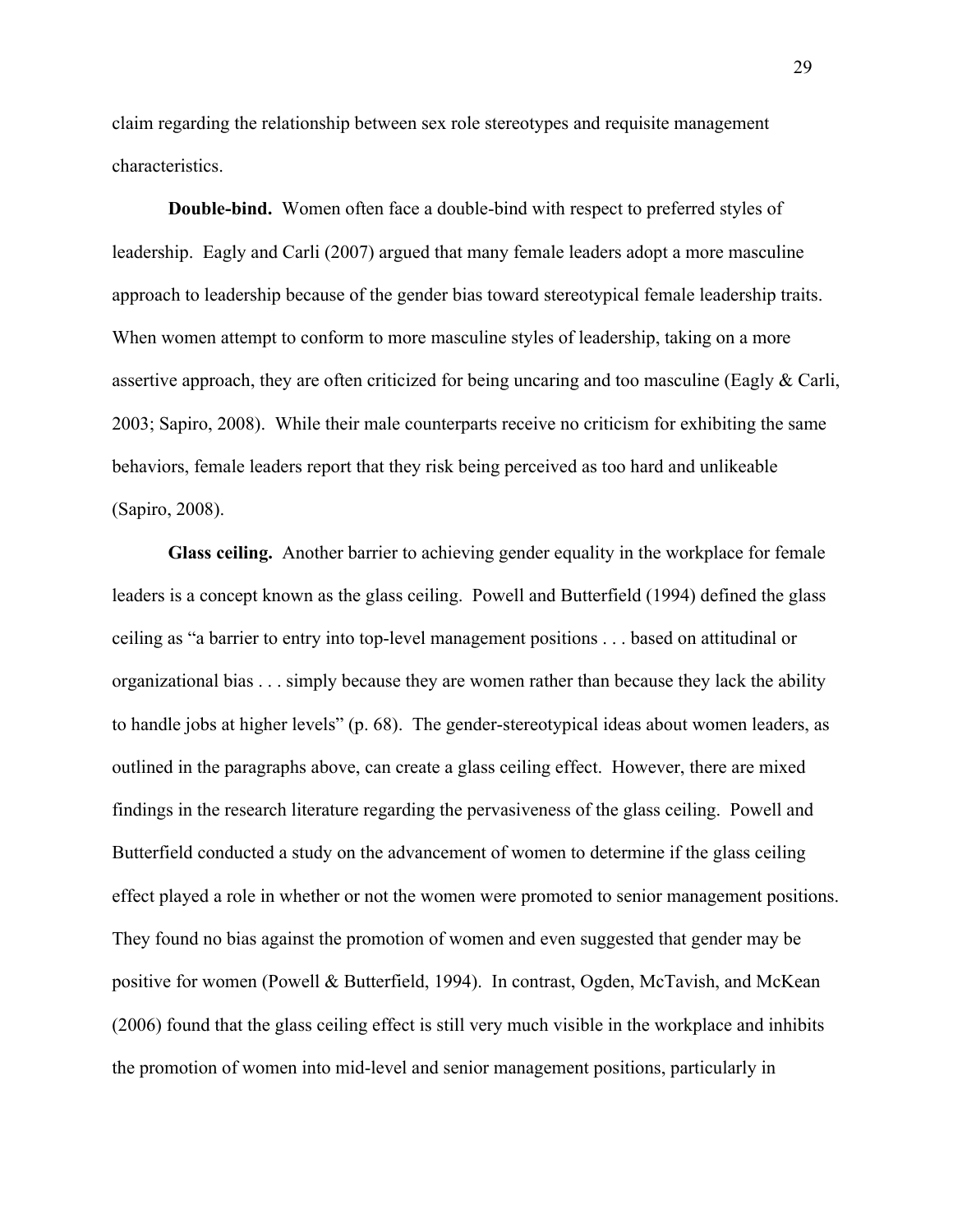environments with long working hours and male-dominated networks. Bullough (2008) argued that the inconsistencies in the literature pertaining to the glass ceiling effect are likely due to the context of the work environment.

**Work-life balance.** Work-life balance, or more recently referred to as work-life integration, "is the ability to care for a family, have a fulfilling job, and engage in a rich personal life" (Goodsell, 2009, p. 40). Successful leaders practice integration of work-life. Rather than trying to equally balance all areas of life, which is consistent with the competitive model, the integration model means engaging in a practice of flexibility and choice (Goodsell, 2009). According to Goodsell, "authentic leaders integrate balance into their lives through the process of careful decision-making and priority setting that is aligned with their greatest self" (p. 42). Balance can be achieved through careful planning and establishing priorities, but organizations must put policies and practices in place that allow for better work-life integration.

In most North American work cultures today, there is a prevailing sense that leaders are expected to prioritize work over other obligations in one's personal life. This sense puts an additional strain, particularly on working parents, to balance it all. Women, who often serve as the primary caregivers, are forced to choose between pursuing an executive level position and having a family. Of high-achieving women in corporate America, approximately 49% of the older generation (41 to 55 age bracket) do not have children and 60% are married, while 75% of high-achieving corporate men in the older generation have children and 76% are married (Hewlett, 2002). Women leaders today desire a greater capacity to integrate their personal and professional lives.

Work-life integration remains a challenge for women as they experience pressures to lean into their careers. Thornhill (2011) found that one way in which women practice meaning

30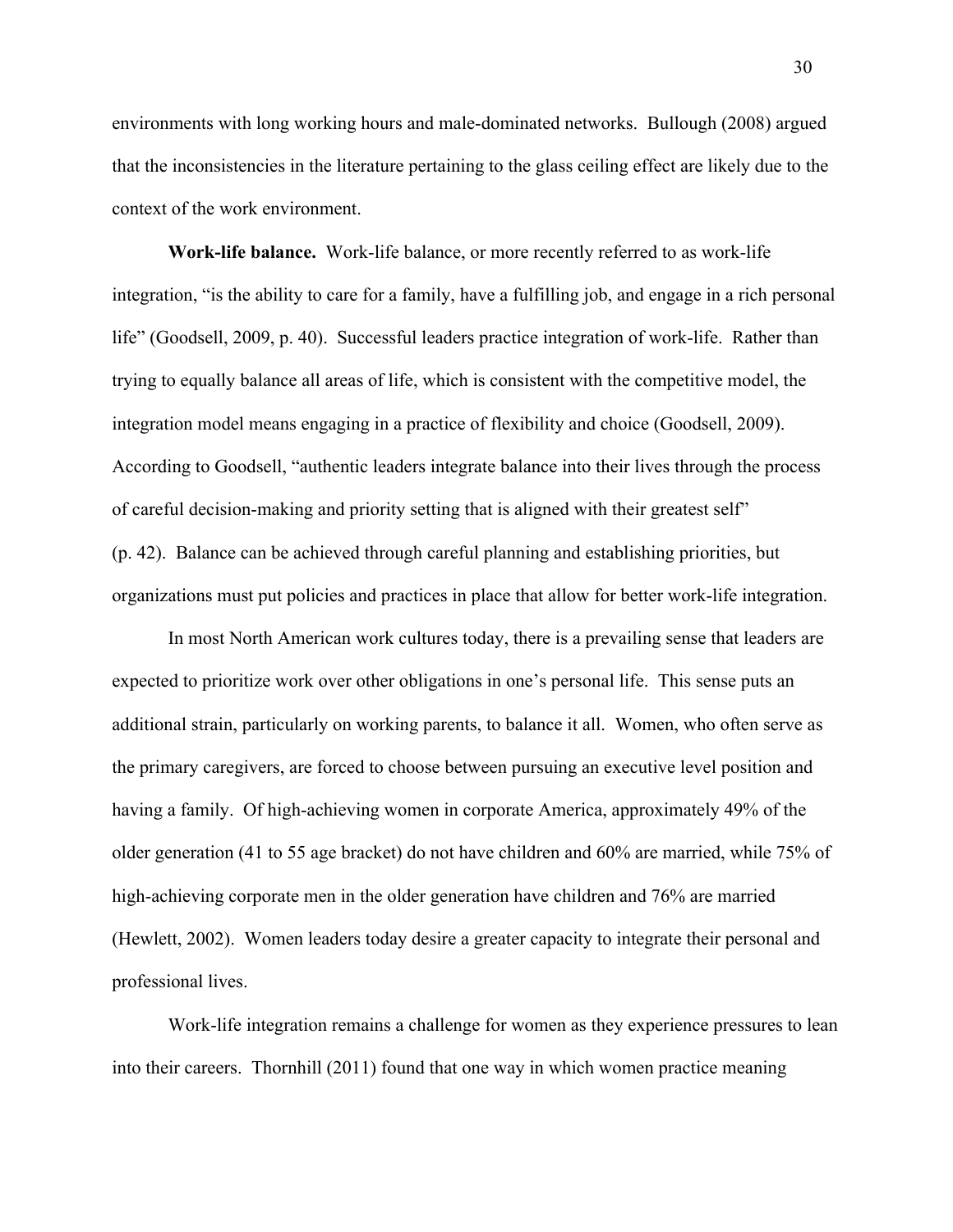making is through maintaining the connection between home and work. However, workplace cultures, particularly in the United States, tend to encourage women to keep their private lives separate from their work lives. According to one female leader, "the idea that you come into work and your personal life and your professional life are completely separate, that's crazy" (Thornhill, 2011, p. 62). Work-life integration is a healthy practice that should be encouraged for all employees, males and females. In order to achieve this, however, significant improvements need to be made in present-day work cultures if organizations wish to foster leaders that can effectively practice work-life integration.

The next sections provide an overview of literature regarding authenticity and authentic leadership. Although the two constructs are related, the study of authenticity in the context of leadership and leader development has emerged in more recent years. The primary variable under investigation in this study, authenticity, will be examined using a three-part construct pertaining to authenticity, rather than authentic leadership. However, it's important to examine the literature from both constructs to create a more comprehensive view of the landscape.

# **Authenticity**

Authenticity has been loosely defined as the ability to be true to one's self, or the congruence between internal thoughts and external behaviors. Roberts and Dutton (2009) defined authenticity as the subjective experience of alignment between one's internal experiences (i.e., thoughts, feelings, values, and behavioral preferences) and external expressions (i.e., verbal and nonverbal behavior, attire, office décor). A key assumption in this definition is that individuals are capable of determining congruence between their experiences and expressions.

Authenticity can be viewed from a variety of perspectives. It can be considered "a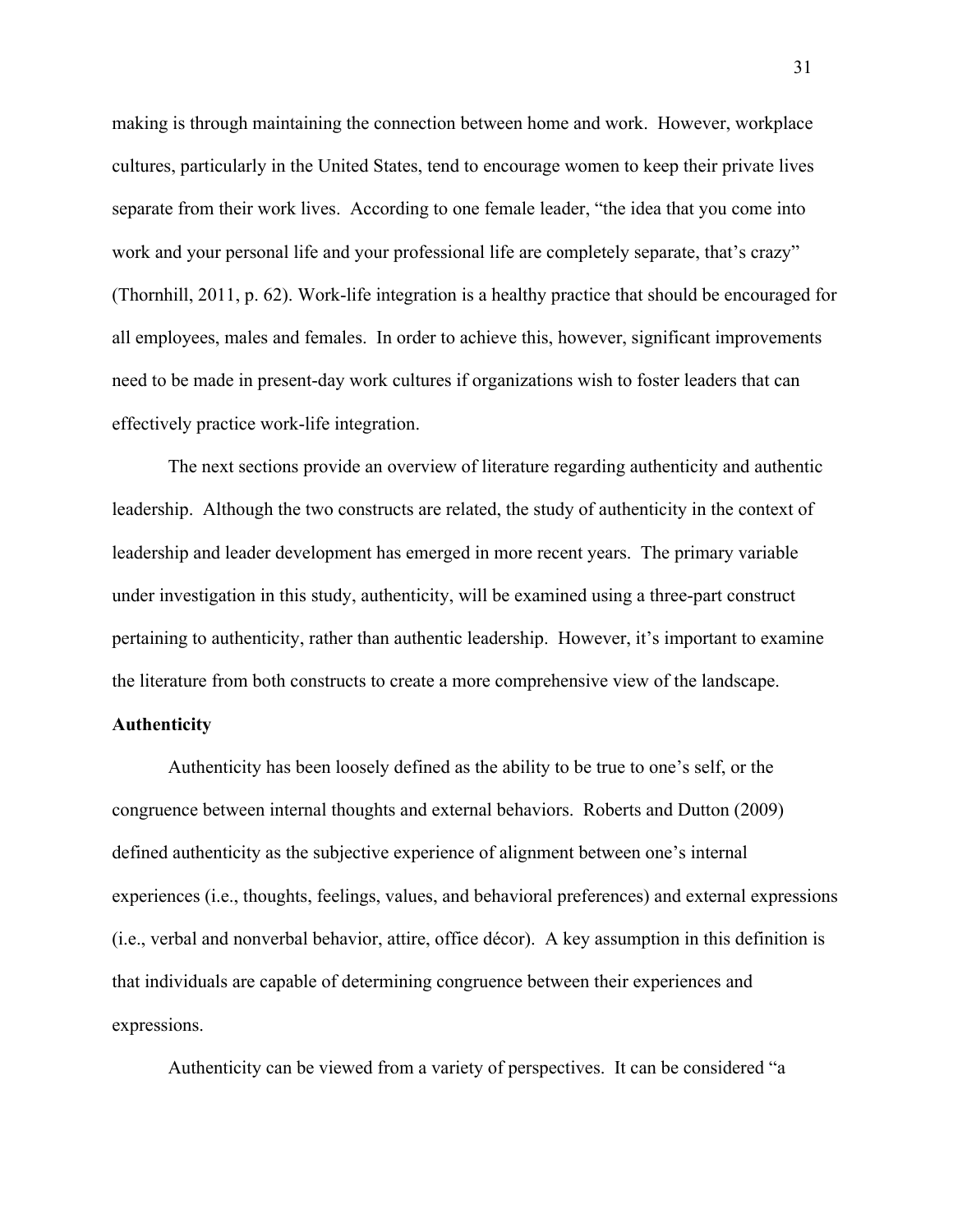subjective experience (introspection, 'I feel authentic'), an objective property ('s/he is authentic'), or a state or a disposition" (van den Bosch & Taris, 2014, p. 2). Rogers (1965) argued that subjectively experienced authenticity is a good measure of the extent to which a person is fully functioning. Authentic functioning has been "characterized in terms of people's (1) self-understanding, (2) openness to objectively recognizing their ontological realities (e.g., evaluating their desirable and undesirable self-aspects), (3) actions, and (4) orientation towards interpersonal relationships" (Kernis & Goldman, 2006, p. 284). Authenticity has been examined as a trait-based phenomenon (Wood, Linley, Maltby, Baliousis, & Joseph, 2008), as well as a state-based phenomenon (van den Bosch & Taris, 2014). The trait-based conceptualization views authenticity as unchanging and consistent across time or situations, while the state-based conceptualization believes authenticity is situational and can vary based on the specific environment in which a person functions (van den Bosch & Taris, 2014). Research literature has historically focused on trait-based measurements of authenticity, rather than measuring authenticity within the context of specific environments. However, state-based authenticity has been gaining attention in the literature in recent years.

Goldman and Kernis (2002) offered a new multicomponent conceptualization of dispositional authenticity, based on four related, but distinct, components: awareness, unbiased processing, behavior, and relational orientation. Awareness "refers to possessing, and being motivated to increase, knowledge of and trust in one's motives, feelings, desires, and selfrelevant cognitions" (Kernis & Goldman, 2006, p. 294). Unbiased processing "involves objectivity with respect to one's positive and negative self aspects, emotions, and other internal experiences, information, and private knowledge" (p. 296). The third component, behavior, involves "behaving in accord with one's values, preferences, and needs as opposed to acting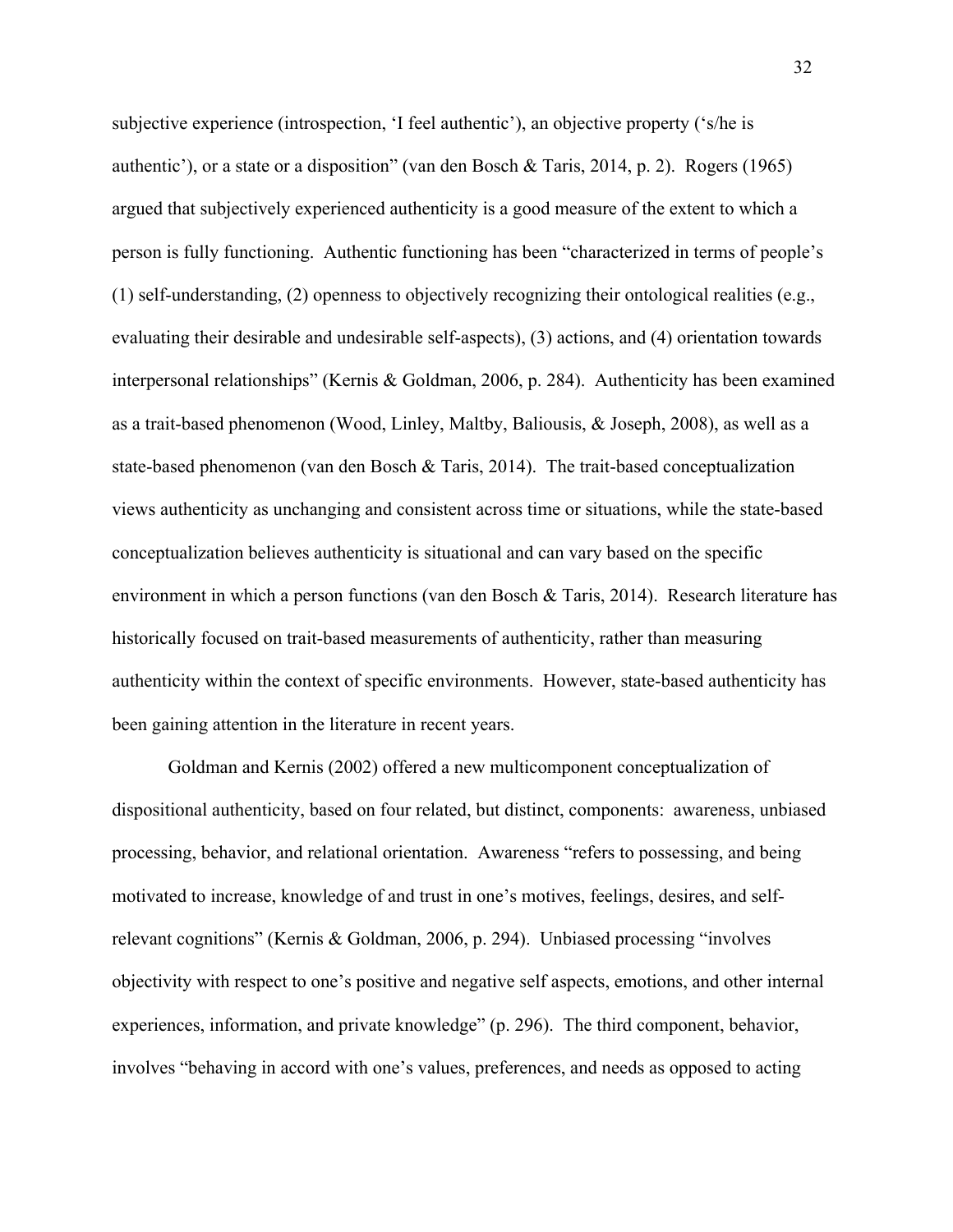"falsely" merely to please others or to attain rewards or avoid punishments" (p. 298). Finally, relational orientation involves "valuing and striving for openness, sincerity, and truthfulness in one's close relationships" (p. 300). Goldman and Kernis (2002) developed the Authenticity Inventory (AI) to measure these four components. The final scale (AI-3) distinctly measures the four separate components, as well as a single higher-order authenticity factor (Kernis & Goldman, 2006).

Roberts and Dutton (2009) viewed authenticity as a variable state rather than an individual trait. Instead of looking at individuals as either authentic or inauthentic, Roberts and Dutton sought to understand where people stand on a spectrum of experiences that range from inauthenticity to authenticity at any particular time. The specific aspect of internal self and the way in which internal experiences are expressed may vary across situations. According to Roberts and Dutton, "what matters in each circumstance is whether the professor expresses those thoughts, feelings, values, and preferences that he or she considers important and relevant in each relational context" (p. 152). The important thing is that in each situation, those thoughts, feelings, values and preferences an individual considers important and relevant are expressed in each relational context.

In a study focused on the authentic personality, Wood et al. (2008) examined authenticity on an individual, trait-based level using person-centered psychology. The tripartite personcentered conception of authenticity is made up of self-alienation, authentic living, and accepting external influence (Wood et al., 2008). *Self-alienation* refers to the incongruence between a person's conscious awareness and his or her actual experience; *authentic living* is performing behaviors and expressing emotions that are in accordance with the conscious awareness of physiological states, emotions, beliefs and cognitions; and *accepting external influence* involves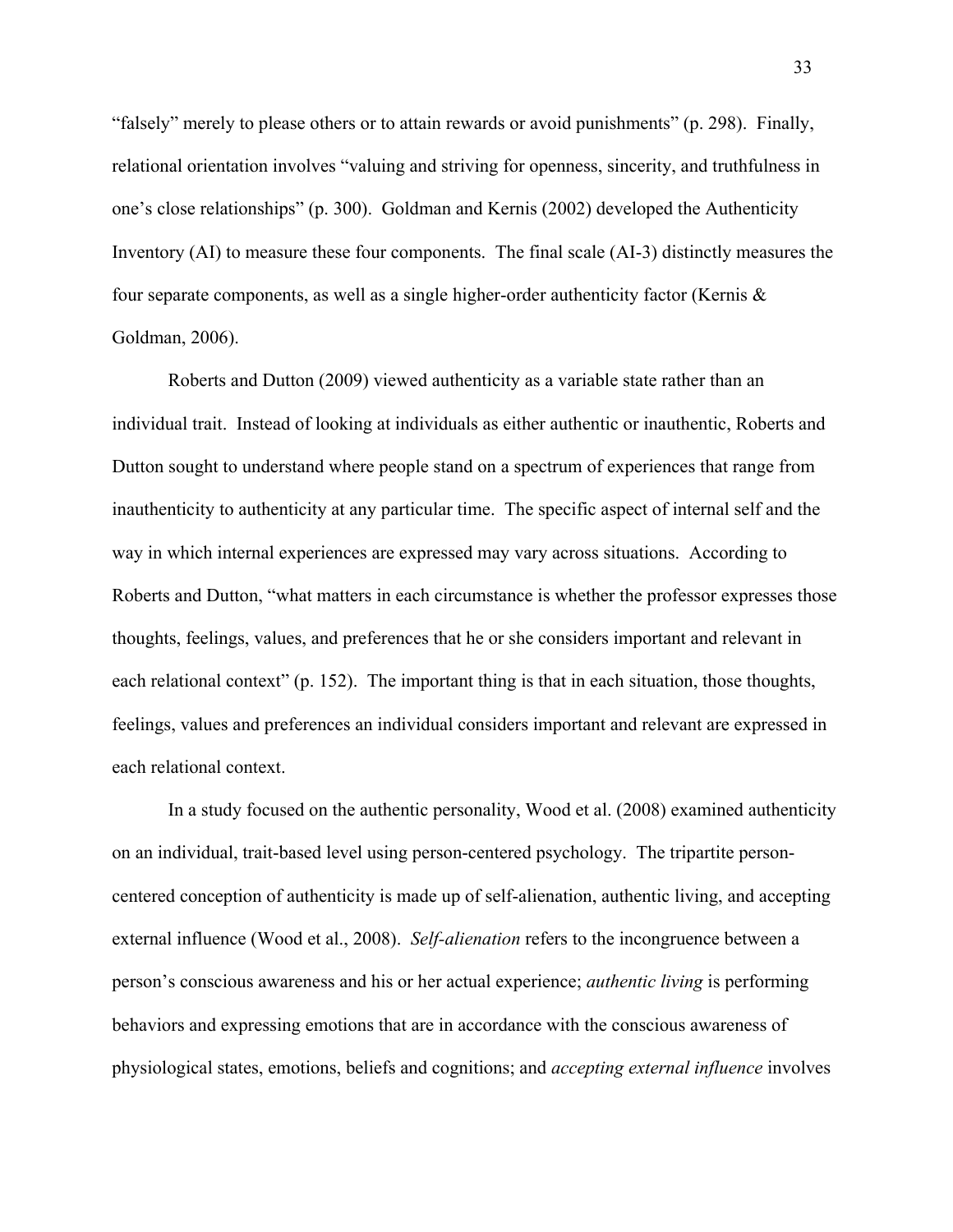the extent to which a person feels pressure to conform to the expectations of others (Wood et al., 2008). Using this tripartite conception of authenticity, Wood et al. developed the Authenticity Scale and found that trait authenticity is strongly correlated with self-esteem and conceptions of well-being.

White (2011) compared the two theory-based measures of authenticity developed by Kernis and Goldman (2006) and Wood et al. (2008) by examining their factorial structure and incremental validity. The factorial structure of the Authenticity Inventory (AI) developed by Kernis and Goldman did not receive strong results due to the lack of clarity in what their concept of authenticity was measuring. White found that the Authenticity Scale developed by Wood et al. performed well and supported the three-factor construct they proposed to measure authenticity. Thus, the Authenticity Scale (Wood et al., 2008) has proven to be a more valid and reliable measure of authenticity.

Van den Bosch and Taris (2014) developed a theory-based and context-specific measurement for authenticity at work, arguing that authenticity is a subjectively experienced phenomenon. The Individual Authenticity Measure at Work (IAM Work), the first instrument to measure authenticity in the context of the workplace, has been proven a reliable and valid measure of state-based authenticity. Van den Bosch and Taris sampled 646 Dutch employees and administered a 25-item authenticity survey that the authors adapted from Wood et al. (2008). Work engagement, work demands, autonomy, in-role performance, overall job satisfaction, stress, and negative affect were also assessed. The authors conducted an exploratory factor analysis on the survey results, followed by a confirmatory factor analysis and correlation analysis. Their findings reinforced the underlying three-part construct of person-centered authenticity and proved good psychometric properties of the state-based measure of authenticity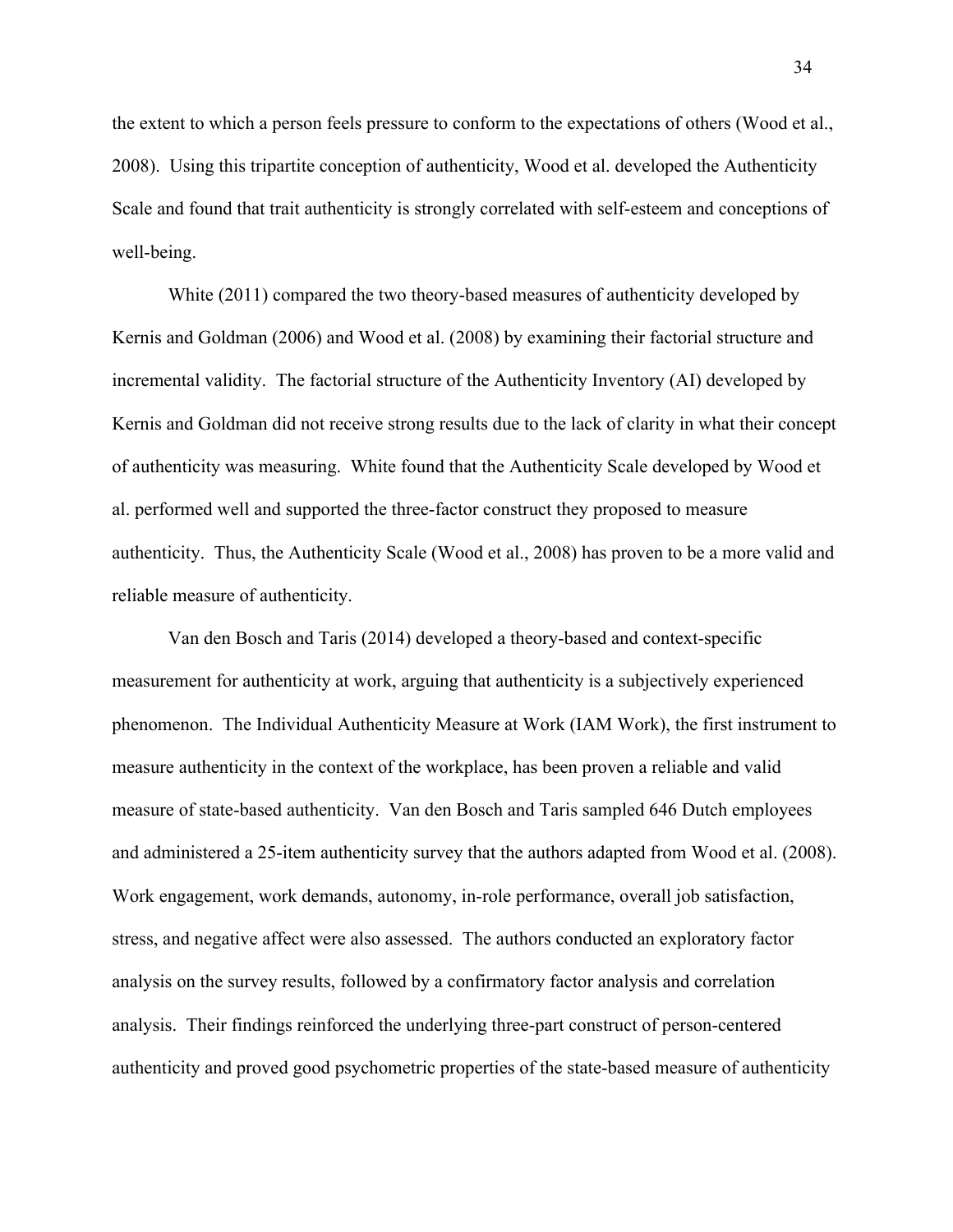at work. The resulting subscales of authentic living, self-alienation, and accepting external influences were positively related to common work outcomes such as job satisfaction, in-role performance, and work engagement (van den Bosch & Taris, 2014). Furthermore, van den Bosch and Taris found that work characteristics, such as autonomy, account for part of the variance in authenticity. The study concluded that the IAM Work is a valid and reliable instrument that allows researchers and practitioners to study authenticity in the context of the workplace.

### **Authentic Leadership**

The construct of authentic leadership has emerged in recent years from within the fields of social psychology, positive organizational behavior, and leadership studies. Luthans and Avolio (2003) introduced an initial model for authentic leadership that identified the specific construct variables and relationships that are key to authentic leader development. Authentic leadership was initially defined as "a process that draws from both positive psychological capacities and a highly developed organizational context, which results in both greater selfawareness and self-regulated positive behaviors on the part of leaders and associates, fostering positive self-development" (Luthans & Avolio, 2003, p. 243). Ilies, Morgeson, and Nahrgang (2005) argued that leader character and self-development are important factors in the practice of authentic leadership and that self-awareness is about developing knowledge of and growing trust in one's personal characteristics. Thus, in the application of the authentic leadership process, leader personal authenticity reflects the way in which the leader views himself or herself in relation to the social environment and the application of deeply held personal values (Ilies et al., 2005). Rather than responding to the expectations of others, authentic leaders perform in a manner that is consistent with their internal idea of who they are as a leader.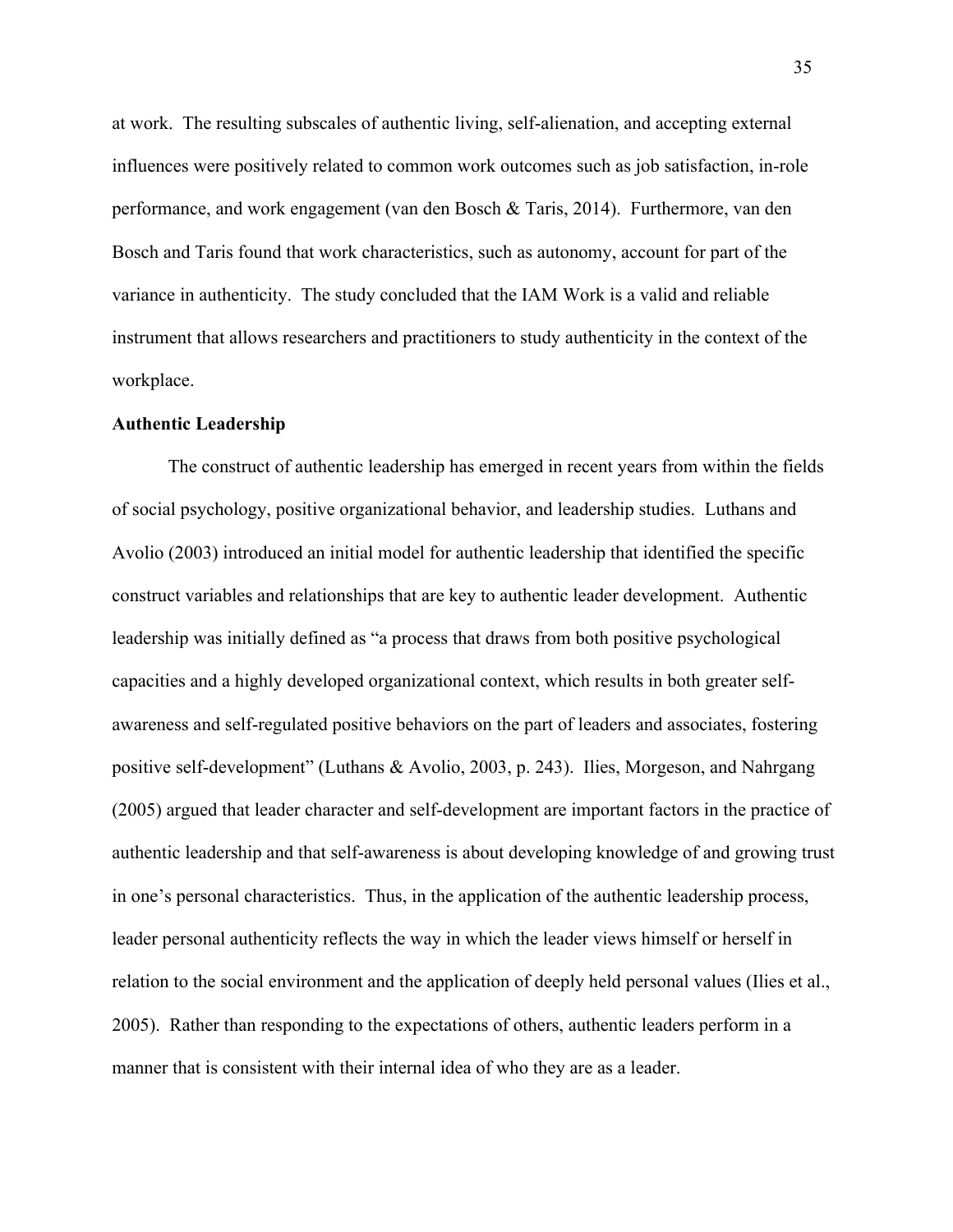Numerous studies have argued that authentic leadership encompasses a positive moral perspective based on high ethical standards (Avolio & Gardner, 2005; Luthans & Avolio, 2003). Building upon the work of Gardner et al. (2005), Ilies et al. (2005), and Luthans and Avolio (2003), Walumbwa, Avolio, Gardner, Wernsing, and Peterson (2008) redefined authentic leadership as,

a pattern of leader behavior that draws upon and promotes both positive psychological capacities and a positive ethical climate, to foster greater self-awareness, an internalized moral perspective, balanced processing of information, and relational transparency on the

part of leaders working with followers, fostering positive self-development. (p. 94) The four dimensions of authentic leadership, proposed by Walumbwa et al. (2008), include selfawareness, internalized moral perspective, balanced processing, and relational transparency. The first factor, self-awareness, is the understanding of one's own strengths, weaknesses, values and emotions (Avolio, Walumbwa, & Weber, 2009). Self-awareness is an ongoing development process rather than a fixed state, requiring leaders to continuously reflect on their concept of self in relation to environmental events taking place around them (Gardner et al., 2005). The second factor of authentic leadership, internalized moral perspective, happens when a leader's behavior is self-regulated by individual moral standards and values, rather than being largely influenced by the moral standards and values of one's group, organization, or society (Walumbwa et al., 2008). The practice of self-regulation results in a healthy alignment between internal thoughts and external behaviors, which is core to the practice of authentic leadership. The third factor, balanced processing, refers to a leader's ability to objectively analyze data in the decisionmaking process and to understand both positive and negative characteristics about themselves (Avolio et al., 2009). Ilies et al. (2005) argued that balanced processing is at the core of personal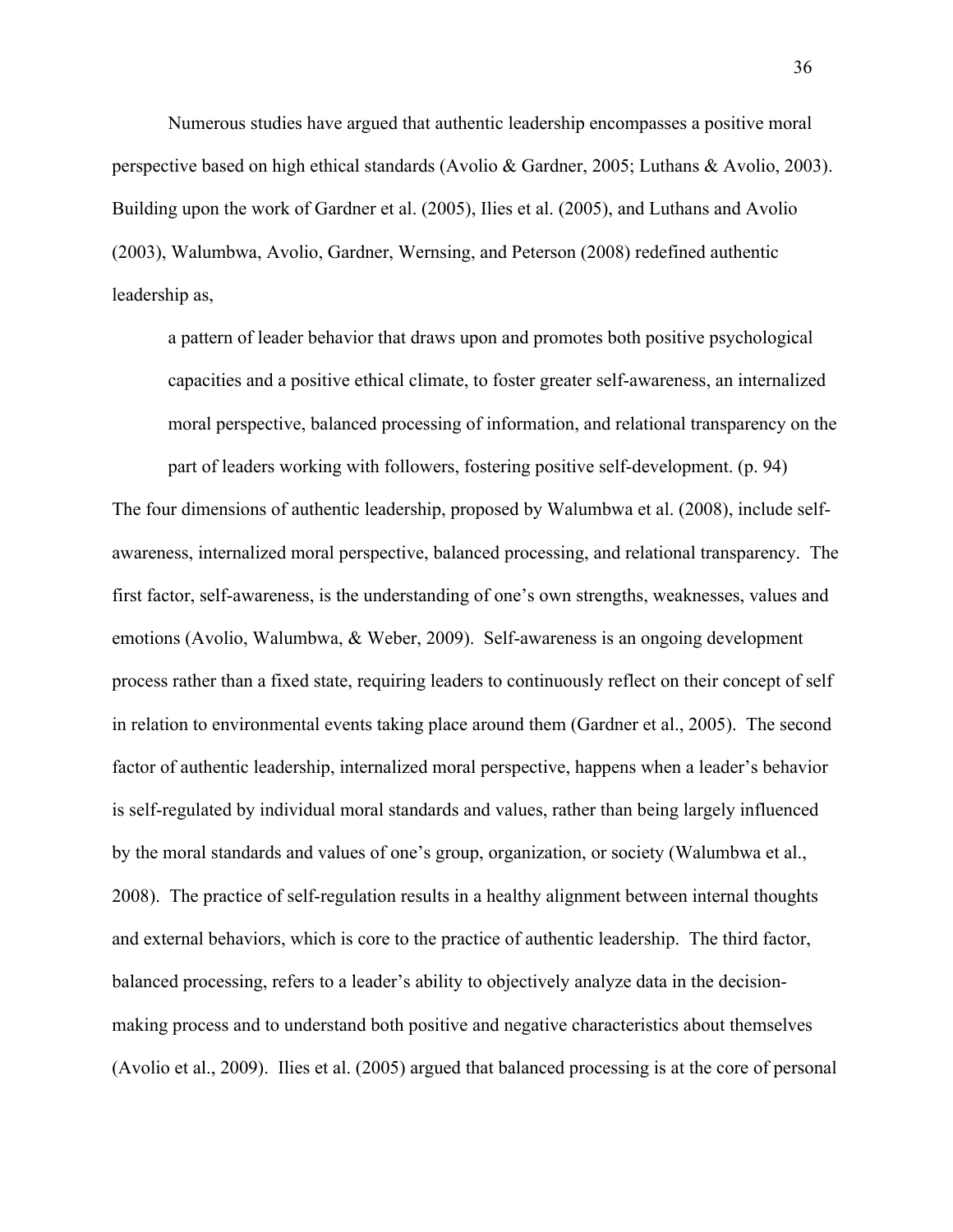integrity and character and that leaders must be open to engaging in challenging situations that lead to personal growth and learning. Leaders who exhibit balanced processing are able to develop stronger leader-follower relationships that are characterized by mutual respect, openness, and trust (Ilies et al., 2005). Finally, relational transparency refers to a leader's openness when sharing information and feelings as appropriate in situations (avoiding inappropriate displays of emotions), and building trust in followers by demonstrating consistency between words and actions (Avolio et al., 2009). Relational transparency is about transparent communication, open decision-making, and follower empowerment (Gardner et al., 2005).

Walumbwa et al. (2008) developed and tested a theory-based measure of authentic leadership. The authors conducted a series of studies on five separate samples from China, Kenya, and the United States. Using confirmatory factor analyses and structural equation modeling, the study proved the construct validity and reliability of a new set of authentic leadership scales. The Authentic Leadership Questionnaire (ALQ) emerged as a higher order, multidimensional model comprising of the four components of authentic leadership outlined above (self-awareness, relational transparency, internalized moral perspective, and balanced processing). Walumbwa et al. demonstrated the ALQ as a valid measure for predicting important work-related attitudes and behaviors, and also identified a positive relationship between authentic leadership and supervisor-related performance.

Harvath (2013) analyzed the relationship between individual character strengths of leaders and the effective practice of authentic leadership. The study examined 311 Field Service Leaders and their follower cohort of District Executives from the Boy Scouts of America organization. The Values in Action Inventory of Strengths (VIA) self-assessment was used to measure 24 individual character strengths and the 16-item ALQ was used to measure the four

37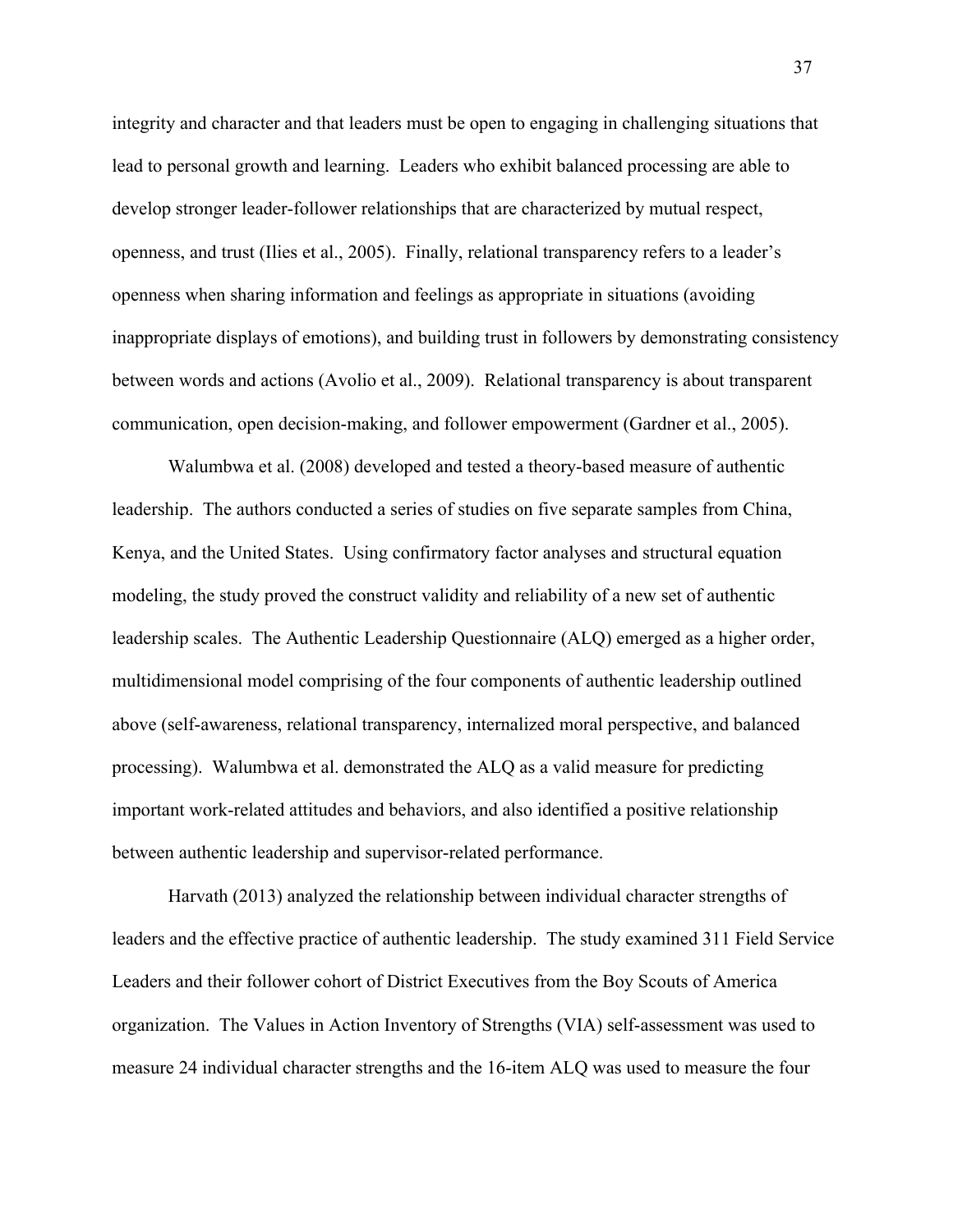factors of authentic leadership: self-awareness, balanced processing, internal moral perspective, and relational transparency. The correlational data analysis revealed relationships between particular character strengths and the four factors of authentic leadership practice. In particular, Harvath found that the character strength of kindness was positively correlated to the authentic leadership factors of balanced processing, relational transparency, and internal moral perspective. This finding supports the notion of Ilies et al. (2005) that others-focused relational orientation is fundamental to authentic leadership. Harvath also found a negative relationship between the character strength of the love of learning and the authentic leadership factor of internalized more perspective. Finally, Harvath found that leader tenure negatively correlated to character strengths of bravery, teamwork, honesty, and judgment, and leader age negatively correlated to the character strengths of bravery, love, hope, and zest. The author concluded that the results of the study might indicate that certain leader virtues, rather than leader character strengths, could be necessary for the practice of authentic leadership (Harvath, 2013).

#### **Authentic Leadership and Followers**

Authentic leadership theory, which has its roots in transformational leadership theories, focuses on the personal authenticity of a leader rather than on leader actions (Gardner et al., 2005). The leader-follower relationship is critical to the definition of the authentic leadership process (Gardner et al., 2005). Accordingly, Walumbwa et al. (2008) argued that authentic leadership is about more than being true to oneself. Individual authenticity plays an important role in the leader-follower relationship. An authentic leader builds trust in followers by openly sharing important information, accepting input from others, and disclosing personal values and motives, thereby enabling followers to assess the leader's actions and motivations for congruence (Walumbwa, Wang, Wang, Schaubroeck, & Avolio, 2010). Avolio et al. (2004)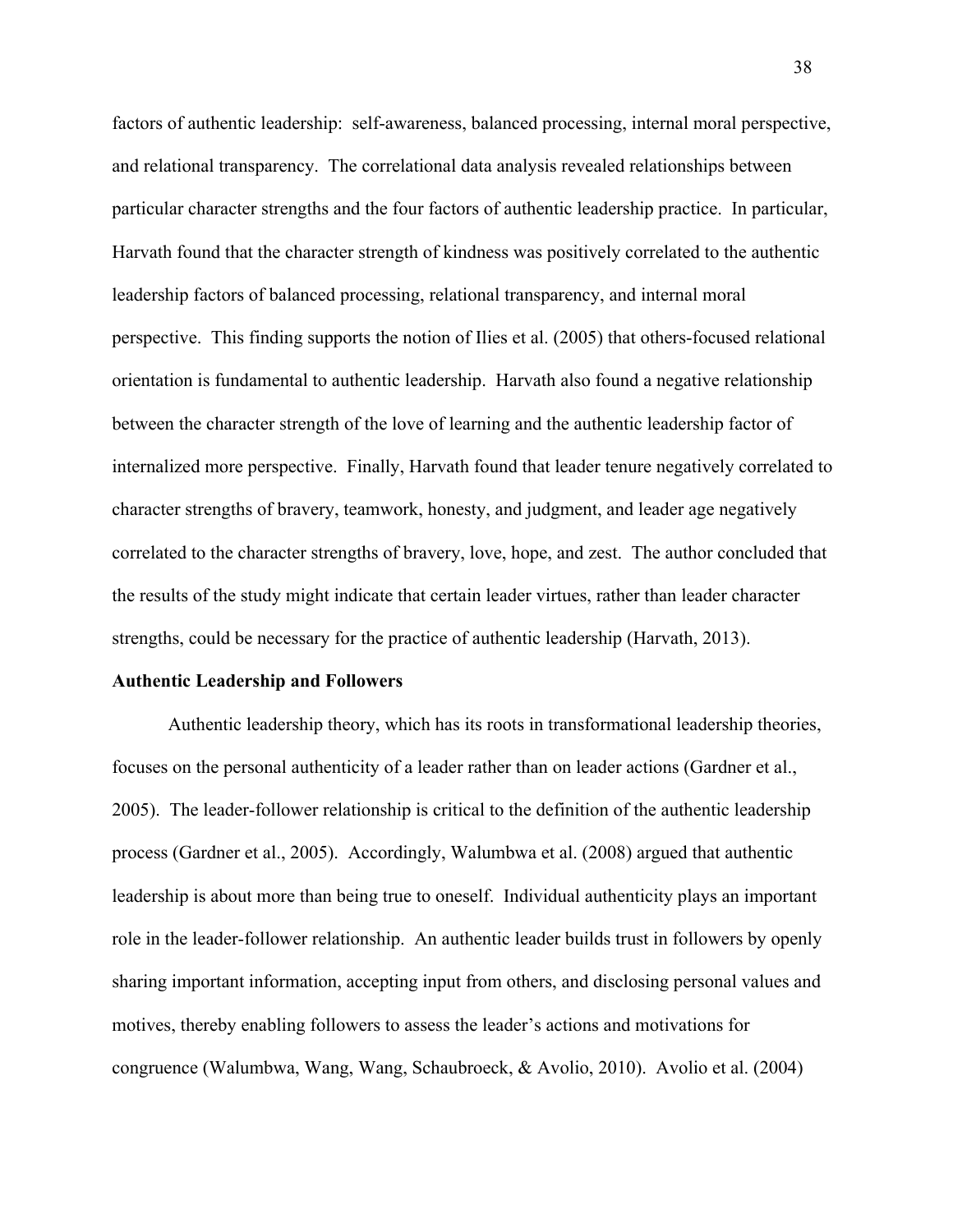proposed that authentic leadership evokes three states of follower identification: hope, trust, and positive emotions, resulting in follower outcomes such as job performance, extra effort, and withdrawal behaviors.

Multiple studies have examined the effects of authentic leadership on follower behaviors and have found that authentic leadership leads to greater employee engagement (Roberts, 2007; Walumbwa et al., 2010; Wang & Hsieh, 2013). When authentic engagement is made possible, organizational effectiveness increases (Roberts, 2007). Authentic leaders have followers who feel more empowered and exhibit positive attitudes and behaviors that lead to greater organizational performance (Walumbwa et al., 2010). Because of the positive effect on organizational outcomes, the relationship between authentic leaders and their followers has received increased attention from scholars and practitioners in recent years.

Avolio et al. (2004) examined the process by which authentic leaders influence follower attitudes and behaviors. The authors argued that authentic leadership alone is not sufficient to achieve desired goals and that a process linking authentic leadership to followers' attitudes and behaviors must be identified and better understood (Avolio et al., 2004). Avolio et al. proposed a model showing how authentic leaders influence followers' attitudes and behaviors through the creation of personal identification with the follower and social identification with the organization. Avolio et al. suggested that by combining personal and social identification with "intervening variables, such as hope, trust, positive emotions, and optimism" (p. 804), authentic leaders can improve followers' work attitudes and performance outcomes.

Building upon their prior work, Gardner et al. (2005) proposed a model of authentic leader and follower development and emphasized the developmental process of self-awareness and self-regulation for leaders and followers. The authors identified positive trust in the leader,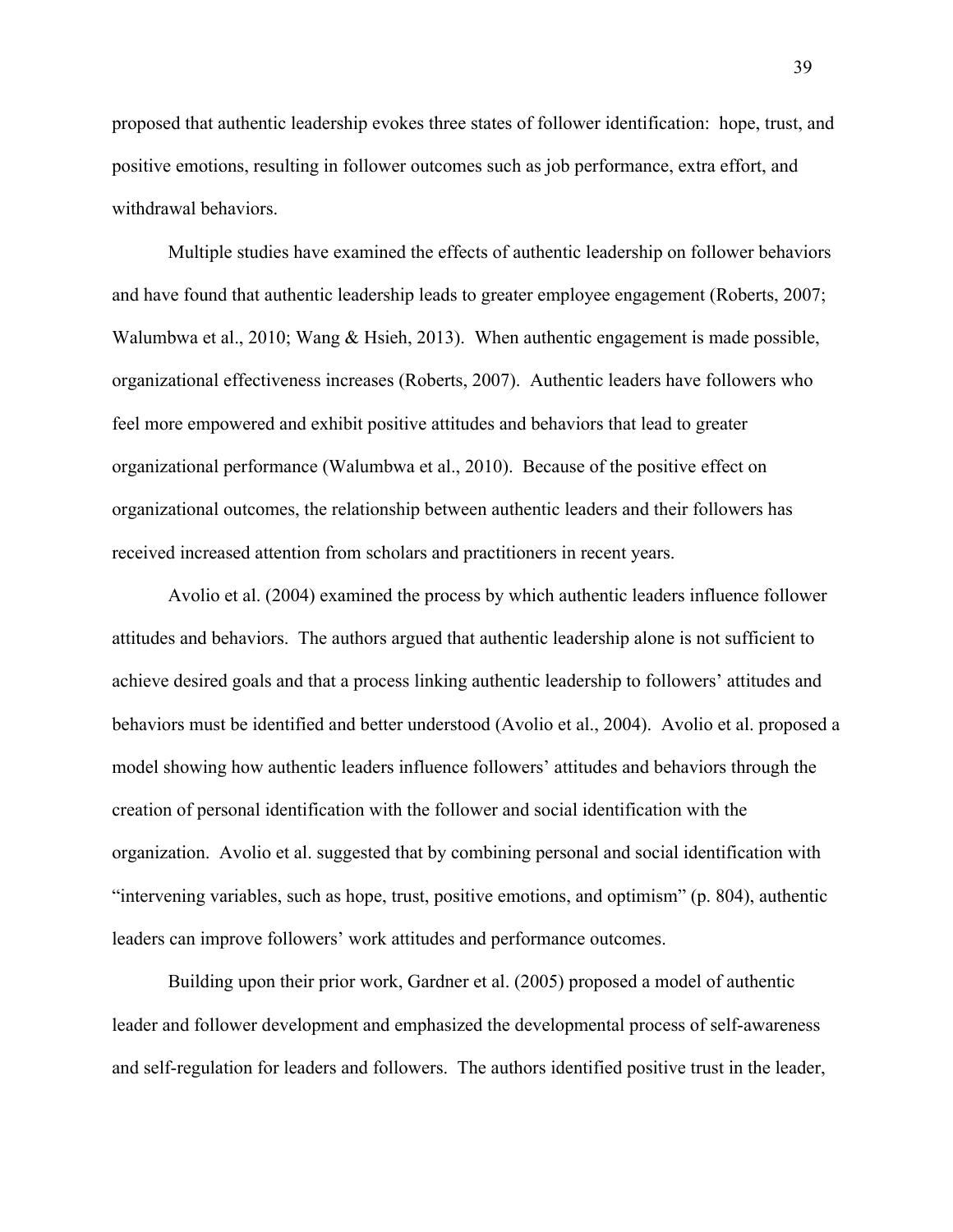workplace well-being, engagement, and veritable, sustainable performance as positive outcomes of authentic leader-follower relationships. The leader's personal history (i.e., family influences, role models, early life challenges, educational and work experiences) and key trigger events were determined to be precursors for authentic leadership development (Gardner et al., 2005; Luthans & Avolio, 2003). Likewise, follower's trigger events and personal history have been found to play an important role in follower authentic leadership development. Trigger events were believed to increase the level of leader self-awareness and personal insight, which are key factors in the development of authentic leadership. Gardner et al.'s framework for leader-follower development was founded on the notion that authentic leaders model the way for their followers through their words and actions, high levels of self-awareness, balanced processing, transparency, and authentic behavior. Consequently, Gardner et al. argued that authentic leaders play an important role in the development of authentic followers. Finally, an inclusive, ethical, caring, and strength-based organizational climate was found to play a critical role in authentic leader and follower development (Gardner et al., 2005).

Eagly (2005) examined relational authenticity in leadership, arguing that much more is required of leaders than being transparent and acting in accordance with values. Authentic leadership is not one sided. Eagly stated, "Even if leaders carry out their role in a manner that reflects their values and convey these values effectively, followers' cooperation and identification with leaders' goals does not necessarily follow" (p. 460). Authentic leaders must promote goals that are aligned with the shared values of the community they lead. Thinking about relational authenticity requires the identification of two components. The first component is viewing authenticity from the perspective of the leader. That is, authentic leaders transparently convey shared values and promote the interests of the larger community to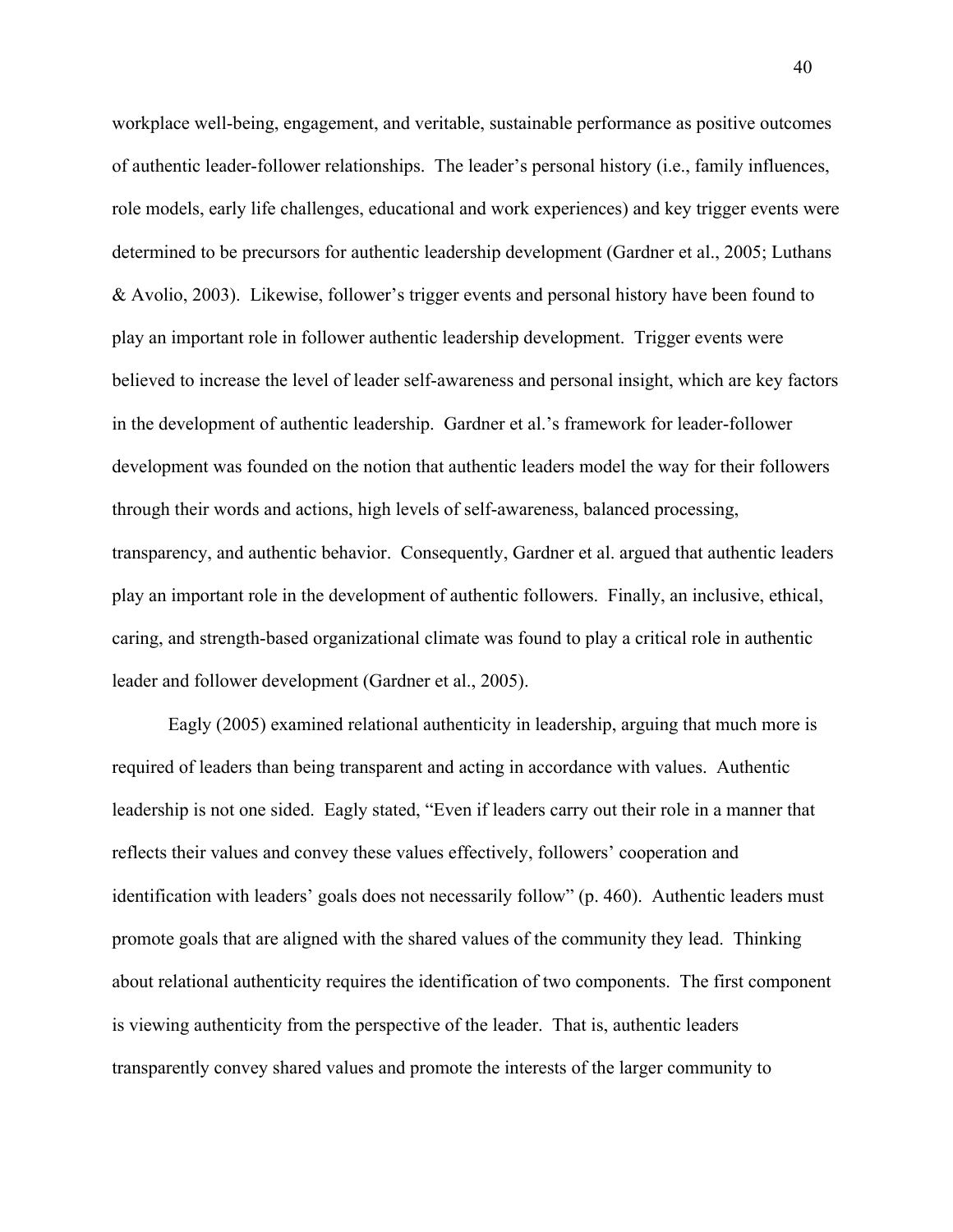followers (Eagly, 2005). The second component, which stems from the first, requires that followers identify with these values and accept them as beneficial to the community to which they belong (Eagly, 2005). Eagly provided evidence that achieving relational authenticity in leadership is more challenging for female than male leaders because of the non-traditional view of women as leaders. Because women traditionally have not held high-level leadership positions, and leadership is often defined in masculine terms, women who do hold these positions can be viewed as outsiders (Eagly, 2005). Eagly and Karau (2002) used role incongruity theory to explain the prejudice women face when inconsistencies exist between the requirements of leadership roles and socially constructed views of the female gender role. When women are in positions of power and behave in an authoritative manner, people may react negatively because they resent the deviance from the typical hierarchical relationship between males and females (Eagly, 2005). Eagly concluded that achieving authenticity as a leader is challenging for women, and training of women for leadership should focus on the relational aspects of interacting with followers.

Walumbwa et al. (2010) examined how authentic leadership behavior relates to followers' citizenship behaviors and work engagement. Organizational citizenship behaviors were viewed as positive employee behaviors, beyond normal duties, that support better organizational performance and work engagement. Work engagement was defined as "the state of mind characterized by vigorous attention and dedication to work and a high level of enthusiasm while at work" (Schaufeli & Bakker, 2004, as cited in Walumbwa et al., 2010, p. 901). The sample consisted of 387 employees and their 129 direct supervisors. Using the 16-item ALQ to measure authentic leadership and other survey instruments, the researchers found that authentic leadership behavior was positively related to organizational citizenship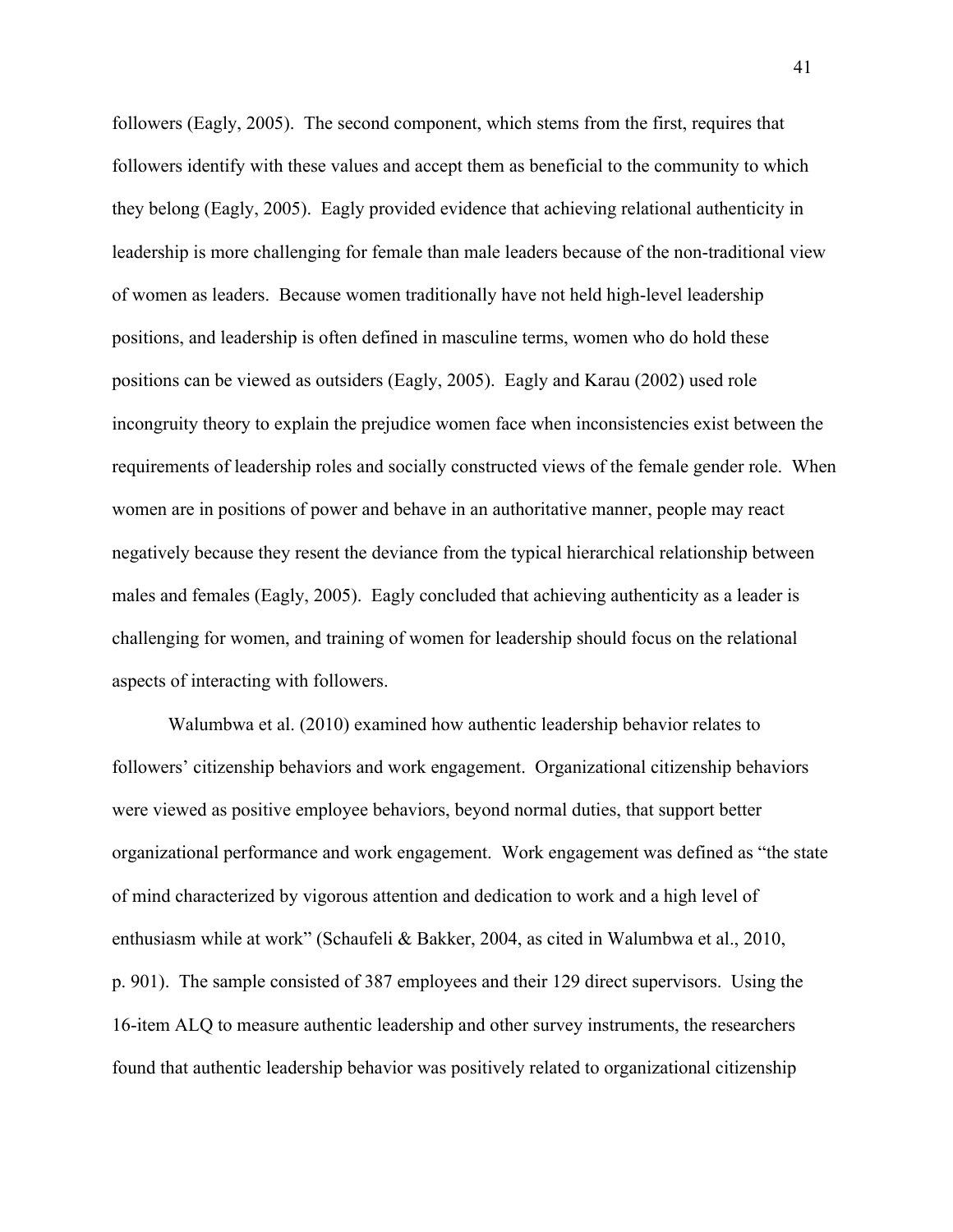behavior ( $\beta$  = .20,  $p$  < 0.01), empowerment ( $\beta$  = .25,  $p$  < .01) identification with supervisor ( $\beta$  = .40, *p* <.01), and work engagement ( $\beta$  = .26, *p* < .01; Walumbwa et al., 2010).

Wang and Hsieh (2013) examined data from 386 employees of companies in Taiwan to determine the effect of authentic leadership on employee engagement and employee trust. The study found that supervisors' authenticity is strongly and positively related to employee trust  $(r = .80, p < .01)$  and employee engagement  $(r = .64, p < .01)$ , and that supervisor's consistency between words and actions had the strongest influence when it comes to authentic leadership (Wang & Hsieh, 2013). Furthermore, the study found that employee trust was positively linked to employee engagement ( $r = .64$ ,  $p < .01$ ), thereby concluding that authentic leadership is essential in building employee trust and maximizing engagement. Wang and Hsieh recommended that supervisors develop the following categories of behaviors when fostering authentic leadership: behavioral consistency, behavioral integrity, sharing and delegation of control, competent communication, and demonstration of concern.

Xiong and Fang (2014) studied the effect of authentic leadership and work-related outcomes at the group level by conducting an empirical study using data from 301 employees of Chinese companies. Specifically, the authors examined the relationship between authentic leadership, collective efficacy, and group performance. Xiong and Fang used the 16-item ALQ to measure authentic leadership, a four-item scale to measure collective efficacy, and a five-item scale to measure group performance. Xiong and Fang found that each dimension of authentic leadership and authentic leadership as a whole had a strong and statistically significant impact on group performance ( $\beta$  = .772,  $p$  < 0.001) and collective efficacy ( $\beta$  = .667,  $p$  < .001). Finally, collective efficacy was found to have a significant positive impact on group performance ( $\beta$  = .586,  $p < .001$ ) and was a weaker partial mediator in the relationship between authentic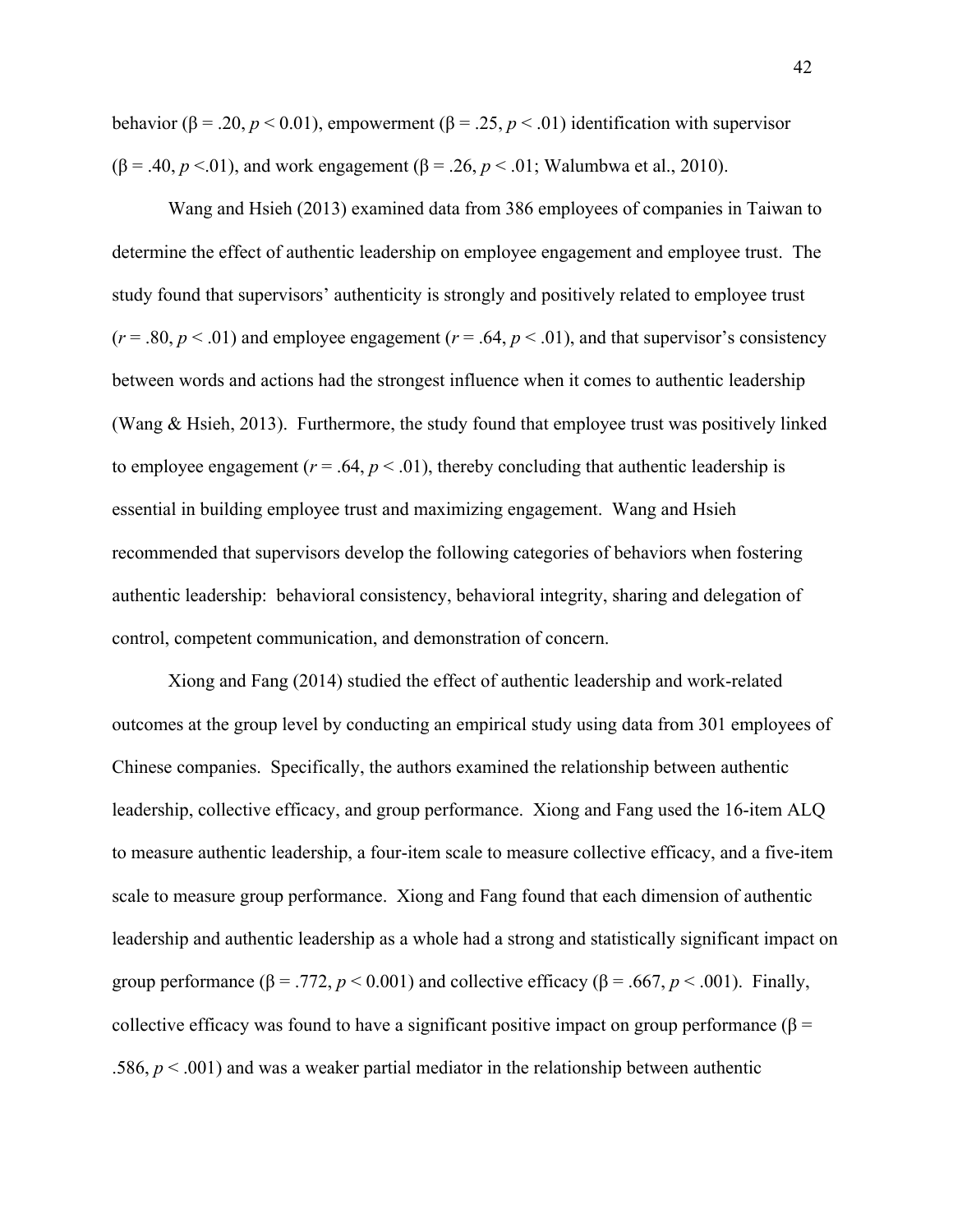leadership and group performance ( $\beta$  = .379,  $p$  < .001; Xiong & Fang, 2014).

## **Authenticity and Well-Being at Work**

Failure to exhibit authenticity in the workplace can be dangerous in leadership, resulting in negative consequences for individuals and their organizations. Many studies have found positive correlations between authenticity and psychological well-being (Menard & Brunet, 2011; Toor & Ofori, 2009; van den Bosch & Taris, 2014; Wood et al., 2008). Organizations that want to foster trust, employee engagement, and well-being should strive to create authentic workplace environments.

Menard and Brunet (2011) investigated the link between authenticity and well-being at work by surveying 360 managers in public organizations. The results of the self-reported questionnaires revealed that satisfaction at work was positively related to both authentic behaviors ( $\beta$  = .469, *p* = .000) and unbiased awareness ( $\beta$  = .418, *p* = .000), and "positive affect at work was also significantly and positively related to authentic behaviors at work (β =.336, *p* < .001) and unbiased awareness (β = .386, *p* = .000)" (p. 339), thereby indicating a significant and positive relationship between authenticity and well-being at work (Menard & Brunet, 2011). Furthermore, the meaning of work was found to be a mediator in the relationship between authenticity and subjective well-being at work. Menard and Brunet concluded, "authenticity leads to meaning which, in turn, leads to happiness" (p. 342). The authors proposed that future studies should apply the findings to different types of managers and employees to determine the generalizability of the findings. This present study seeks to apply these findings to examine authenticity within specific work contexts and environments (women in the IT industry).

Building upon the Person-Environment (P-E) fit theory, which states that stress arises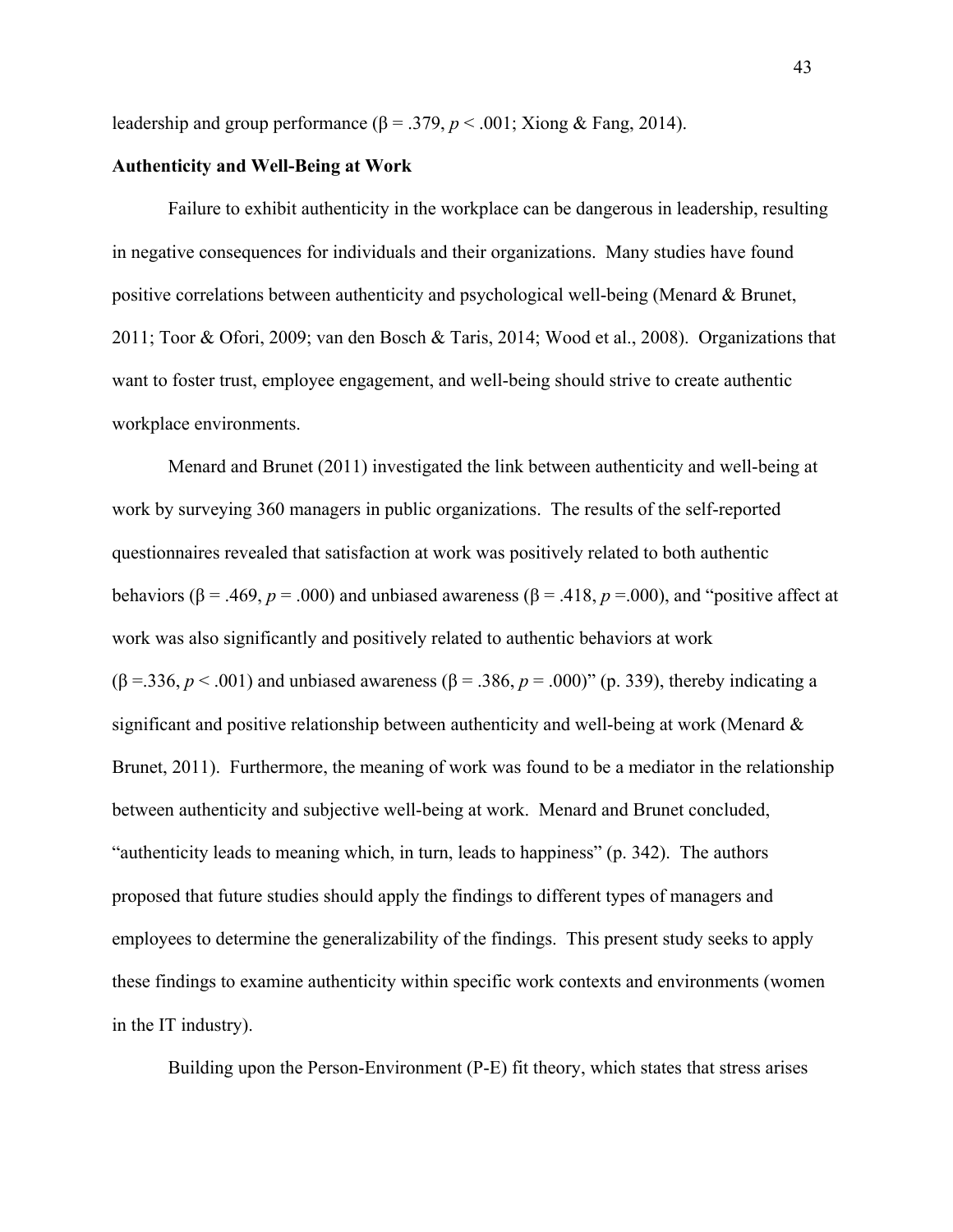from the incongruence between the person and his environment, van den Bosch and Taris (2014) hypothesized that individuals feel more comfortable and lose less energy when they can be their authentic self at work. In their study, van den Bosch and Taris examined 685 workers to determine the role of authenticity in predicting well-being (work engagement, burnout, and job satisfaction) and work outcomes (turnover intention and in-role performance). The study built upon previous work that defined authenticity as a three-part concept that consists of selfalienation, authentic living, and external influence (Wood et al., 2008). Van den Bosch and Taris found that the tripartite construct of authenticity in the context of work "adds substantial value and accounts for a substantial amount of variance in predicting well-being (11.5% on average) and work outcomes (7.0% on average) controlled for relevant work characteristics" (p. 674). Authenticity was found to be a greater predictor of well-being than work outcomes. Self-alienation was the strongest predictor of work outcomes, followed by authentic living and external influence (van den Bosch & Taris, 2014).

Cassar and Buttigieg (2013) examined the relationship between authentic leadership and well-being and whether meaningfulness of work is a mediator in this relationship. The participants, comprised of 123 white-collar workers from five different services-oriented organizations, were asked to complete a 16-item Authentic Leadership Questionnaire (ALQ) by Walumbwa et al. (2008). Participants were also asked to complete surveys measuring psychological well-being and meaningfulness of work, independently. Correlation and mediation analyses were used to analyze the results, which revealed that authentic leadership is related to subjective well-being (coefficient  $= .30, p < .01$ ) and to flow (coefficient  $= .24,$  $p < .01$ ). Furthermore, Cassar and Buttigieg found that meaningfulness of work was a weak partial mediator in the relationship between leadership and subjective well-being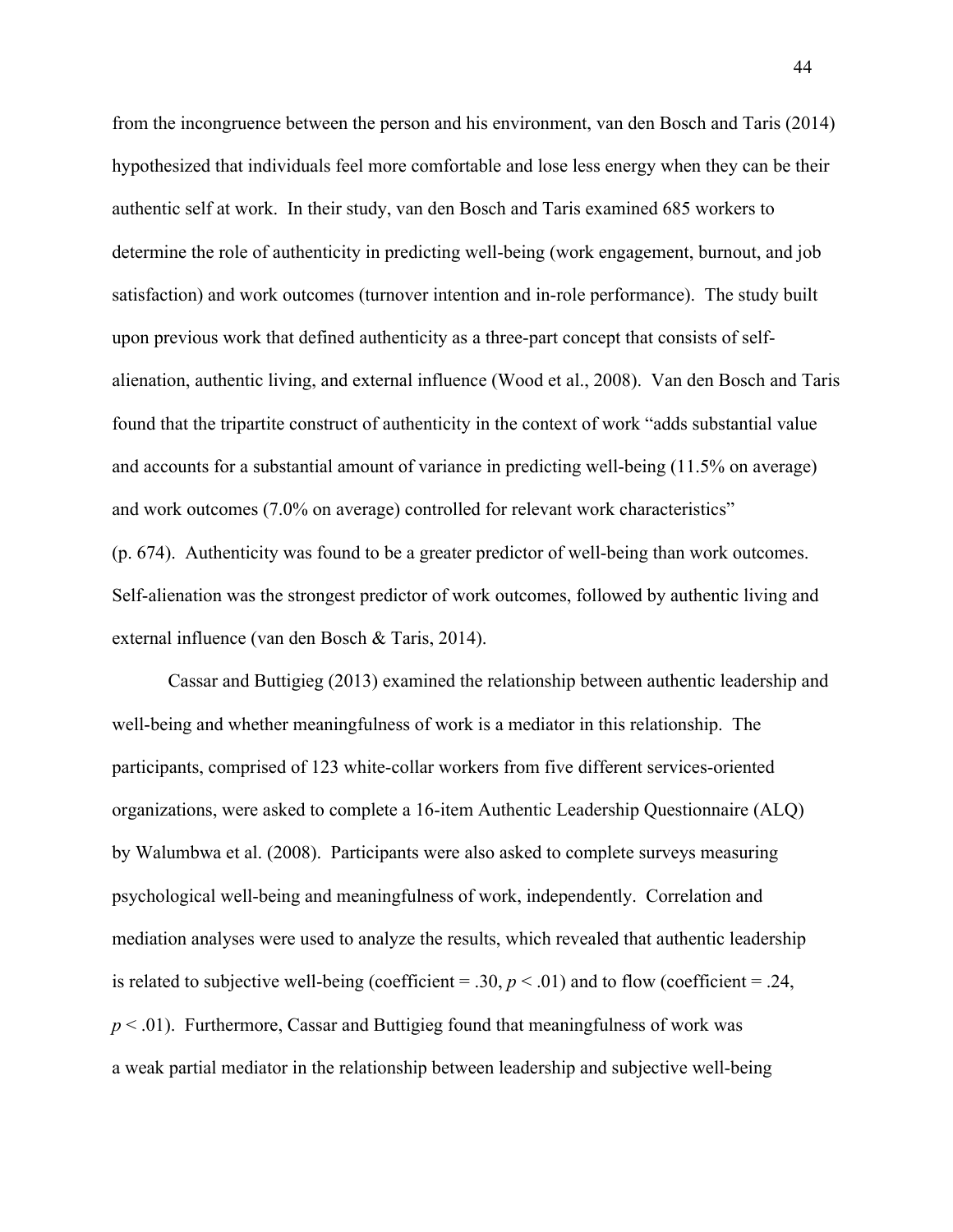$(\beta = .0215, z = 2.0848, p < .05)$ , but a full mediator in the relationship between meaningfulness and flow  $(\beta = .0734, z = 2.0878, p < .05)$ . The authors concluded that there is a need to reevaluate leadership from an intrinsic perspective that looks at a leader's internal sense-making processes before attempting to change behaviors (Cassar & Buttigieg, 2013).

### **Women and Authenticity in the Workplace**

The topic of gender and authenticity in the workplace is an important one. Scholars and practitioners have argued that women often feel pressure to conform to gender stereotypes in the workplace, resulting in behaviors that are inconsistent with their internal values or beliefs. Many women feel that they must act like their male counterparts in order to be perceived as an effective leader, which they equate with behaviors such as decisiveness, competitiveness, and competence (Goodsell, 2009). When women exhibit certain behaviors in the workplace that are not consistent with their authentic leadership style, not only can this can cause internal conflict and stress for the female leader, but it also perpetuates the gendered stereotypes associated with women in leadership. This is an ongoing conflict for present-day women leaders.

The Center for Creative Leadership found that "women encounter strong and longestablished norms in some predominantly male organizations, often believing they need to conform in order to advance up the corporate ladder" (Ruderman & Rogolsky, 2013, p. 7). According to Ruderman and Ohlott (2004), "one of the key needs of women executives is to be in an environment in which their everyday behavior can mirror their values" (p. 43). While men are able to use a variety of risk-taking techniques and command-and-control behaviors, women are limited to a lesser range of behaviors and can be perceived negatively for exhibiting authoritative or dominating behaviors (Ruderman  $\&$  Ohlott, 2004). Women leaders must be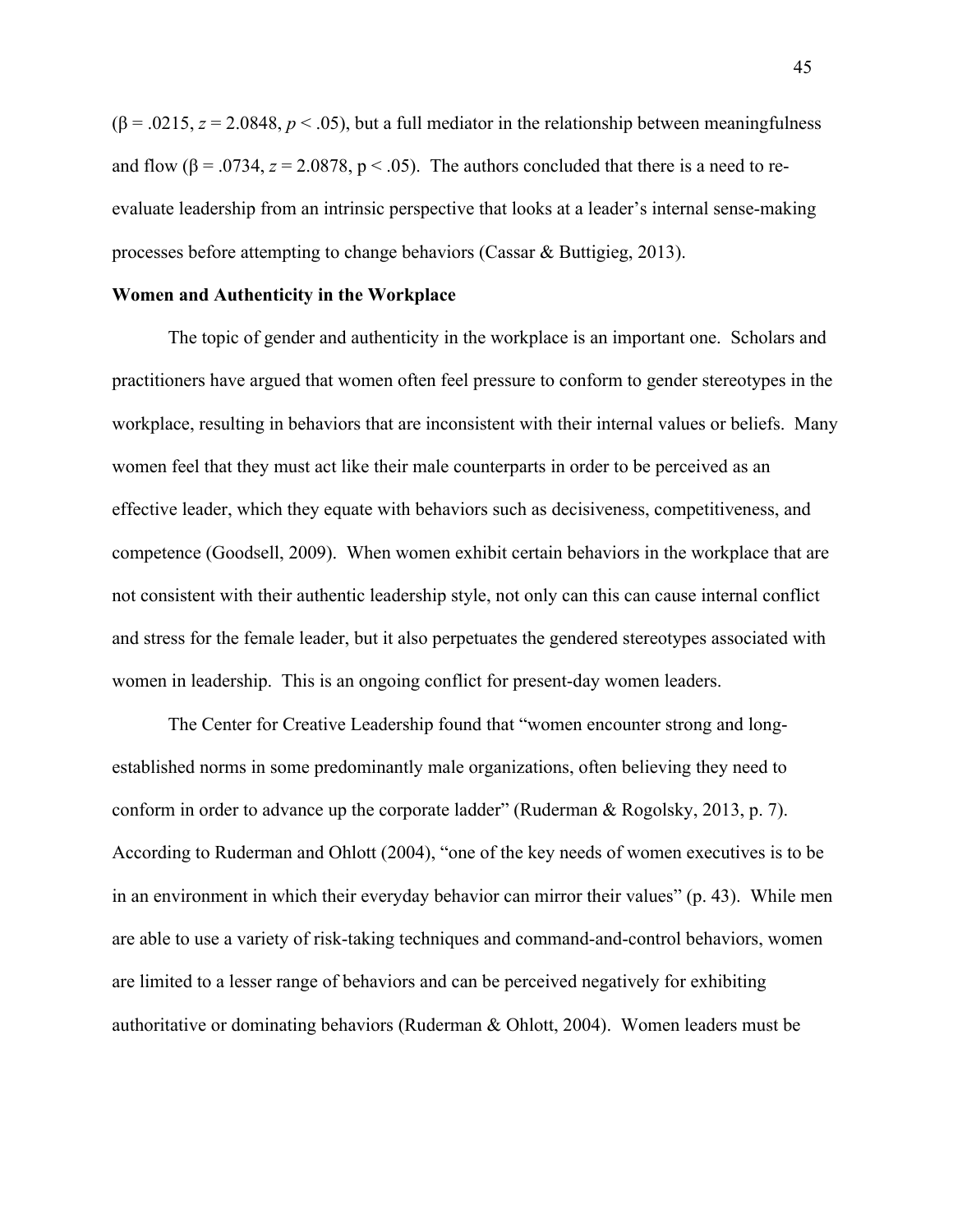empowered to bring their authentic selves to the workplace and achieve their full potential by utilizing their feminine and masculine leadership competencies (Goodsell, 2009).

Faulkner (2009) conducted a study on gender in engineering workplace cultures and proposed a concept called gender in/authenticity to capture the congruence or incongruence of gender and engineering identities for men and women. Faulkner argued, "the inauthenticity and invisibility of women engineers as engineers means they have to do extra layers of practitioner identity work . . . they also have to do an extra layer of gender identity work" (p. 177). This is because women engineers are stereotyped by their colleagues according to feminine identities, most often with identities that have nothing to do with their ability to perform the job (i.e., mother or sexually available; Faulkner, 2009). The gender in/authenticity works as follows: "'real women' are not 'real engineers', and conversely women who are really into engineering are not 'real women'" (Faulkner, 2009, p. 177). Consequently, women engineers are often perceived, and can even think of themselves, as not 'real engineers' or 'real women' (Faulkner, 2009). Faulkner argued that if workplaces want to be more successful at attracting and retaining women engineers, their cultures must be more welcoming and supportive for women.

## **Women in IT Leadership**

Women are underrepresented in the information technology (IT) field, particularly at the leadership level. Reports have shown that women are leaving technology companies after 6–10 years of service, prior to attaining leadership positions, resulting in a concentration of women in entry-level and mid-level IT positions (Acholonu, 2011; Ashcraft & Blithe, 2009; Stephan & Levin, 2005). The percentage of women in computing fields has fallen over the past 23 years, dropping from 35% in 1990 to just 26% in 2013 (Corbett & Hill, 2015). A report by the American Association of University Women (AAUW) identifies social and environmental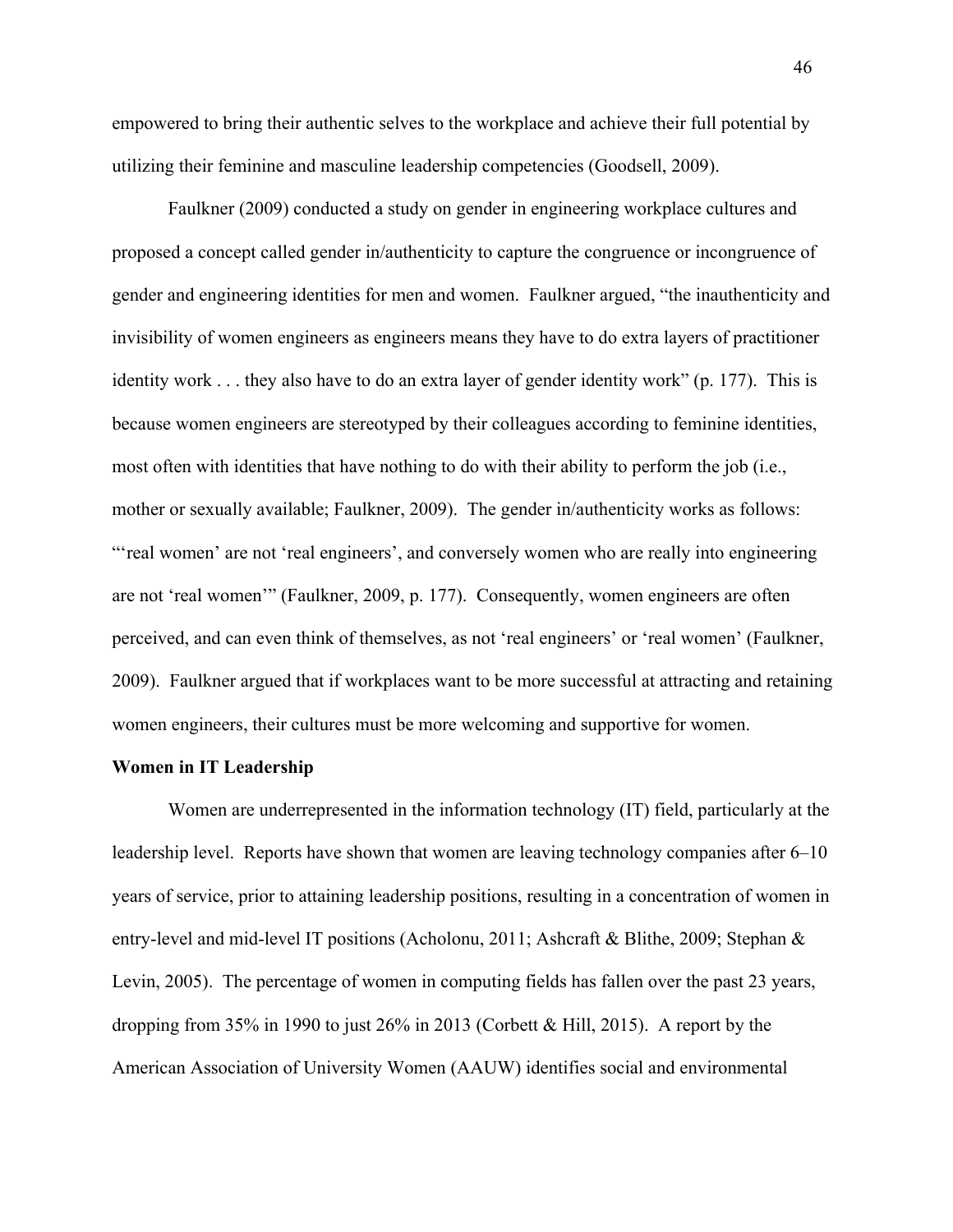barriers as contributors to the underrepresentation of women in STEM fields, citing factors such as beliefs about intelligence, stereotypes, implicit bias, and workplace bias (Hill et al., 2010).

The culture in IT organizations has been described as male-dominated, competitive, and individualistic (Acholonu, 2011). Women face certain gender biases in male-dominated work environments. For example, women who hold masculine positions are often viewed negatively and are considered less likable when perceived as competent in the job (Hill et al., 2010). A study by Carr-Ruffino (2005) analyzed nine case studies of successful women leaders and found that women are faced with greater expectations than men to prove their business acumen in order to be promoted. These findings suggest that women do not receive equal treatment in the workplace, particularly in environments that are characterized as stereotypically male. In technology, stereotypes could be holding women back from advancing through the IT pipeline, causing them to drop out at mid-career or to avoid the IT profession altogether.

Lemons and Parzinger (2007) used gender schema theory to examine women in technology and to explain the gender-stereotyped behaviors and attitudes that may negatively impact IT women in the workplace. Lemons and Pazinger defined gender schemas as "mental models that determine the gender role expectations of individuals based on biological sex" (p. 92). To measure the gender schemas of women in IT, compared to the gender schemas of women in the general public, Lemons and Parzinger surveyed 218 members of Systers, an organization for women working in IT, using Spence and Helmreich's (1978) Attitudes Toward Women Scale (AWS). The 15-item scale examines attitudes toward rights, roles, and privileges women should have. Lemons and Parzinger also surveyed 85 male college students majoring in computer science or management information systems to compare the gender schemas of men in IT and men in the general public. Using analysis of variance (ANOVA) to compare the means of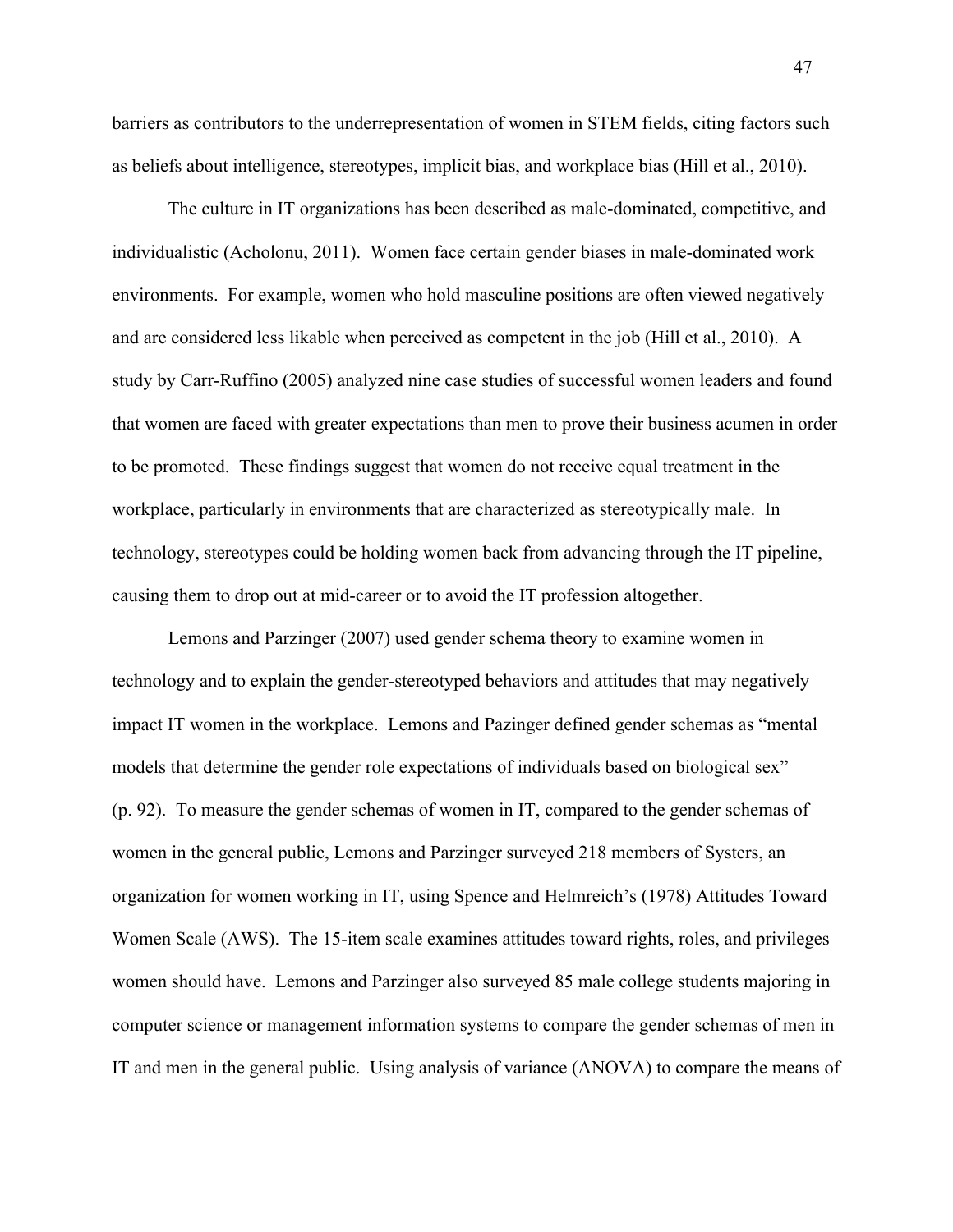the four groups under investigation (women in IT, men in IT, women in the general public, men in the general public), the study revealed that women in IT had a significantly higher level of non-traditional gender schemas (mean  $= 4.67$ ) than did men in IT (mean  $= 3.43$ ), and higher nontraditional gender schemas than both women (mean  $= 4.07$ ) and men (mean  $= 3.71$ ) in the general public (Lemons & Parzinger, 2007). This study suggested that women in IT may be viewed as a deviation, and because non-traditional gender schemas elevate sensitivity regarding women's rights and privileges, this may explain attitudes and behaviors that lead to job dissatisfaction in IT women. Furthermore, as men dominate the IT field, social norms in the workplace may be driven by male values (Lemons & Parzinger, 2007). As a result, women may experience frustration and feelings of inferiority at work and choose to select out of the job and the IT field altogether.

Acholonu (2011) also examined the underrepresentation of women in IT leadership and factors that may contribute to IT women opting out of the IT workforce at mid-career. Using evidence-based research theory and practice on retention issues in organizations, scholarly research evidence, and an expert panel of three members, Acholonu identified common factors that contribute to women dropping out of the IT pipeline. Specifically, Acholonu confirmed that the rapid rate of change in IT, socio-cultural roles, and limited access to career advancement opportunities for women interdependently contribute to the underrepresentation of women in IT leadership positions.

IT organizations must set up hiring practices and retention policies that encourage diversity and equal treatment of women in the workplace. Some IT companies have launched diversity efforts, while others have not yet started. For example, Google has invested in a diversity manager and is conducting workshops on unconscious bias (Peck, 2015). On the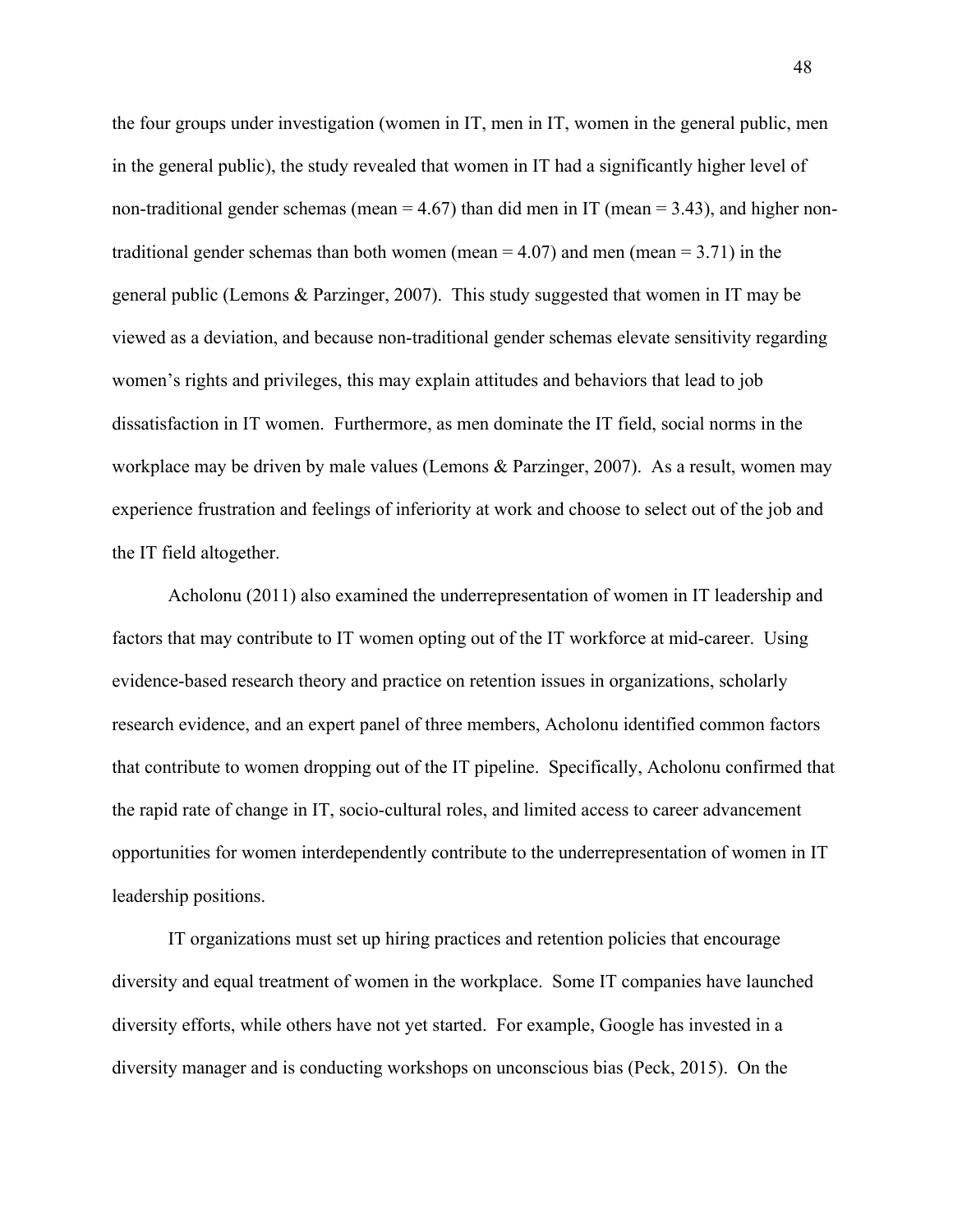contrary, one of the most prominent tech venture capital firms in Silicon Valley recently faced a high-profile discrimination case filed by a former female partner (Peck, 2015). While the IT industry is in need of talent, women remain underrepresented. For IT women to be successful, the people and organizations around them must be fully supportive of their full participation in the workplace and advancement into leadership positions.

### **The Other Side: Masculinity and Gender Role Strain**

The present study examines gender equality in the workplace and the challenges women face with respect to individual authenticity in a male-dominated work environment. While the socialization of male gender role stereotypes is not the primary focus of this study, considering the challenges men face with male role expectations in the workplace is also important. The next section of this paper highlights key research literature that pertains to masculinity and the social construction of gender.

Pleck (1995) developed a theoretical framework known as the gender role strain model to explain how cultural standards for masculinity, as influenced through socialization of gender role stereotypes, can negatively affect males. Pleck proposed three theoretical subtypes to support gender role strain: discrepancy-strain, trauma-strain, and dysfunction-strain. Pleck argued that gender role *discrepancy* can arise when males fail to fulfill male role expectations or characteristics, resulting in psychological consequences such as low self-esteem. Pleck further argued that even when males do fulfill these expectations, the process of doing so can be traumatic, leading to gender role *trauma*. Finally, gender role *dysfunction* occurs when the successful fulfillment of male role expectations can cause negative consequences for the individual or others due to the characteristics or behaviors deemed acceptable, such as low level of family engagement (Pleck 1995). When men adhere to a masculine ideology, it can be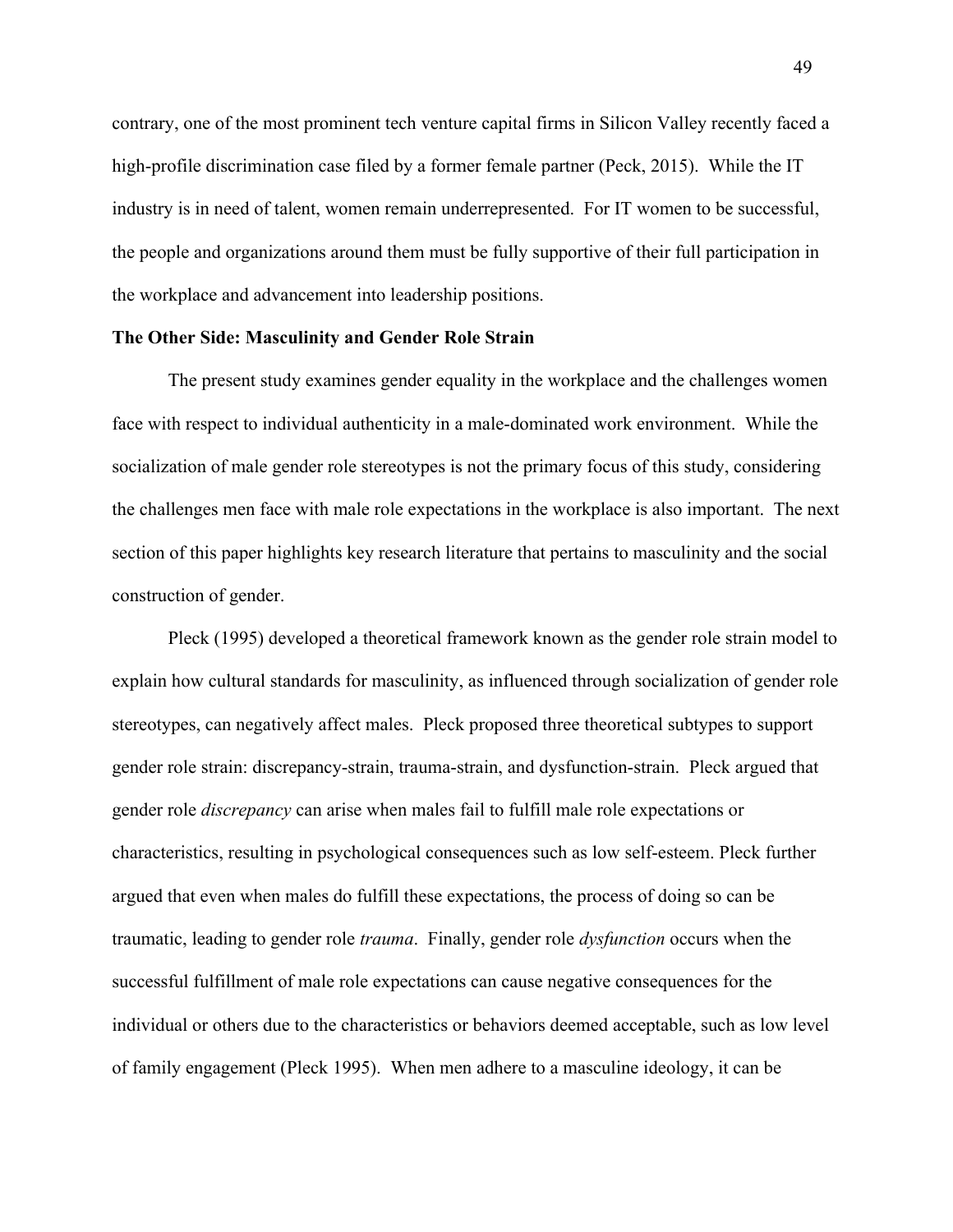incompatible with other role demands (i.e., father), leading to dysfunction strain (Sobiraj et al., 2015).

Sobiraj et al. (2015) explored the relationship between masculinity ideology and psychological strain for men in female-dominated occupations. By surveying 175 German men in female-dominated occupations and 88 men in male-dominated occupations, Sobiraj et al. (2015) used multigroup structural equation modeling (SEM) to demonstrate a stronger relationship between masculinity ideology and social stressors for men in female-dominated occupations (effect size = .10,  $p < .01$ ) than for men in male-dominated roles (effect size = -.01,  $p < .01$ ), though the effect sizes were small. Masculinity ideology, which is concerned with the internalization of cultural and social beliefs about the male gender role, associates masculinity with toughness, status, and antifemininity (Sobiraj et al., 2015). In female-dominated occupations, it has been argued that feminine attributes such as expressiveness, nurturance, or empathy are essential for success (Sobiraj et al., 2015). When men adhere to masculine ideology in a female-dominated occupation, it can lead to social stressors, such as interpersonal conflict with colleagues and superiors, due to the contradictory nature of the professional work role (Sobiraj et al., 2015). Sobiraj et al. concluded that social stressors can lead to psychological strain for men in a male-dominated workplace, thereby supporting the theory of gender role dysfunction.

The topic of gender role expectations in the context of the workplace is important for male and female employees. Literature suggests that both males and females experience social and cultural challenges when they are the minority in a female-dominated or male-dominated work environment. Though not the focus of this study, it would be interesting to understand the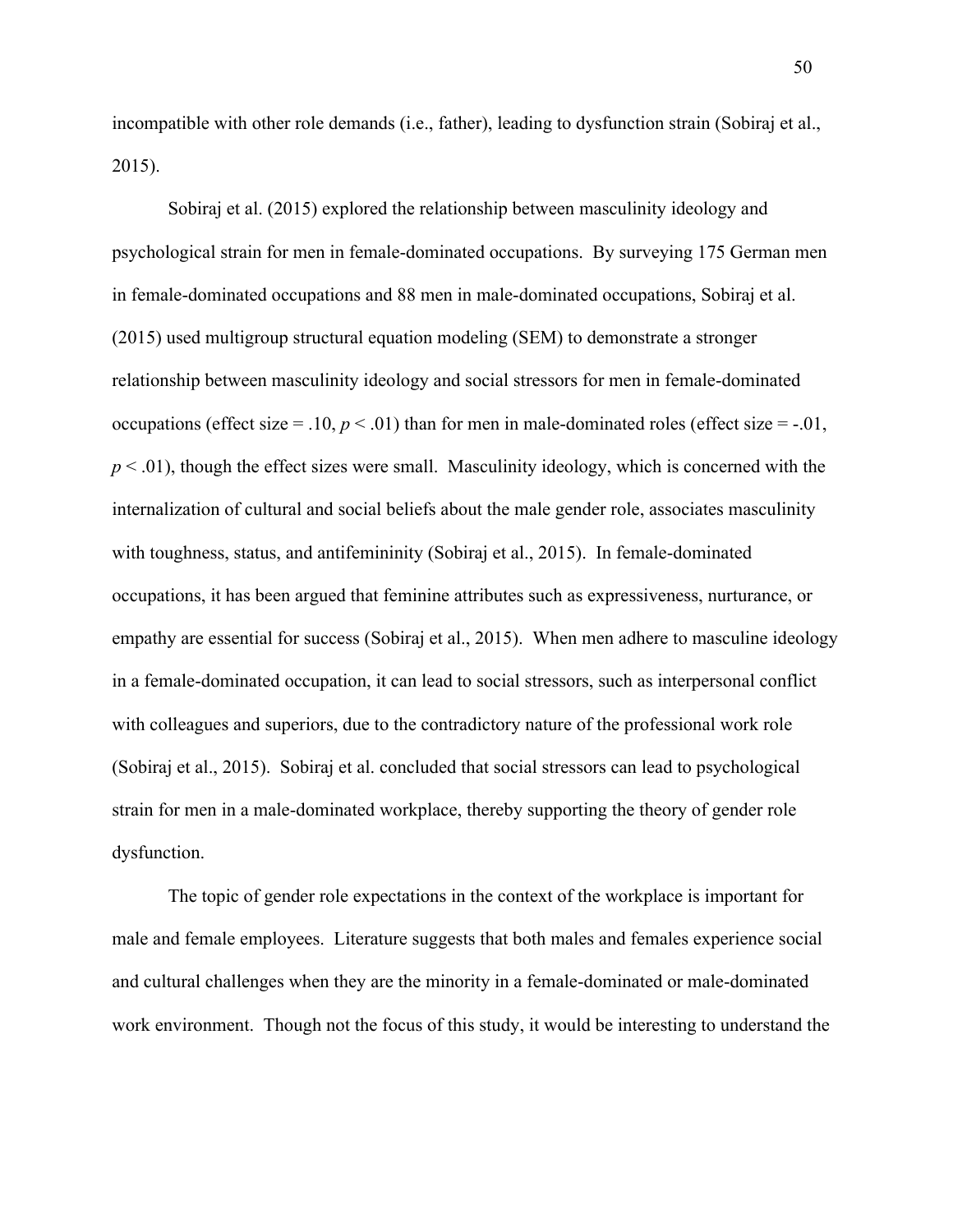different experiences males and females face with regard to individual authenticity in a work environment in which they are the minority gender.

### **Summary**

This literature review has provided a synthesis of research literature pertaining to gender equality and authenticity, with a particular focus on women in leadership, gender equality in the workplace, the constructs of authenticity and authentic leadership, women and authenticity in the workplace, women in IT leadership, and masculinity and the gender-role strain. Although authenticity, the notion of being true to one's self, has been defined for decades, authentic leadership theory has recently emerged from transformational leadership theories. General agreement across the research literature shows that authentic leadership is comprised of four factors: self-awareness, relational transparency, balanced processing, and internalized moral perspective. Furthermore, leader character and self-development have been identified as key components of authentic leadership. Authentic leadership is an ongoing process in which the leader must continually develop his or her self-awareness through self-reflection, growth, and learning relation to the world around them.

Authentic leadership is about more than being true to one's self, as the leader-follower relationship plays an important role in authentic leadership practice. Research has demonstrated that authentic leadership leads to greater follower engagement and trust, resulting in greater work outcomes. As such, authentic leadership development is becoming increasingly important to organizations as they strive to improve worker productivity and overall organizational performance.

Authenticity in the context of the workplace is an emerging area of study for scholars and practitioners. Research has demonstrated the influence of authentic leadership on leaders,

51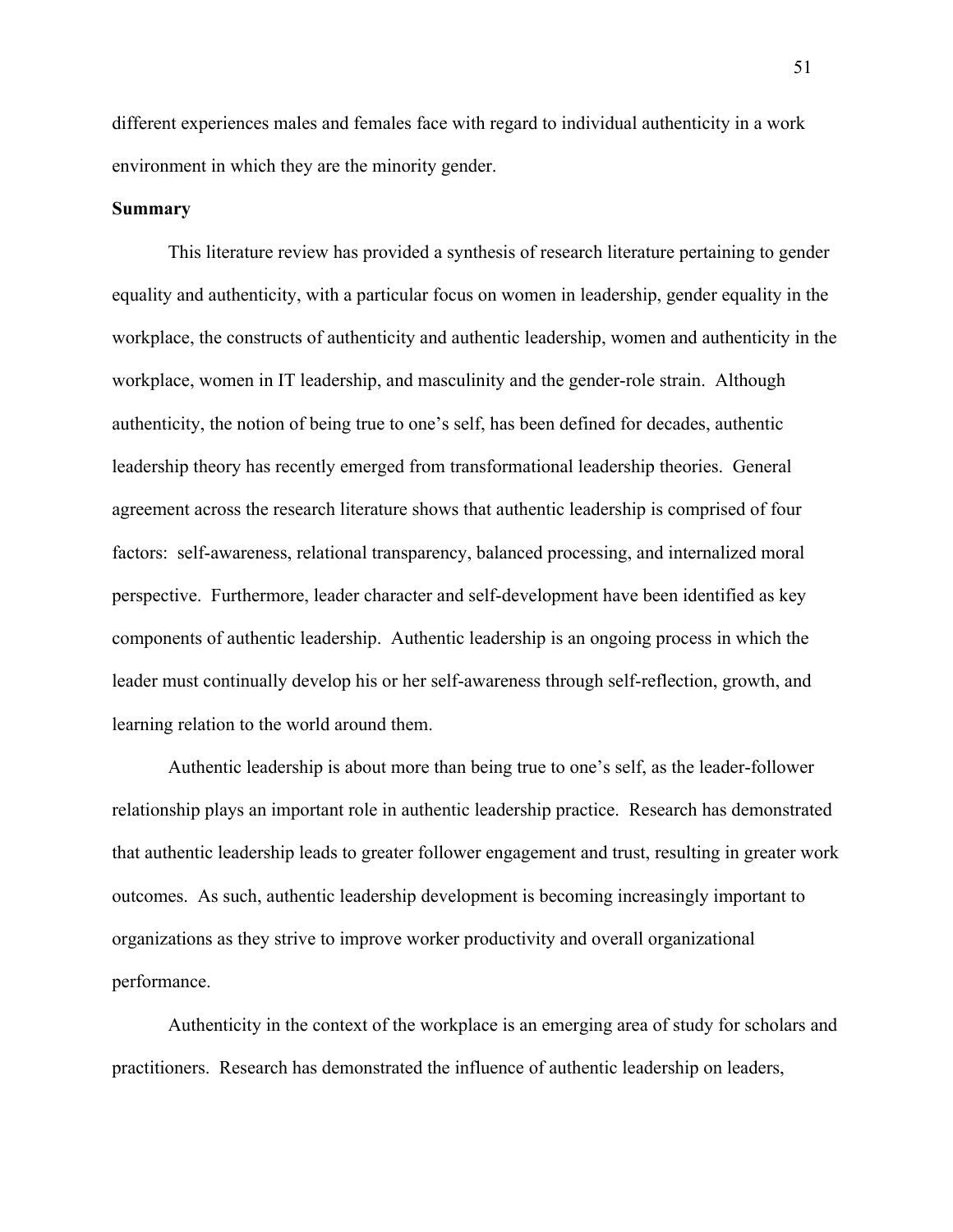followers, and the organization as a whole. While research has historically focused on the psychological and productivity costs of inauthenticity in organizations, positive organizational scholars are beginning to focus on the positive benefits of authenticity to organizations and are seeking to better understand the process of authentic leader and follower development.

Some research has examined the experiences women face with authenticity in the workplace, finding that women often feel pressure to conform in order to move up the corporate ladder. To thrive, women need to be in an environment that allows them to integrate their personal and professional life and to bring their true self to work. Industries that are predominantly male, such as the IT industry, present greater challenges for women as they battle gender stereotypes and well-established social norms. As women experience pressures to conform to norms and behaviors that are not congruent with their inner values, inauthenticity becomes a threat to personal happiness and organizational performance.Organizations that wish to attract and attain more women leaders should put policies and practices in place to ensure they are promoting environments that foster authentic leadership development for male and female leaders.

In conclusion, this research study builds on existing literature regarding gender equality and authenticity in the workplace. The goal is to understand the extent to which women IT executives feel free to behave authentically at work, and whether this plays a role in their success as female executives. The outcomes of this study will add new insights to the field of authenticity and authentic leadership practice.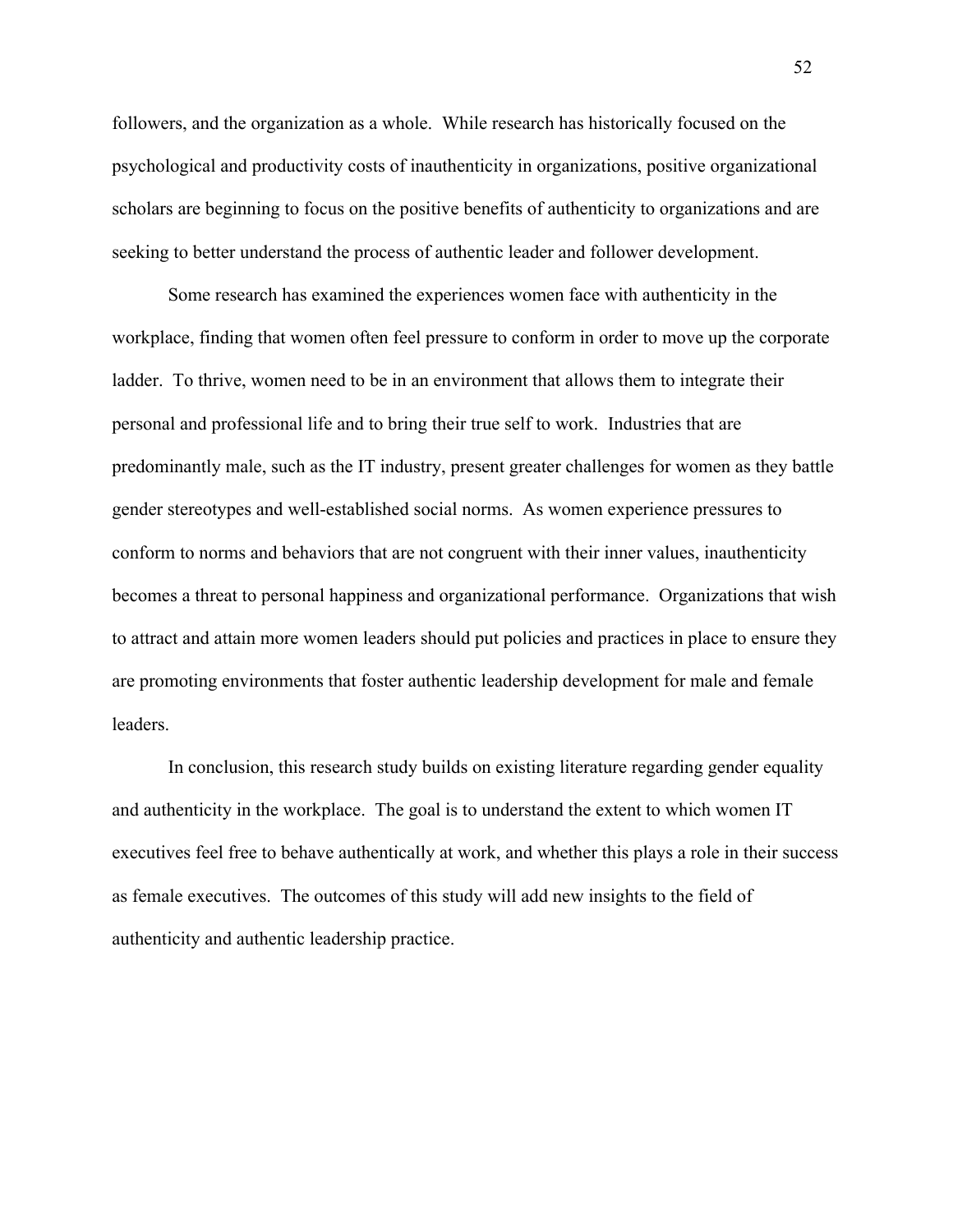## **Chapter III: Research Design and Methodology**

### **Research Design and Rationale**

A phenomenological methodology was used to investigate how women executives experience leading with authenticity in the IT industry. According to Richards and Morse (2013), phenomenology is the most appropriate method when seeking to understand how participants describe their lived experiences and the meaning of those experiences as they relate to the particular phenomenon under investigation. This study examined how the women perceive present thoughts and feelings related to leading with authenticity in the workplace, and to gain insights into the meanings of those experiences. The variable under investigation was authenticity, which is defined by Vannini (2004) as "the experience of being true to one's self" (p. 8). A three-part construct that consists of self-alienation, authentic living, and external influence was used to measure individual authenticity at work (van den Bosch & Taris, 2014; Wood et al., 2008). To collect data on this variable, one-on-one, semi-structured interviews were conducted with women executives in Fortune 500 IT companies. Data were collected through oral self-report and note taking during the interview, followed by memoing. With permission from the participants, interviews were audio recorded and transcribed. Data collection was cross-sectional in design and took place over a three-month timeframe, beginning August 2016.

A qualitative research approach is appropriate for the present study because of the complexity of the topic under investigation and the need to closely examine the phenomenon through the eyes of the women who are currently living it. As individual authenticity has been described as a person-centered and subjective experience, a phenomenological approach allowed for deeper understanding of the meaning women assign to their personal experiences. Semistructured interviews enabled the researcher to guide the conversation thoughtfully by using

53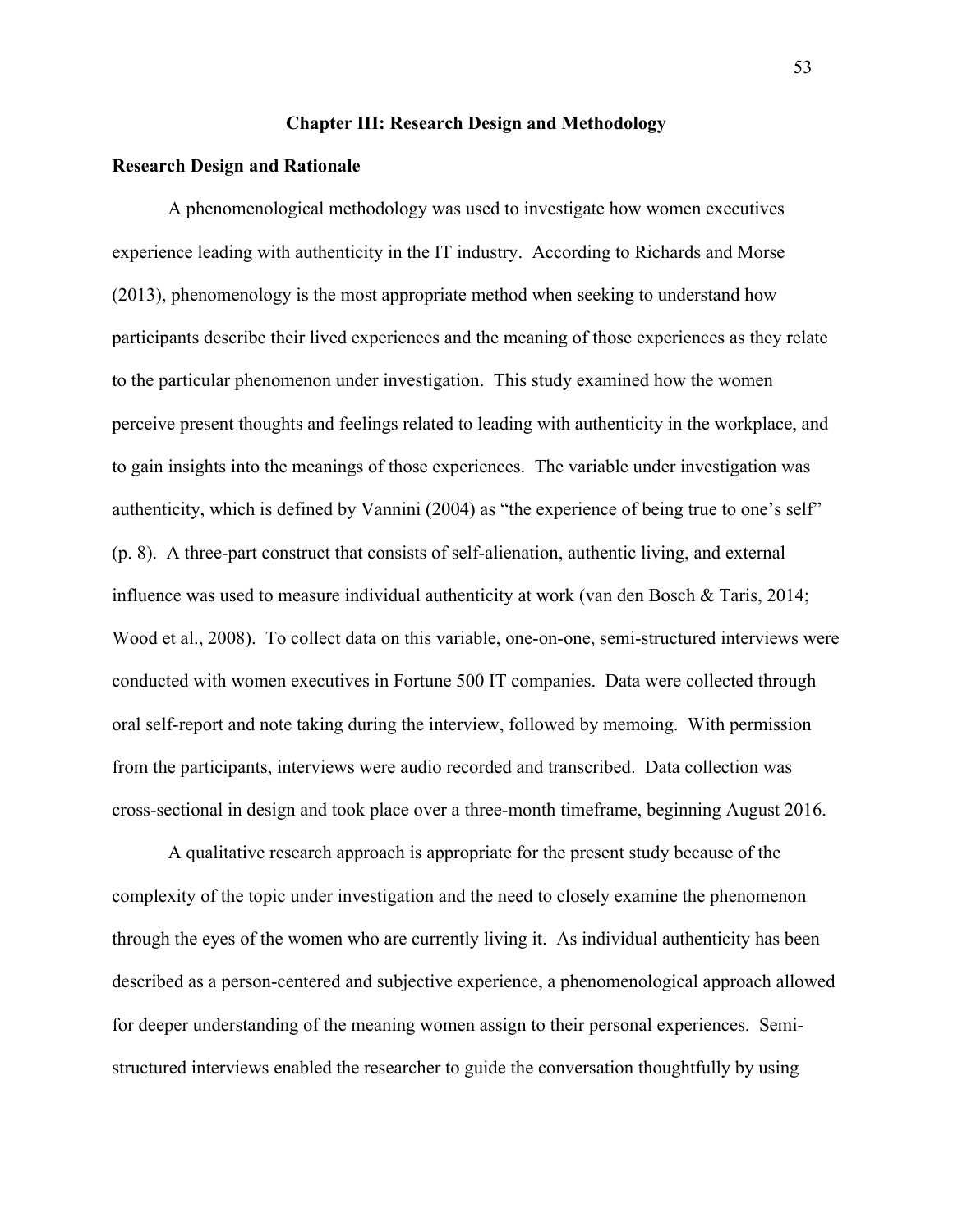some pre-determined questions and responding to the cues of the participants. In addition to examining the participants' words and stories, interviews conducted face-to-face or by video conferencing allowed the researcher to observe and respond to the non-verbal cues of the participants as they described their experiences of leading with authenticity in the workplace. The goal of the interviews was to collect and transcribe self-report data from an intended sample size of 10 participants, and to comprehensively analyze the data for key themes and trends pertaining to how women executives experience individual authenticity in the IT industry.

### **Population, Sampling Method, Sample, and Response Rate**

To understand how women executives experience leading with authenticity in the IT industry, an in-depth, cross-sectional analysis on a single population of women was conducted. The target population for this study included females who serve in senior-level leadership positions within a large information technology company, including both Fortune 500 and private IT companies. When selecting a population for participation in a research study, ascertaining known demographics about the population is important. Within the IT industry, women only make up approximately 25% of the IT workforce, 10% of corporate officer positions in Fortune 500 IT companies, and 9% of IT management positions, such as chief executive officer (CEO), chief information officer (CIO), chief technology officer (CTO), vice president (VP), strategist, and architect (Ashcraft & Blithe, 2009). Of the 25% women in the IT workforce, 18% of the population are White, 4% are Asian, 2% are African American, and 1.5% are Hispanic (Ashcraft & Blithe, 2009). The women in this study were geographically dispersed across the United States. Inclusion criteria for participants in the study were as follows:

- female in gender
- have one of the following job titles:

54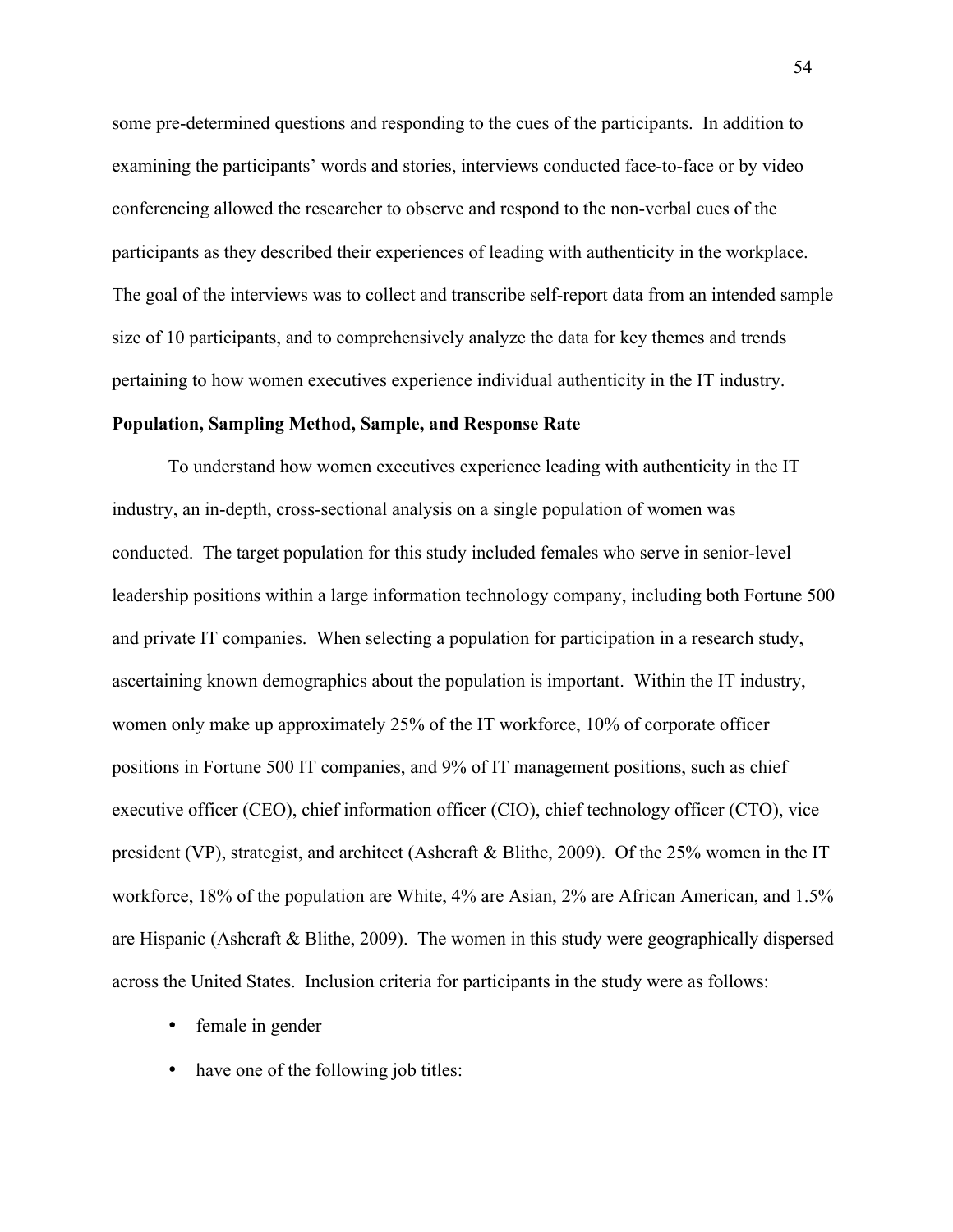- o chief executive officer (CEO)/president
- o chief information officer/chief technology (CIO/CTO)
- o chief marketing officer (CMO)
- o chief operating officer (COO)
- o chief financial officer (CFO)
- o vice president (VP)
- o global director/managing director
- works for a Fortune 500 or large privately held IT company

The sampling method was purposive, which is a non-probabilistic sampling method. Companies were initially selected from the 2015 Fortune 500 list from the Fortune website. Upon reviewing the Fortune 500 list, IT companies were selected based on the researcher's current relationship and access to the company. Female executives were identified by conducting a search on the company websites, on LinkedIn, and through personal referrals. Large, privately-held technology companies were identified based on their reputations as industry leaders and the researcher's relationship with the company. A maximum of three females was selected from each company. Due to potential scheduling limitations of the women, a list of approximately 15 women was generated, with the goal of securing 10 women for interviews. Recognizing that the participants may withdraw at any time, the final goal was to comprehensively analyze and report on the lived experiences of at least eight female IT leaders. In the end, nine female leaders were interviewed for the study.

## **Human Subjects Considerations**

Proper Interview Review Board (IRB) procedures were followed to ensure the protection of participants in the research study. First, each participant was contacted via e-mail and asked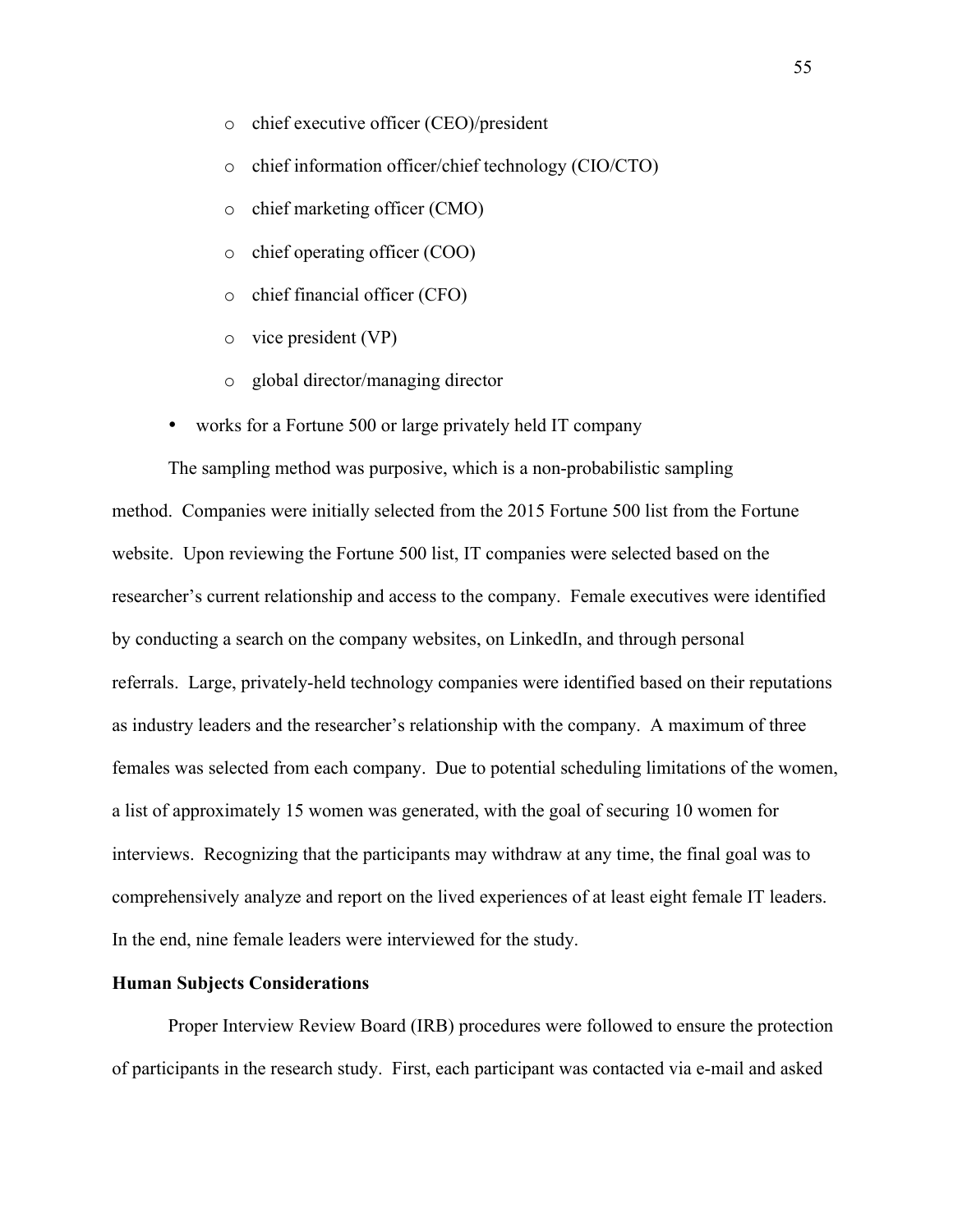for her participation in the study. The e-mail contained a description of the study and a request for an interview. The sampling for the study was purposive, and specific female leaders were identified across multiple companies. Therefore, it was not necessary to obtain company or site permission. Instead, since the female participants had sufficient authority to approve their participation in the study, they were asked to sign a consent form that included a description of the study, along with its intended use and potential for publication. The consent form also specified that company or participant names would not be included in the study. The signed consent forms were provided to the participants via e-mail and collected electronically or during the face-to-face interview. Prior to the interview, a list of sample interview questions was provided via e-mail. In-person interviews were scheduled for up to one hour and took place at the company location or at an agreed-upon location outside of the company, based on privacy and convenience. When in-person meetings were not feasible due to travel constraints or scheduling conflicts, interviews were conducted via telephone or video conferencing. Prior to the start of the interview, participants were informed that participation was entirely voluntary and that she could withdraw from the study at any time without negative consequences. Additionally, each participant was asked to indicate her permission to audio record the interview by checking the appropriate box on the informed consent letter. If a participant declined audio recording, notes were exclusively handwritten or typed.

Risks and benefits of participation were articulated, and a detailed description of the interview process was provided. The greatest known risk of participation in the study is the vulnerability of the participant to share personal information. Additionally, the participant may have shared sensitive or political information about the company, and even though the information has been safeguarded as outlined in this section of the paper, there is a risk that the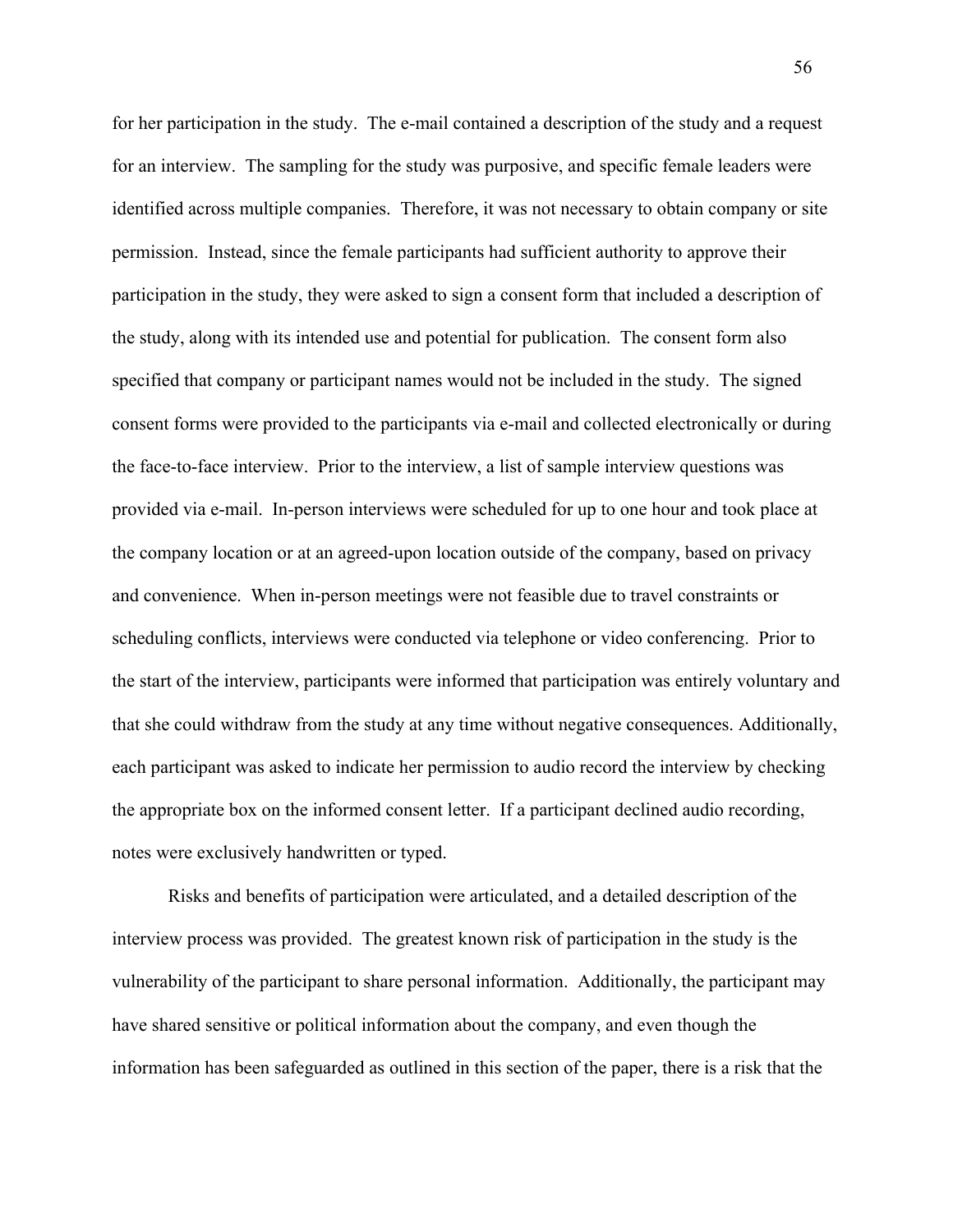information could be breached. However, these risks were relatively low given the procedures that were taken to safeguard the information, such as storing the interviews in a passwordprotected location on the researcher's computer and ensuring that personally identifiable information is not disclosed. The primary benefit of participation in the study is the ability for the women to contribute to the literature and practice of women in IT leadership and to gain valuable insight into the experiences women share with regard to leading with authenticity in the workplace. Furthermore, the findings from this study provide valuable information to organizations as they strive to create a more supportive work environment for women. As such, the benefits of the study outweigh the risks by contributing substantially to a topic that is growing in importance across academia and industry.

After explaining the risks and benefits and addressing any questions regarding the interview process, the participant was asked to sign the consent form. Since privacy and confidentiality are critical to a research study, proper steps were taken to protect the identity and the responses of each participant. To ensure personally identifiable information is not disclosed, the names of corporations were not used and the women were assigned pseudonyms when referenced in the study. Data were recorded in the aggregate, and any specific stories featured in the final report were not connected to any participant. All transcripts, documents, and audio recordings with confidential information were kept in a safe location that was locked or password protected and only accessible by the researcher. Additionally, all backed up data were encrypted.

## **Instrumentation**

The variable measured in this study was authenticity, which is defined as "the experience of being true to one's self" (Vannini, 2004, p. 8). The phenomenon was explored by seeking to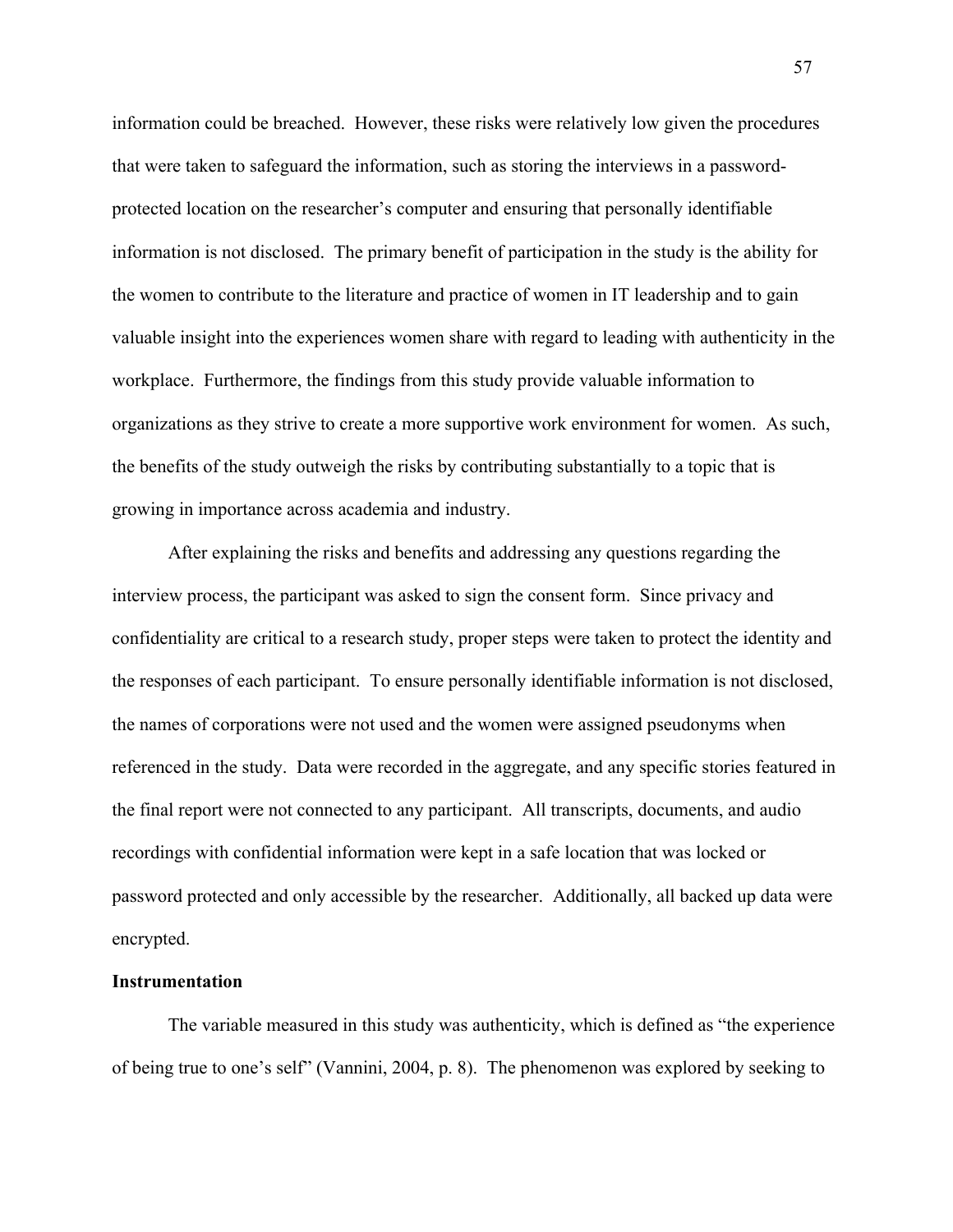understand and interpret how each participant subjectively experiences individual authenticity as a leader in the IT industry, which is known for being a predominantly male industry. To collect data on this variable, semi-structured interviews with women in senior-level IT leadership positions were conducted. With approval from the participants, four interviews were audio recorded and transcribed. Data from each participant were collected during a one-on-one interview that lasted up to 60 minutes. Nine interviews were conducted over a 3-month timeframe. Informal conversations took place outside of the scheduled interviews, but data were not collected beyond the timeframe of three months. A breakdown of the variable under investigation, the data source, and respondents is provided in Table 1.

# Table 1

|  | Instrumentation |
|--|-----------------|
|--|-----------------|

| Variable                         | Data Source                | Respondents         |
|----------------------------------|----------------------------|---------------------|
|                                  |                            |                     |
| How women experience             | semi-structured interviews | 9 female IT leaders |
|                                  |                            |                     |
| leading with <b>authenticity</b> |                            |                     |
|                                  |                            |                     |
| in the workplace (present        |                            |                     |
|                                  |                            |                     |
| experiences)                     |                            |                     |
|                                  |                            |                     |

For the semi-structured interviews, each participant was asked similar questions. A list of predetermined questions was developed and used to carefully guide the conversation while not constraining it. The questions were elaborated upon or adapted based on the responses and cues of the participants. Questions were derived from the Individual Authenticity Measure at Work (IAM Work), an instrument that was developed by van den Bosch and Taris (2014) to measure authenticity in the context of the workplace (see Appendix A). This theory-based measure,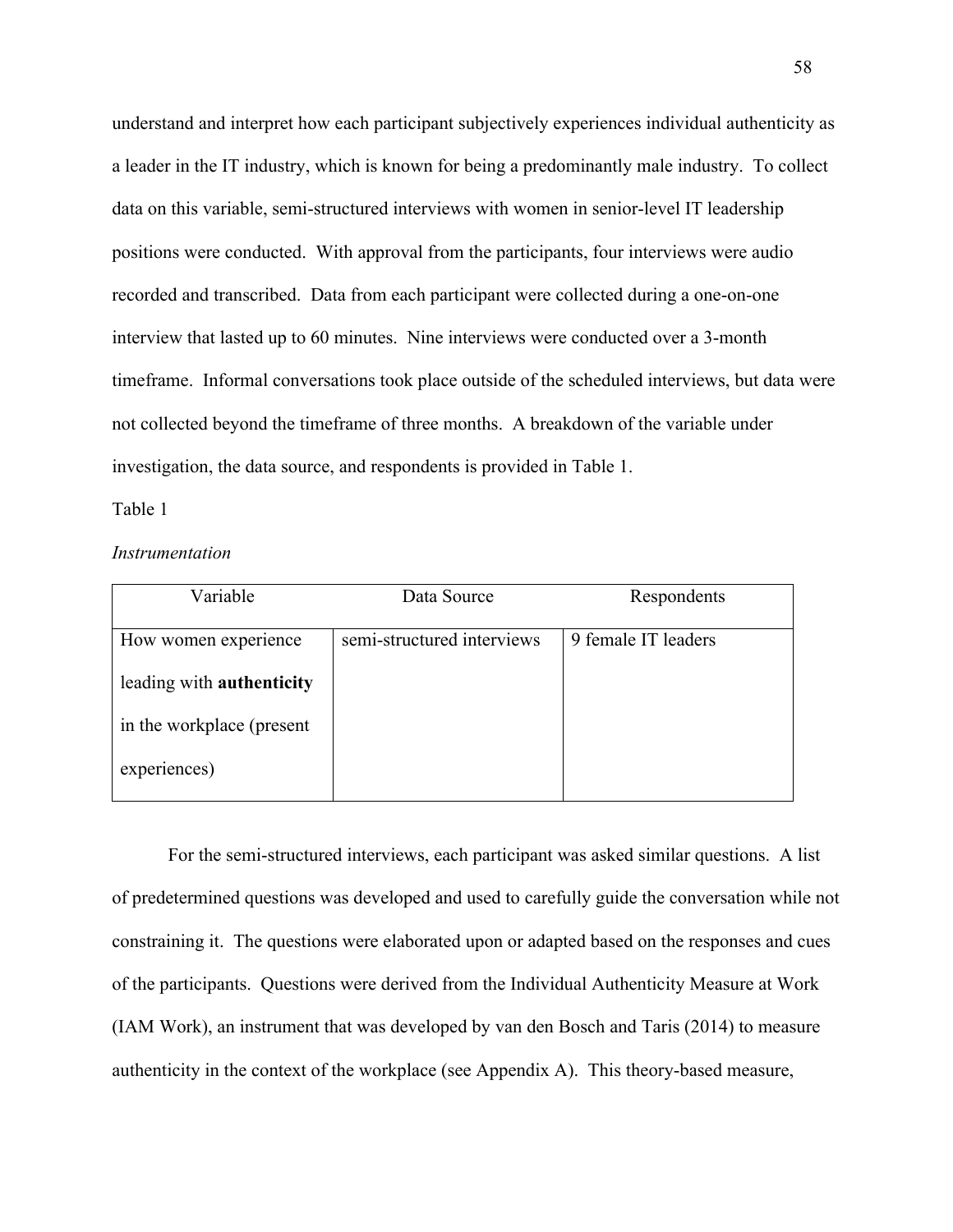which has been proven a valid and reliable measure of state-based authenticity, is based on a three-part construct of person-centered authenticity (van den Bosch & Taris, 2014). Since this is a phenomenological study, the quantitative IAM Work survey was not administered to participants. Rather, qualitative interview questions were developed using the IAM Work as a theoretical construct to measure authenticity based on authentic living, self-alienation, and accepting external influence. As previously outlined in Chapter Two of this study, *authentic living* is performing behaviors and expressing emotions that are in accordance with the conscious awareness of physiological states, emotions, beliefs, and cognitions; *self-alienation* refers to the incongruence between a person's conscious awareness and his or her actual experience; and *accepting external influence* involves the extent to which a person feels pressure to conform to the expectations of others (Wood et al., 2008).

The interview questions were arranged into the following seven clusters according to what the questions were designed to measure: leadership style (Q1), meaning of authenticity (Q2), authentic living (Q3 & Q4), self-alienation (Q5 & Q6), accepting external influence (Q7), and balancing authenticity and gender at work (Q8–Q10). The final three interview questions (Q11–Q13) were designed to measure the women's overall thoughts and feelings regarding authenticity and women in IT leadership. To examine how the women described their personal leadership style and the meaning of authenticity, interview questions included the following:

- 1. Please describe your leadership style.
- 2. Tell me in your own words what being authentic, or true to yourself, means to you in your workplace.

To examine individual authenticity in the workplace, the following interview questions were used to measure authentic living, self-alienation, and accepting external influence: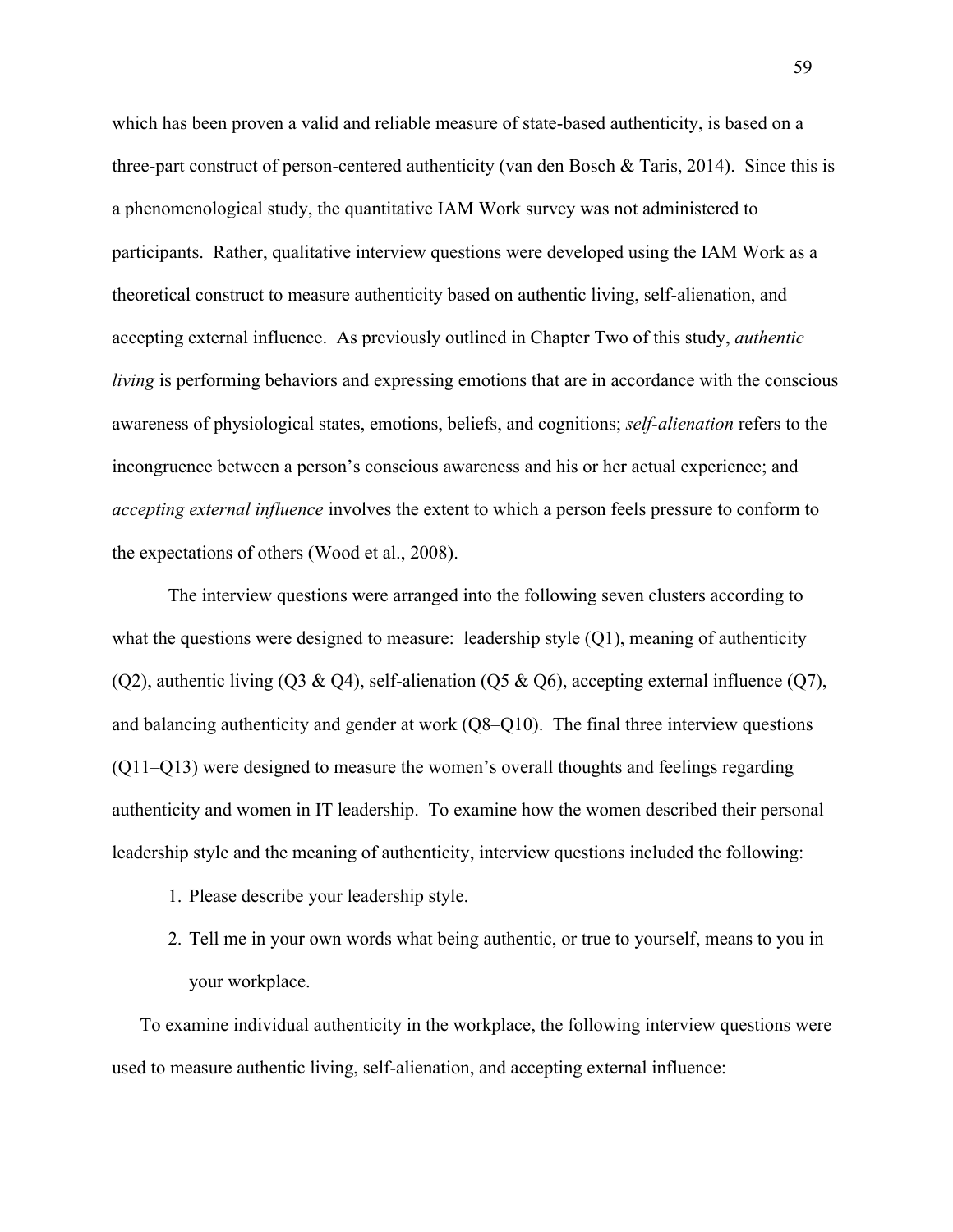- 3. Do you generally feel that you are able to be yourself at work? Has there been a time when you were unable to be yourself at work? What was that experience like?
- 4. Do you generally feel that you are able to stand up for what you value or believe in at work? Could you share a story about a specific work situation or scenario in which you were unable to stand up for what you valued or believed in?
- 5. Please share your thoughts regarding the extent to which you feel in touch with the real you at work. Could you tell me about a time when you felt out of touch with the real you at work?
- 6. Are there times when you feel alienated at work? If yes, can you describe a specific situation?
- 7. What have been your experiences with regard to feeling pressure to conform to the expectations of others in the workplace?

Grounded in the research literature on social constructionism, additional questions were developed using the social constructionist theory of gender to examine the experiences women face with respect to the *doing of gender* in the workplace. Social constructionist theory and the doing of gender posits that men and women adapt their behaviors to a particular situation in anticipation of how others will judge them based on what is gender appropriate (West & Zimmerman, 1987). When a female is in a male-dominated work occupation, such as IT, she must make decisions about whether to engage in behaviors that are part of her professional identity but are uncharacteristic of female traits (West  $& Zimmerman$ , 1987). In a maledominated work environment, women often feel pressure to suppress their emotions in an attempt to come across as more stereotypically male (Sandberg, 2013), and believe they need to conform in order to advance up the corporate ladder (Ruderman & Rogolsky, 2013). As such,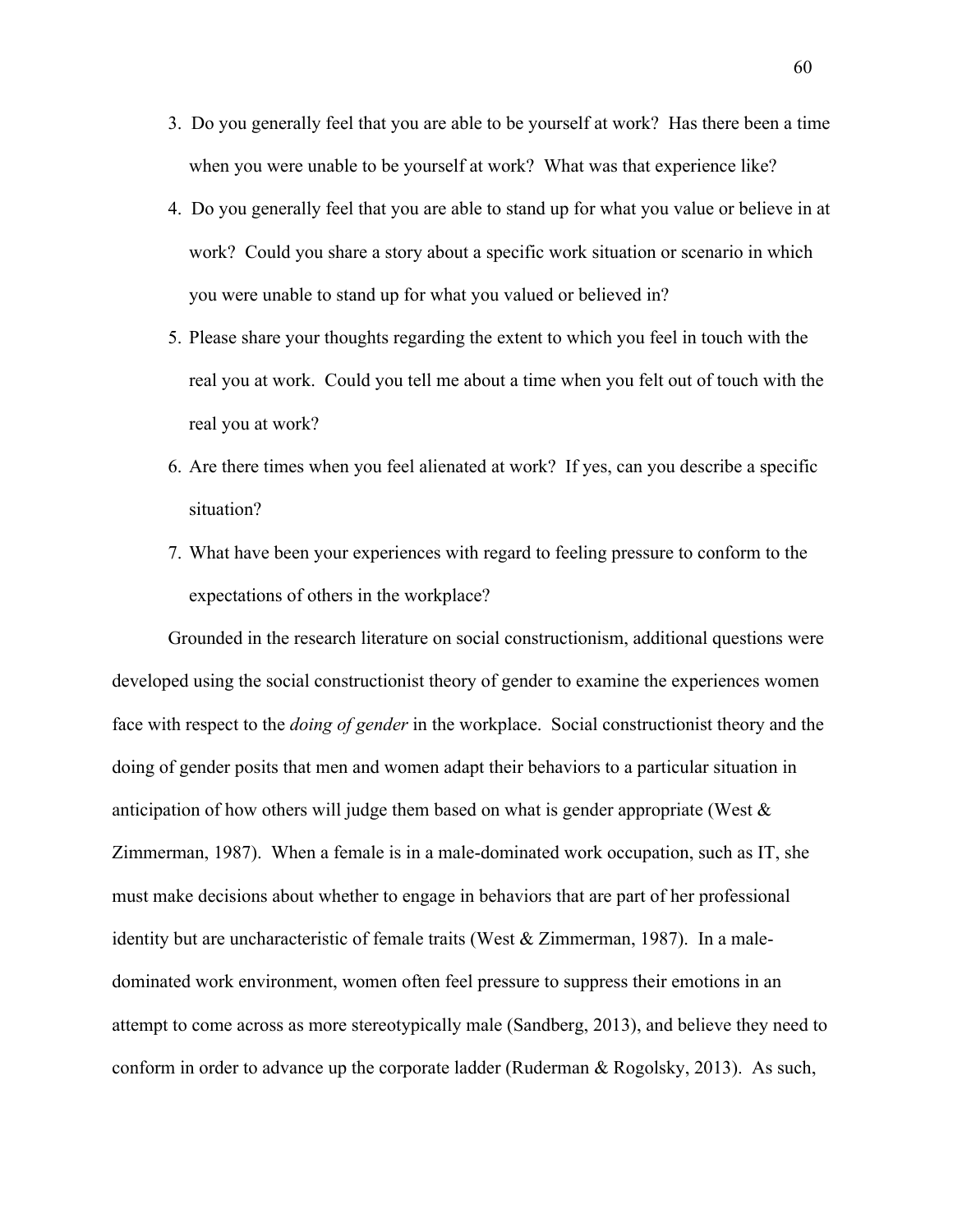the following interview questions were used to analyze women's experiences with balancing authenticity and adherence to gender stereotypes and social role expectations at work.

- 8. Has there been a time at work when you felt the need to adapt your behavior to a particular situation based on what is considered appropriate for women?
- 9. Have there been any times at work when you felt pressure to suppress your emotions to come across as more stereotypically male? If so, what was that experience like?

10. Are there situations at work in which you feel pressure to engage in behaviors that are uncharacteristic of traditionally-defined female traits (for example, pressure to be authoritative, competitive, or autocratic)?

Finally, to measure the women's overall thoughts and feelings regarding authenticity and women in IT leadership, interview questions included the following:

- 11. Could you share your overall thoughts and experiences regarding what it means to be a female leader in the IT industry?
- 12. Given your personal experiences and watching other women in the IT industry, do you feel like part of your success can be attributed to your staying true to yourself?
- 13. Overall, do you feel like the culture of the IT industry is supportive of women being their authentic or true self at work?

### **Data Collection Procedures**

For data collection, up-to-60-minute interviews with each participant took place at a time and location agreed upon by the researcher and participant. Due to scheduling challenges and travel constraints, only two of the interviews were conducted in person in the city where the participant lived or worked. Remote interviews took place via telephone or by using a video conferencing. Scheduling of interviews began in July 2016, once IRB approval was awarded.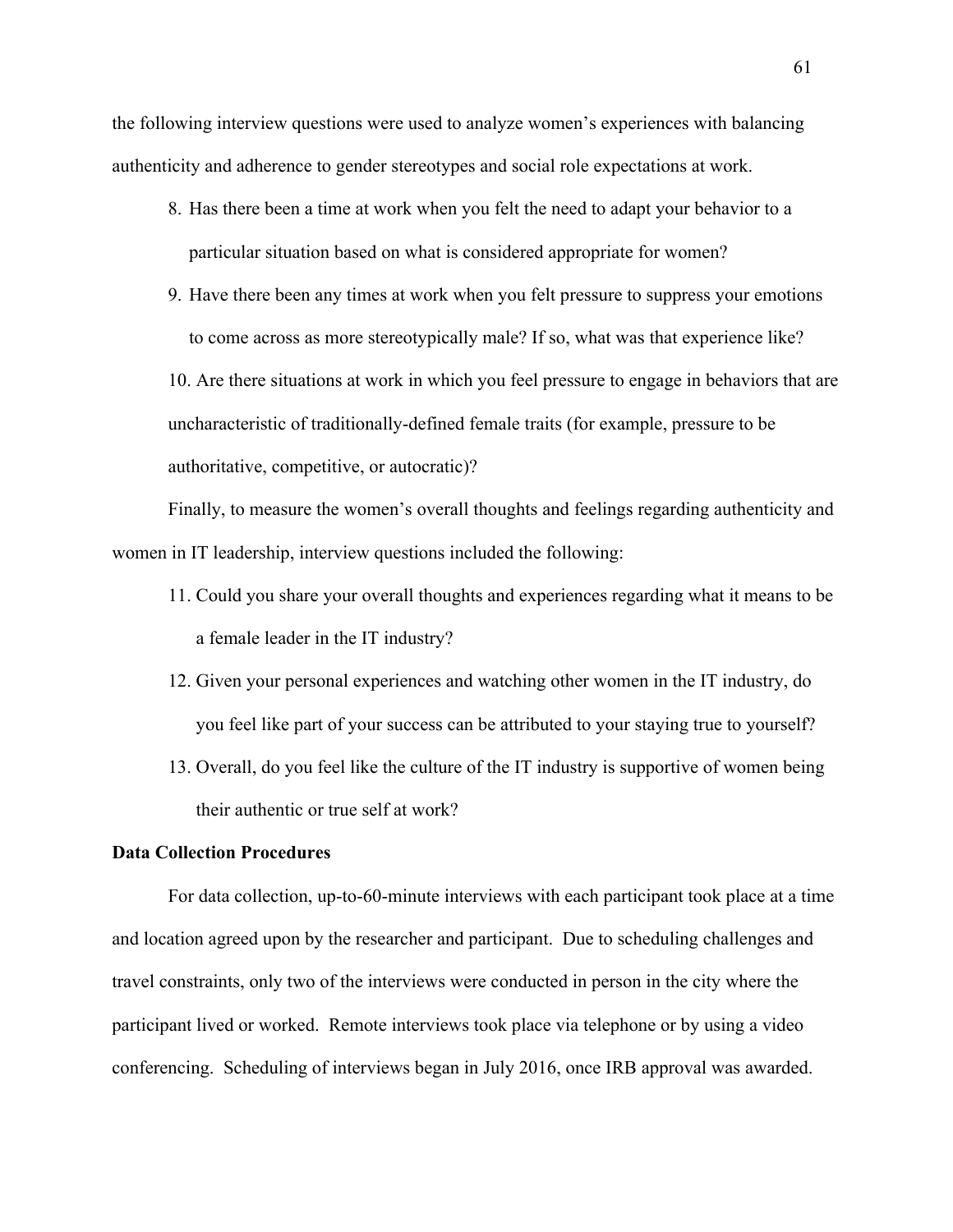Data collection began in August 2016, and all interviews were completed by the mid-October 2016. Data was collected through one-time interviews.

As previously outlined in the Human Subjects Considerations, participants were purposefully selected for participation in the study and contacted directly via e-mail. Most interviews were scheduled by working with the participant's executive or administrative assistant. An informed consent form was provided via e-mail and collected prior to the interview or during the in-person meeting. In order to explore the lived experiences of the women and the meanings they assign to those experiences, data were collected through in-depth interviews using previously formed questions grounded in the research literature on authenticity. Interviews were either typed verbatim or audio recorded and transcribed for data analysis.

### **Analytic Techniques**

The intent of this study was to examine the lived experiences of women executives in the IT industry and to understand the meaning they assign to those experiences. The variable under investigation in this study is authenticity, which is defined by Vannini (2004) as "the experience of being true to one's self" (p. 8). To collect data on this variable, a phenomenological approach was taken to understand how women in IT senior-level leadership positions experience leading with authenticity in the workplace. Interview questions sought to uncover experiential descriptions regarding the thoughts and feelings of the women as they pertain to attributes of authenticity (i.e., personal values and behaviors). Although some research questions were predetermined to elicit plausible insights, additional questions were asked during the interview based on the flow of conversation. Prior to starting data analysis, the researcher bracketed any assumptions about women leaders and authenticity in the workplace by documenting these thoughts in a memo.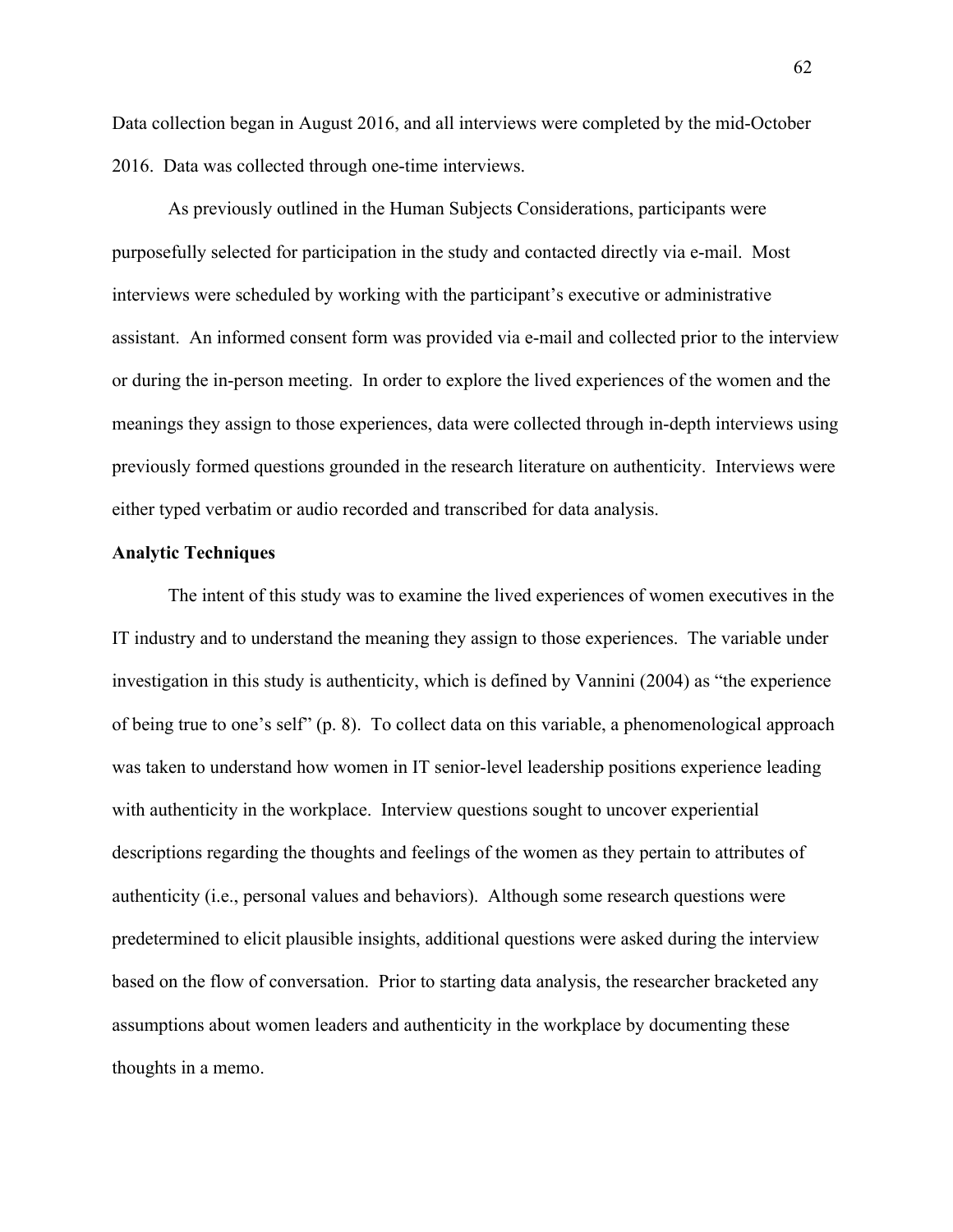In accordance with phenomenological data analysis described by Richards and Morse (2013), verbal data from the women were collected, transcribed, reflected upon, and dissected for common themes according to their words and phrases. Through deep immersion and thorough analysis of the participants' textual expressions, the researcher was able to make meaning of the data by grouping and labeling the data based on similarities and themes. The goal was to describe the essence, or the internal meaning, of the lived experience (Richards & Morse, 2013). To uncover the essence, seven steps were followed: intuition, analyzing, describing the phenomenon, watching modes of appearing, exploring the phenomenon of consciousness, suspending belief, and interpreting concealed meanings (Richards & Morse, 2013).

This study used Moustakas's (1994) modification of Stevick (1971), Colaizzi (1973), and Keen (1975) methods of analysis of phenomenological data. This method involves obtaining a comprehensive description of the phenomenon by analyzing verbatim transcripts from each participant and uncovering the meanings and essences of the experience (Moustakas, 1994). Using a coding process, the raw data from each interview were transcribed and organized into relevant statements and non-repetitive/non-overlapping statements. The invariant meaning units of the experience were organized into themes and synthesized into a description of the textures (Moustakas, 1994). Verbatim examples (i.e., quotes) from the participants were included, though pseudonyms were assigned to participants to protect identities. Next, textural descriptions were reflected upon using imaginative variation, thereby constructing a texturalstructural description of the meanings of the experience (Moustakas, 1994). The desired result was a combined description of the experience that characterized the group as a whole. Through this process, the researcher sought to uncover the psychological nature of the phenomenon, which is the women's emotional experience with respect to leading with authenticity at work.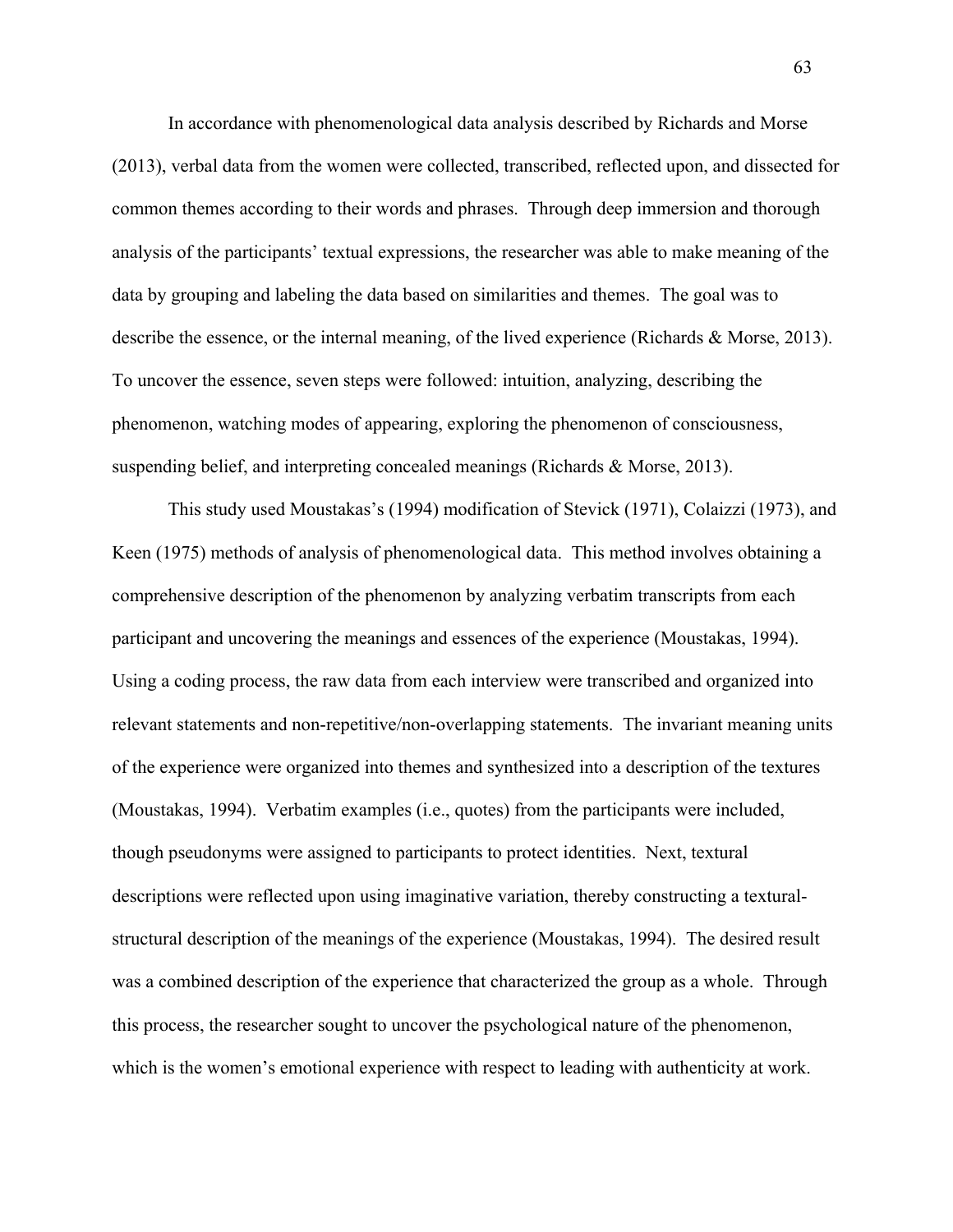### **Chapter IV: Findings**

### **Introduction**

The present study examined the experiences of female leaders in the IT industry with respect to leading with authenticity in the context of a male-dominated work environment. Authenticity has been defined as the experience of being true to one's self (Vannini, 2004). It represents a healthy alignment between internal values and external behaviors (Ruderman & Rogolsky, 2013). The goal of this study is to shed light on what it means for women to function authentically in the workplace and to provide valuable insight to organizations as they strive to attract, retain, and promote women in IT.

The focus of this study is the information technology (IT) industry, which is predominantly male and has long been characterized as inhospitable to women. Research has shown that women encounter strong and well-established norms in some male-dominated organizations and experience pressures to conform in order to advance up the corporate ladder (Ruderman & Rogolsky, 2013; Sandberg, 2013). While progress has been made with respect to gender equality in the workplace, men still hold an overwhelming majority of leadership positions in the IT industry. Studies have shown that women are dropping out of the IT industry at the mid-level point in their careers (Ashcraft & Blithe, 2009). Some have argued that women drop out of technology companies due to hostile work environments, isolation, and extreme work pressures (Hewlett, Sherbin, Dieudonne, Fargnoli, & Fredman, 2014). Others have pointed to challenges with authenticity and work-life balance (Goodsell, 2009). An underlying premise of the present study is that a woman's ability to be authentic at work enables her to be a fully functioning and engaged employee, thereby contributing to her longevity and success as a female leader in the IT industry. The present study examined how women experience individual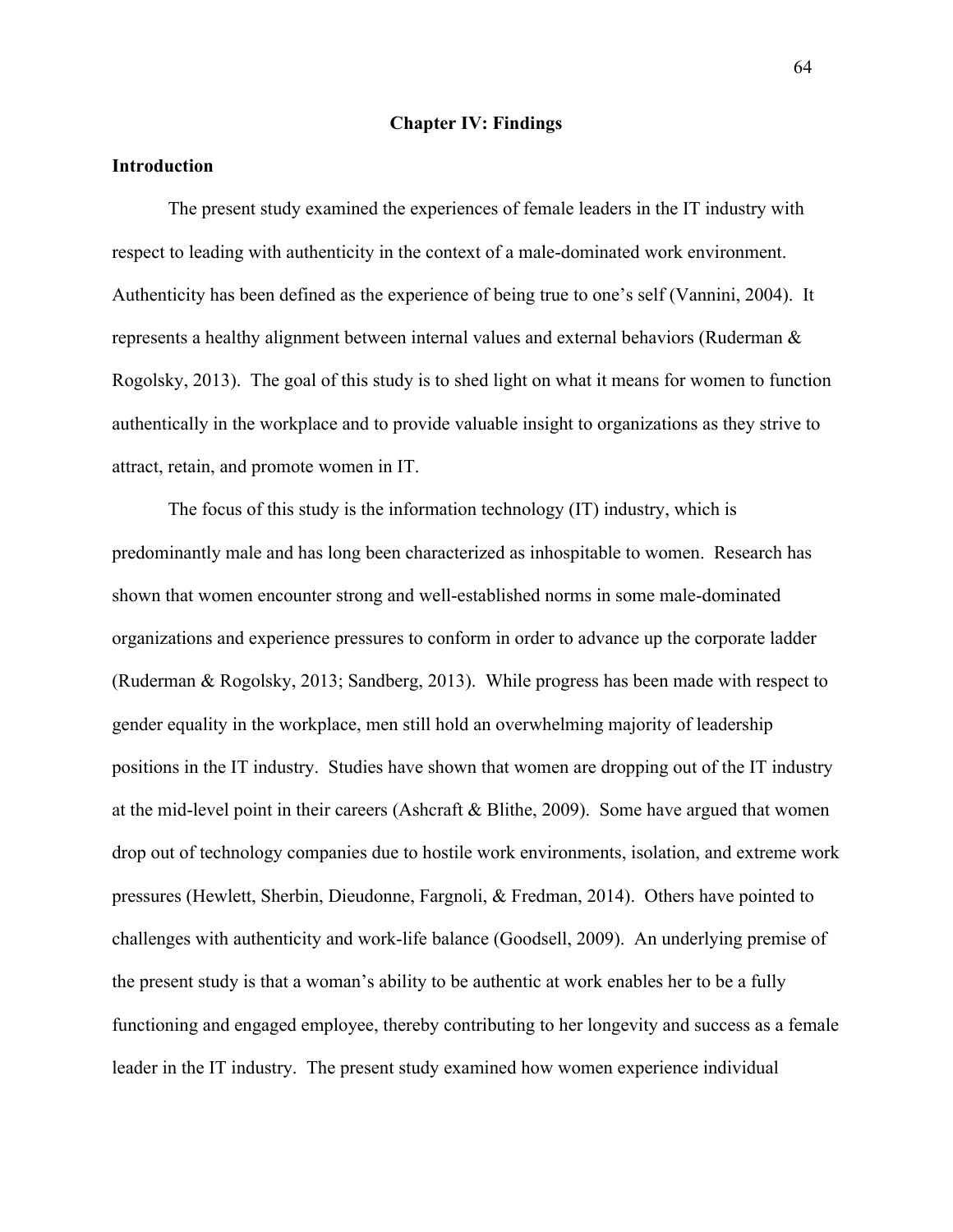authenticity in the IT industry, and furthermore, how they balance authenticity with pressures to conform to cultural norms and gender stereotypes in a male-dominated work environment.

To evaluate the lived experiences of female senior leaders in the IT industry, and to understand the meaning they assign to those experiences, a qualitative research methodology was selected for this study. The phenomenon under investigation was authenticity, which is viewed as a self-reflective and emotional experience (Vannini & Franzese, 2008). Accordingly, a phenomenological research methodology was used to understand how women describe their present perceptions of leading with authenticity in the workplace. Semi-structured interviews with nine female leaders in the IT industry allowed the researcher to examine each participant's thoughts, perceptions, and emotions regarding her own authenticity in the workplace. The oneon-one interviews took place in-person, by phone, or via video conferencing. Interviews were audio-recorded and transcribed verbatim. In the event that the participant elected not to be audio recorded, interviews were typed. The study used a purposive sampling method. Companies were first selected from the Fortune 500 list of technology companies. Additional privately held, large information technology companies were selected through personal relationships with the companies. Females who held a senior-level leadership position were identified through a personal relationship or referral. Nine interviews were conducted over a three-month timeframe, beginning in August 2016.

This phenomenological study examined the experiences of women leaders in the IT industry with respect to leading with authenticity in the context of a male-dominated work environment. Chapter Four presents the findings from nine interviews with female senior leaders in the IT industry. First, this chapter summarizes the demographics of the participants, restates the research question under investigation, and explains the process by which the data was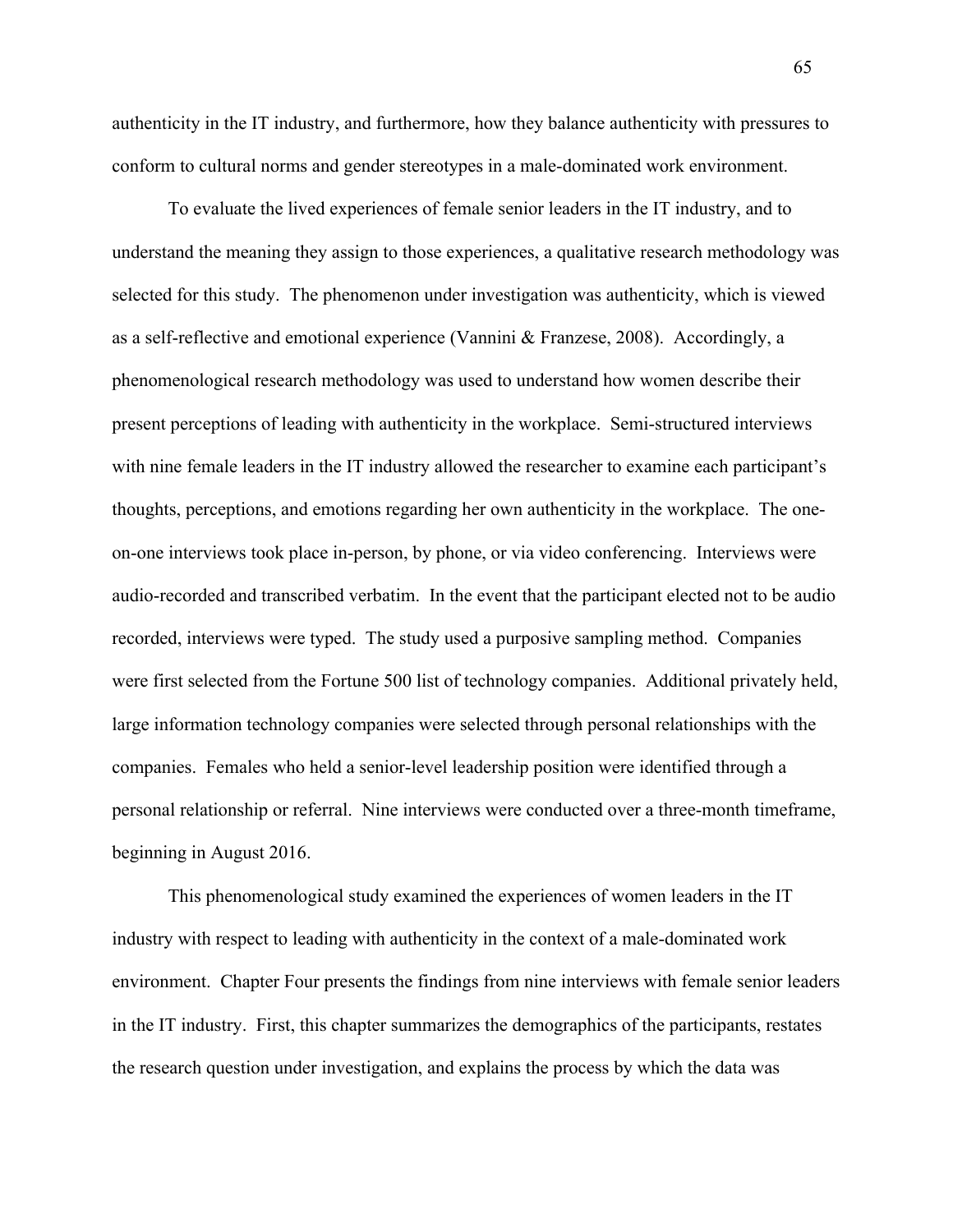analyzed. Next, the detailed findings from the data analyses are discussed in accordance with the cluster of interview questions and key themes that emerged within each cluster. Finally, a summary of key findings is presented.

### **Demographics**

The total number of participants in the study was nine  $(n = 9)$ . The female senior leaders represented six different companies that operate in the information technology industry. No more than three female participants were selected from a single company. The job titles included one managing director, one global director, six vice presidents, and one C-level executive. Of the six companies represented, five are featured on the list of Fortune 500 technology companies, while one company is a privately held, large global information technology company that is considered a leader in its field. The female participants have served in the IT industry for an average of 26 years, have 235 cumulative years of experience in the IT industry, and have been with their current company for an average of 10 years. The participants were geographically dispersed across the United States. Two of the interviews took place in-person, five by phone, and two via teleconferencing.

### **Research Question**

The following research question was proposed for the study: What are the lived experiences of women executives in the information technology (IT) industry with regard to individual authenticity?To analyze this, semi-structured interviews were conducted using the following questions to guide the discussions.

- 1. Please describe your leadership style.
- 2. Tell me in your own words what being authentic, or true to yourself, means to you in your workplace.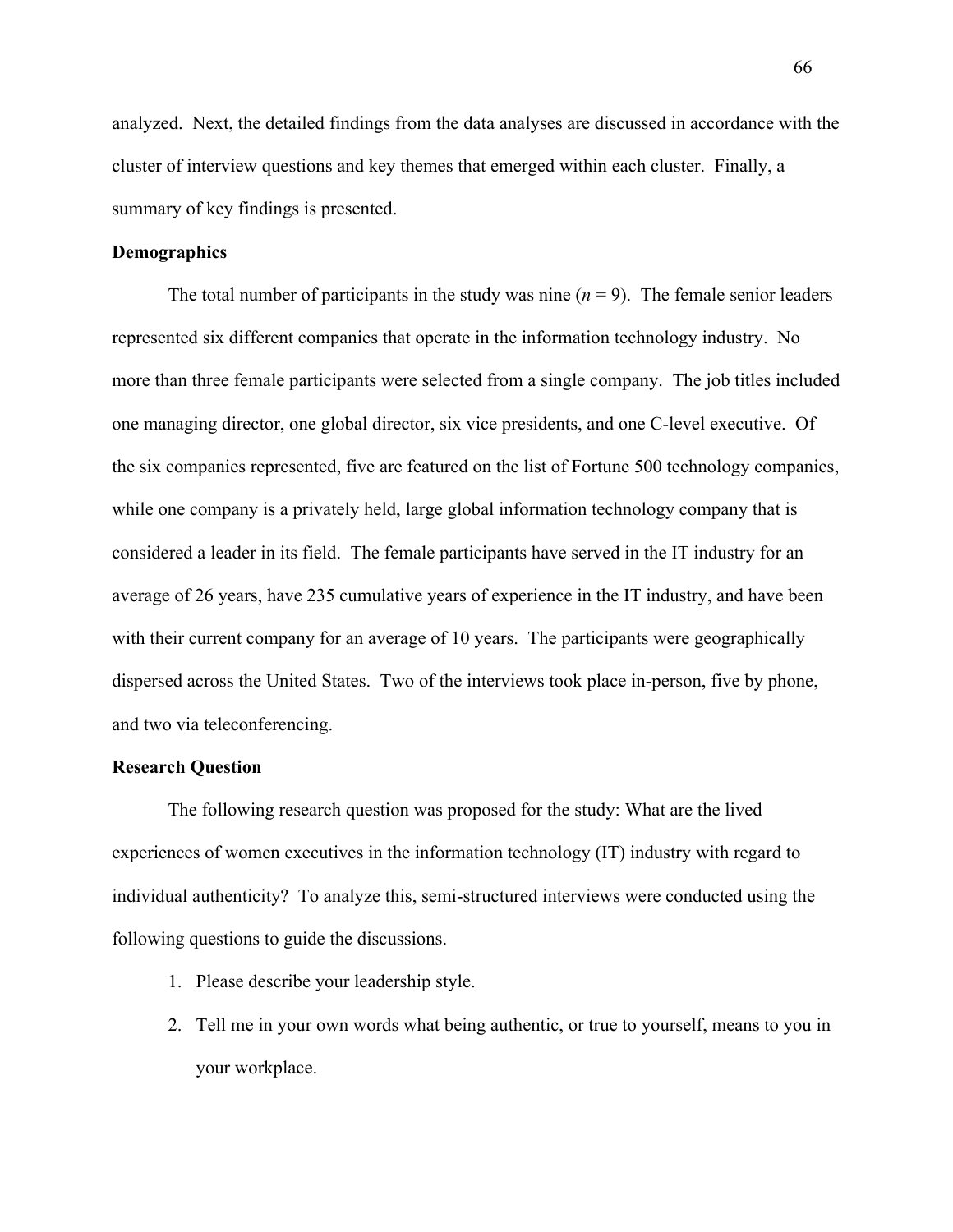- 3. Do you generally feel that you are able to be yourself at work? Has there been a time when you were unable to be yourself at work?
- 4. Do you generally feel that you are able to stand up for what you value or believe in at work? Could you share a story about a specific work situation or scenario in which you were unable to stand up for what you valued or believed in?
- 5. Please share your thoughts regarding the extent to which you feel in touch with the real you at work. Could you tell me about a time when you felt out of touch with the real you at work?
- 6. Are there times when you feel alienated at work? If yes, can you describe a specific situation?
- 7. What have been your experiences with regard to feeling pressure to conform to the expectations of others in the workplace?
- 8. Has there been a time at work when you felt the need to adapt your behavior to a particular situation based on what is considered appropriate for women?
- 9. Have there been any times at work when you felt pressure to suppress your emotions to come across as more stereotypically male? If so, what was that experience like?
- 10. Are there situations at work in which you feel pressure to engage in behaviors that are uncharacteristic of traditionally-defined female traits (for example, pressure to be authoritative, competitive, or autocratic)?
- 11. Could you share your overall thoughts and experiences regarding what it means to be a female leader in the IT industry?
- 12. Given your personal experiences and watching other women in the IT industry, do you feel like part of your success can be attributed to your staying true to yourself?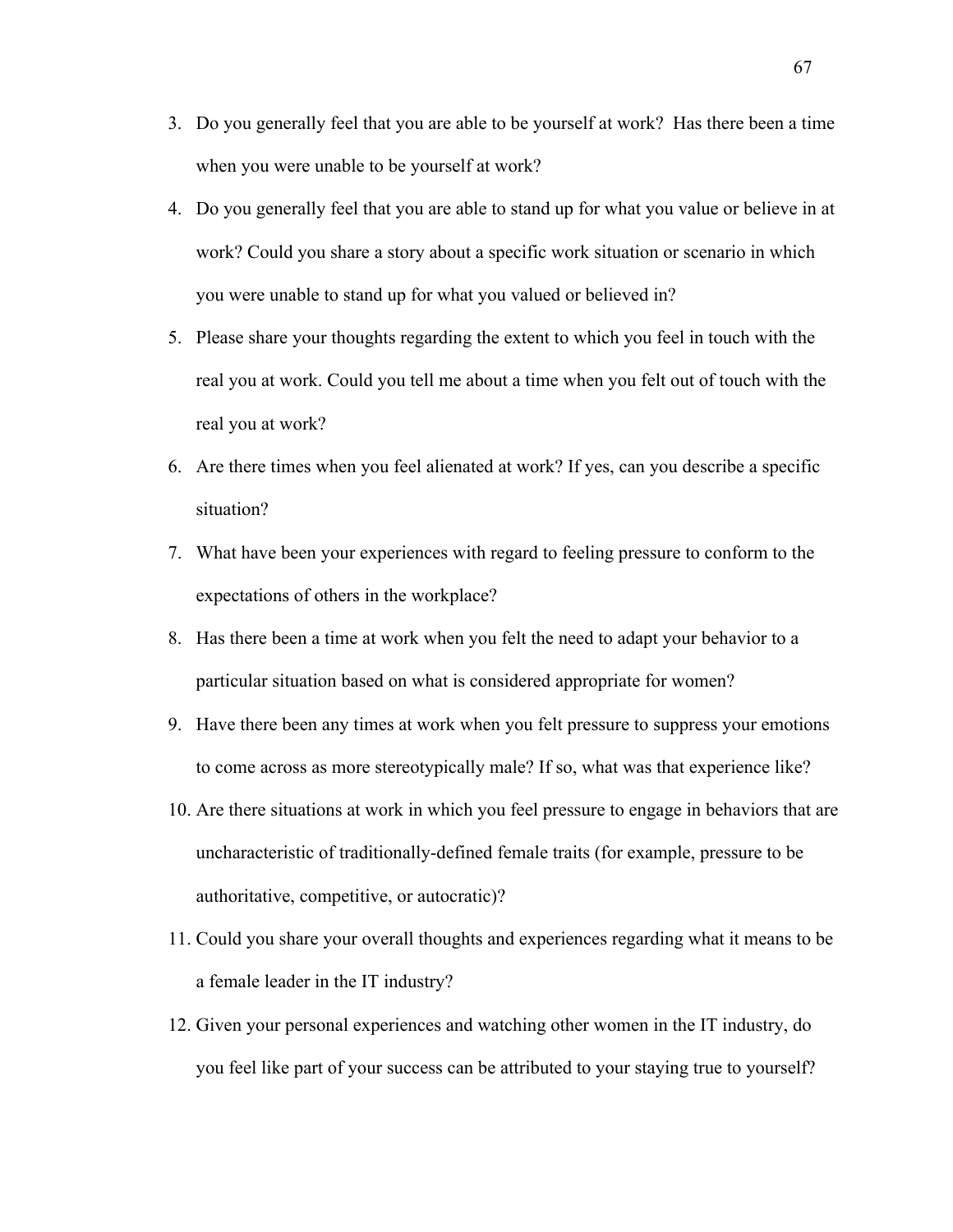13. Overall, do you feel like the culture of the IT industry is supportive of women being their authentic or true selves at work?

#### **Data Analysis**

For data analysis, Moustakas's (1994) modification of the Stevick (1971), Colaizzi (1973), and Keen (1975) method of analysis of phenomenological data was used to analyze the verbatim transcripts from one-on-one interviews with nine female participants. The transcripts for each participant were first analyzed in full and then by the seven clusters described in Chapter Three under Instrumentation. The researcher looked for patterns and keywords or phrases in the data. Emergent themes were chosen if three or more participants gave a similar response, thereby indicating a pattern in the data. The clusters and themes are presented in Table 2.

Prior to beginning the data analysis, any assumptions about authenticity among women leaders in the IT industry were bracketed. After conducting and transcribing the verbal interviews, the raw data were reflected upon and deeply analyzed for common themes according to words and phrases. The goal of the phenomenological methodology was to identify the essence or internal meaning of the lived experiences (Richards & Morse, 2013). Through this process of data analysis, the researcher uncovered the psychological nature of the phenomenon, or how these women experience leading with authenticity in a male-dominated work environment.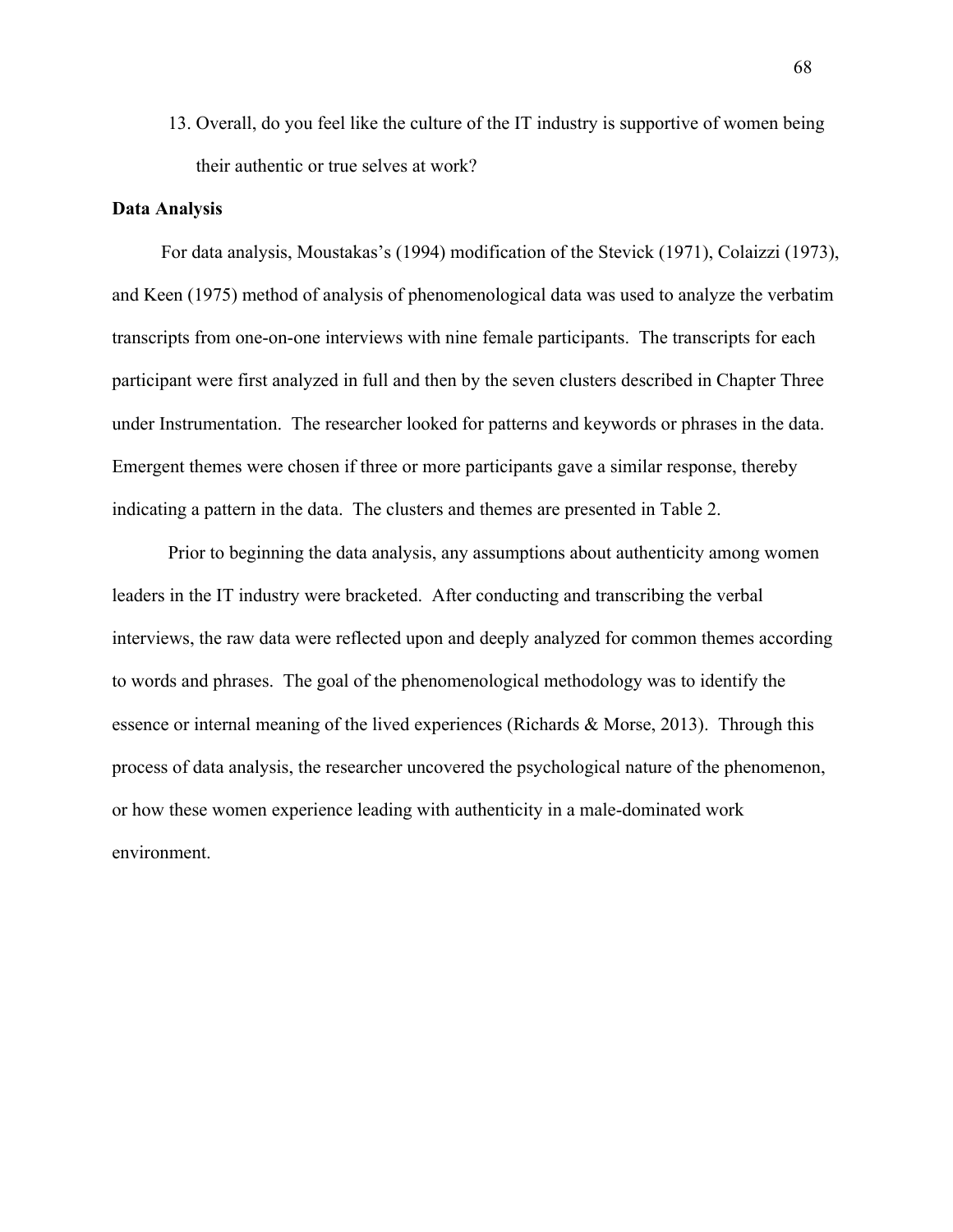# Table 2

# *Clusters and Themes*

| Cluster                         | Theme                                 |
|---------------------------------|---------------------------------------|
| Leadership Style                | 1. Collaborative leadership           |
|                                 | 2. Servant leadership                 |
| Meaning of Authenticity         | 3. Personal values                    |
|                                 | 4. Integrity                          |
|                                 | 5. Whole self                         |
| Authentic living                | 6. Person-organization fit            |
|                                 | 7. Establishing professional identity |
| Self-alienation                 | 8. Versions of authentic self         |
|                                 | 9. Feeling isolated                   |
| Accepting external influence    | 10. Organizational expectations       |
| Authenticity and gender at work | 11. Emotional intelligence            |
|                                 | (a) Controlling emotions              |
|                                 | (b) Adaptability                      |
| Authenticity and women in IT    | 12. Support network                   |
|                                 | 13. Female advantage                  |
|                                 | 14. Work-life balance                 |
|                                 |                                       |

# **Findings**

The findings are reported in a synthesized form representing the experiences of the participants as a whole. Responses are organized into major sections or clusters according to the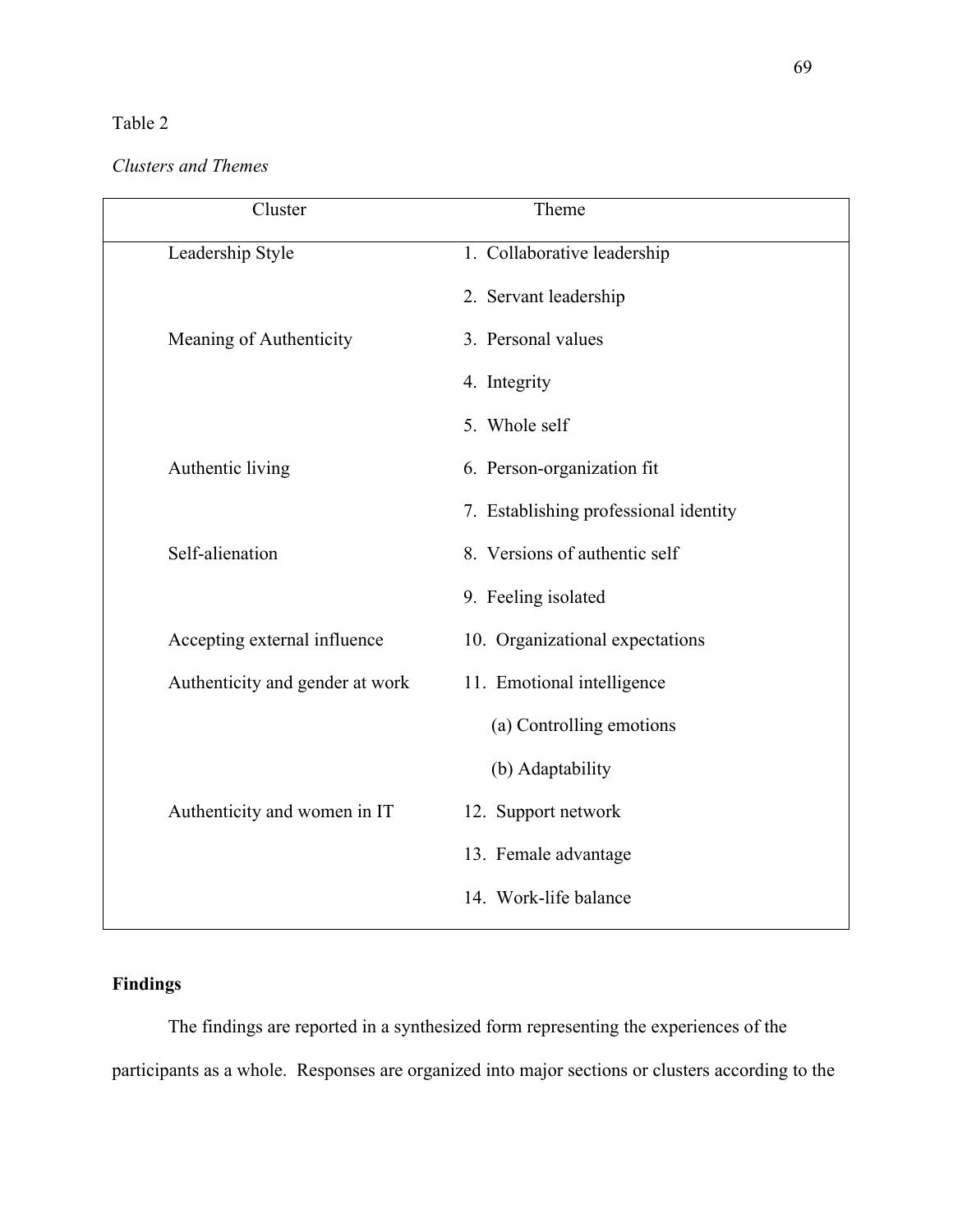interview questions, as discussed in the preceding section on data analysis. The findings within each category were analyzed and grouped according to patterns and key themes that emerged from the data.

Leadership style. The first interview question, "Please describe your leadership style," was designed to examine how the female leaders describe their own leadership style. All of the responses could be classified into two categories of leadership: (a) collaborative leadership or (b) servant leadership. Both styles of leadership are defined below.

*Collaborative leadership***.** Many of the women described themselves as having a collaborative leadership style, using words such as *collaborative* and *inclusive*. Rather than leading through an autocratic or directive style, collaborative leadership is more democratic and participative and requires not only soliciting suggestions and ideas from one's peers and subordinates but also preserving good relationships when evaluating and rejecting ideas (Eagly & Johnson, 1990).

The participants did not view themselves as the command-and-control or authoritative types. When it comes to making decisions, a participant stated, "I'm decisive when I have to be, I don't shy away from decisions, but I like to have an informed decision that takes into account a 360-degree perspective." Another participant shared, "I'm not authoritative, I tend to gather info and input . . . I will take people's ideas, input, and opinions but then ultimately I'll make the decision." Finally, a third participant said, "I like to do a lot of consensus building and delegation, but I have no qualms and understand that I'm ultimately there to make final decisions and to truly be a leader so people feel comfortable."

*Servant leadership***.** While each participant described her leadership style in different ways, the descriptions were consistent with the notion of servant leadership. *Servant leadership*,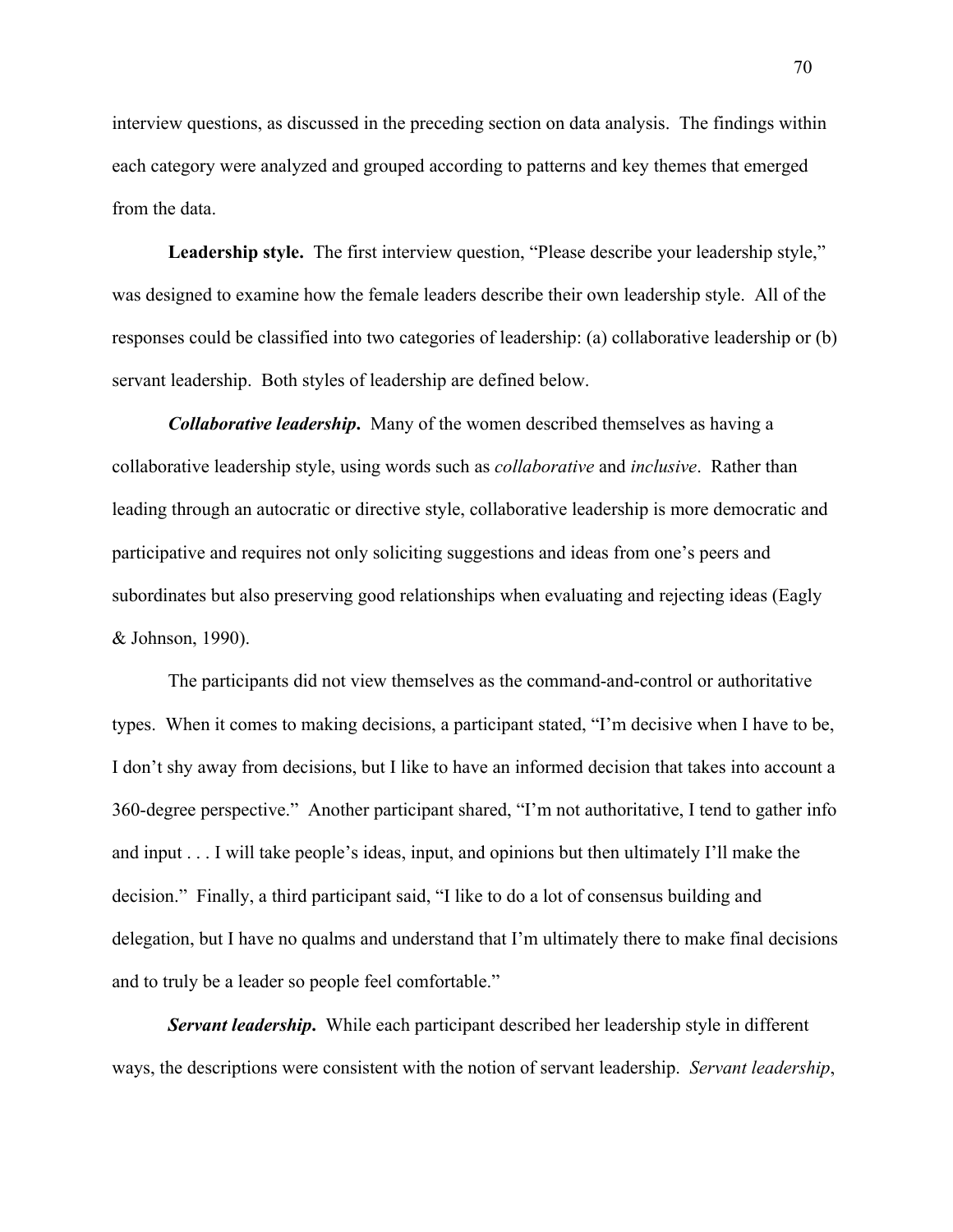coined by Robert Greenleaf in 1970, is a leadership philosophy that views leaders as a servant first, carrying out a set of practices that enriches the lives of individuals, builds better organizations, and creates a more just and caring world (Greenleaf Center for Servant Leadership, 2016). According to Greenleaf (2002), some of the principles of servant leadership include listening, empathy, awareness, commitment to the growth of people, and building community. These principles are consistent with the way in which the women described their leadership styles, using words such as *compassionate*, *empathetic*, *coaching/mentorship*, *empowered*, *motivational*, *engaged*, *building teams*, and *servant leader*.

**Meaning of authenticity.** The second interview question, "Tell me in your own words what being authentic, or true to yourself, means to you in your workplace" was designed to gain insight into how the participants described what authenticity means to them in their workplace. Three major themes emerged from the data: (a) personal values, (b) integrity, and (c) whole self. Each theme is described in further detail.

*Personal values***.** Personal values are the principles that guide an individual through life. Personal values are linked to one's social attitudes and behaviors, and provide the lens through which people evaluate individuals or events (Schwartz, 1996). Accordingly, the participants in the present study described authenticity as knowing your core values, openly sharing them, and living your values through your work and interactions with people. The participants used words such as *beliefs*, *values*, and *principles* when discussing authenticity. Key responses included:

I think about acknowledging who I am, what strengths I bring, what my values are, what my personality is, and then what I try to do is ensure great value alignment with whomever I'm working for because that's the foundation of authenticity.

[Authenticity is] staying true to what's important to you personally . . . It's your voice, it's your beliefs, and it's how you act and what you say.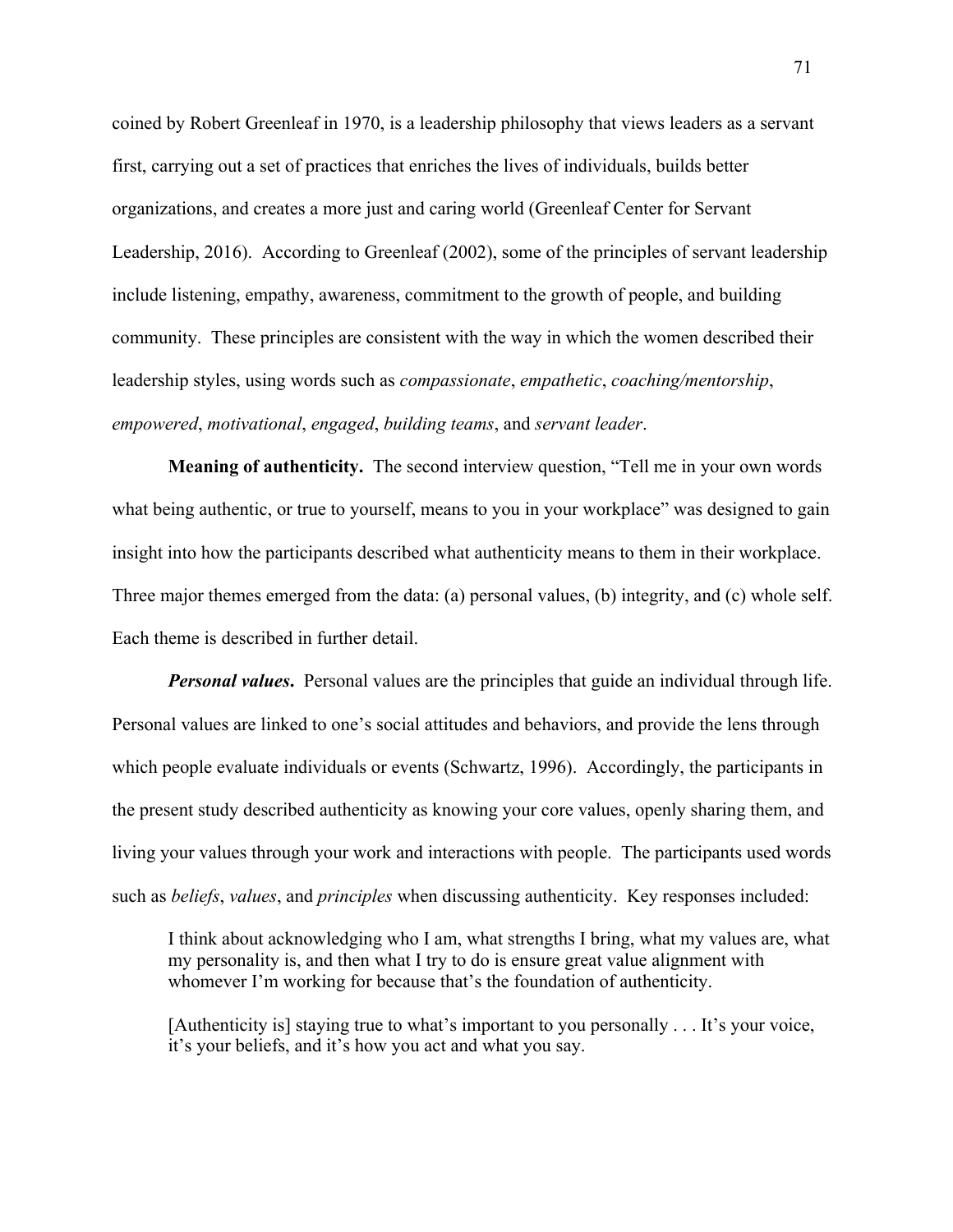I started a value chart early on in her career and use the same chart today to explain to people who I am and what I stand for.

[Authenticity is] not comprising my beliefs . . . It means having integrity and living your values through work and through how you deal with your people that report to you and your peers.

[Authenticity is] being true to yourself—performing my job and leading my organization in a way that is aligned to what I believe in principle.

*Integrity*. Integrity is defined as being honest, truthful, and having strong moral

principles (Robbins & Judge, 2010). Furthermore, integrity is about consistency and reliability:

doing what you say you're going to do when you say you're going to do it. Finally, integrity is

demonstrated through openness and transparency, and staying true to your voice when

communicating with others. Integrity is arguably the most important characteristic a leader must

possess in order to gain the trust of others (Robbins & Judge, 2010).

The participants in the present study consistently described the notion of authenticity as

being true to self and others through words and actions. They repeatedly used words such as

integrity, transparent communication, and trust to describe authenticity. Relevant key responses

included:

Authenticity is saying what you say you're going to do when you say you're going to do it, and being predictable to your team.

It's the notion of integrity, which is "I will tell you what I think and I will tell you if what I think you're doing is wrong. I will be polite about it, and if you're my boss, I'll do it behind a closed door and not in front of other people." It's an important piece of being authentic.

Being authentic is being true to my voice, which is how I communicate. I'm not about the corporate jargon or catchy phrases. It's about speaking from your heart and mind.

Being authentic means that I can operate without filters . . . I find that I'm my best at work when I can put forth ideas, defend ideas, and challenge ideas without politics or positioning. The less I have to worry about those, the more free and effective I am.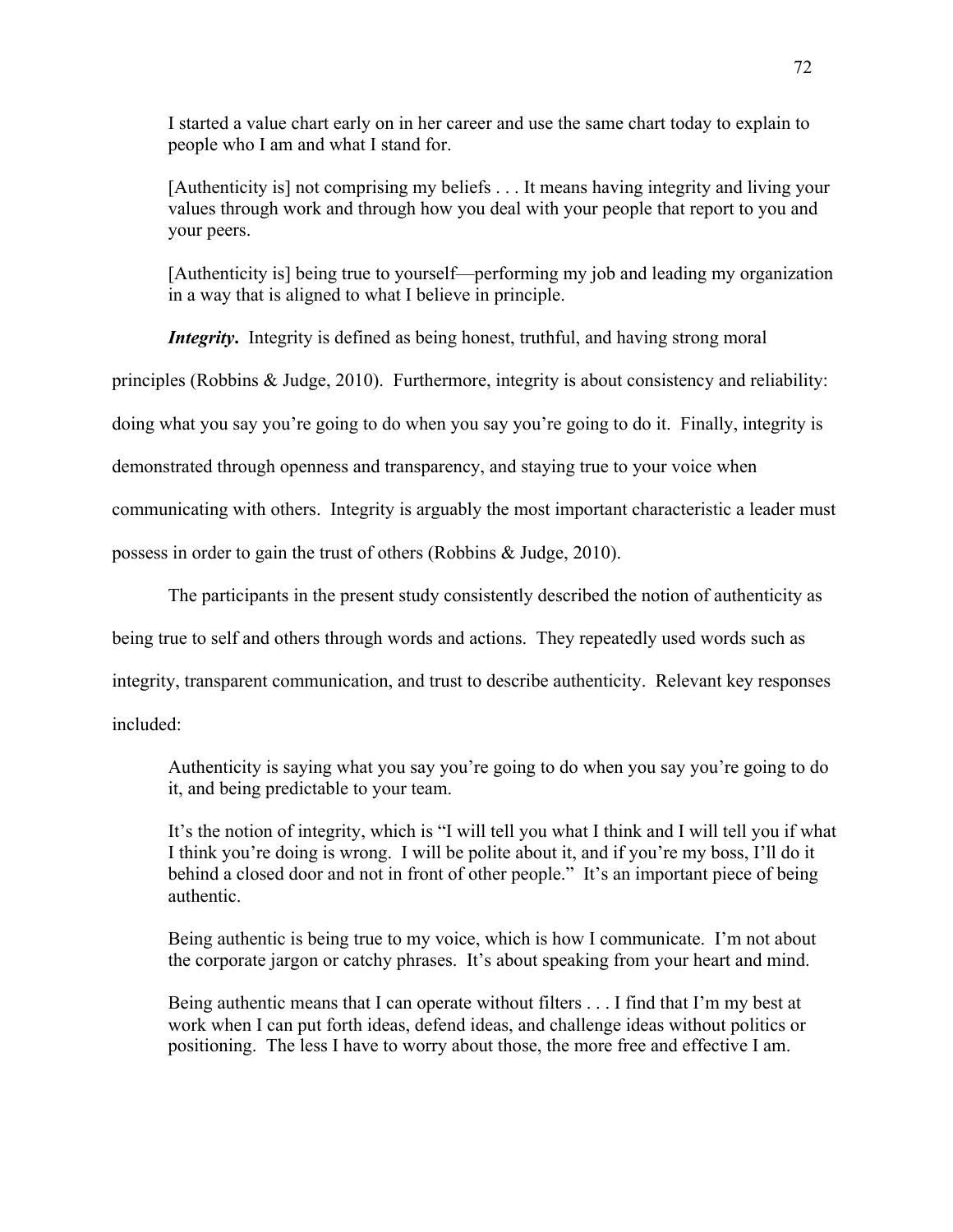*Whole self.* A majority of the female participants talked about authenticity and the notion of whole self, which means honoring one's whole self by not hiding or minimizing roles outside of the work setting (Goodsell, 2009). Embracing the concept of whole self involves bringing your whole self to both your personal and professional life and successfully practicing work-life integration (Goodsell, 2009). A key response related to the idea of whole self included:

There is a tradition of women thinking they must separate work and the rest of their life and that's how you gain respect in the workplace, by pretending the other side doesn't exist. At some point, I threw that out the window and said I am a working mother who is active in the community, and I want people who work for me to know that because I want them to know that I support them in all of their lives.

One participant told a powerful story involving a quotation from Coretta Scott King that greatly impacted her perspective on this topic. When the participant was about to become a new mother, she heard Ms. King, in a televised interview, being asked how she balanced being a mother, a wife, and a leader of the cause. Ms. King replied, "Your first problem is that you view these as separate things. I don't look at these as three separate things, they make up all of me."

In discussing how she learned to embrace her whole self, one participant said, "In being transparent in everything about myself, I've been able to enjoy my work a lot more." A second participant stated, "another key [to authenticity] has been about integrating work and life . . . At the end of the day, I try to make sure I'm feeling satisfied about all things in life." Finally, a third participant described authenticity as being "the same person whether you're at work or at home"

**Authentic living.** The next two questions were designed to measure authentic living, which is defined as performing behaviors and expressing emotions that are in alignment with values, beliefs, and cognitions (van den Bosch & Taris, 2013). Question 3 was, "Do you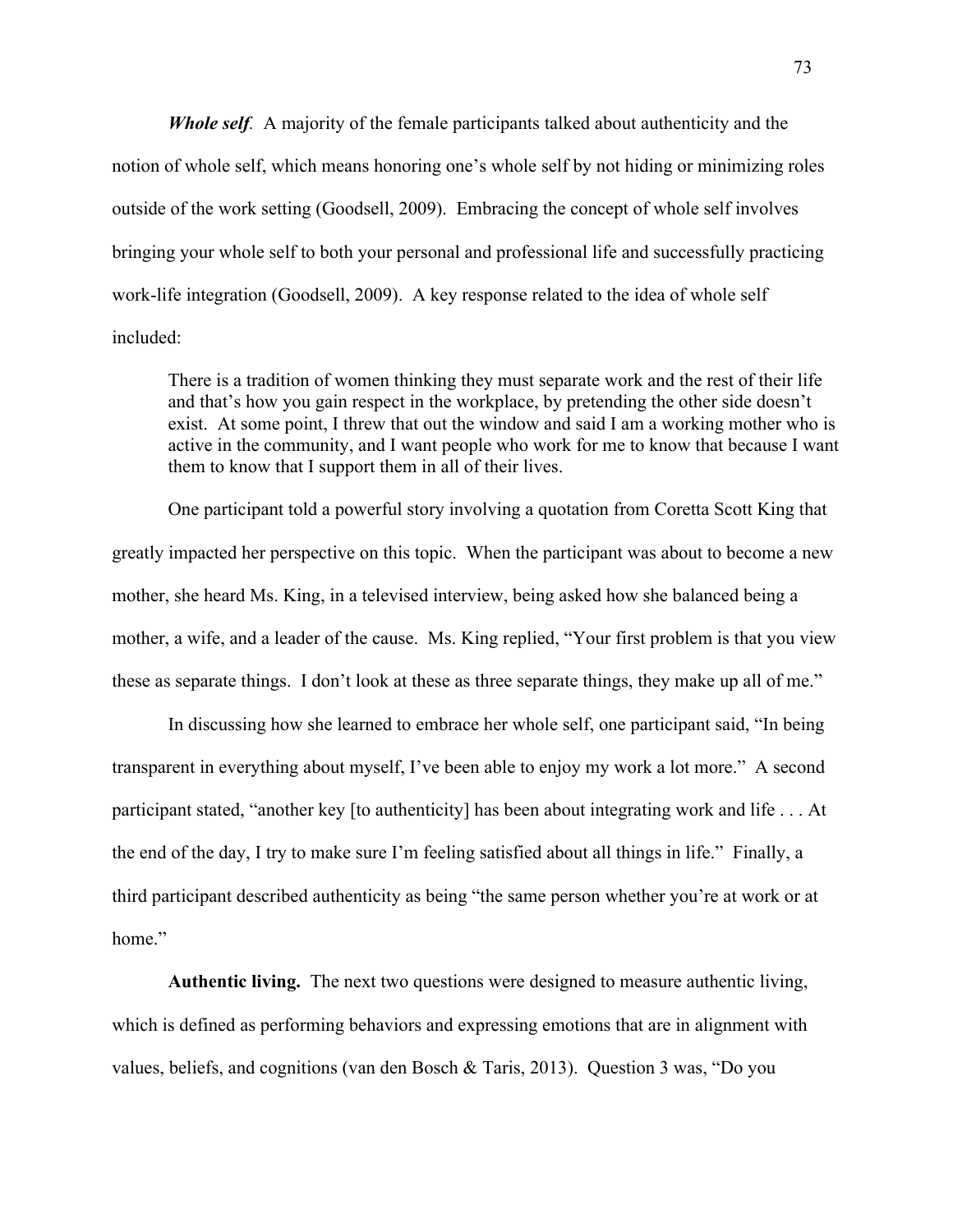generally feel that you are able to be your true self at work? Has there been a time when you were unable to be yourself at work?" Question 4 asked: "Do you generally feel that you are able to stand up for what you value or believe in at work? Could you share a story about a specific work situation or scenario in which you were unable to stand up for what you valued or believed in?"

Most of the women reported that in their current organization and role, they are generally able to be their true self and stand up for what they value and believe in at work. This was primarily due to three factors: alignment of personal and organizational values, the ability to freely express thoughts and opinions in most situations, and a strong understanding of self. However, the women also shared experiences regarding challenges they faced earlier in their careers with respect to authenticity in the workplace. In analyzing the data to better understand the factors that once made it more difficult for the women to be their authentic self at work, two major themes emerged: (a) person-organization fit and (b) establishing a professional identity.

*Person-organization fit.* In responding to the questions pertaining to authentic living, most of the participants reported at one point in their career working for an organization or manager whose values and principles did not align with their own, which made authenticity particularly challenging. Value congruence between an employee and the organization has been defined as "the degree to which an individual employee's personal values (preferences) are congruent with his or her work organization's values (conceptions of the desirable) as manifested within its culture or subcultures" (McDonald, 1993, p. 38). This definition of value congruence is in line with the concept of person-organization fit (P-O fit), which is defined as the alignment between the values of a person and that of their organization (Chatman, 1989). Relevant key responses related to value congruence and P-O fit included: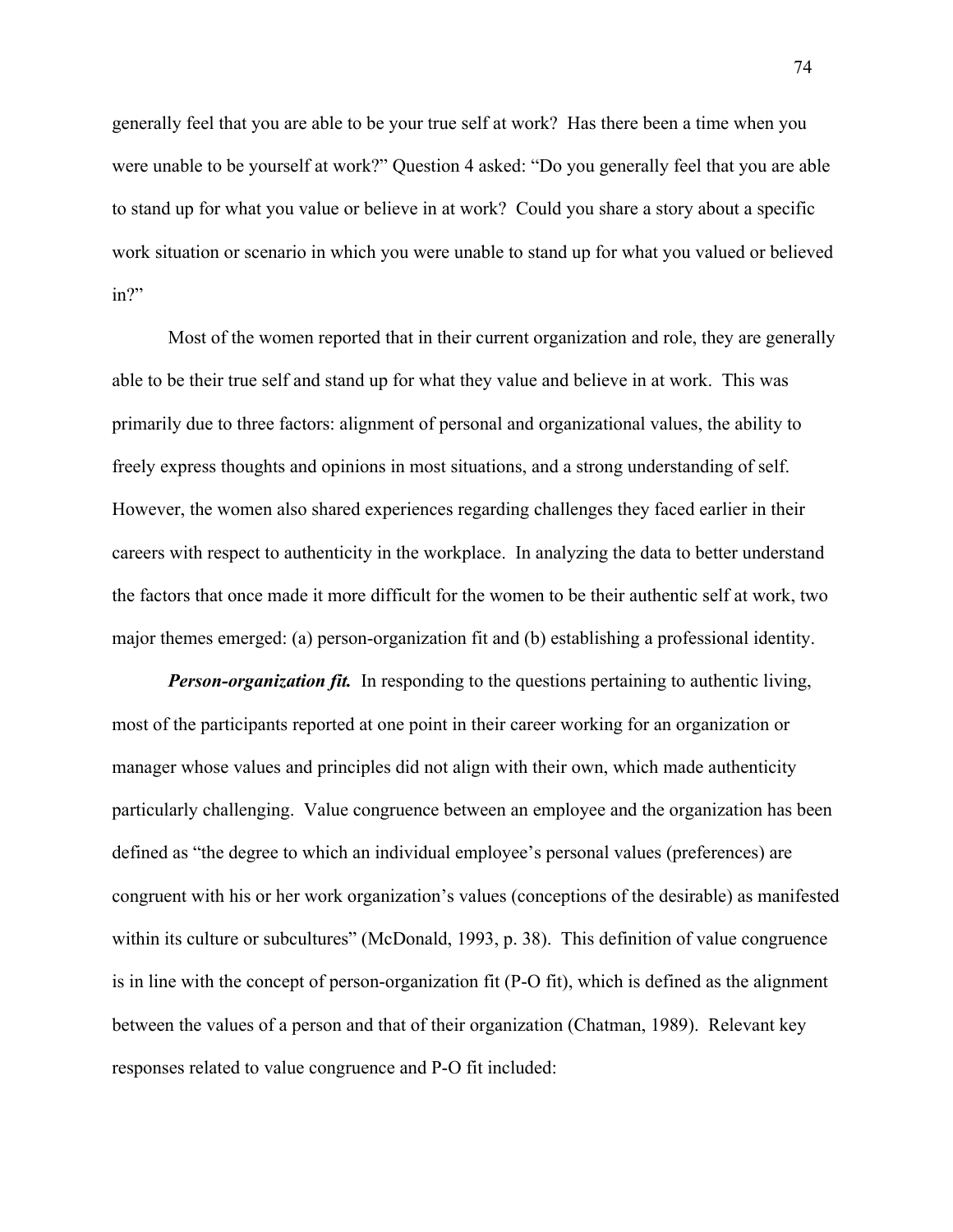In my prior company, there was so much bureaucracy and politics, and so much natural aversion in the company; and I'm a high-risk taker. As I became more senior [leadership], I found my style was suffocated because of politics and bureaucracy, and in order for me to be effective I had to spend so much time and energy making others feel comfortable with change and risk. It took away my time to spend on ideas myself . . . I recognized that I had to make a career or a life decision about was I willing to suppress so many of my ideas and the way I wanted to approach things and the impact I wanted to have or did I need to get out of the environment to be myself.

Culture is what plays more into it for me—it's the culture and the people. If the environment is genuine and values different thoughts, it's a lot easier to be authentic than if the culture doesn't want thoughts and change. And if there is a lot of hierarchy, it's hard to be authentic.

There have been occasions where I had to remind myself of my values and keep myself on the right path. At one point, I was working for a boss that was not of the same principles, and this was very painful. It became clear to me that I had to leave. Being surrounded by people with different set of values is really hard to do. I realized I'm not going to change them, so I have to leave.

One participant shared that she felt stifled at one point in her career when she worked for

a boss who had very different values and leadership style (i.e., boasting, good ole' boy network, not open to outsiders). She said, "Even though I tried to play by the new rules, I wasn't being authentic." Another participant reflected on a time when the owner of her former company had very unethical business and personal practices. She did not feel that she was able to take any sort of action, so she felt trapped. The participant shared, "knowing something was wrong but not knowing how to take action was very challenging."

All five of the participants who shared stories about a misalignment between their personal values and the values of the organization eventually left and moved on to new companies. Today, these participants feel fortunate to be in an environment that aligns with their personal values and beliefs.

*Establishing professional identity.* Professional identity is a socially constructed selfconcept based on one's attributes, beliefs, values, motives, and experiences at work (Ibarra,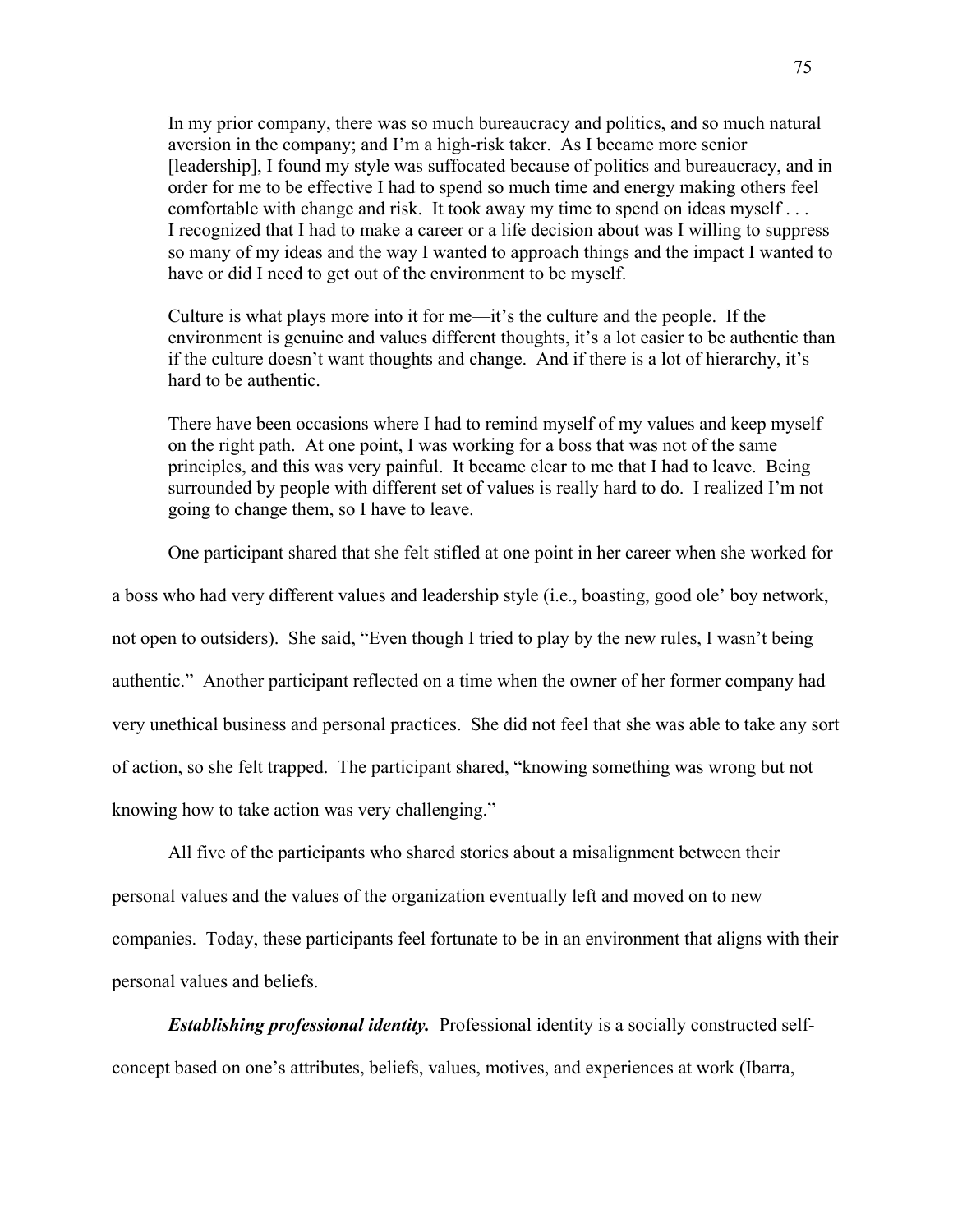1999; Schein, 1978). Professional identity evolves over time with life and work experiences. Particularly earlier in one's career and during times of transition, an individual may adjust or adapt their professional identity (Ibarra, 1999; Schein, 1978).

The participants in the present study reported facing challenges earlier in their careers with respect to authenticity due to a lack of experience and a personal belief that they needed to prove themselves in the workplace. Each of the participants believed her ability to be authentic evolved over time with a stronger understanding of her personal identity in the context of the

workplace. Key responses included:

Being authentic and true to yourself also comes with understanding what that is. I think earlier in my career, the first time you manage people you learn a lot about yourself . . . The feedback I got [through a 360 analysis] was definitely that I was too harsh, that I was too direct, that my approach was too egocentric and too male like. And at that time, I was like okay, but that's what I was told I needed to do in order to be successful. At that point, I realized that yeah, that really isn't who I am.

If I reflect back on the years . . . in my 20s, it was about really trying to figure out and prove what you can do and what your opportunities are. In your 30s, it's more about what did you learn, what are you interested in, what things you might try . . . In your 40s and 50s, this is who I am, this is the value I bring, and this is what I can do.

Earlier in my career, I was still trying to figure out the large corporate machine, and how I could be most successful at a successful company. In that context, I looked around at how other people were being successful and tried to emulate who they were.

I would say that if I go way back to when I was a less experienced person, I did have to learn about being a version of yourself that's pretty professionally tough.

**Self-alienation.** The next two questions were designed to measure self-alienation at

work, defined as feeling cut off or out of touch with the real you. To analyze self-alienation,

responses to the following interview questions were used.

• Question 5: Please share your thoughts regarding the extent to which you feel in

touch with the real you at work.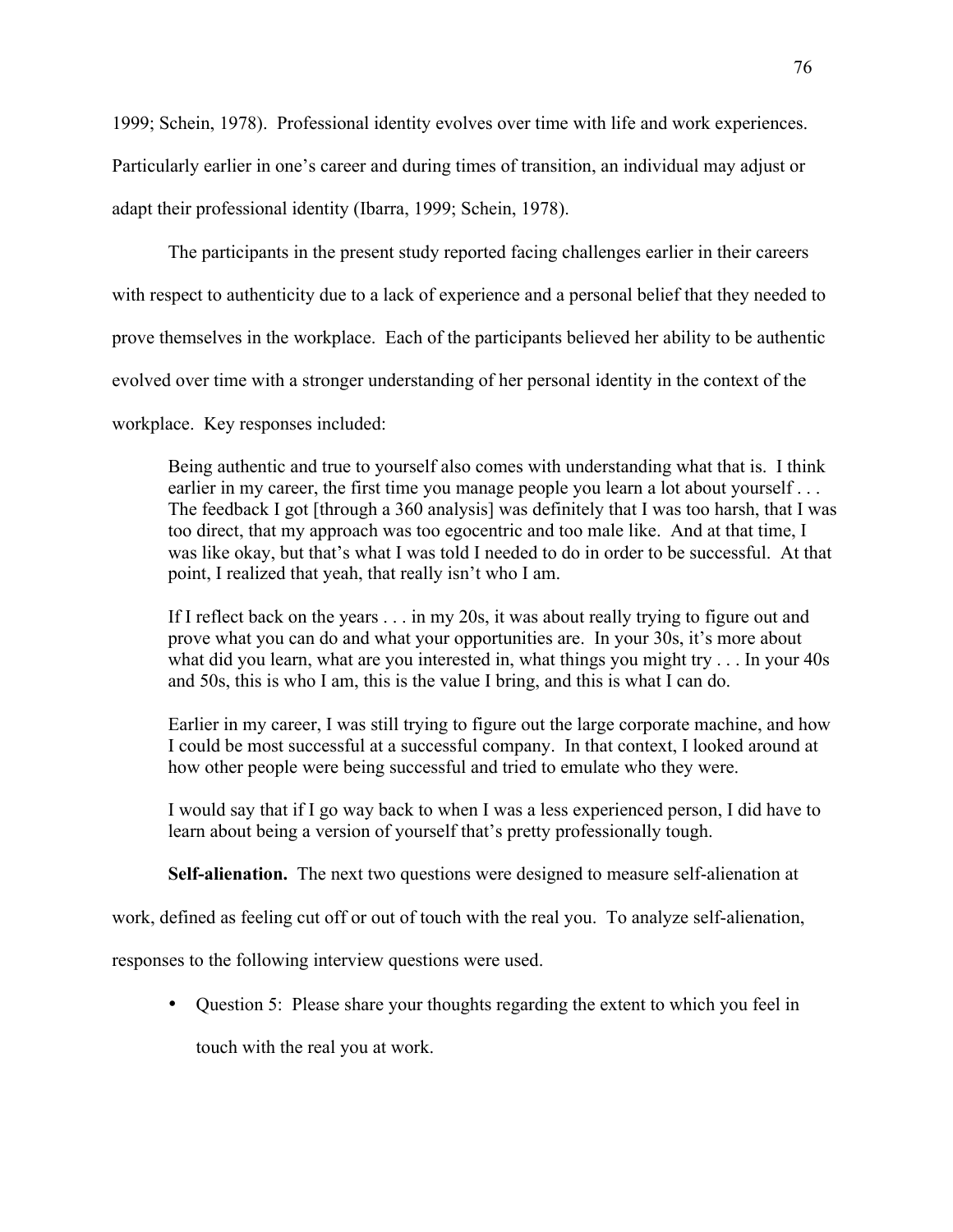• Question 6: Could you tell me about a time when you felt alienated or out of touch with the real you at work?

All of the participants reported that for the most part, they felt in touch with their real self at work. In analyzing the women's personal experiences with self-alienation, two key themes emerged from the data: (a) versions of authentic self and (b) feeling isolated. Each is described in further detail.

*Versions of authentic self.* The goal of authenticity is not to have a single unchanging style or persona throughout every situation; instead, it's about demonstrating consistency and alignment with personal values and beliefs when performing different roles across the many contexts in which one lives and works (Slocum, 2016). In other words, there can be multiple versions of one's authentic self. In the present study, the participants provided support for this notion by stating that different versions of their authentic selves exist, depending on the situation or circumstance. They didn't feel like they were inauthentic or out of touch with their real self; rather, they saw themselves as having to adapt in order to be successful in certain work contexts. Relevant key responses included:

My work life is different to my personal life. My work life is very fast paced, intense. My personal life is calm. I'm not being inauthentic; there are just two different parts of me, different versions based on the situation.

I know who I am—I really do. [But] there are times that I have to do things that I don't like to do (i.e., personnel decisions). I still bring my authentic self, and my authentic self has a big streak of empathy in it, and sometimes I have to temper that empathy.

The career advice I give to a lot of women I mentor is that you've gotta be comfortable being uncomfortable if you want to succeed. And sometimes that means you have to step outside your comfort zone, but I don't think that's about authenticity; you can still be true to yourself.

I think many work environments today you have to adapt [to]—but those adaptations aren't a gender issue. Having to adapt to be able to be heard is about understanding the culture.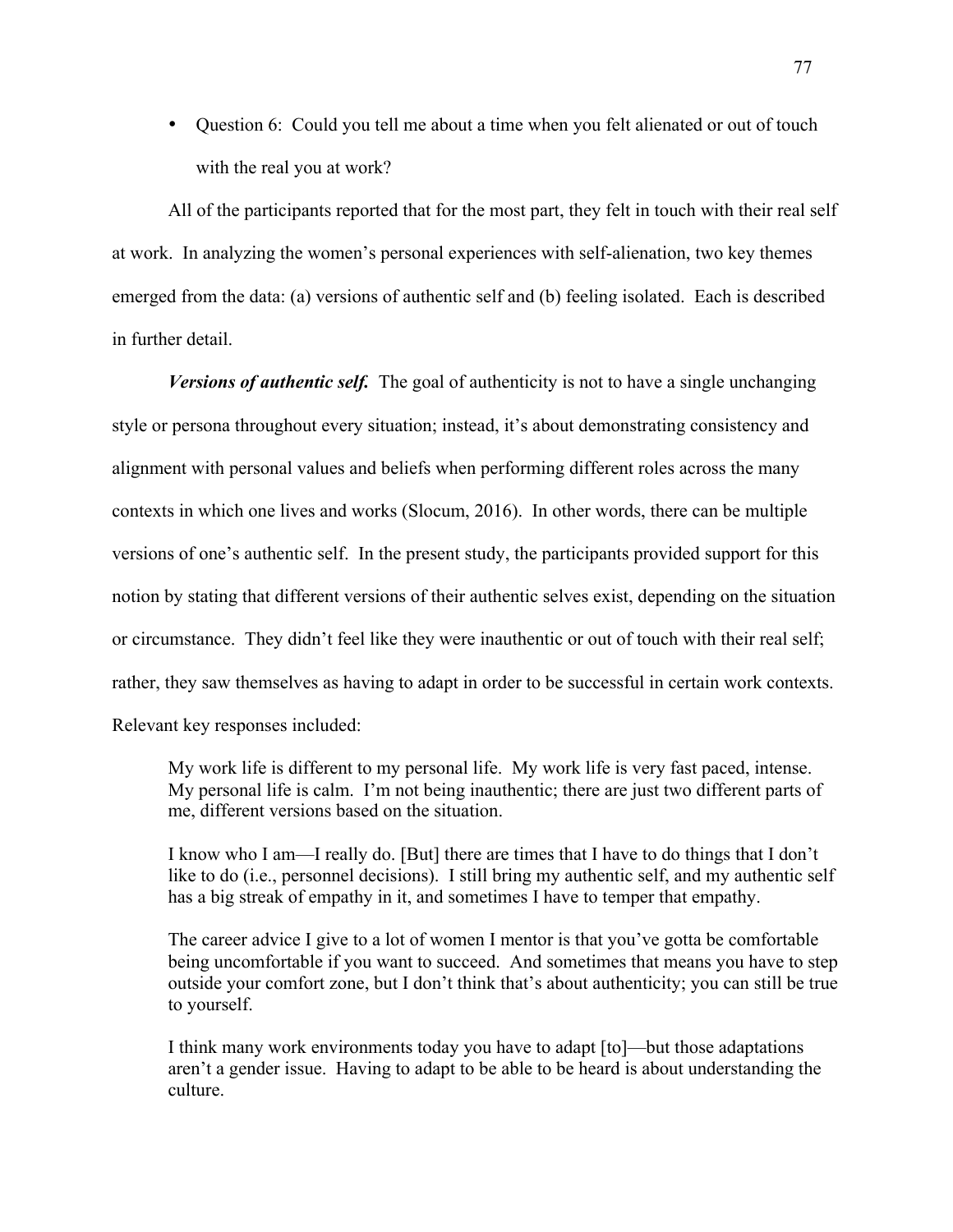I'm a bit of an open book, I don't tend to try to be political. [But] I am careful sometimes with how I approach a situation, the words I use or approach I take, and that can sometimes be challenging for me because sometimes I just want to get it out in the open and deal with it versus maneuver around.

*Feeling isolated.* Feelings of isolation can occur when a person feels socially or

emotionally isolated from others (GoodTherapy, 2015). Being in the minority, whether due to

gender, personality type, age, viewpoint, or role, can make an individual feel left out or excluded

from the rest of the group; even though it might be an inadvertent omission (O'Hara, 2014).

When asked about feeling alienated, the participants in the present study shared stories about

specific times when they felt isolated. To note, five of the seven stories were related to gender.

Key responses regarding feelings of alienation at work included:

Our executive leadership team, they spend a lot of time together and do dinners out. The guys go out to dinner one on one and with each other all the time, and they get that networking opportunity, but I don't, because if I do than people assume the worst.

Yeah—I mean I think so. And part of that is due to my gender and part is due to my role. Sometimes I've wondered if it's based on the fact that I'm a woman. Because I interact a lot with men, it's a joking environment and I wonder if it would be different if it were all women.

In recent years, I attended a global leadership training . . . there were more engineering teams than sales and marketing. From a gender perspective, I think I was the only woman. In terms of customers, many times I will find myself in a meeting as the only female, or there may be one or two. It doesn't make me feel alienated, but I do feel like a bit of an outsider.

Certainly—probably one story earlier in my career, it's a situation where gender got me . . . I was a female director working with all males. A guy invited us to a charity event and bought a table. I didn't have a spouse to bring. It was fascinating. These were guys I worked with day in and day out. They acted like they didn't know me. It was the most awful experience in my life. The dynamics had all changed. And I was there as a single woman and they were there with their spouses. The next day at work it was all back to normal, but it made me think about things [from then on] in a different way.

[Not] being one of the boys can be a tough situation . . . They go out and don't necessarily invite you and you're not included in the discussions.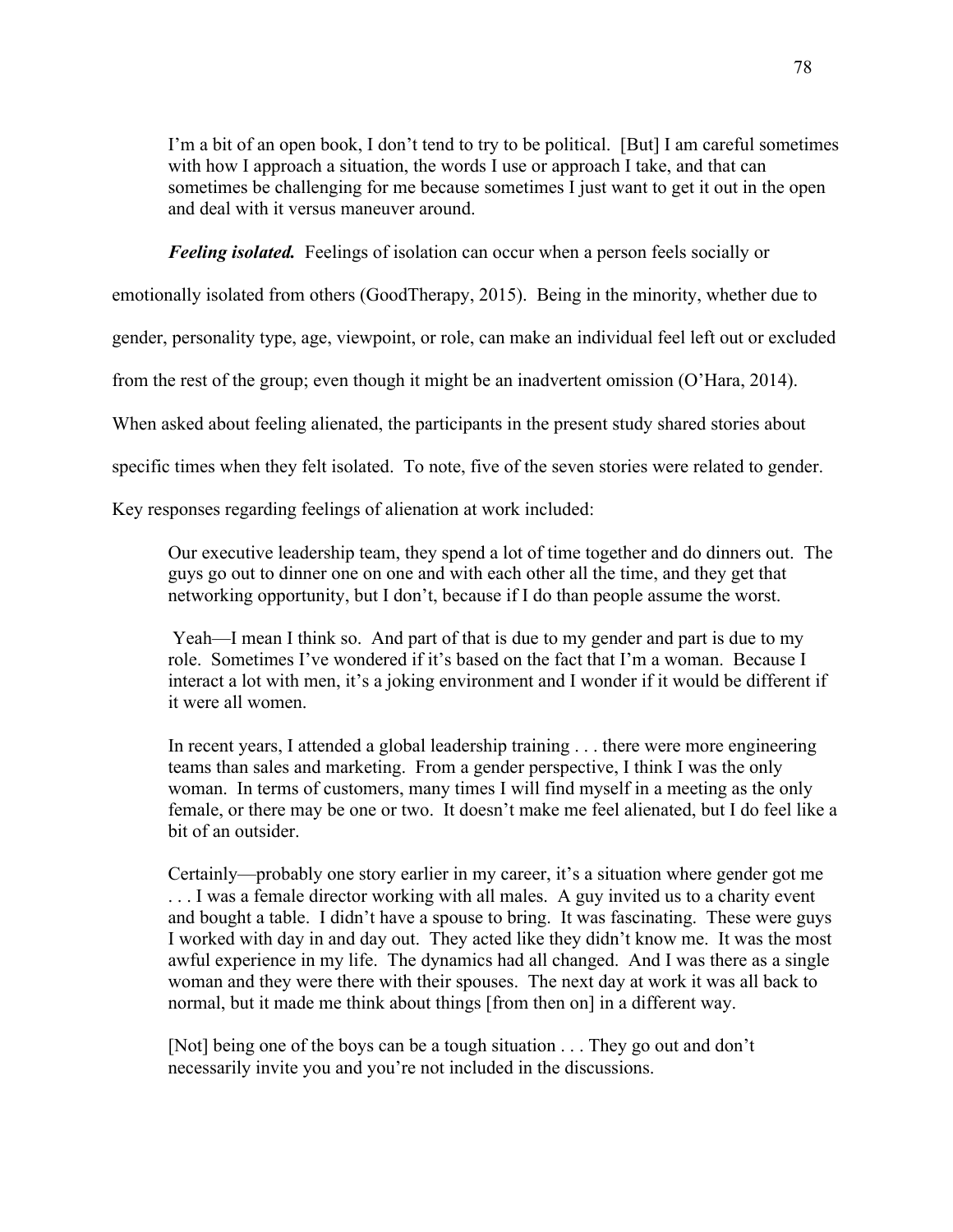Being an introvert in IT and in a corporation is tough, and there have been points of alienation. I had to do two things: (1) figure out how I would cause the discussion to pause so that I had an opportunity to weigh in, and (2) in my discussions with management and others, I would let them know what it felt to be an introvert at the company.

You feel alienated when you have the lone view and no one else does, and you try to articulate it and people don't get it. It's pretty lonely when you're alienated and you believe so strongly in something and you can't get people behind it.

**Accepting external influence.** Question 7, What have been your experiences with regard to feeling pressure to conform to the expectations of others in the workplace?, was designed to measure accepting external influence, which refers to the extent to which a person feels pressure to conform to the expectations of others at work (Wood et al., 2008). All of the participants in the present study reported feeling some pressure to conform to the expectations of others in the workplace. A key finding that emerged from the data is that expectations to conform appeared to be ingrained in the culture and implicit norms of an organization, and reinforced by the leadership at the top of the hierarchy. Insightful responses, grouped into the theme *organizational expectations* are included below.

**Organizational expectations.**Organizations have certain expectations of their employees, whether implicitly or explicitly stated. Organizational culture and politics can play a role in the expectations an organization has on its members, and these expectations can be viewed as friendly or unfriendly (Fairholm, 2009). Some examples of these expectations include work hours, quality and quantity of work, loyalty, appearance, and other behaviors that are specific to the organization's culture (Fairholm, 2009). Key responses regarding organizational expectations included:

You have to separate reasonable expectations and unreasonable expectations—the reasonable expectations are that you'll get your job done and you'll do so in a professional manner. [With respect to] unreasonable ones—the biggest one that transcends the 30 years is an expectation around time . . . this expectation that your time is not your own.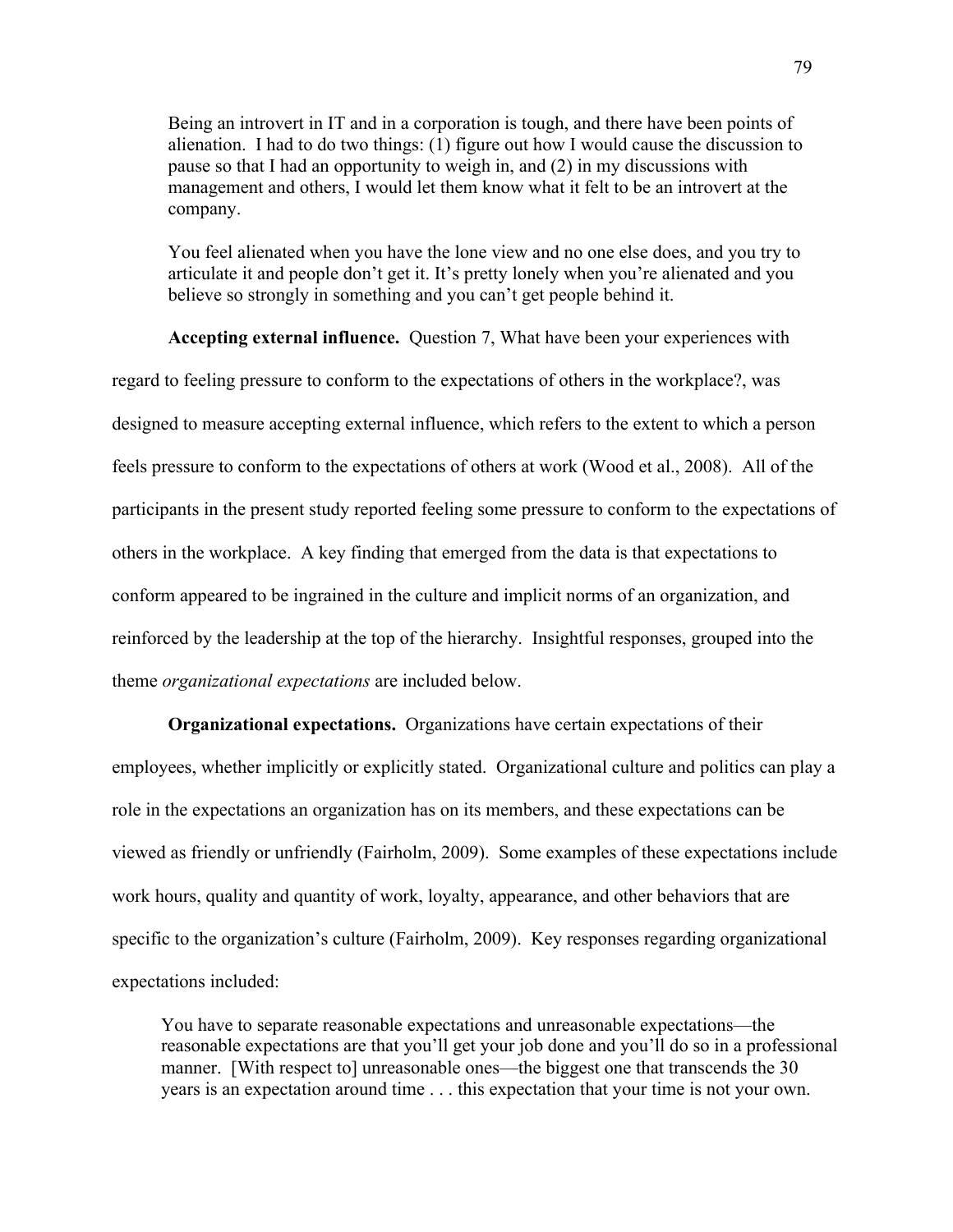The company values diversity, but there are definite norms. I would say to be successful in my job, particularly as a female leader, there are expectations in terms of what you're giving back, how you're contributing in a meeting, your work style, work habits, this is where I feel a ton of pressure. In the company, there is a ton of conformity around how you articulate yourself; in being very articulate and speaking in public, that's where I've felt a lot of pressure over the years. And you have to do it if you want to be a leader and continue to grow, particularly at the leadership level, but we definitely push down a pretty high level of expectation on your communication.

I think sometimes as an executive, you're seen as you should be more authoritative that's not my style . . . I think as an executive you have to uphold the values of the company, but you're not allowed to have your own opinions or put your spin on it. I don't feel like I've ever really violated my ethics, but it's different sometimes . . . I think it's in part due to role, in part due to gender.

Culture is in the walls of an organization. If the culture in an organization is a culture of pressure to conform, then you feel the pressure. And I've worked at seven companies, so I've felt that pressure to conform.

It's a piece of this conforming to an expected behavior, but those expectations are sometimes driven by the top of the hierarchy, rather than being fixed for all time. So you have to navigate what is the expectation now.

### **Balancing authenticity and gender at work.** The next three questions were designed to

understand the experiences women face with respect to balancing authenticity and the social

construction of gender in the workplace. The questions were:

- Question 8: Has there been a time at work when you felt the need to adapt your behavior to a particular situation based on what is considered appropriate for women?
- Question 9: Have there been any times at work when you felt pressure to suppress your emotions to come across as more stereotypically male? If so, what was that experience like?
- Question 10: Are there situations at work in which you feel pressure to engage in behaviors that are uncharacteristic of traditionally-defined female traits?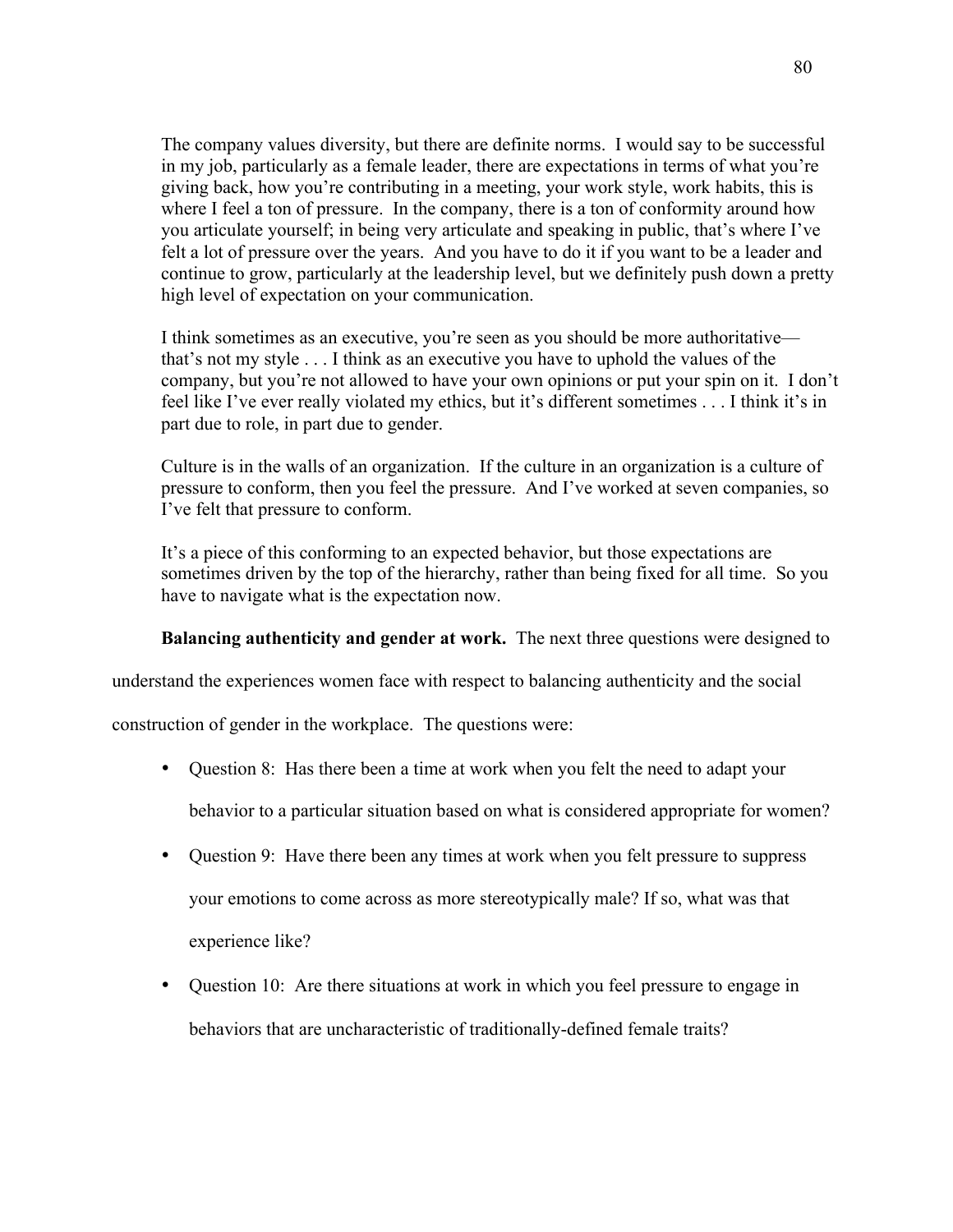When it comes to balancing authenticity and gender in the workplace, most of the women reported feeling like they were able to be their authentic or true self at work and did not view gender as an inhibitor. The participants did not believe that they needed to adapt their behaviors based on what would be considered appropriate for women. However, multiple responses indicated the women felt the need to downplay stereotypical female traits, such as being emotional or too talkative, or the need to emphasize certain communication styles in order to be more effective in getting through to their audience, which often happened to be male.

In analyzing the participants' responses, an overarching theme of emotional intelligence emerged. Emotional intelligence can be described, in part, as managing one's emotions and demonstrating social competence when dealing with interpersonal relationships (Goleman, 1998, 2002. The first two components of emotional intelligence—self-awareness and self-regulation are concerned with the ability to demonstrate emotional awareness and to control one's internal states, impulses, and resources (Goleman, 1998). Furthermore, self-regulation is characterized by self-control, conscientiousness, and adaptability (Goleman, 1998). Social skills, the third component of emotional intelligence, require a proficiency in stimulating desirable responses in others through effective communication (Goleman, 1998). Finally, the fourth component of emotional intelligence is empathy, which involves social competence and exhibiting political awareness of others' feelings, needs, and concerns (Goleman, 1998).

While the participants' responses could be classified under the major theme of emotional intelligence, the responses were further segmented into two subcategories: (a) controlling emotions and (b) adaptability. Key responses included:

*Controlling emotions.* Five of the participants reported being conscious of keeping their emotions in check at work. Relevant responses included: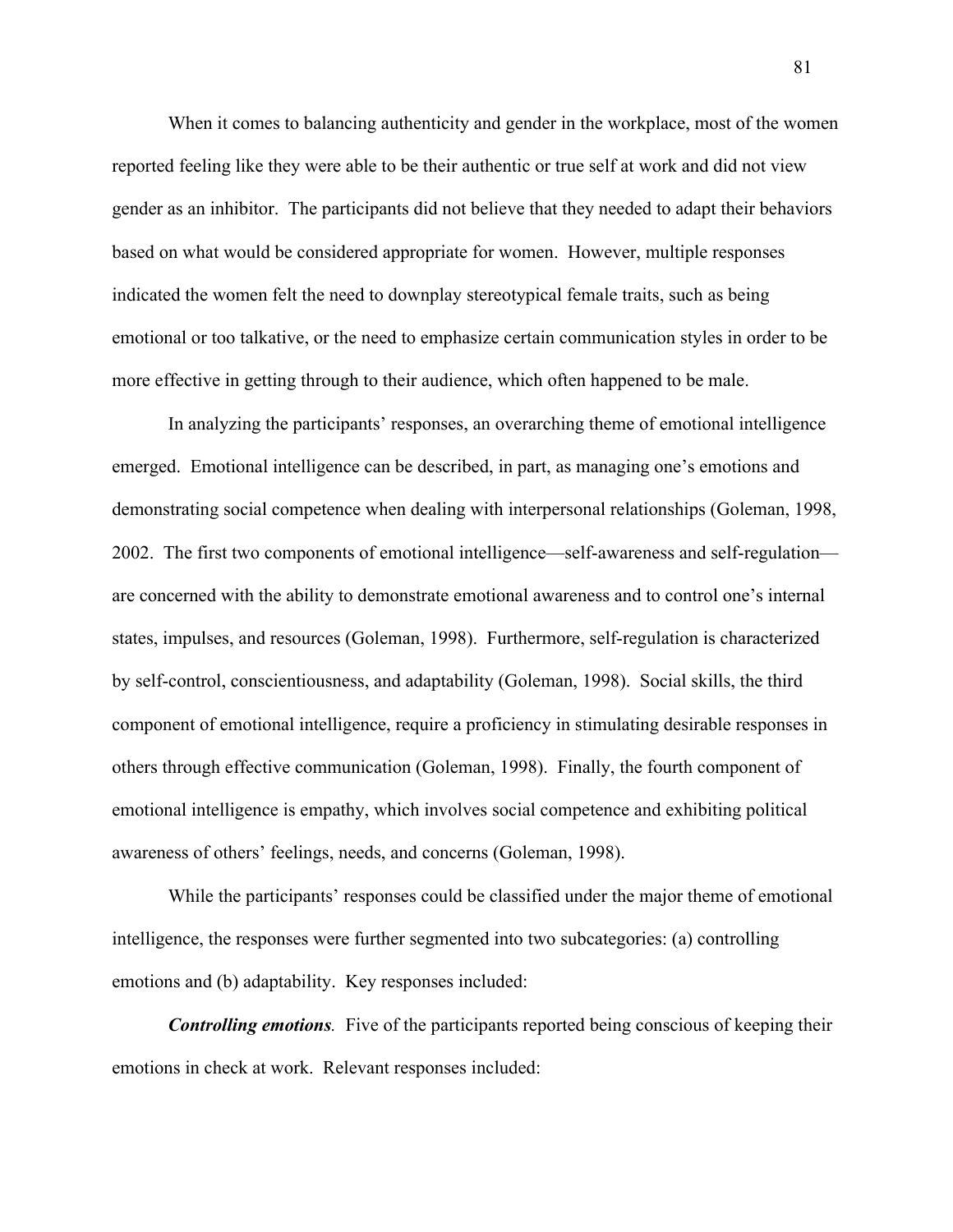I try to keep my emotions intact, sometimes it works and sometimes it doesn't. I am a passionate person; sometimes I get overly emotional because I'm passionate. I'm very self-aware—I am conscious of how I am received, especially because I am the only woman in a large group of men. This does cause me to be more aware of holding my emotions in check.

Early on it was a certain way of behaving in executive meetings. Very fact and figure driven and very dispassionate. And that's not who I am. The passion part is interesting; if it's too bright people just can't receive it. As a passionate woman, I've had to learn how to channel my passion in a right way so that people can actually hear what I'm saying that's driving the passion.

My natural tendency is to be pretty reserved. If I get worked up or passionate I tend to get emotional. I consciously try to control that because I'm afraid it may be taken wrong. I think I do tend to present myself as cold or logical. Especially when I'm trying to get a point across or justify a decision because that's how we should do things rather than appeal to emotions… if I let myself get emotional my impression is that people would dismiss me.

Yes—[there are] absolutely [times when I have had to suppress my emotions]. And that's been since day one. I actually was told when I was interning at (company name redacted) by my male manager, and he was a really good guy, but he told me I had to gain mental toughness. And I've seen it called out before. If a woman is viewed as emotional, it's definitely not a good thing.

There are always situations where a woman is emotional if she raises her voice. That will probably never go away, but it's less than it used to be. The notion that a man is forceful and a woman is bitchy will probably never go away.

*Adaptability.* The women reported that to be effective in their communication, they

recognized the need to adapt their style to the audience or situation. Rather than perceiving this

as being inauthentic, they viewed it as a healthy level of adapting to the needs of the audience.

Key responses included:

Yes, we all have to do that. It's more about reading the audience and group you're with, reading the dynamic and what you need to do to continue or advance the conversation . . . Adapting yourself to the group and what's needed is important. Male or female; American or not.

I don't think it's stated (expectation), it's more that (name redacted) and I are the only two women on the executive team and the rest are white males and they're engineers too. You add all these factors and if I was to come at them with an emotional appeal they'd shut down. Stepping up or raising the bar or raising the game, adapting to an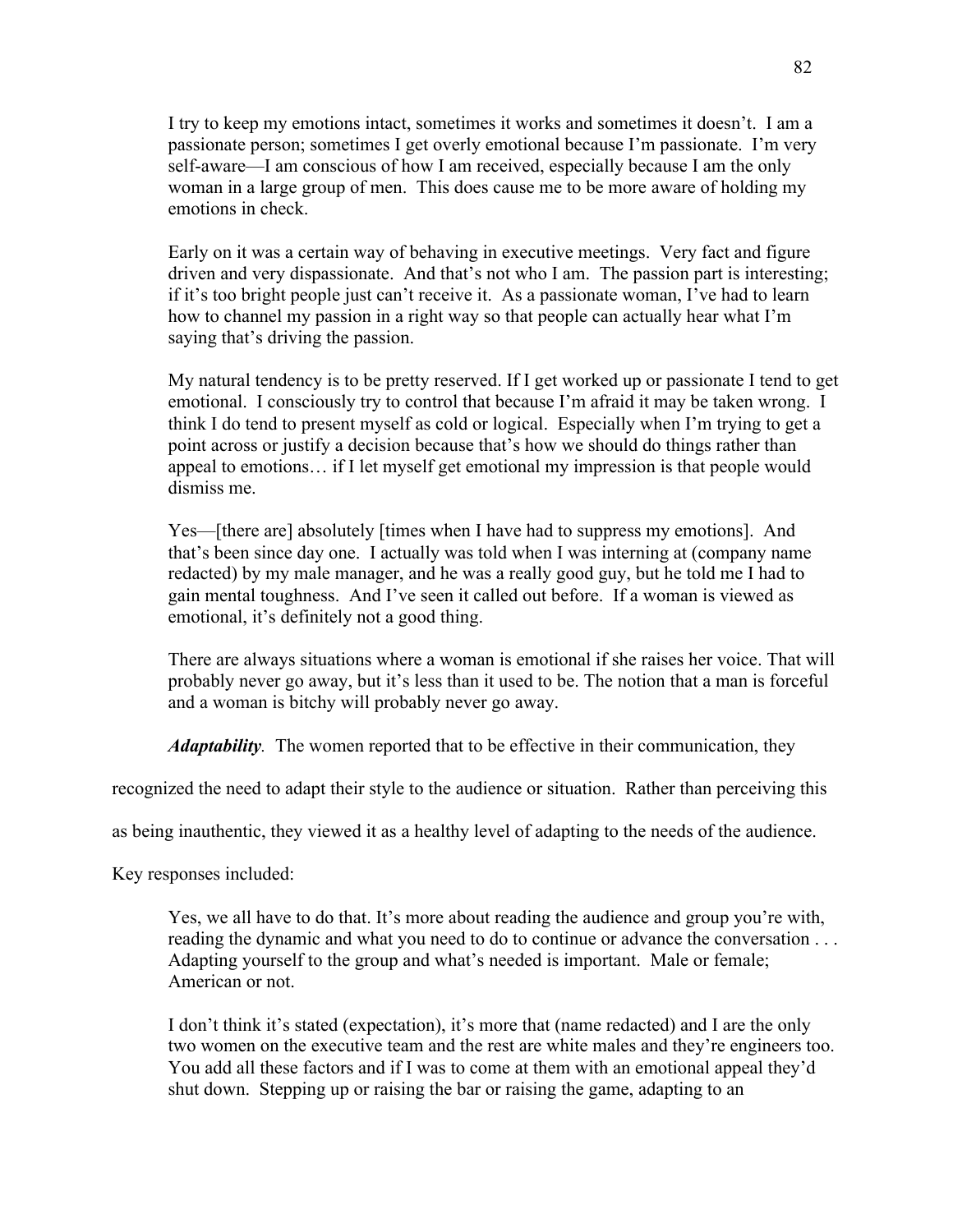environment when I'm having to present to engineers, I don't think that's not being true to myself, it's just being efficient in having to get done what I need to get done.

To some degree, it's a game. I remember an occasion when I was trying to convince an executive who was slightly higher ranked than me, and in a different part of the organization, and I needed him to do something. I had laid out my argument and it was clear he wasn't listening. I tried again with a different set of facts, I tried a third time, then finally turned and said, "Is there any fact I can put in front of you that would cause you to actually listen to me and change your decision?" . . . I tell that story because as he became more obstinate, I did become more and more authoritative, fact-based, and more and more directive in my style. When it was clear nothing was going to work, I flipped to humor.

It's a tricky balance to find—but you have to do that with so many things. I do a lot [of business] globally. Every different culture [I'm] in, [I] have to figure out where I can adapt myself and be true to myself, and where do I just have to be true to myself.

The other thing was when I moved from IT into engineering and operations, it was even more male dominated. The idea of how verbose I was [it was] a problem. They worked in more of a command-and-control style and had little tolerance for extra words. I had to learn to adapt speaking styles so I would be heard.

The only thing I could think of is being less talkative because men are less talkative, use fewer words, shorter e-mails, word choices. Men generally wouldn't say, "I love this." I think of it as knowing your audience. But my authentic self might say, "Yeah, I love this idea," but if I know the audience is a male, I won't say it.

We definitely run our business on an extremely architected framework that is built around showing up with your results, articulating results and a plan, in a very authoritative, competitive way, and you have to get comfortable with that. I don't feel uncomfortable with it, but it would be considered uncharacteristic of traditionally defined female traits.

## **Authenticity and women in IT leadership.** The final three questions were designed to

ascertain the women's overall thoughts and experiences regarding authenticity and being a

female leader in a male-dominated industry.The questions are:

• Ouestion 11: Could you share your overall thoughts and experiences regarding what it

means to be a female leader in the IT industry?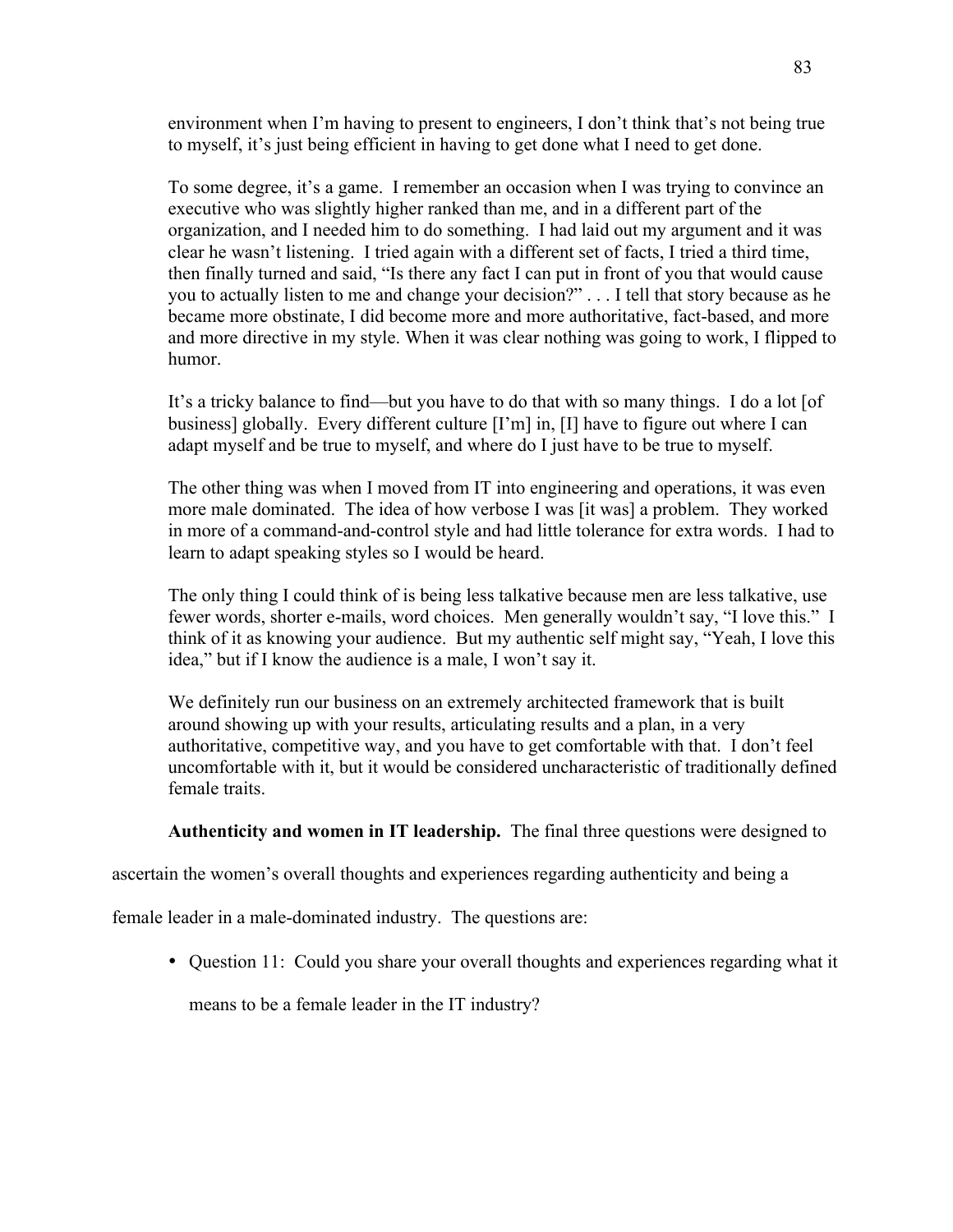- Question 12: Given your personal experiences and watching other women in the IT industry, do you feel like part of your success can be attributed to your staying true to yourself?
- Question 13: Overall, do you feel like the culture of the IT industry is supportive of women being their authentic or true self at work?

Eight of the nine participants reported that overall, their experiences as female leaders in the IT industry has been extremely positive and empowering. They believed strongly that part of their success could be attributed to staying true to themselves at work. The participants also shared having a strong support network of family members, mentors, and good leaders throughout their career. While the participants reported having positive experiences personally, they acknowledged that more work needs to be done with respect to attracting and retaining women in IT. In analyzing the data from the final three questions, three major themes emerged: (a) support network, (b) female advantage, and (c) work-life balance. Each theme is further discussed.

*Support network.* In reflecting on their own experiences with being a female leader in IT, and also in discussing what more could be done to attract and retain women in IT, the participants consistently mentioned words such as *mentoring*, *coaching*, *role model*, and *sponsor*. The women indicated that their own successes as female leaders in the IT industry could be attributed, in part, to having a strong support network of family members, bosses, mentors/coaches, and role models. Furthermore, the women indicated a need and an opportunity to help other women in IT by encouraging them to move into the profession and by mentoring and sponsoring them. Key responses included:

I realize this now more than when I was young—I progressed quickly because I had great bosses. When you have an opportunity to coach people, you have to be willing to reach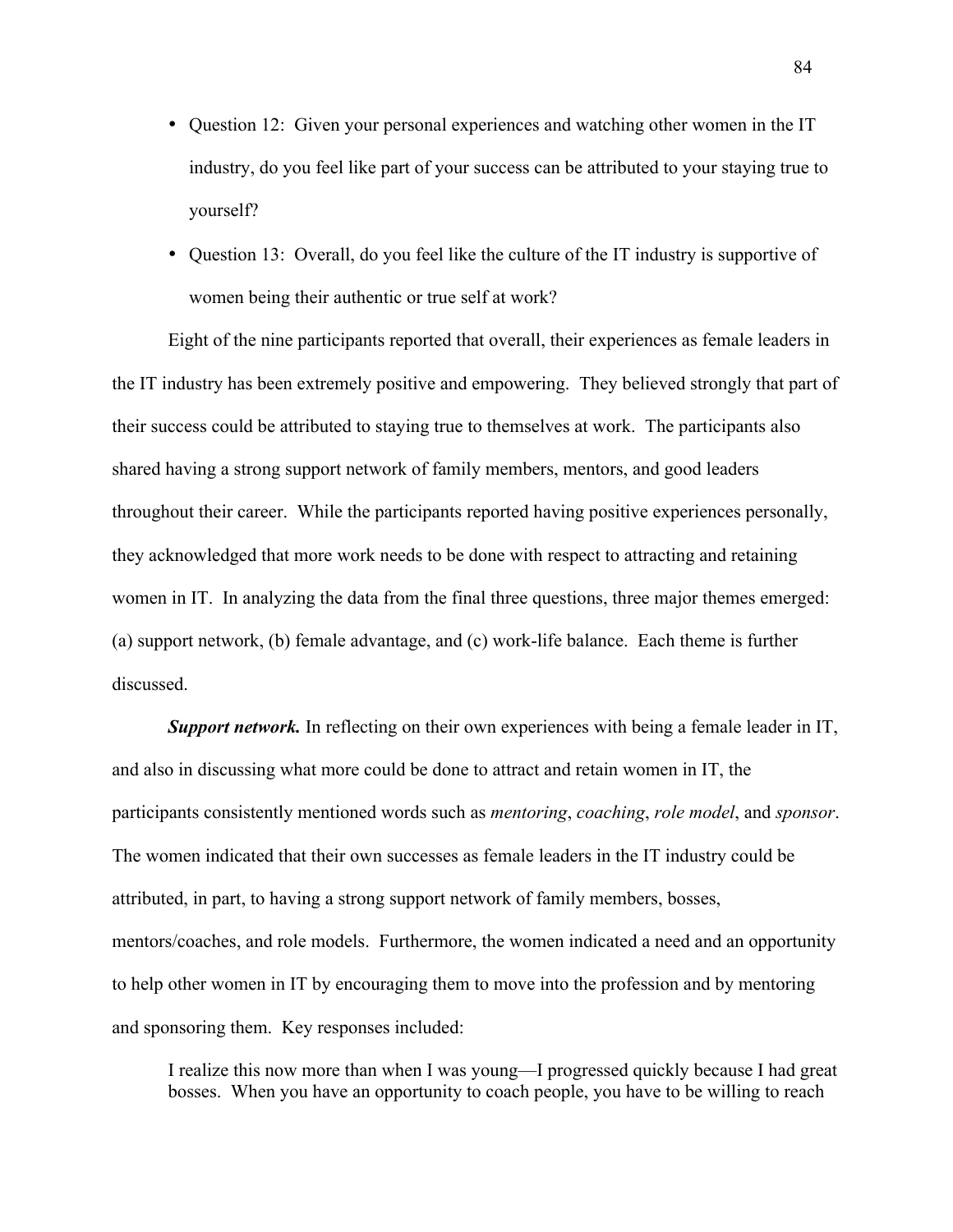out and grab them, to focus on impact and influence. I never noticed I was the only woman in the room, but now that I'm older I reflect more on it. Now I feel more pressure to be a role model . . . Now I realize there is nothing wrong with helping women through the system.

Being a woman now in this type of career, industry, and company—never been a better time. We have a great runway here. Leading up to it, you still have to learn how to play in a very male-dominated area. Not as many women and young girls are interested in the IT industry, for whatever reason, so we're doing a lot of work here to get people excited and exposed [to it]. It is a very male-dominated industry, and you have to learn to work in that environment while staying true to who you are and what you stand for. We have to mentor and sponsor women.

It's a powerful position to help others. I think it's both male and females that you can help. Because of years of experience, mentoring other females, younger females who are new in their career. By doing it well, you get respect from males and it breaks down any stereotypes.

One of the large accountabilities is to be a role model. That is huge. Being a role model and then investing the time to actually mentor, teach, and coach. That is of paramount importance.

In my case, I feel like I have been given and have taken the opportunity to express myself. On the other hand, trying to mentor these young women who are coming up is a struggle. They often times feel like they're not listened to, they get talked over. So my concern is how to help them so they're given an equal playing field and they're given an opportunity. We don't have enough leaders over in our development group and I don't believe we're doing enough to develop those women.

I had great leaders, especially the tech companies, that never treated me any different. I was so empowered that I never even thought about it. That set the foundation for my career.

IT is a great place for women, we should do everything possible to discourage the stereotype that it's only for men and encourage more females into the IT industry.

*Female advantage.* It has been theorized that women may bring a female advantage to

the workplace due to the unique perspectives, talents, and leadership styles that set them apart

from their male counterparts (Paustian-Underdahl et al., 2014). Accordingly, the participants in

the present study reported that being a female in the IT industry allowed them to stand out in a

positive way, particularly when they understood their strengths and celebrated the qualities that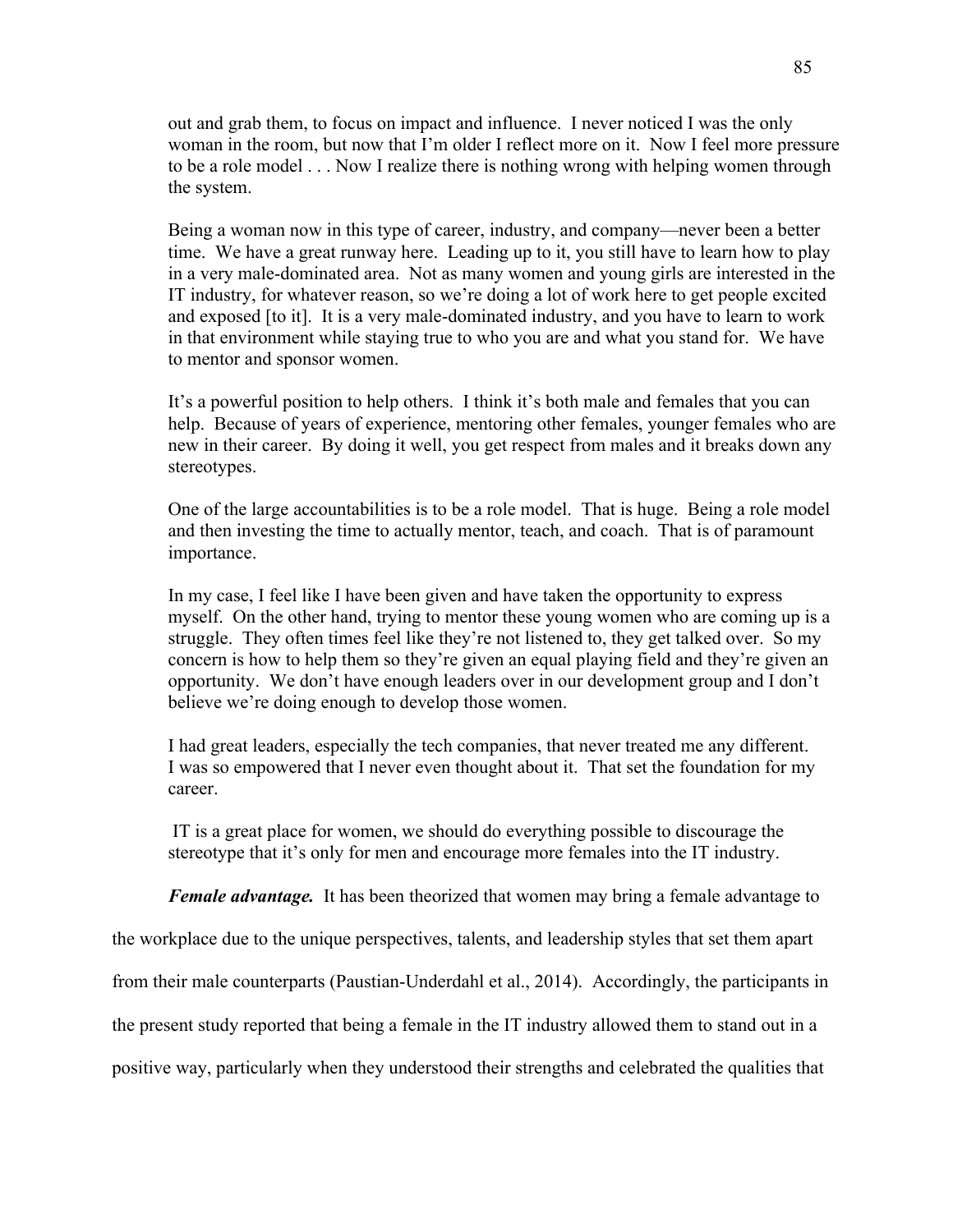made them unique. The stories shared by the participants highlighted a perceived advantage to

being a female in a male-dominated workplace. Key responses included:

I was once told, "you might be better served if you had a woman mentor, but at the least, you do understand your strengths as a woman and don't let a male mentor coach you out of that. You have a female advantage." That was very powerful—it was a man who gave this advice. And I thought to myself, "He's right." You have to understand your own strengths in general, but also because you're a woman.

I'm aware that women communicate and look and act differently. What I've learned is to use that to your advantage, in that we are great collaborators and we pull people in and along. I've been pretty conscious of using those skills in a way that makes people feel part of the process.

To be a female leader in IT, I've always found a way to turn that to being an advantage. It's the attitude you take with it . . . focus on the positive. Being a female leader in that world, it's allowed me to set myself apart more easily.

So often we look at the negative side of how few women there are [in IT]. But, there is a positive side to it as well for the women . . . If you do a great job, you will be viewed as unusual and you will get more attention for good or ill than a guy who is comparable or slightly less than you. So as much as you feel singled out and may think that's always negative, you are also gaining attention for the positive. And I think sometimes we have to stop and think about that. It is a double-edged sword. Less of forgiveness for a mess up, but potentially more attention for success because maybe some of them didn't think you could do it.

I've had many bosses say to me, "I can count on you, you tell me the real deal, you genuinely care about the business, you care about the people." Standing out hasn't been by design; it's my core values. That's who I am and that's what makes me stand out.

*Work-life balance.* Work-life balance "is the ability to care for a family, have a fulfilling

job, and engage in a rich personal life" (Goodsell, 2009, p. 40). The participants in the present

study noted that work-life balance is still a major issue for women in IT, particularly for women

earlier in their careers. In fact, multiple participants indicated there is no such thing as work-life

*balance*, thus supporting the notion that successful authentic leaders practice work-life

integration, actively engaging in a practice of flexibility and choice (Goodsell, 2009). Key

responses included: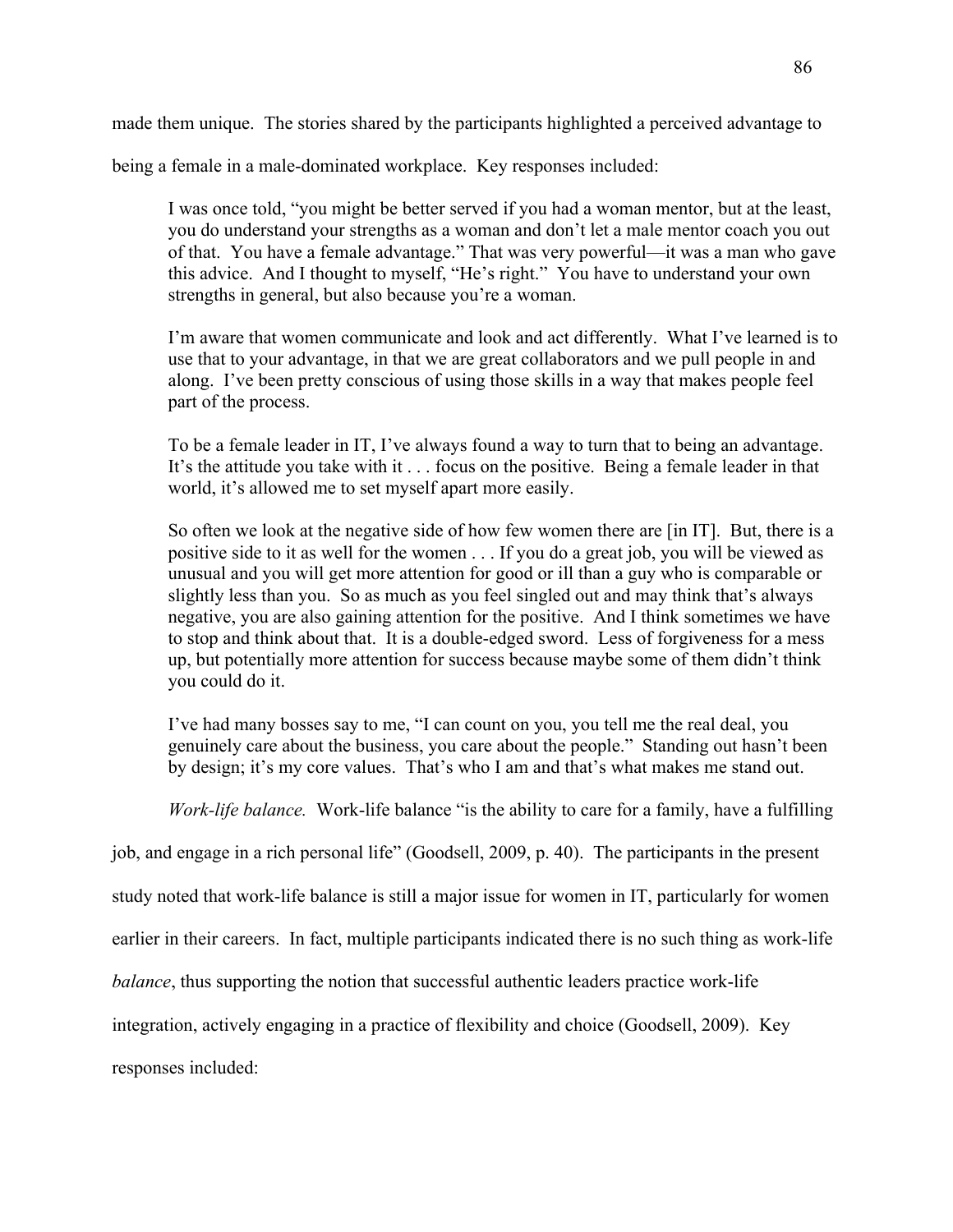I hate the word [work-life balance]—it's a utopia nobody ever achieves . . . It's a constant [search] to find balance. Enjoying my work has helped me with my balance. Another key has been about integrating work and life.

I think for women, work-life balance or integration is probably our biggest struggle. I think internally we struggle over it and beat ourselves up over it and constantly are fighting against it. . . . All my friends, both stay-at-home moms and career moms—I think we always are questioning the choices we make. I think society has definite opinions about what you should be doing, and you can't win either way. If you're focused on your career, you should be home taking care of your children, and if you're staying home taking care of your children, you should be focused on your career. And so, you really can't win. And in that scenario, it's really tough as a woman. If you're a woman who focuses on your career and you don't have children, again it's "why aren't you having children?" From a work-life balance perspective, it's very tough. In my generation, we were told that you can have it all. But you can't. Something has to go. And what ends up happening for most women is it's themselves.

Often times I find women today, earlier in their careers, that are struggling to try to figure out how to do it all between home and work. In many cases, they don't know who they are, and in many cases, they've never really taken the time to figure out what's important to them and why. In general, I find women in the workplace five to 10 years into their careers at a point of crisis where they're not sure who they are, what they want, where they're trying to go, yet they have a number of family and work responsibilities and they're trying to do it all. And I find that much more germane with women than men . . . As a leader, you have to be sensitive to those things and you have to make yourself available to give people tools to navigate time in their lives.

I was a proponent of Sheryl's [Sandberg] book—it's true, women are more prepared to sacrifice for the better good of their family in all ways. No matter what that means daughter, parents, mother taking care of kids. Women more often step back and sacrifice, so it doesn't even mean taking time out of the workplace, but it's the difference of saying, "Yeah, I want to step up." Because it flat out means more work. It means one more level of work and investment. And I think that men, while the trend is you see men [stepping up at home], the percentage still speaks to that [it's the women who primarily play the caregiver role] . . . Being a working mother is the hardest thing you can ever do. And I think for a lot of women, the higher you are the harder it is.

In that era, I tried to hide that I had to leave at 5 p.m. to pick the kids up at daycare. Or I would do e-mail at 2:00 a.m. to cover that I couldn't get to the office until 7:30 a.m., and I don't know how much of that was required and how much of that I put on myself . . . I was the only woman manager in an organization of 2,000 people. So, I felt enormous pressure.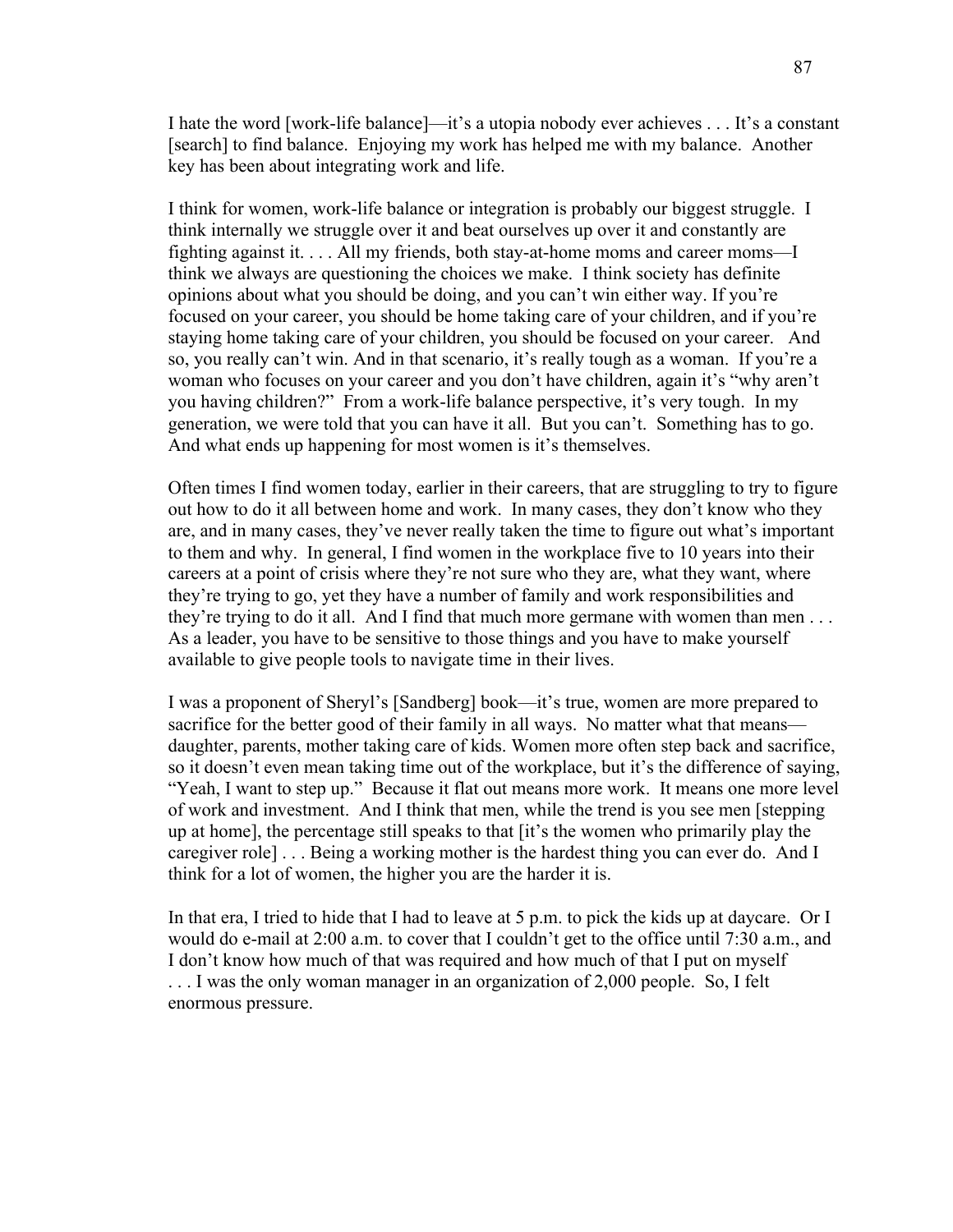### **Outliers**

In addition to the clusters and key themes presented above, analysis of the data revealed a few key outliers that could provide fertile ground for future research. While all of the women reported that they believe being their authentic self contributed to their successes as female leaders in the IT industry, two of the women noted that choosing to be authentic and staying true to themselves could have held them back from advancing further or faster in their careers. One participant felt strongly that the IT industry is not supportive of women being their authentic self because the current reward system doesn't allow them to do so. The participant gave a specific example of a time when she voiced a concern in an executive meeting about gender diversity in the workplace, and her boss later reprimanded her for doing. Additional insightful responses included:

You always wonder if you would have played the game differently, would you have advanced further, would you have gotten a different job. Perhaps, but I'm content with how things turned out. For example, there are still women in my firm who put their kids in boarding school, so as to never have a conflict when you need to do something at all hours. I think there are probably some jobs—had I been willing to be a more obedient employee and less willing to tell you what I think—I think there are some jobs I could have gotten that would have advanced my career, but it's not the only thing that's important to me.

I haven't changed who I am, but I'm sure if I changed my approach I might be further along in my career. I try to be my authentic self as much as I can—but by being my authentic self, I'm not rewarded or incentivized to do that. There's no benefit to it. They don't care that I'm a really good manager, all the things I bring forward, I don't get points for doing that.

The perspective that the IT industry is not supportive of women being their authentic

selves could be the result of a variety of factors, but the insight provided indicates that organizational culture may be a driving force. The findings suggest that the extent to which an individual can be authentic at work may be specific to a company and its leadership, and generalizability to a broader industry may be limited. Thus, more research should be done to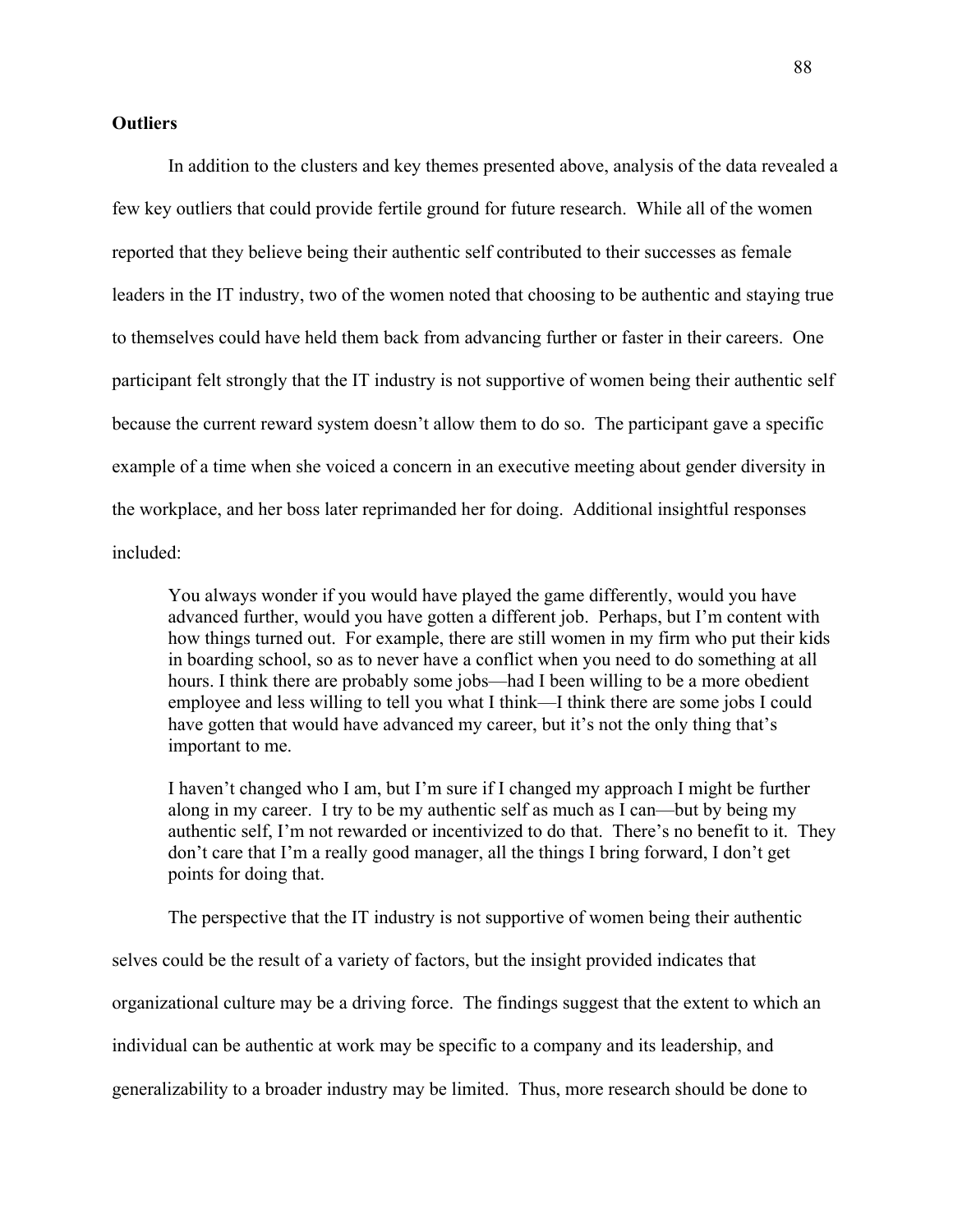analyze organizational culture and the impact on authenticity. This will be further discussed in Chapter Five.

### **Summary of Key Findings**

Chapter Four presented the findings from this research study on authenticity and women in IT leadership. Moustakas's (1994) modification of Stevick (1971), Colaizzi (1973), and Keen's (1975) method of analysis of phenomenological data was used to analyze the verbatim transcripts from one-on-one interviews with nine female participants. Through a coding process, raw data was organized into themes and textural-structural descriptions of the meanings of the experiences were constructed. Seven clusters were formed based on the interview questions, and key themes were identified within each cluster. Key themes were identified when three or more participants provided an interrelated, confirmatory response. A total of 14 themes emerged from the data. Example verbatim responses were included to illustrate each theme. Finally, the combined descriptions of the experiences allowed the group to be characterized as a whole.

Overall, the women epitomized authenticity at work. Based on the combined descriptions of the participants, *individual authenticity at work* can be defined as understanding your core values, principles, and beliefs, and living them out every day through actions and words, regardless of situation or circumstance*.* Furthermore, authenticity can be viewed as bringing your whole self to work; integrating your personal and professional self as identities that coexist*.* All of the women shared experiences that spanned their careers in IT, which was an average of 26 years and a cumulative total of 235 years. Their understanding of authentic self evolved over time, indicating that authenticity is an ability that can be developed with experience and a greater understanding of the authentic self. Finally, balancing authenticity and gender in the workplace required a great deal of courage and emotional intelligence.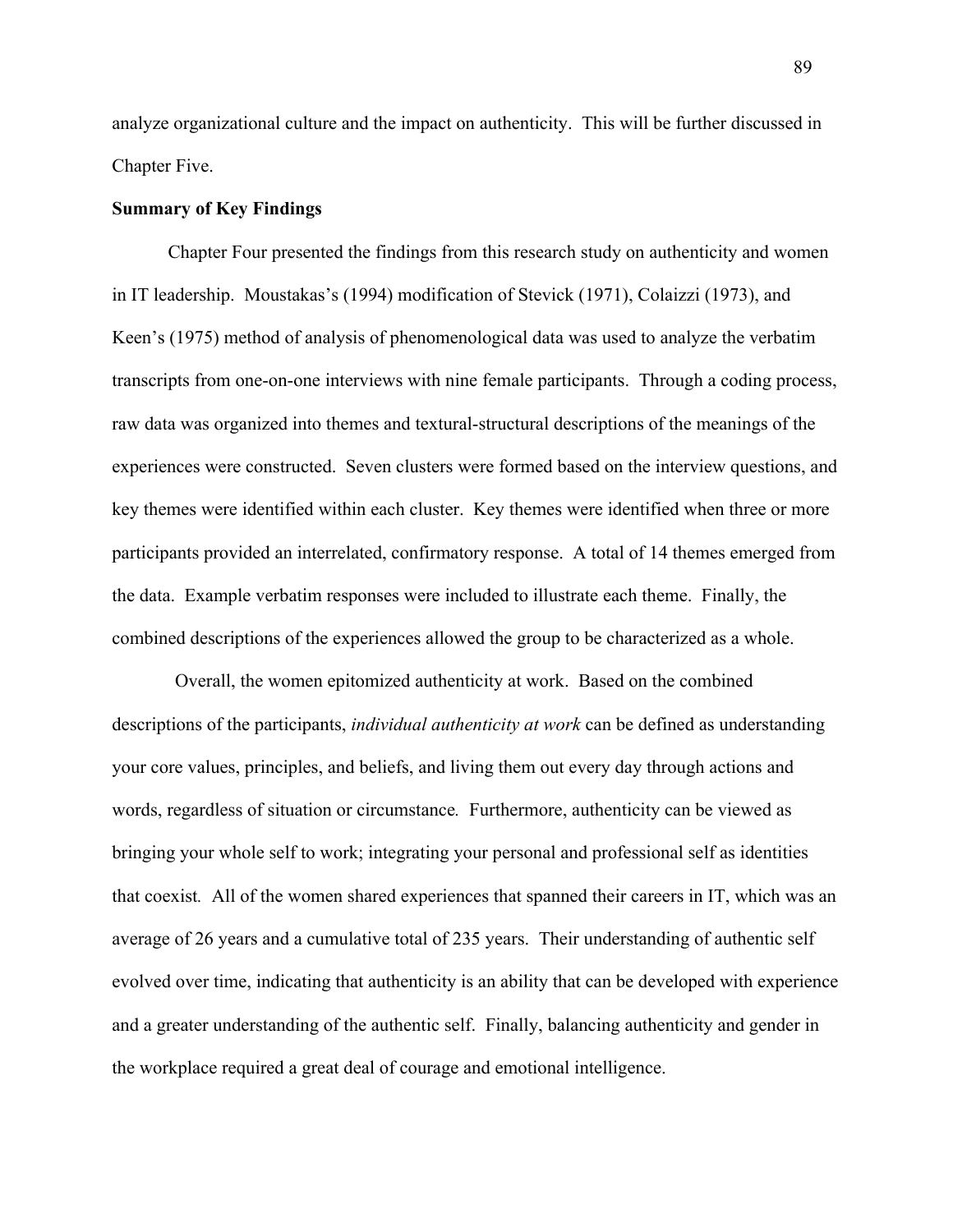The major findings from this chapter are discussed in further detail in Chapter Five. A new framework for developing individual authenticity is proposed on the basis of these findings. The implications for individuals, as well as organizational policy and practice, is examined. Finally, recommendations for future research are offered.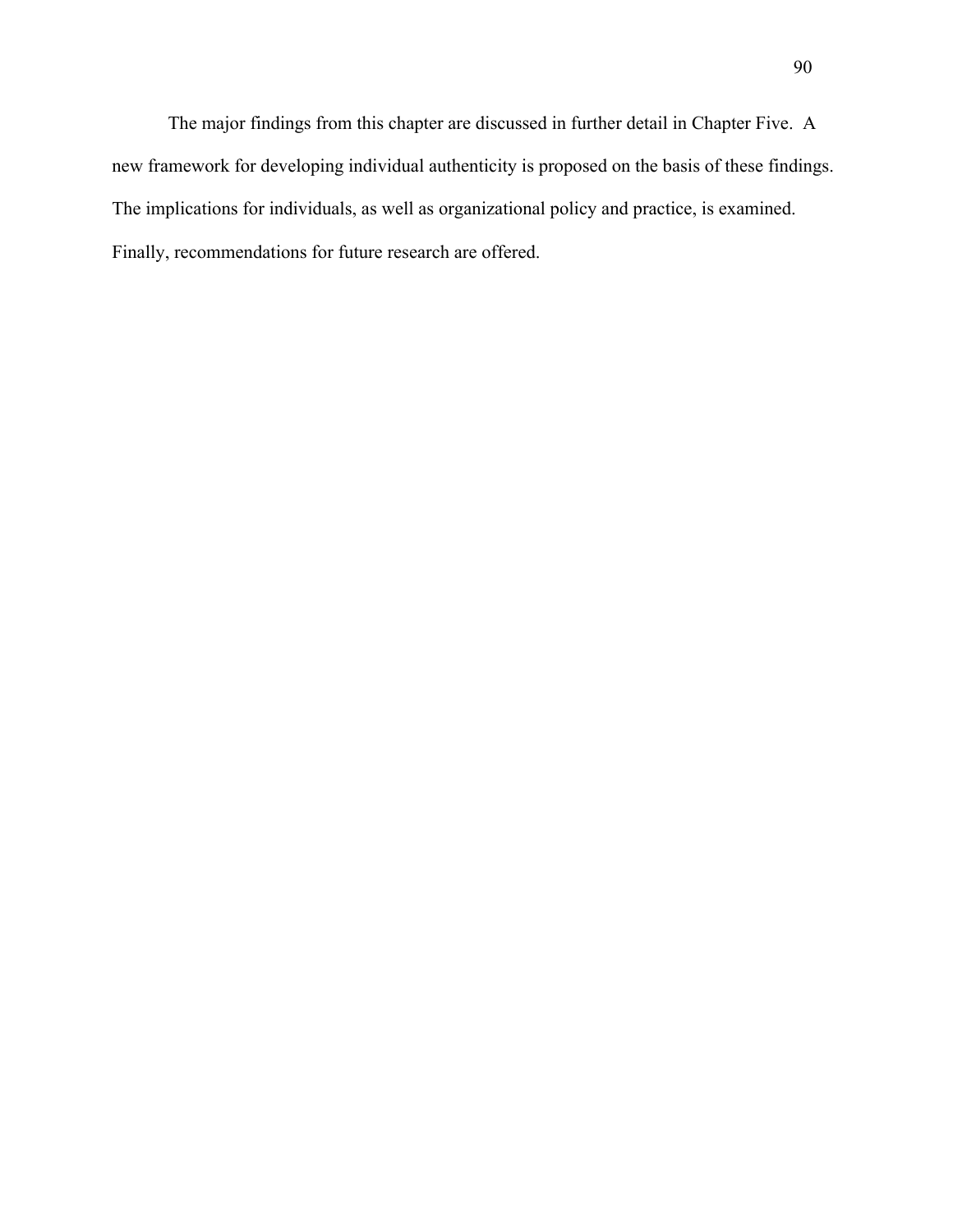#### **Chapter V: Discussion and Conclusions**

This final chapter discusses the key findings from the research study, along with concluding thoughts, implications, and recommendations for future research. This study generated a framework for developing individual authenticity, which is a newly proposed conceptualization of skill-based authenticity. The findings from the study indicate that key elements in developing skill-based authenticity include: (a) identification of personal values, (b) building emotional intelligence, (c) embracing the concept of whole self, and (d) developing a support network. This framework will be further discussed later in the chapter.

### **Discussion Regarding Key Findings**

The purpose of the present study was to analyze how women experience leading with authenticity in the context of a male-dominated work environment. Through one-on-one interviews with nine female leaders in the IT industry, the researcher uncovered the participants' thoughts and perceptions regarding their personal leadership style, the meaning of authenticity, individual authenticity at work, balancing authenticity and gender in the workplace, and authenticity and women in IT leadership. The interview questions were phrased in the present (e.g., Do you generally feel that you are able to be your true self at work?) and in the past (e.g., Has there been a time when you were unable to be yourself at work?), which may have influenced the way in which the participants thought about and answered the questions. The responses were grouped into clusters according to the interview questions and analyzed for patterns and emergent themes. A discussion of the key findings and their relevance to the research literature is presented below.

**Leadership style.** The females in the present study described their leadership styles in a manner that was indicative of collaborative and servant leadership. The women used words such

91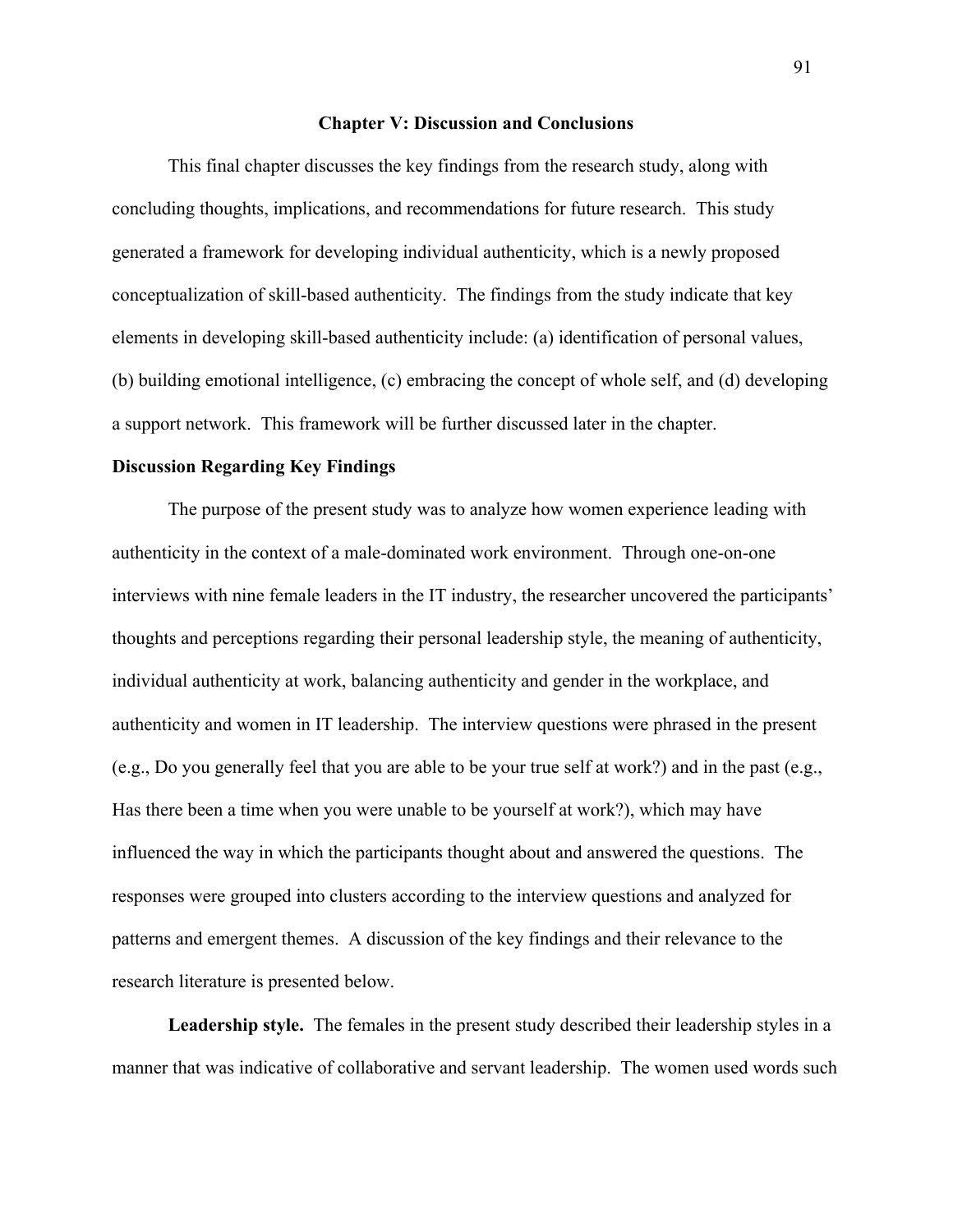as *collaborative*, *inclusive*, *compassionate*, *engaged*, *coaching/mentorship*, *empowered*, *motivational*, and *building teams* to describe their leadership styles. This finding is consistent with prior research that suggested females tend to utilize collaborative and empowering styles of leadership (Paustian-Underdahl et al., 2014). Women leaders have been found to employ a team-oriented or participative approach to leadership, and bring gender-specific capabilities to the workforce, such as relationship-building, open communication, motivating abilities, and the sharing of power (Cuadrado et al., 2008; Newburry et al., 2008). Women have also been viewed as more effective in coaching, developing, and communicating (Burke & Collins, 2001). The findings from the present study provide support for these claims. The findings also suggest that females may bring a *female advantage* to the workplace, particularly in a male-dominated field. While the findings do not suggest that one gender is better at leadership than the other, it is important to recognize the value in diversity of perspectives and the unique leadership capabilities that women bring to the workplace when allowed to participate fully as their authentic selves.

**Meaning of authenticity.** Through the participants' personal descriptions of the meaning of authenticity, three major themes emerged: (a) personal values, (b) integrity, and (c) bringing your whole self to work. Previous scholars have defined authenticity as the experience of being true to one's self (Vannini, 2004), and representing a healthy alignment between internal values and external behaviors (Ruderman & Rogolsky, 2013). *Authentic expression* has been defined as the congruence between internal experiences (i.e., thoughts) and external expressions (i.e., verbal statements; Roberts & Dutton, 2009). While the findings from the present study provide support for these existing definitions of authenticity, a new definition is offered for individual authenticity at work. This study proposes that individual authenticity at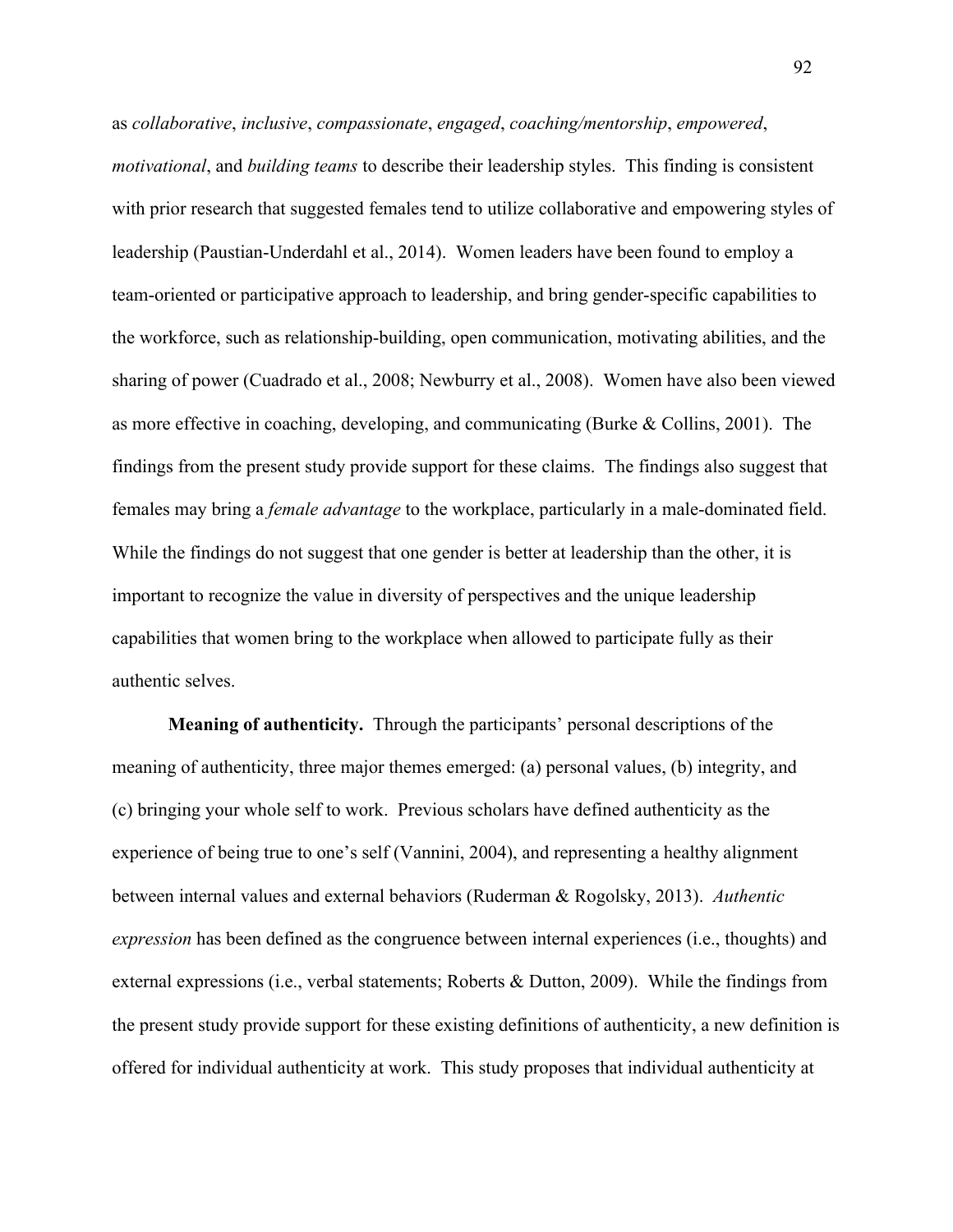work can be defined as understanding your core values, principles, and beliefs, and living them out every day through actions and words, regardless of situation or circumstance. Furthermore, authenticity can be viewed as bringing your whole self to work; integrating your personal and professional self as identities that coexist*.* This final view of authenticity provides support for Goodsell's (2009) assertion that authentic leaders practice work-life integration.

**Individual authenticity at work.** Individual authenticity at work was measured using a three-part construct of authenticity: authentic living, self-alienation, and accepting external influence. This three-part construct of authenticity was proposed by Wood et al. (2008), and operationalized by van den Bosch and Taris (2014), who demonstrated it to be a valid and reliable measure of individual authenticity at work. Overall, eight out of nine participants in the present study unequivocally believed they were able to be their authentic self in their current work environments. Specific findings for each component of authenticity are further discussed.

*Authentic living.* Authentic living is defined as performing behaviors and expressing emotions that are in accordance with the conscious awareness of physiological states, emotions, beliefs, and cognitions (Wood et al., 2008). The findings from the present study suggested that overall, the women experience authentic living in their current workplace. However, this appeared to be a greater challenge earlier in their careers, either during a time when they were still establishing their professional self or due to a misalignment of personal and organizational values.

*Self-alienation.* Self-alienation is defined as the incongruence between a person's conscious awareness and his or her actual experience (Wood et al., 2008). This was measured by examining the extent to which a participant felt like she was in touch with her real self at work, and whether she experienced feelings of alienation. Overall, the participants reported feeling in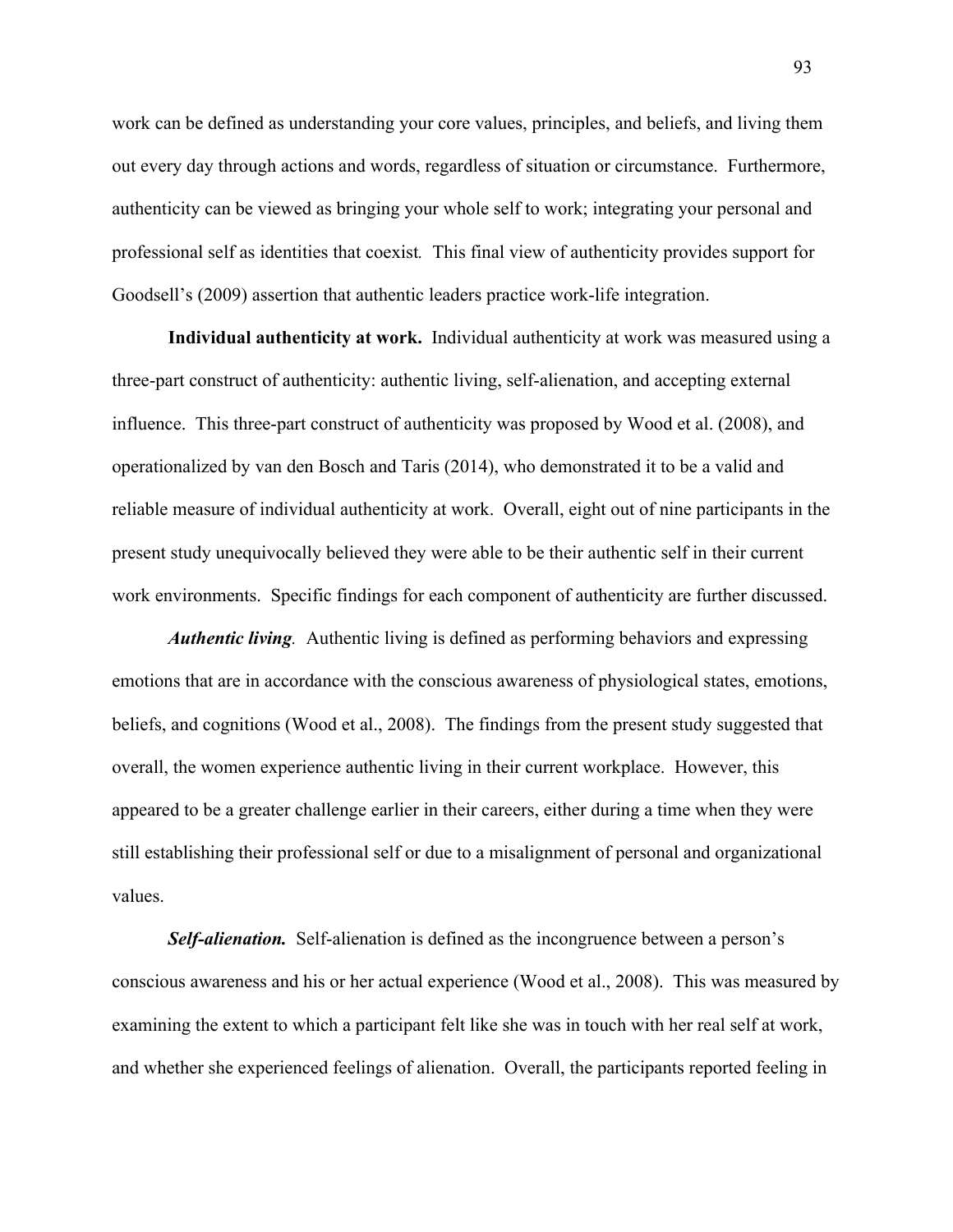touch with their real self at work but acknowledged that there are different versions of self, based on the situation or audience. While not currently prevalent, the participants reported experiencing feelings of isolation in different situations throughout their careers, in part due to gender.

*Accepting external influence***.** Accepting external influence is defined as the extent to which a person feels pressure to conform to the expectations of others (Wood et al., 2008). The participants reported feeling pressures to conform to expectations of others in the workplace, and these pressures to conform were reinforced by organizational culture, norms, and leadership. This was not necessarily a gender specific issue. Furthermore, the participants did not view conforming or adapting to certain situations as compromising their authentic selves. While the participants viewed some organizational expectations as unrealistic, such as the expectation of time, other expectations were viewed as normal demands of the workplace (e.g., work habits and communication style).

**Balancing authenticity and gender.** This study used the social constructivist theory of gender as a theoretical framework to analyze how women experience balancing authenticity and gender in the context of a male-dominated work environment. Research has shown that when a female is in a male-dominated field, she must make a decision about whether or not to engage in behaviors that are uncharacteristic of traditionally defined female traits (West & Zimmerman, 1987), such as being more authoritative and competitive, or to suppress her emotions to come across as more stereotypically male (Sandberg, 2013). The findings suggest that, overall, the women were able to be their authentic selves at work and gender was not an inhibitor. While the women reported being consciously aware of suppressing their emotions in the workplace and adapting their communication style when working with predominantly male audiences, the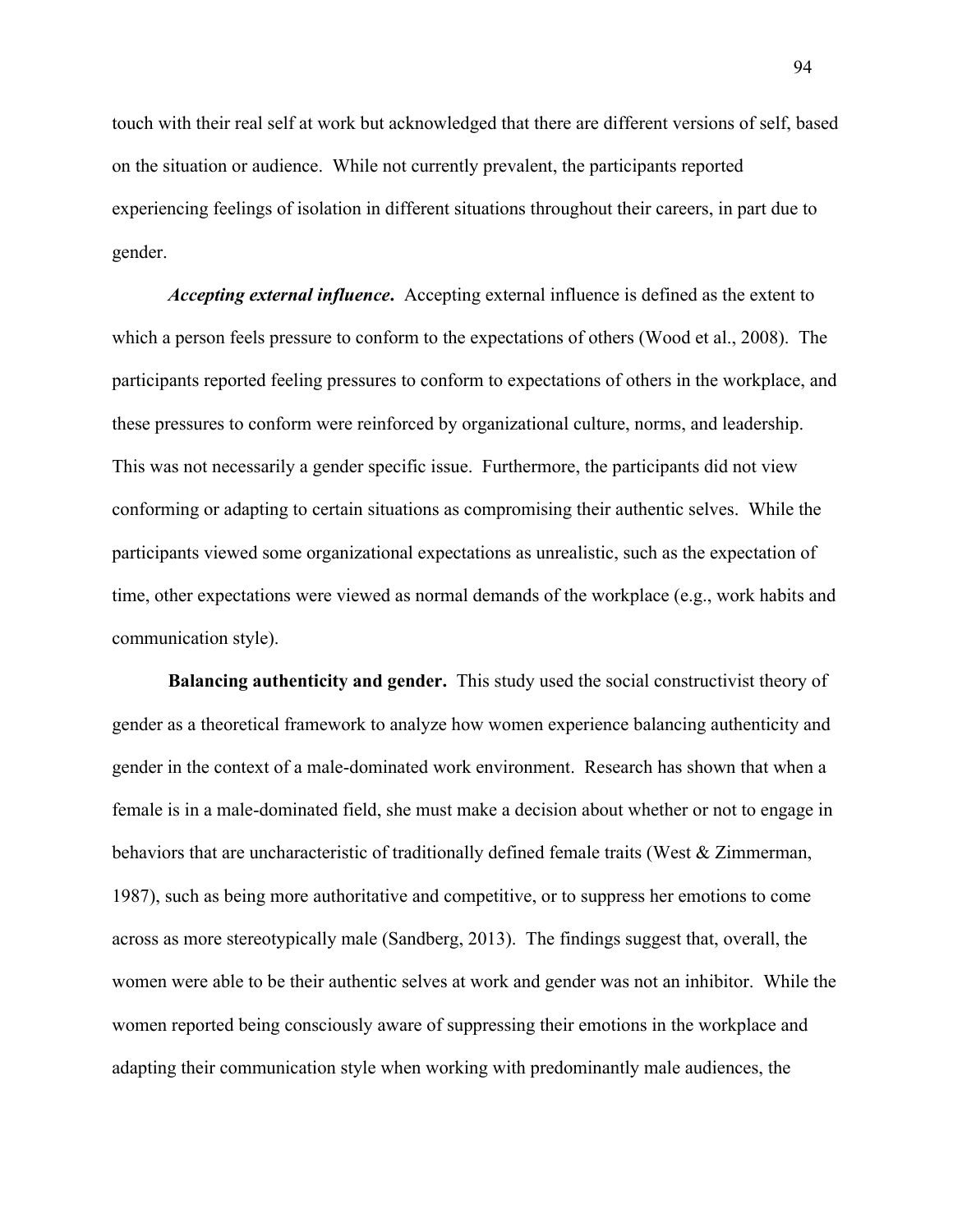women were able to do so without compromising their values or beliefs. However, the participants noted that balancing authenticity in the workplace is a struggle for some women, particularly earlier in their careers when they are still trying to prove themselves.

**Authenticity and women in IT leadership.** Eight of the nine participants reported that their experience as a female leader in the IT industry has been an exceptional one, and their success can be attributed, in part, to demonstrating authenticity throughout their careers. Being authentic allowed them to build trust and engagement among followers, which provides support for prior research literature on authentic leadership and the effects on followers (Roberts, 2007; Walumbwa et al., 2010; Wang & Hsieh, 2013). The women believed there is much more to be done to not only attract but retain women in IT, particularly through coaching, mentoring, and sponsoring women. Finally, the women indicated that the greatest perceived challenge that females still face in the IT industry is a work-life balance or work-life integration, which provides support for Goodsell's (2009) findings regarding the challenges women face with respect to authenticity and balance.

### **Conclusions**

This section of Chapter Five presents conclusions for this study based on the previously discussed findings. First, a summary of key learnings regarding the meaning of authenticity is provided. Next, a new view of authenticity as a capability or skill-based phenomenon is proposed, followed by the notion of versions of authentic self. Finally, a new framework for developing individual authenticity is proposed.

**Meaning of authenticity.** The present study viewed authenticity as a subjectively defined experience and was predicated on the assertion that subjectively experienced authenticity is a good measure of the extent to which a person is fully functioning (Rogers, 1965). The findings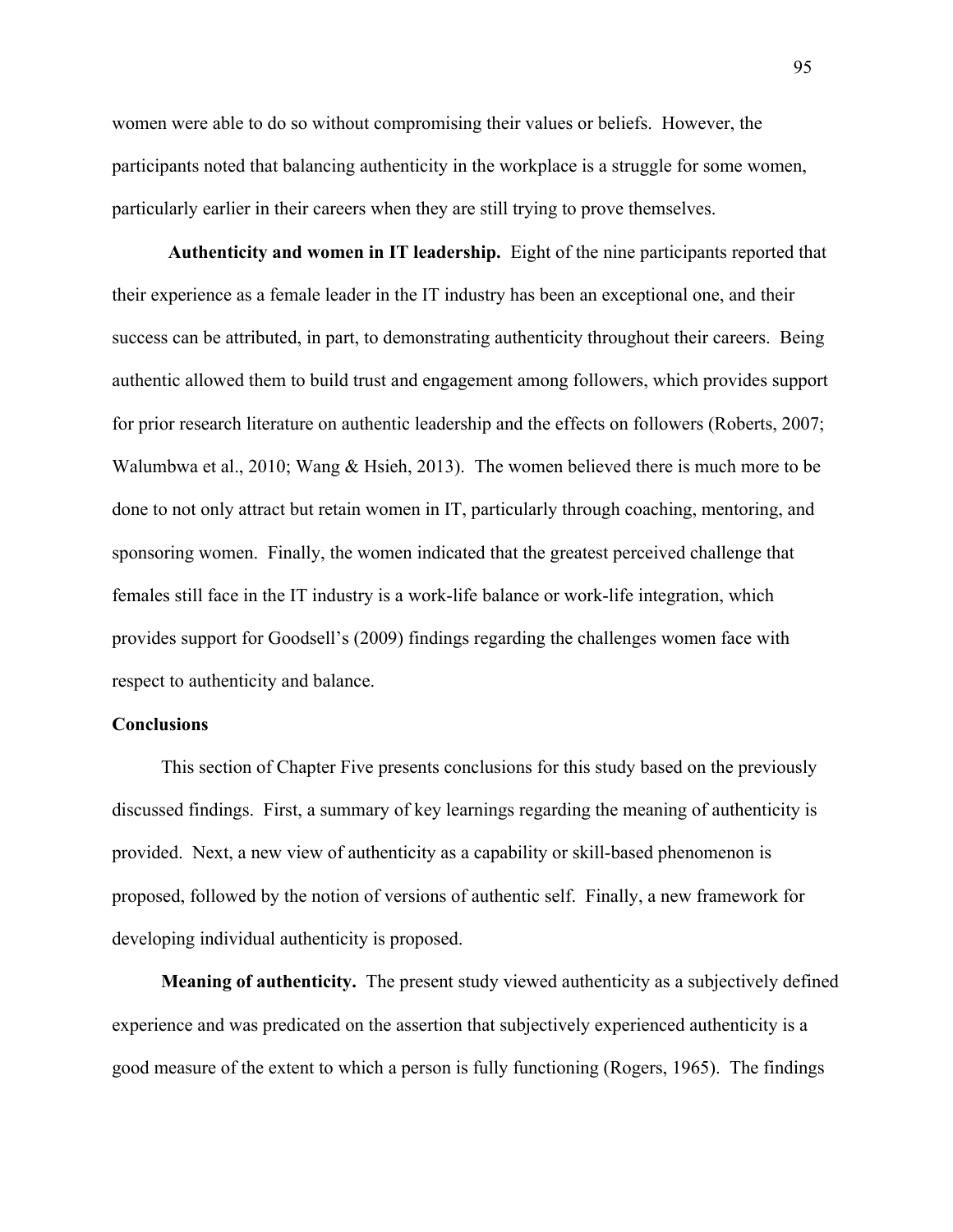from this study revealed these key insights into the meaning of authenticity at work, particularly for authentic female leaders in the IT industry.

- Authenticity is a personal experience.
- Authenticity is cultivated when one's core values, principles, and beliefs are understood and lived every day through actions and words, regardless of the situation or circumstance.
- Individual authenticity at work requires a high level of emotional intelligence.
- Individual authenticity at work facilitates trust and engagement between leaders and followers.
- Authenticity requires an integrated view of one's *whole self*, embracing both one's personal and professional self as identities that coexist.
- Individual authenticity is reinforced by having a strong network of role models, mentors, and good leaders, and by working in an environment that aligns with one's personal values and beliefs.
- Authenticity can be viewed as a state-based or a skill-based phenomenon. The skillbased perspective, proposed in this study, views authenticity as a capability that evolves over time. The deeper a person understands and values her authentic self, the stronger her ability to demonstrate authenticity regardless of environment or situation.
- Organizational culture, including values and principles, plays an important role in the extent to which a female is able to be her authentic or true self at work.
- Authenticity is a balance. Being a successful authentic leader requires understanding oneself first, one's audience second, and bringing forward the best version of oneself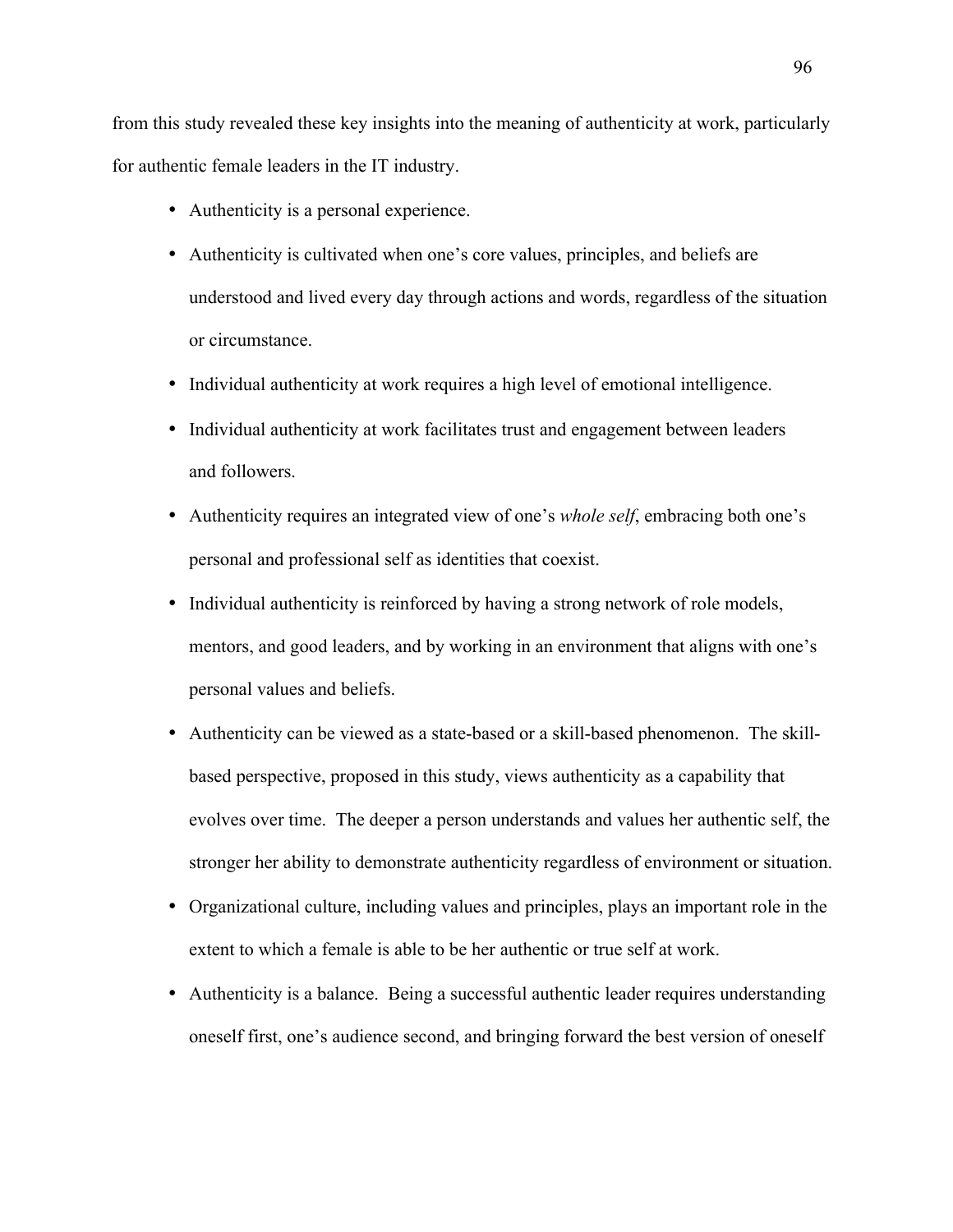based on what is appropriate or necessary for the situation. What matters most is staying true to what's important—one's internal values and beliefs.

**Authenticity as a skill-based phenomenon.** Historically, authenticity has been viewed as a trait-based phenomenon, defined as unchanging and consistent across time or situations (Wood et al., 2008). In more recent years, authenticity has been viewed as a state-based phenomenon, meaning it can vary based on the specific environment in which a person functions (van den Bosch & Taris, 2014). The findings from the present study provide support for the view of authenticity as a subjectively experienced, state-based phenomenon. However, the findings also suggest that as an individual's authenticity develops over time with experience and a greater understanding of self, it can become less situational and more skill-based. Thus, this study proposes a new conceptualization of authenticity as a skill-based phenomenon. The deeper a person understands and values her authentic self, the stronger her ability to demonstrate authenticity across environments and situations. To clarify, the environment in which a person functions is still critical to enabling her authenticity. In order for a person to be fully functioning, she or he must be in an environment that aligns with personal values and beliefs (Rogers, 1965). When an authentic person experiences an incongruence between their internal self and the external environment, steps will be made to bring the two back into alignment. Sometimes this is a matter of speaking up, but sometimes it means permanently removing oneself from the environment or situation, as demonstrated by a number of the stories shared by several of the female participants in this study. Our ability to be authentic is cultivated when we understand our core values, principles, and beliefs, and we live them out every day through our actions and our words, regardless of situation or circumstance.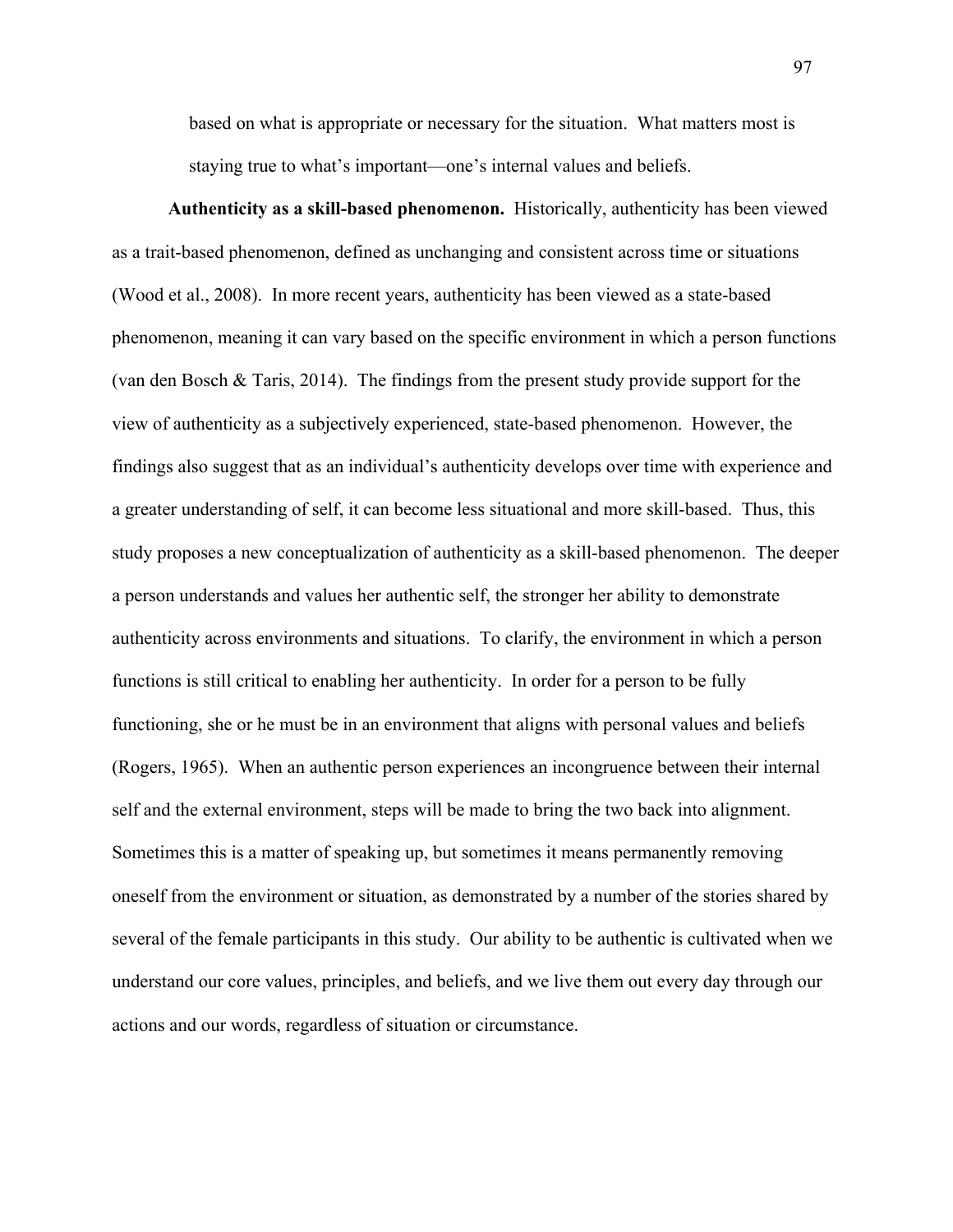**Versions of the authentic self.** Roberts and Dutton (2009) theorized that when it comes to individual authenticity, the specific aspect of internal self and the way in which internal experiences are expressed varies across situations. What matters is whether the thoughts, feelings, values, and preferences an individual deems important are expressed in each relational context (Roberts & Dutton, 2009). The present study supports this notion through the finding that there can be different versions of self, and a person can adapt to an audience or situation while still being authentic as long as their actions are aligned with their internal values and beliefs. This takes a level of emotional intelligence, which is made up of five components: self-awareness, self-regulation, motivation, empathy, and social skills (Goleman, 1998). Of particular importance is self-awareness, which deals with recognizing one's internal states and preferences, and is comprised of emotional awareness, accurate self-assessment, and selfconfidence (Goleman, 1998). Self-regulation is concerned with managing one's internal states, impulses, and resources. It is characterized by self-control, trustworthiness, conscientiousness, adaptability, and innovation (Goleman, 1998). Empathy, which deals with social competence, is the awareness of others' feelings, needs, and concerns. Individuals who demonstrate empathy strive to understand and develop others, are service oriented, leverage diversity, and exhibit political awareness (Goleman, 1998). Finally, social skills require a proficiency in stimulating desirable responses in others. This requires skills such as influence, communication, conflict management, leadership, initiating and managing change, building relationships, collaboration, and team capabilities (Goleman, 1998). All five components of emotional intelligence are key in demonstrating authenticity across boundaries and situations, while effectively connecting with others.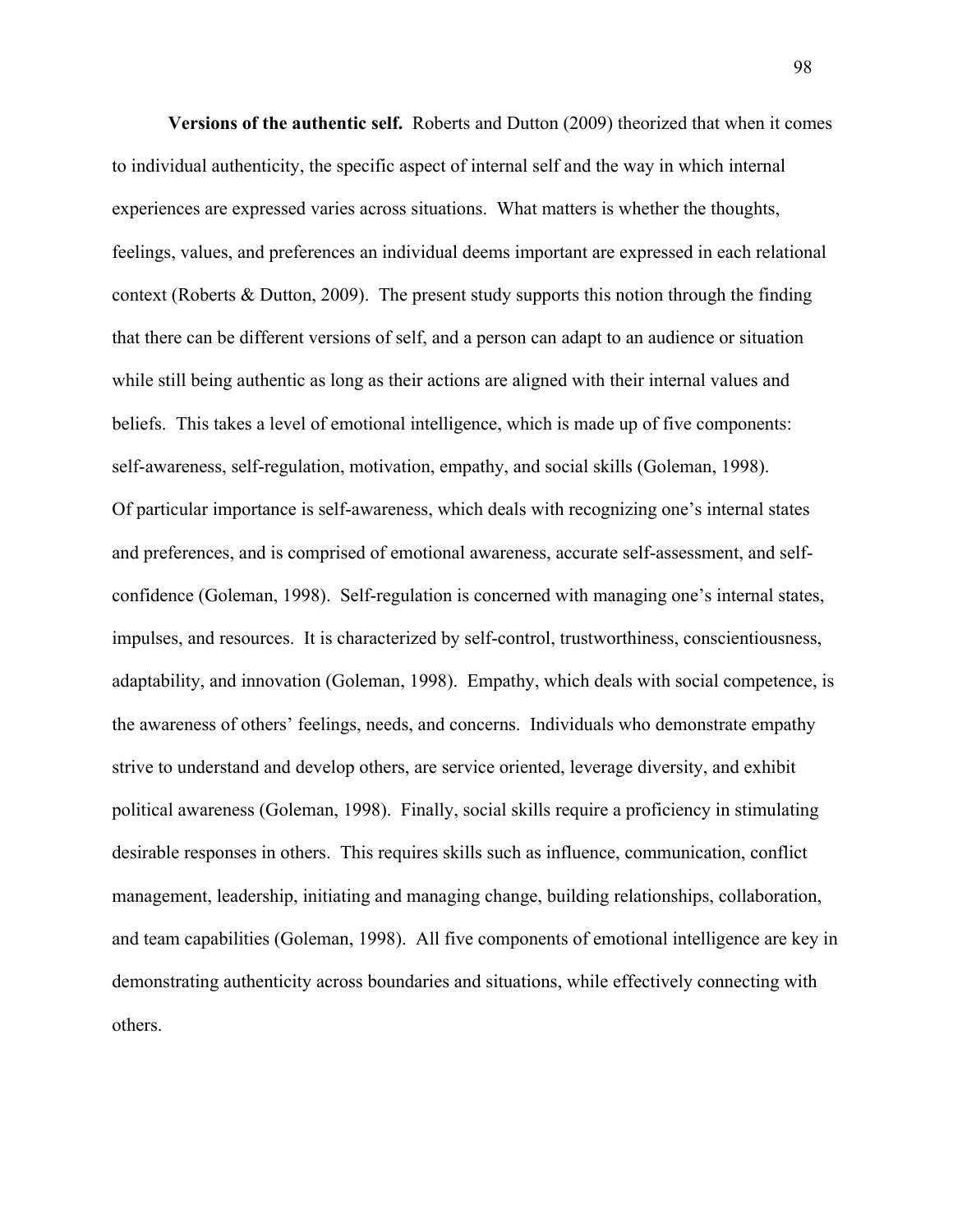The participants in the present study demonstrated a high level of emotional intelligence, which likely contributed to their ability to remain authentic regardless of the situation. Emotional intelligence also enabled the women to identify a healthy level of conforming or adapting to situations when necessary, while not compromising their values or beliefs. Finally, the women possessed another trait identified as *courage*—the courage to speak one's mind, courage to stand out and be different, courage to do what's right for self and others, and the courage to overcome obstacles that stood in their way. For these women, demonstrating authenticity was a skill that evolved over time and took a great deal of courage and emotional intelligence.

**Developing authenticity.** The view of authenticity as a skill-based phenomenon suggests that authenticity can be developed.Rather than viewing authenticity as an innate talent or a trait-based characteristic that is consistent across time or situations, authenticity is viewed as a learned capability that can be developed. Anyone can learn to be an authentic leader, but it requires a commitment to developing yourself (George, Sims, McLean, & Mayer, 2007). Authenticity is a choice that must be practiced daily (Brown, 2009); it can be developed by practicing self-awareness, living out your values and principles, building a support network, and living an integrated life (George et al., 2007).

The present study provides support for the notion that authenticity can be developed. Through interpersonal interviews with nine female leaders in the IT industry, the participants revealed that individual authenticity was a capability they developed over time with a greater understanding of self and personal values, and something they actively chose to practice regardless of the situation or circumstance. Furthermore, the women practiced living an integrated life at work by embracing the concept of whole self. Finally, the women relied on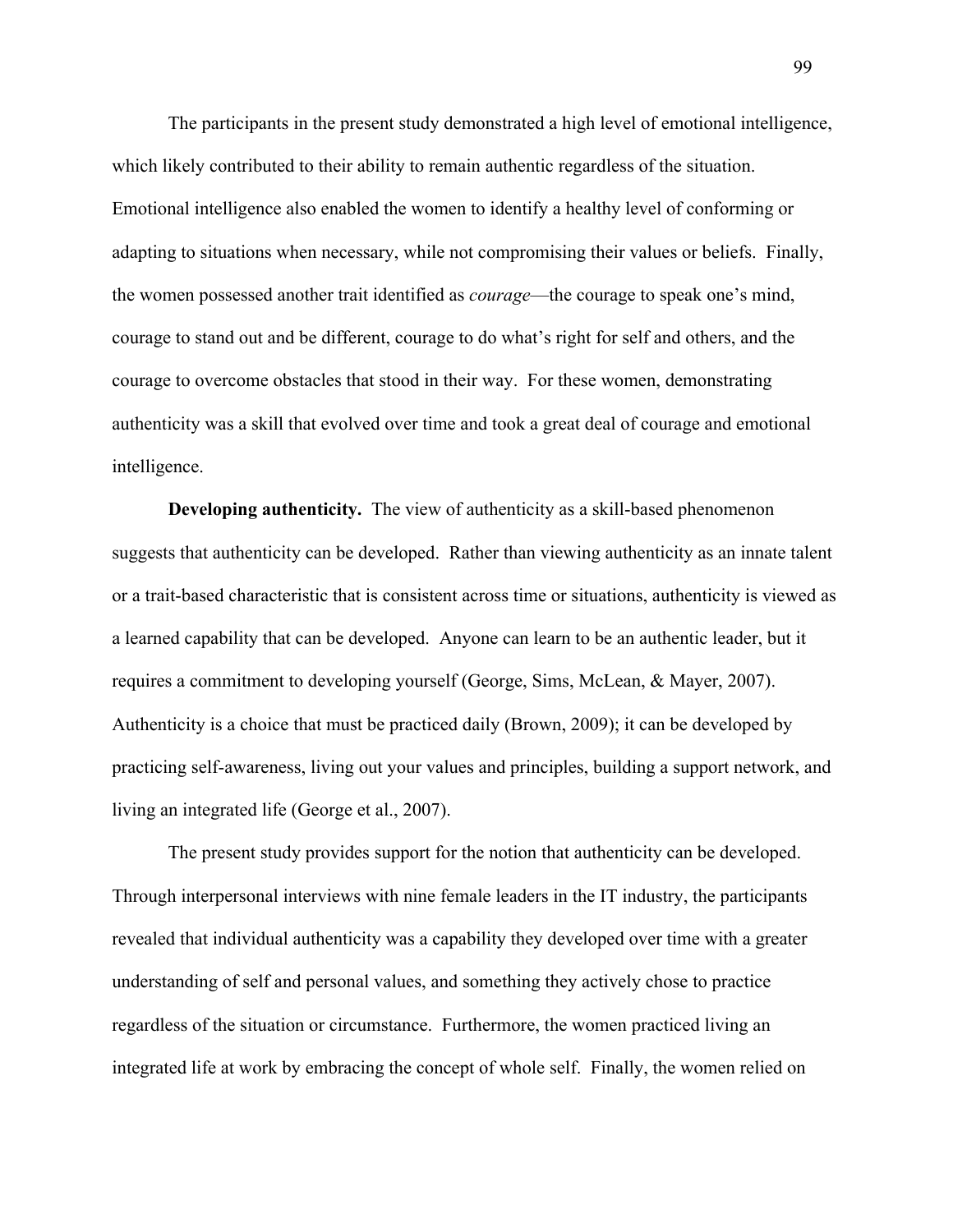support networks to help them develop and reinforce their authentic self. George and Sims (2007) proposed a program for developing authentic leadership centered on five key areas: knowing your authentic self, defining your values and leadership principles, understanding your motivations, building your support team, and staying grounded by integrating all aspects of your life. Building upon existing literature and incorporating key findings from the present study, a new applied model for developing authenticity in female leaders is proposed.

## **Developing Individual Authenticity (DIvA) Framework**

The researcher developed the *Developing Individual Authenticity (DIvA) at Work Framework*, proposed as a tool to enable a female leader to become the best version of her authentic self and to develop capabilities that allow her to practice authenticity across time and situations. The components of the applied framework include defining your core values, developing emotional intelligence, embracing the concept of whole self, establishing a support network, and finding your true north. The components of the framework, depicted in Figure 1, are described in further detail.

**Core values.** The first component of the DIvA framework aligns with the third theme, *personal values,* discussed in Chapter Four. Personal values are the principles that guide an individual through life. Finding and developing one's authentic self begins with defining one's core values, principles, and beliefs. The first step a woman takes in developing individual authenticity is reflecting on what is important to her personally, considering all aspects of her life, both personal and professional. Next, a woman creates a chart of values that can be referred to throughout her career, particularly when confronted with difficult decisions. This chart is used to communicate to others her identity and personal convictions. The woman needs to be intentional about upholding her values through words and actions. Finally, the woman seeks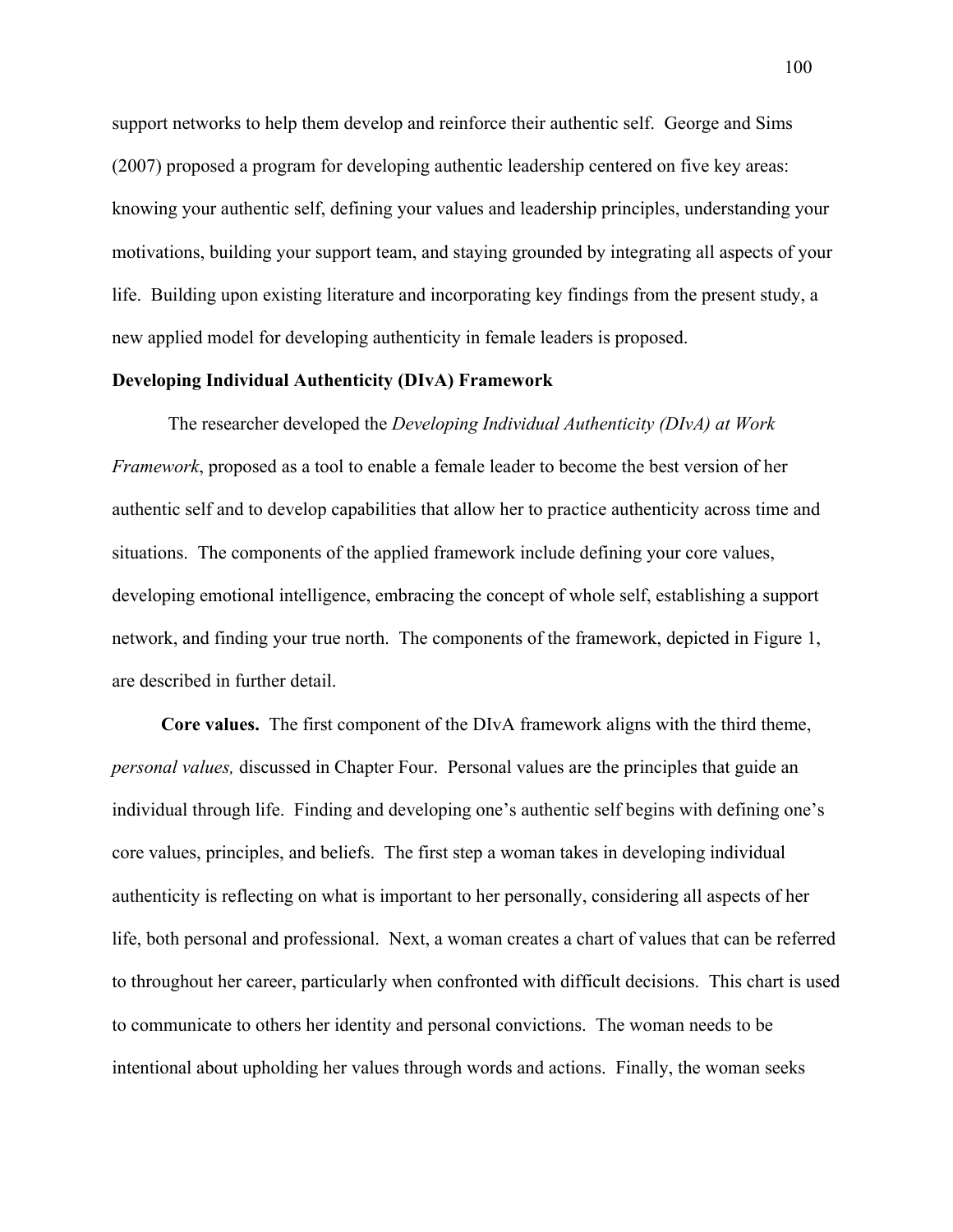workplace environments that are congruent with her personal values and beliefs, thereby ensuring a positive *person-organization fit* (theme six).



#### Figure 1. Developing individual authenticity (DIvA) framework

**Emotional intelligence.** The next component of the DIvA framework aligns with theme 11, *emotional intelligence*, outlined in Chapter Four. As indicated through the findings in the present study, demonstrating authenticity requires a great deal of emotional intelligence, which is made up of five components: self-awareness, self-regulation, motivation, empathy, and social skills (Goleman, 1998). The first step to increasing emotional intelligence is to assess one's current emotional and social competence. The Emotional and Social Competence Inventory (ESCI), developed by Goleman, Boyatzis, and Hay Group, Inc., is a valid and reliable tool that can be used to measure emotional and social intelligence (Hay Group, 2016). Two of the components of emotional intelligence—self-awareness and self-regulation—play particularly important roles in authentic leaders' positive self-development (Luthans & Avolio, 2003). Selfawareness can be developed by gaining knowledge of and growing trust in one's personal characteristics (Ilies et al., 2005). As authenticity is a constant balancing act, developing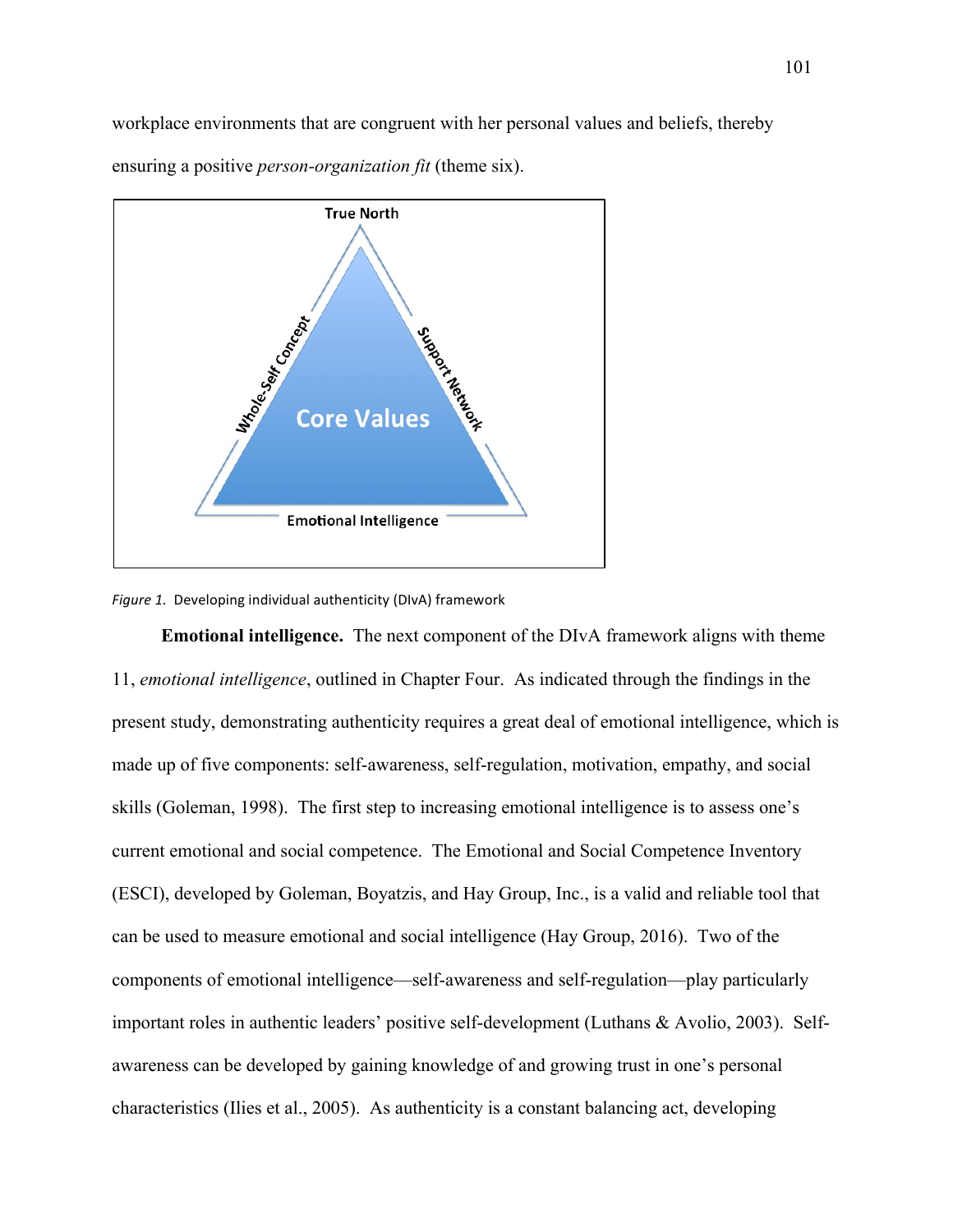empathy and social skills enables leaders to exhibit political awareness and adapt to the needs of others while remaining true to themselves. Once a woman assesses her emotional and social competencies, a step-by-step process and personal development plan can be created for increasing emotional intelligence (Hay Group, 2016).

**Whole self concept.** The third component of the DIvA framework aligns with the themes, *whole self* and *work-life balance*, discussed in Chapter Four. This component focuses on honoring one's whole self by not hiding or minimizing roles outside of the work setting (Goodsell, 2009). The concept of whole self can be embraced by acknowledging and celebrating the various roles that make up a women's life—such as wife, mother, sister, friend, professional, volunteer. A personal memo is written to document these various roles, titled, *This Is Who I Am*. Then the plan is enacting, practicing the integration of balance into one's life through careful decision-making and priority setting (Goodsell, 2009), referring back to the values chart created in the first component of the DIvA framework. Ultimately, the goal is to bring the best version of a woman's authentic self to all aspects of her life, embracing both her personal and professional self as identities that coexist.

**Support network.** The fourth component of the DIvA framework aligns with the *support network* theme discussed in Chapter Four. As evidenced by the findings of this study**,**  having a strong support network can reinforce individual authenticity. Thus, this component of the DIvA framework focuses on developing a network of mentors, colleagues, and friends who can reinforce your authentic self. This group of people can be depended on to help a woman stay grounded, provide her with guidance during times of uncertainty, and help her understand her strengths, particularly as a woman. The support network should be a combination of women and men. Having a diverse support team can help broaden one's perspective (George, Sims,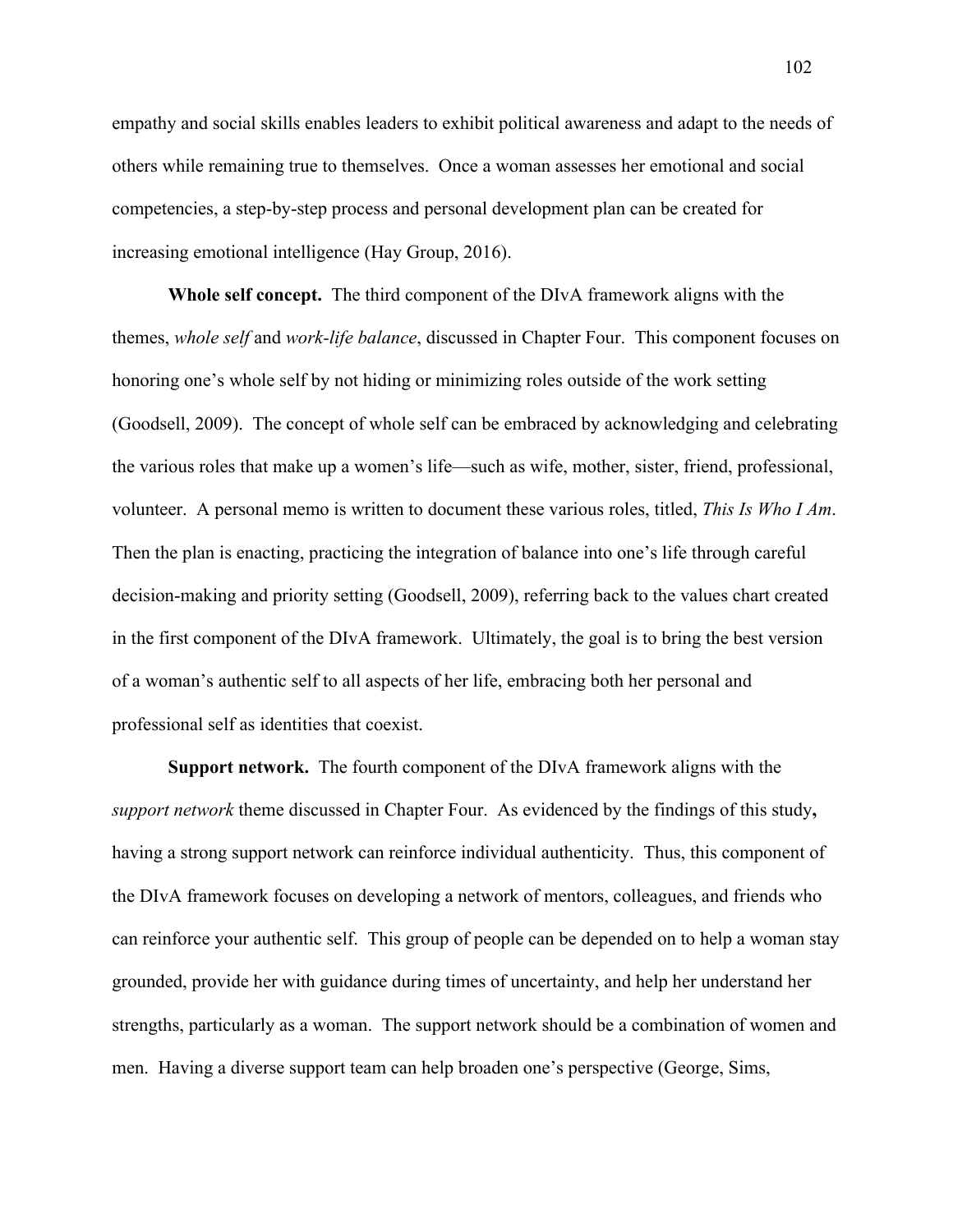McLean, & Mayer, 2007). Finally, the woman should seek to work for good leaders and organizations who inspire her to be her greatest version of herself.

**True north.** The final aspect of the DIvA framework, discovering one's *true north,* is a concept that was introduced by George and Sims (2007) in the context of developing authentic leaders. True north is one's guiding compass, passions, motivations, and purpose in life (George & Sims, 2007). Being in touch with one's authentic self supports the quest of finding one's true north, and in turn, that true north helps a woman to remain true to her authentic self. Finding one's true north requires a lifetime of commitment, but it can be achieved (George & Sims, 2007). Understanding and living out one's core values, developing emotional intelligence, honoring your whole self, and developing a strong support network is one path toward finding your true north and living an authentic life as the best version of one's self.

The DIvA Framework aims to contribute to the development of female leaders, in particular, those working in male-dominated industries such as IT. However, while this tool was developed with women in IT leadership in mind, women and organizations across industries could adopt it. This study's implications for policy and practice are discussed in the next section of this chapter.

### **Implications for Policy and Practice**

Authenticity is, or should be, important to organizations. Research has shown that an individual's ability to act authentically in the workplace leads to personal happiness and better organizational performance (Walumbwa et al., 2010). Furthermore, organizations that foster authentic environments are more likely to have engaged employees and workplaces that promote trust (Ruderman & Rogolsky, 2013). All employees, women and men alike, must be empowered to bring their best self forward and to develop their full capabilities along the lines of excellence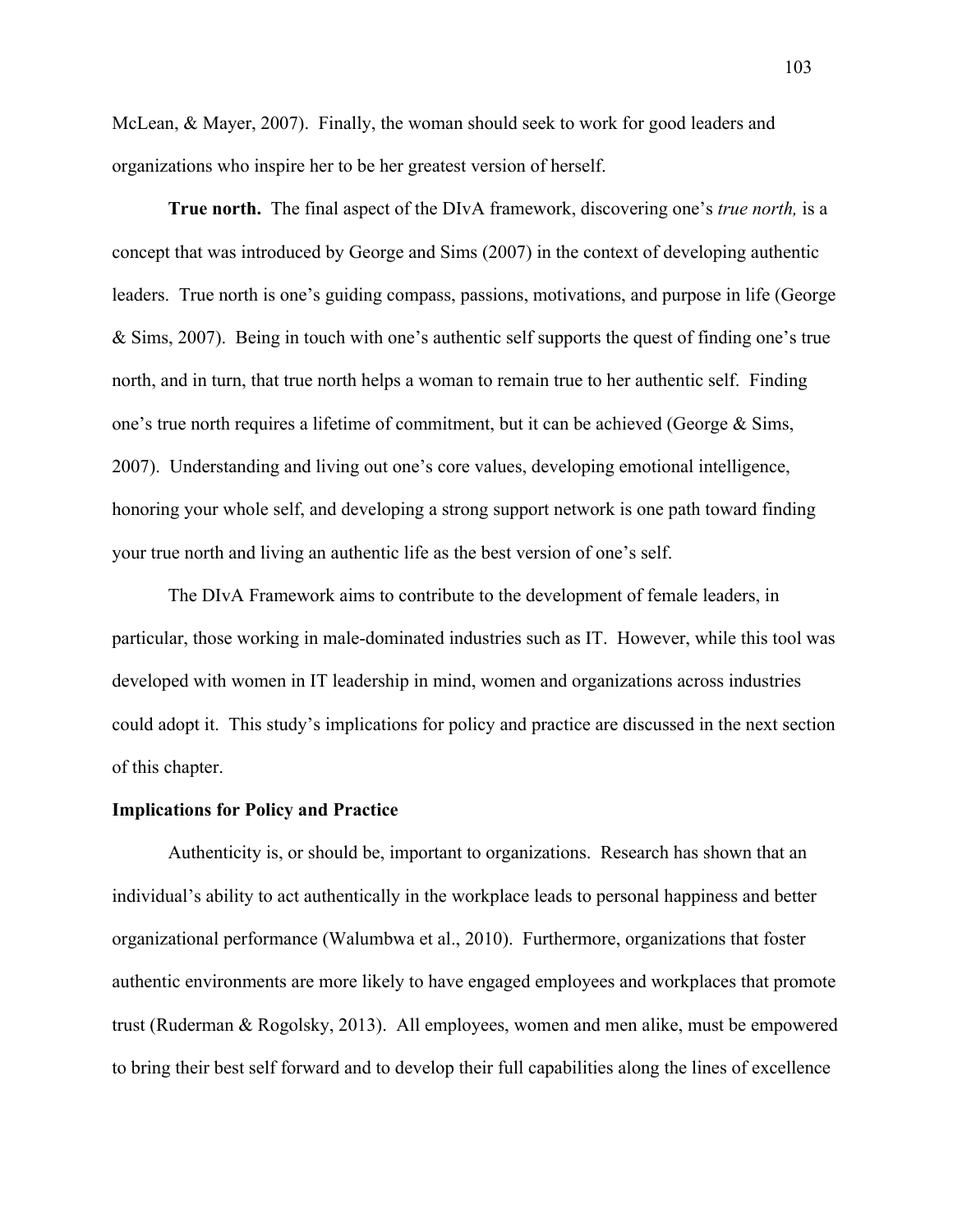(Ruderman & Ohlott, 2004). Organizations can play a key role in helping employees cultivate and sustain authenticity in the workplace.

**Company values.** The present study revealed that a key factor in one's ability to be authentic at work is the alignment of personal and organizational values. Authentic companies empower authentic employees. A values-driven company must have a clearly articulated set of core values that are communicated to all employees and upheld through all business practices. Furthermore, a company's values must be demonstrated and reinforced by its leadership.

IT companies must value diversity and inclusion if they want to promote authentic environments that engage employees and lead to better business outcomes. Studies have shown that the representation of females at the senior leadership level can lead to more diverse perspectives, better organizational strategies, and more creative business solutions (Wade, 2015). In addition to valuing a diverse workforce, IT companies should put a reward system in place to encourage the authenticity of its employees. For example, companies and their leaders should reward individuals for respectfully sharing dissenting opinions, rather than discouraging them from doing so. Companies can also reinforce authenticity by promoting employees who demonstrate it, rather than only rewarding those who conform. To gain a more diverse workforce, particularly at the leadership level, IT companies must put practices into place that not only attract but also retain women in IT.

**Developing women in IT leadership.** While much focus has been placed on hiring women in IT, more can be done with respect to retaining and developing women in the workplace. First, women should be empowered to bring their best selves forward. This includes recognizing and encouraging the unique perspectives and leadership skills women bring to the workplace (e.g., collaborative and empowering leadership skills). Organizations can also aid in

104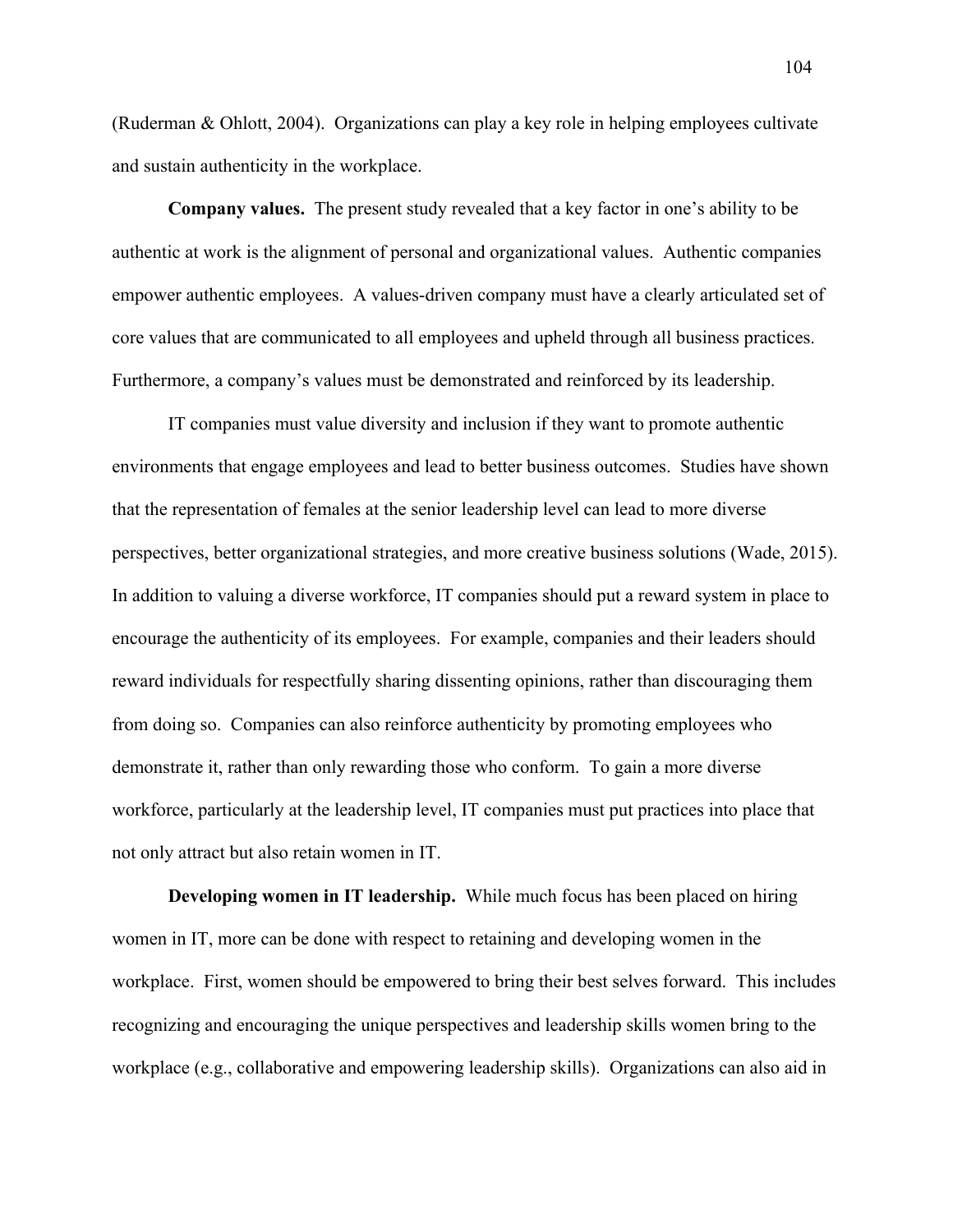the development of women by connecting them with mentors and coaches in the industry, and by providing opportunities that allow them to establish credibility, gain confidence, and build expertise. Stretch assignments, for example, allow employees to learn and grow by giving them a project that extends beyond their current knowledge or skill level (Deloitte, 2016). Finally, the DIvA Framework proposed in this study can be used as a tool to develop women in IT, particularly early in their careers. By implementing the DIvA framework in organizational development programs, companies can help female employees cultivate authenticity by defining their personal values, building emotional intelligence, mastering the concept of work-life integration, and developing a network of mentors, coaches, and sponsors.

**Work-life balance policies.** The participants in the present study shared that work-life balance is still the greatest struggle for women in the workplace. Establishing work-life balance policies, allowing employees to meet family and personal responsibilities, helps companies retain their best employees (Grant, 2011). Some of the best practices for work-life balance include allowing flex-time, telecommuting, encouraging employees to take their vacations, giving generous maternity and paternity leaves, and offering amenities such as on-site daycare. One of the major challenges that women face is returning to work after maternity leave (Spiteri & Xuereb, 2012). Women need to feel like they can safely take maternity leave and come back without fear of consequence. In addition to work-life balance policies, cultural expectations need to adapt, such as the expectation around time and accessibility, or penalizing someone because they need to leave early to tend to a family matter. The women in the present study shared stories about how the constraints with respect to work-life balance are still prevalent in the workplace today. In fact, many of the women argued that there is no such thing as balance. According to Goodsell (2009), employees must be able to practice flexibility and choice,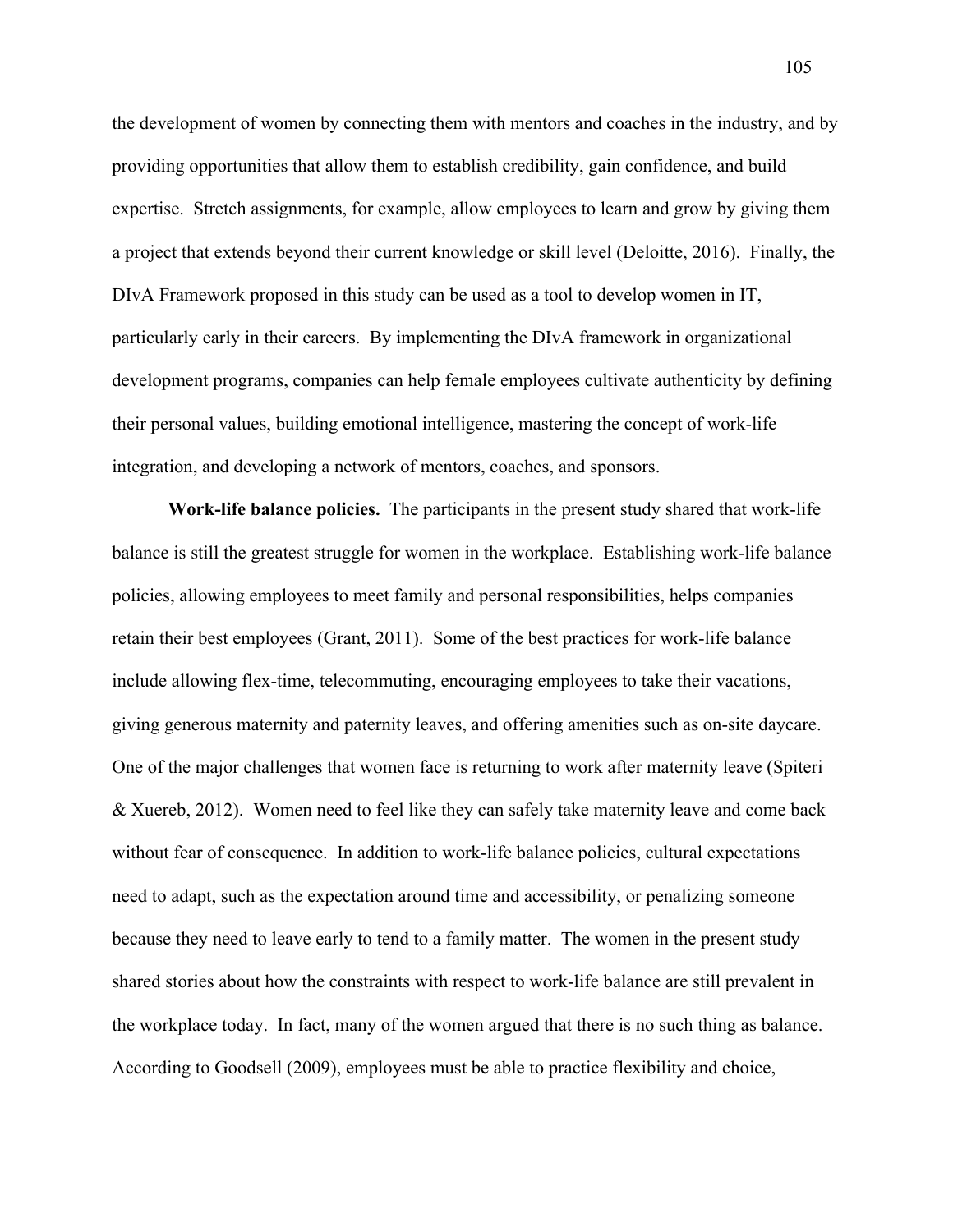achieving work-life integration through the ability to care for a family, have a fulfilling job, and engage in a rich personal life.

### **Recommendations for Future Research**

Authenticity in the workplace is an emerging area of research. In order to further understand how women and men experience leading with authenticity in the context of the workplace, additional research should be conducted. Recommendations for future research are provided in the following areas: authenticity among entry and mid-level women in IT, authenticity among female leaders from a 360-degree perspective, authenticity and men in IT leadership, and the impact of organizational culture on authenticity.

**Entry and mid-level women in IT.** The present study analyzed female senior leaders in the IT industry to understand the experiences they face with respect to leading with authenticity in the context of a male-dominated work environment. The findings of this study confirmed that the participants are able to be their authentic self at work, but they indicated that this has not always been the case. The women reported that their ability to be authentic at work was something that evolved over time with more experience and a greater understanding of self and personal values. This could also be attributed, in part, to the change in times concerning women's participation in the workforce (U.S. Bureau of Labor Statistics, 2014), and the recent increase in focus by companies to celebrate diversity in the workplace (Peck, 2015).

In order to gain further insight into the experiences all women face with respect to authenticity in the workplace, particularly earlier in their career, future research should examine entry-level and mid-level females in IT. As previously discussed, this is the point at which many females drop out of the IT industry (Ashcraft & Blithe, 2009). By better understanding some of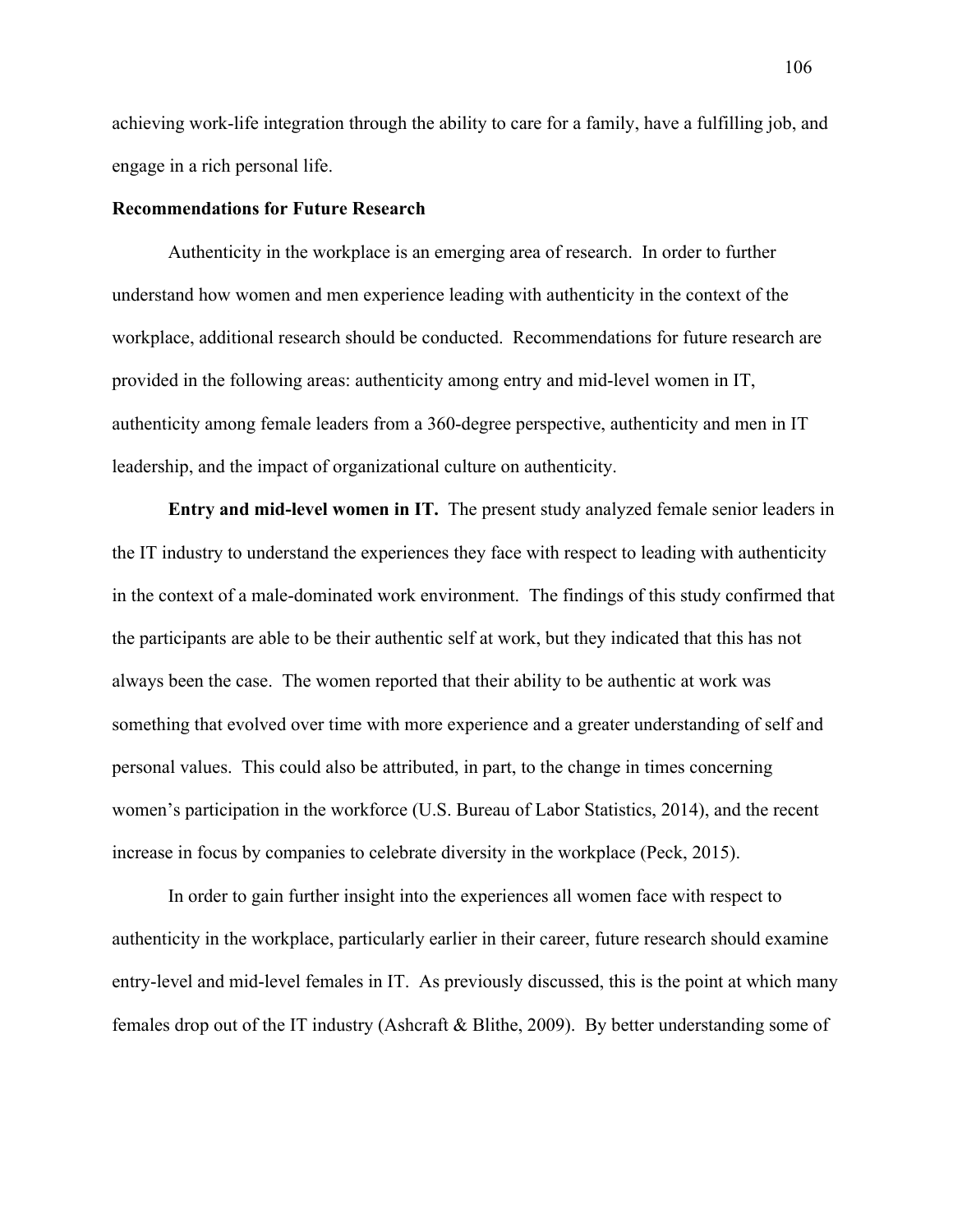the challenges females with authenticity face earlier in their careers, organizations can implement policies and practices that not only attract but retain women in IT.

**360-degree perspective.** While the present study viewed authenticity as a subjective and personal experience, it can also be viewed as an objective property (van den Bosch & Taris, 2014). Scholars have analyzed the impact of authentic leadership on followers and have found that authenticity leads to greater employee trust and engagement (Roberts, 2007; Walumbwa et al., 2010; Wang & Hsieh, 2013). Accordingly, future research could analyze female leaders in the IT industry by conducting a 360-degree analysis to understand the extent to which others view them as authentic and the perceptions regarding leadership effectiveness.

**Men in IT leadership.** Authenticity is not a gender-specific experience. All employees, males and females, should be in an environment that allows them to participate fully in the workplace as their authentic selves. Men, too, feel pressure to conform to cultural norms in the workplace, as influenced through socialization of gender role stereotypes (Pleck, 1995). When males fail to fulfill male role expectations or characteristics, or they adhere to a masculine ideology that is incompatible with other role demands (i.e., father), it can cause psychological consequences known as gender role strain (Pleck, 1995; Sobiraj et al., 2015). Therefore, the present study could be replicated with men in female-dominated industries to better understand the experiences they face with respect to balancing authenticity and gender at work.

**Organizational culture.** The present study did not control for or examine factors related to organizational culture. As this study identified, an organization's culture can play an important role in the extent to which an employee is able to be one's authentic self at work. Future research should be conducted to analyze the impact of organizational culture on authenticity, and to understand which elements of an organization's culture inhibit or enable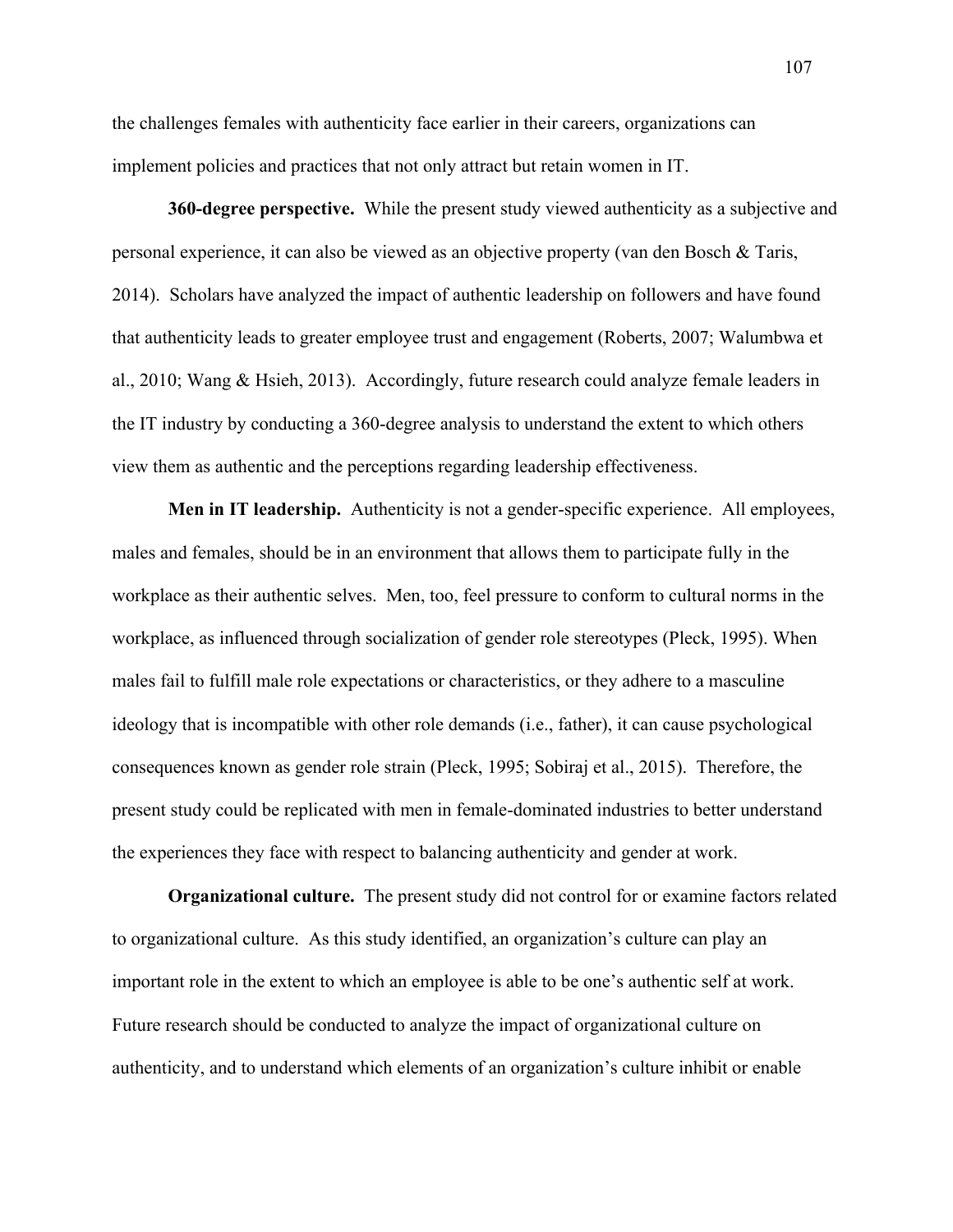authenticity. Furthermore, research could be conducted to explore whether women in the workplace are rewarded or held back in their careers for being authentic. The fact that women must conform in order to advance up the corporate ladder (Sandberg, 2013) may be culturally bound, as it appears to be changing in the American workplace today as evidenced by the findings in this study. Hofstede's (2001) cultural dimensions theory could be used as a framework for analyzing the relationship between culture and authenticity on an international scale. Finally, future research can provide further insight into the policies and practices that organizations can adopt to allow all employees, female and male, to participate authentically in the workplace.

### **Summary**

The present study analyzed individual authenticity among women leaders in the IT industry. A phenomenological research methodology allowed authenticity to be examined as a subjectively experienced phenomenon through the eyes of female senior leaders in a maledominated industry. Based on the findings from this study, a new definition for authenticity at work was proposed. Individual authenticity can be defined as understanding your core values, principles, and beliefs, and living them out every day through your actions and words, regardless of situation or circumstance*.* Furthermore, authenticity can be viewed as bringing your whole self to work; integrating your personal and professional self as identities that coexist.

Authenticity is a constant balancing act. To be an effective leader, there may be different versions of your authentic self. Authentic leaders demonstrate a high level of emotional intelligence in practicing authenticity while adapting to and effectively communicating with others in the workplace. Being a successful authentic leader requires understanding oneself first, one's audience second, and bringing forward the best version of one's authentic self, based on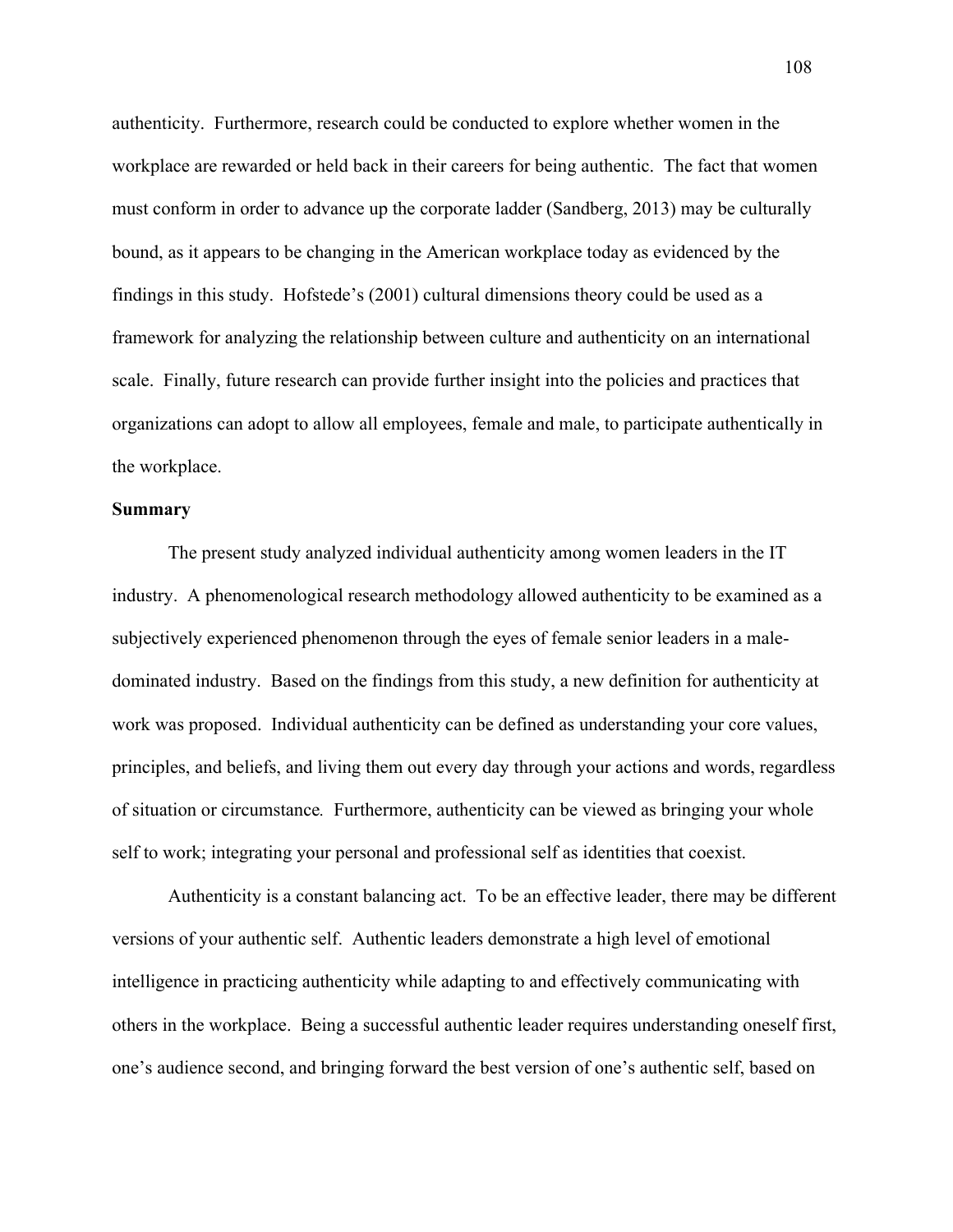what's appropriate or necessary for the situation. What matters most is staying true to what's important to oneself—one's internal values and beliefs.

The nine female senior leaders in the IT industry who were interviewed for this study shared valuable experiences, both past and present, regarding balancing authenticity and gender in the context of a male-dominated work environment. Their experiences provided a new insight that authenticity can evolve over time with experience and a greater understanding of self. While the present study provided support for the notion of authenticity as a state-based phenomenon situated in the context of the environment, a new conceptualization of authenticity was proposed. The environment plays an important role in enabling authenticity, but demonstrating authenticity across environments is a skill. Accordingly, this study proposed that authenticity is a learned capability that can be developed, and therefore can be viewed as a skill-based phenomenon. The DIvA framework was introduced as a tool for developing individual authenticity at work. The components of the framework include (a) defining your core values, (b) building emotional intelligence, (c) embracing the concept of whole self, and (d) developing a support network. This tool can be particularly valuable for females who are entering the IT workforce or who are still working to establish their authentic self in the workplace.

Organizations that value diversity and inclusion should create authentic environments in which all employees, regardless of gender, race, ethnicity, or religion can participate fully in the workplace. While progress has been made with respect to the number of women in senior leadership positions in the IT industry, women leaders are still the minority. Organizations should further identify opportunities to attract, retain, and promote women in IT. One theory is to empower them to lead with authenticity. After all, women and men alike should feel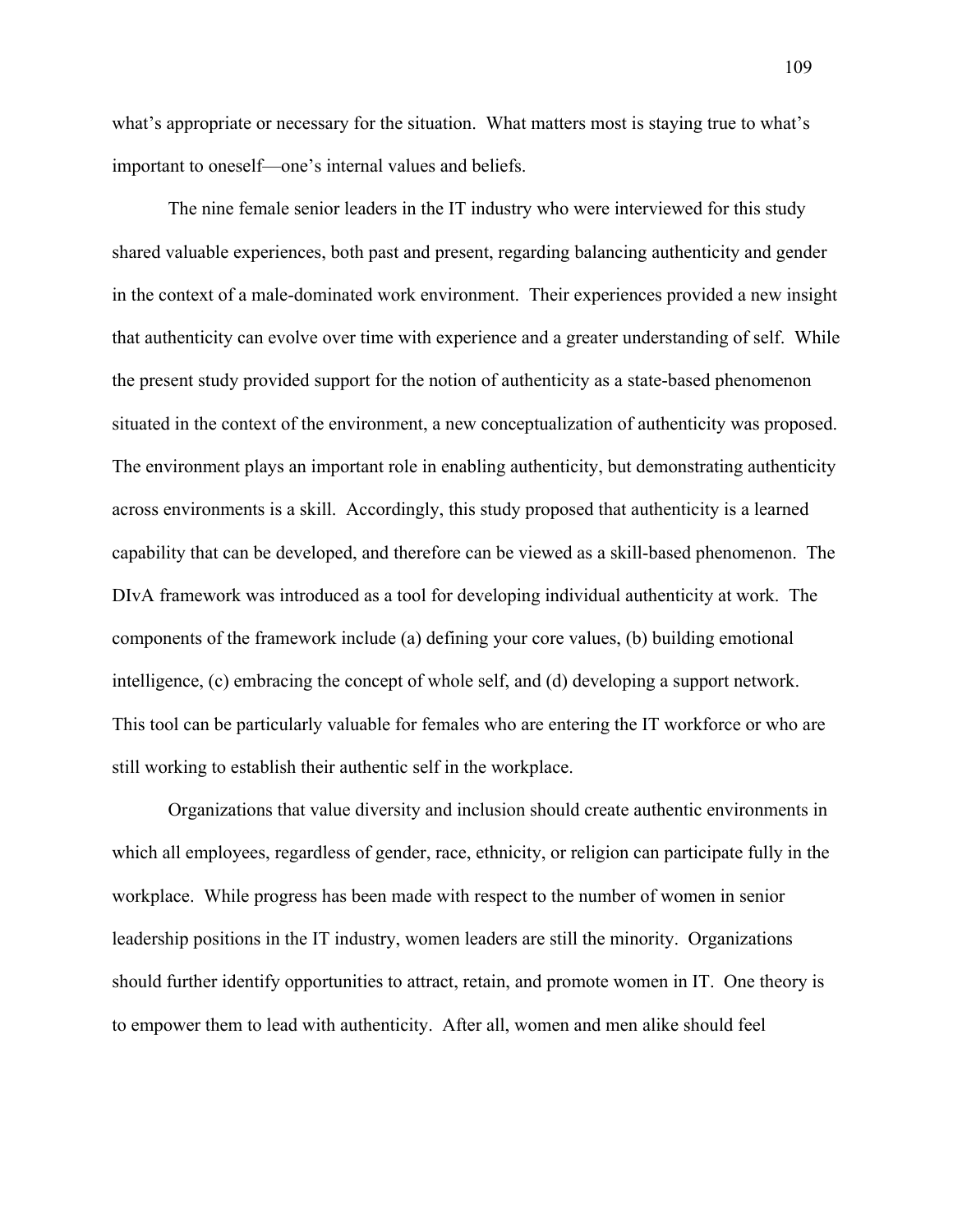empowered to bring forward their best selves and to develop their full capabilities along the lines of excellence.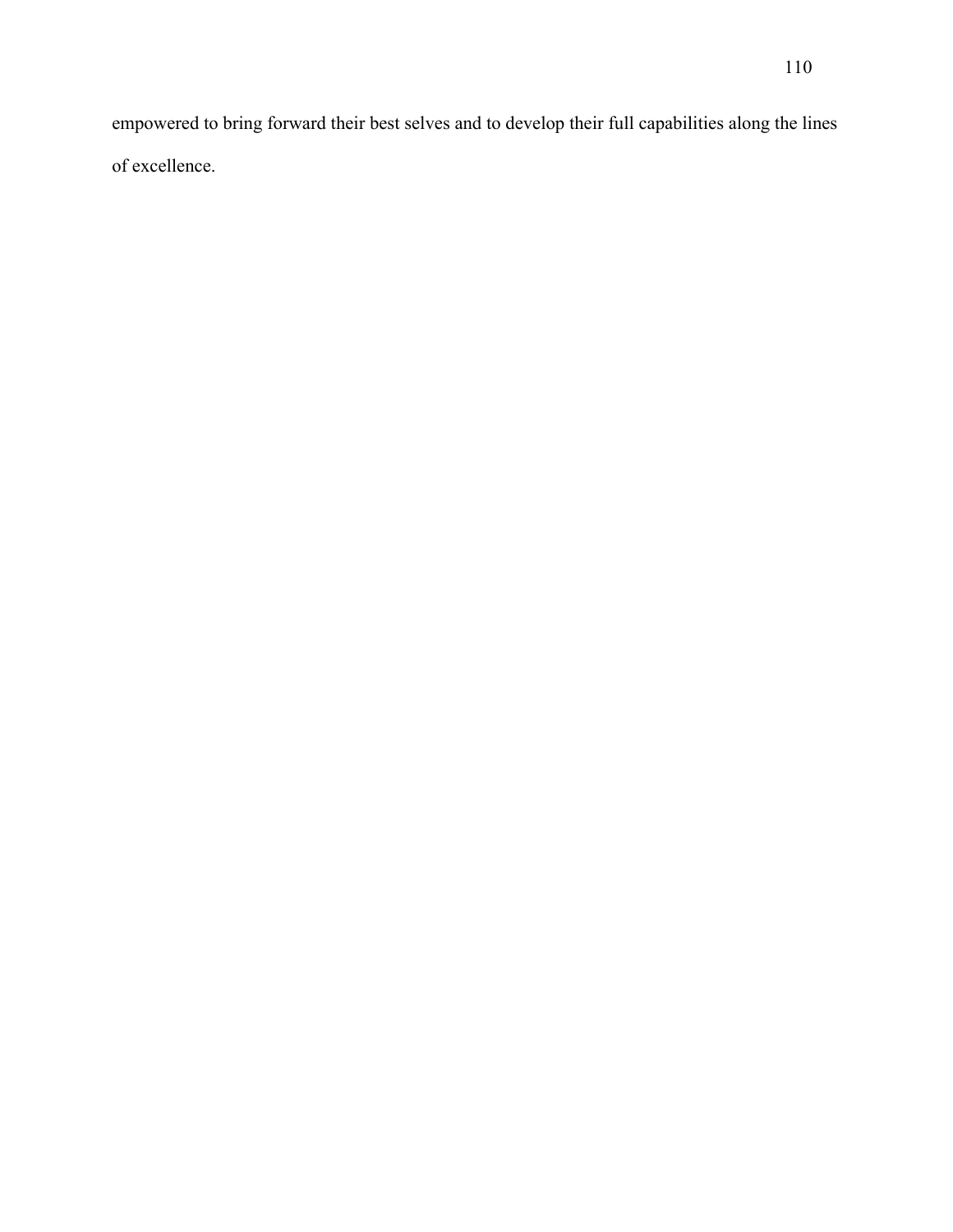### REFERENCES

- Acholonu, O. (2011). *The under-representation of women in information technology (it) leadership positions—An analysis of why women opt out of the IT pipeline at mid-career levels* (Doctoral dissertation). Retrieved from Proquest Dissertations and Theses database. (UMI No. 3509233)
- Altman, B. E. (2006). *A perceived crisis in leadership: A case study related to women executives*  (Doctoral dissertation). Retrieved from Proquest Dissertations and Theses database. (UMI No. 3239057)
- Ashcraft, C., & Blithe, S. (2009, April). Women in IT: The facts. *National Center for Women and Information Technology*. Retrieved from https://www.ncwit.org/resources/women-itfacts
- Avolio, B. J., & Gardner, W. L. (2005). Authentic leadership development: Getting to the root of positive forms of leadership. *The Leadership Quarterly, 16*, 315–338. doi:10.1016/ j.leaqua.2005.03.001
- Avolio, B. J., Gardner, W. L., Walumbwa, F. O., Luthans, F., & May, D. R. (2004). Unlocking the mask: A look at the process by which authentic leaders impact follower attitudes and behaviors. *The Leadership Quarterly, 15*, 801–823. doi:10.1016/j.leaqua.2004.09.003
- Avolio, B. J., Walumbwa, F. O., & Weber, T. J. (2009). Leadership: Current theories, research, and future directions. *Annual Review of Psychology, 60*, 421–449. doi:10.1146/ annurev.psych.60.110707.163621
- Baker, C. (2014). Stereotyping and women's roles in leadership positions. *Industrial & Commercial Training, 46*(6), 332–337. http://dx.doi.org/10.1108/ICT-04-2014-0020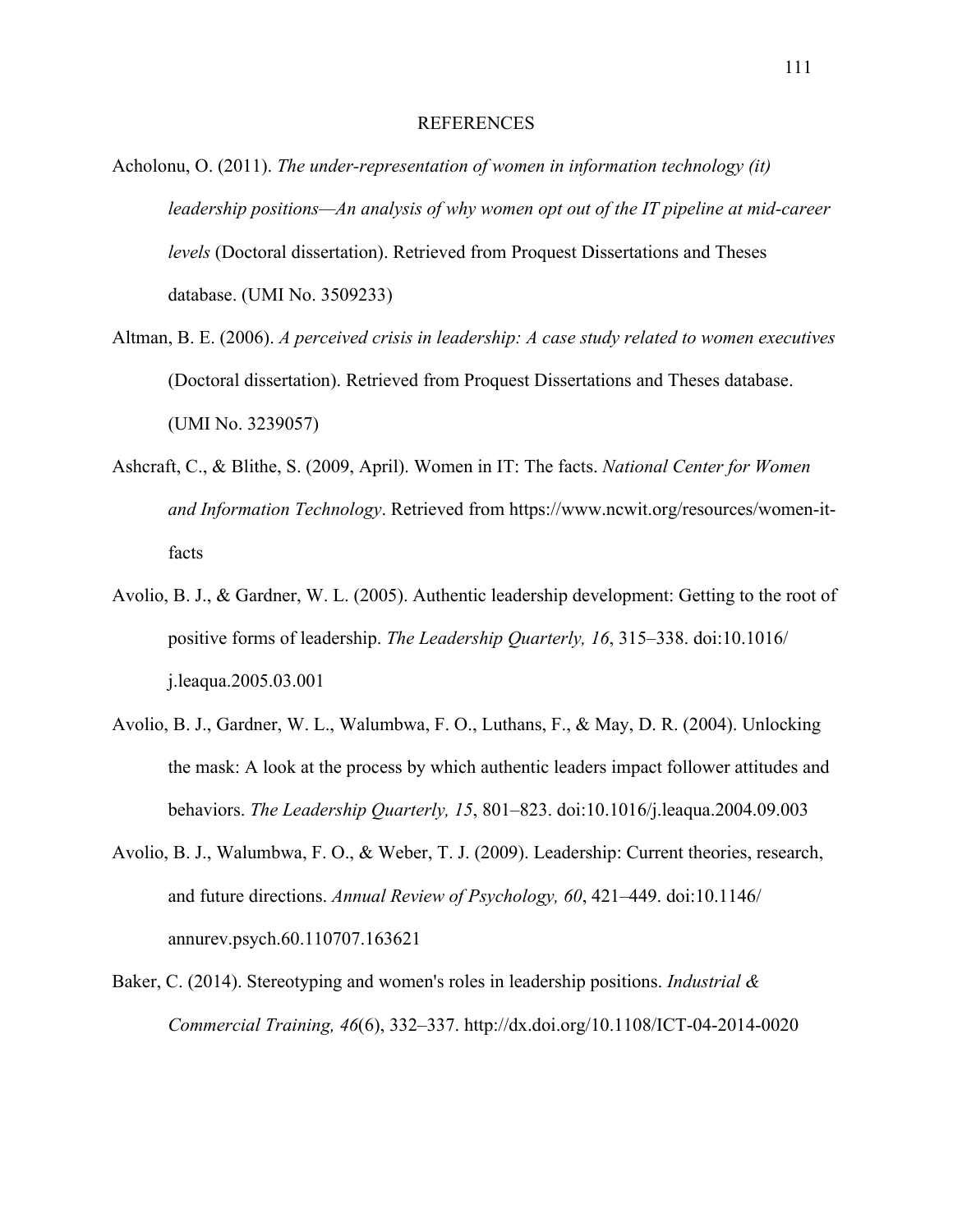- Banaji, M. R., & Greenwald, A. G. (2013). *Blind spot: Hidden biases of good people.* New York, NY: Delacorte Press.
- Banse, R., Gawronski, B., Rebetez, C., Gutt, H., & Morton, J. B. (2010). The development of spontaneous gender stereotyping in childhood: Relations to stereotype knowledge and stereotype flexibility. *Developmental Science, 13*(2), 298–306. doi:10.1111/j.1467- 7687.2009.00880.x
- Bartol, K. M., Martin, D. C., & Kromkowski, J. A. (2003). Leadership and the glass ceiling: Gender and ethnic group influences on leader behaviors at middle and executive managerial levels. *Journal of Leadership & Organizational Studies, 9*(3), 8–19. doi:10.1177/107179190300900303
- Bass, B. (1985). *Leadership and performance beyond expectations.* New York, NY: Free Press.
- Belkin, L. (2008, May 15). Diversity isn't rocket science, is it? *The New York Times*. Retrieved from http://www.nytimes.com/2008/05/15/fashion/15WORK.html
- Berger, P. L., & Luckmann, T. (1966). *The social construction of reality: A treatise in sociology of knowledge.* New York, NY: Random House.
- Bible, D., & Hill, K. L. (2007). Discrimination: Women in business. *Journal of Organizational Culture, Communication and Conflict, 11*(1), 65–76. http://ecampus.nmit.ac.nz/moodle/ file.php/4599/Diversity/Bible%20%20Hill%20-%20Discrimination%20Women%20In% 20Business,%202007.pdf
- Brown, B. (2009). Authenticity is a daily practice*.* Retrieved from http://brenebrown.com/wpcontent/uploads/2013/09/Authenticity\_download-1.pdf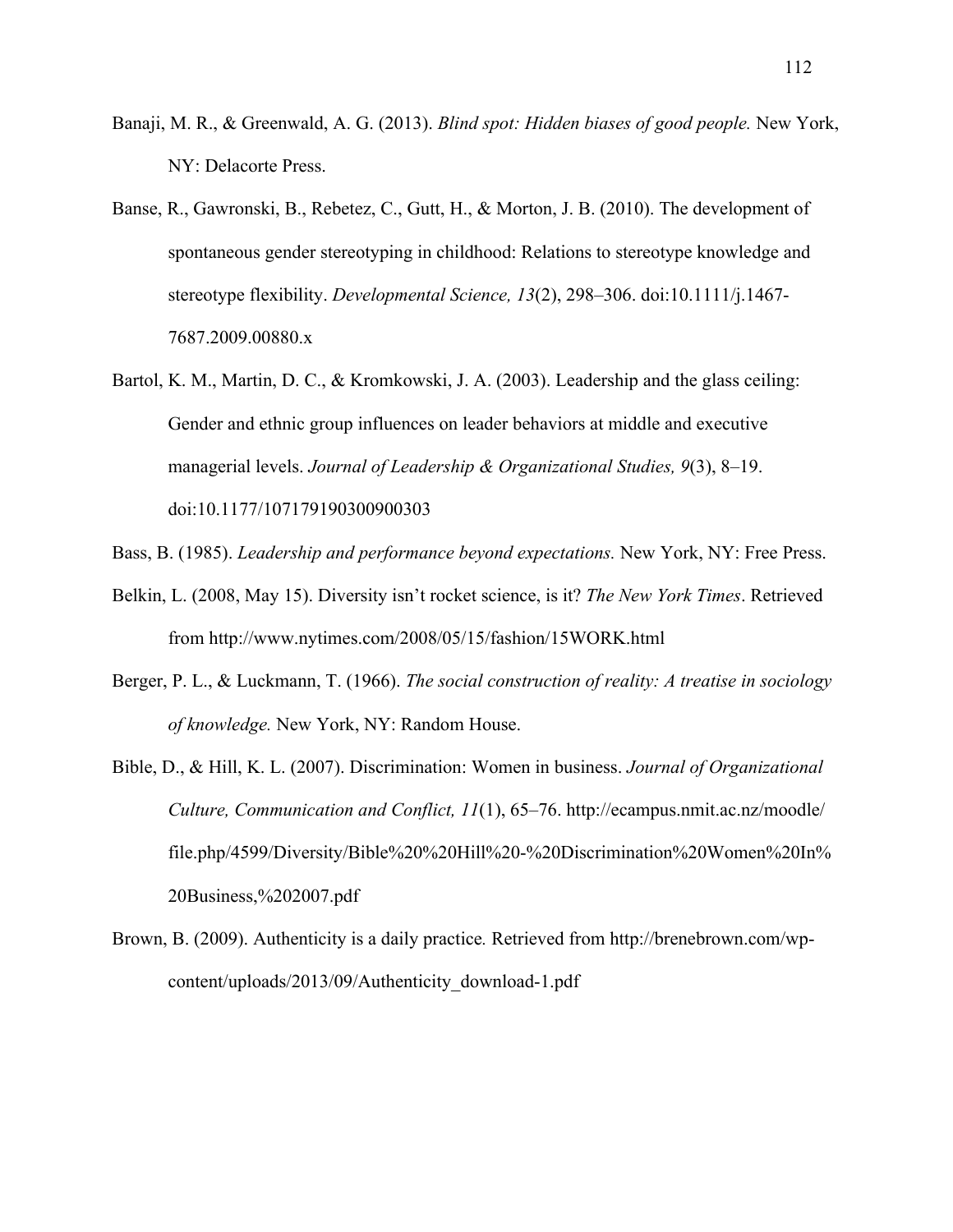Bullough, A. M. (2008). *Global factors affecting women's participation in leadership* (Doctoral dissertation). Retrieved from ProQuest ETD Collection for FIU: http://digitalcommons. fiu.edu/dissertations/AAI3358429

Burke, S., & Collins, K. M. (2001). Gender differences in leadership styles and management skills. *Women in Management Review, 16*(5/6), 244–257. http://dx.doi.org/10.1108/ 09649420110395728

Carr-Ruffino, N. (2005). *The promotable woman* (4th ed.). Franklin Lakes, NJ: The Career Press.

- Cassar, V., & Buttigieg, S. (2013). An examination of the relationship between authentic leadership and psychological well-being and the mediating role of meaningfulness at work. *International Journal of Humanities and Social Science, 3*(5), 171–183. Retrieved from https://www.researchgate.net/publication/258515723
- Catalyst, Inc. (2001). The next generation: Today's professionals, tomorrow's leaders. *Catalyst.* Retrieved from http://www.catalyst.org/system/files/TheNextGeneration.pdf
- Catalyst, Inc. (2012). Catalyst 2012 census of Fortune 500: No change for women in top leadership*. Catalyst*. Retrieved from http://catalyst.org/media/catalyst-2012-censusfortune-500-no-change-women-top-leadership
- Ceci, S. J., Williams, W. M., & Barnett, S. M. (2009). Women's underrepresentation in science: Sociocultural and biological considerations. *Psychological Bulletin, 135*(2), 218–261. doi:10.1037/a0014412
- Chatman, J. A. (1989). Improving interactional organizational research: A model personorganization fit. *Academy of Management Review, 14*(3), 333–349. doi:10.5465/AMR. 1989.4279063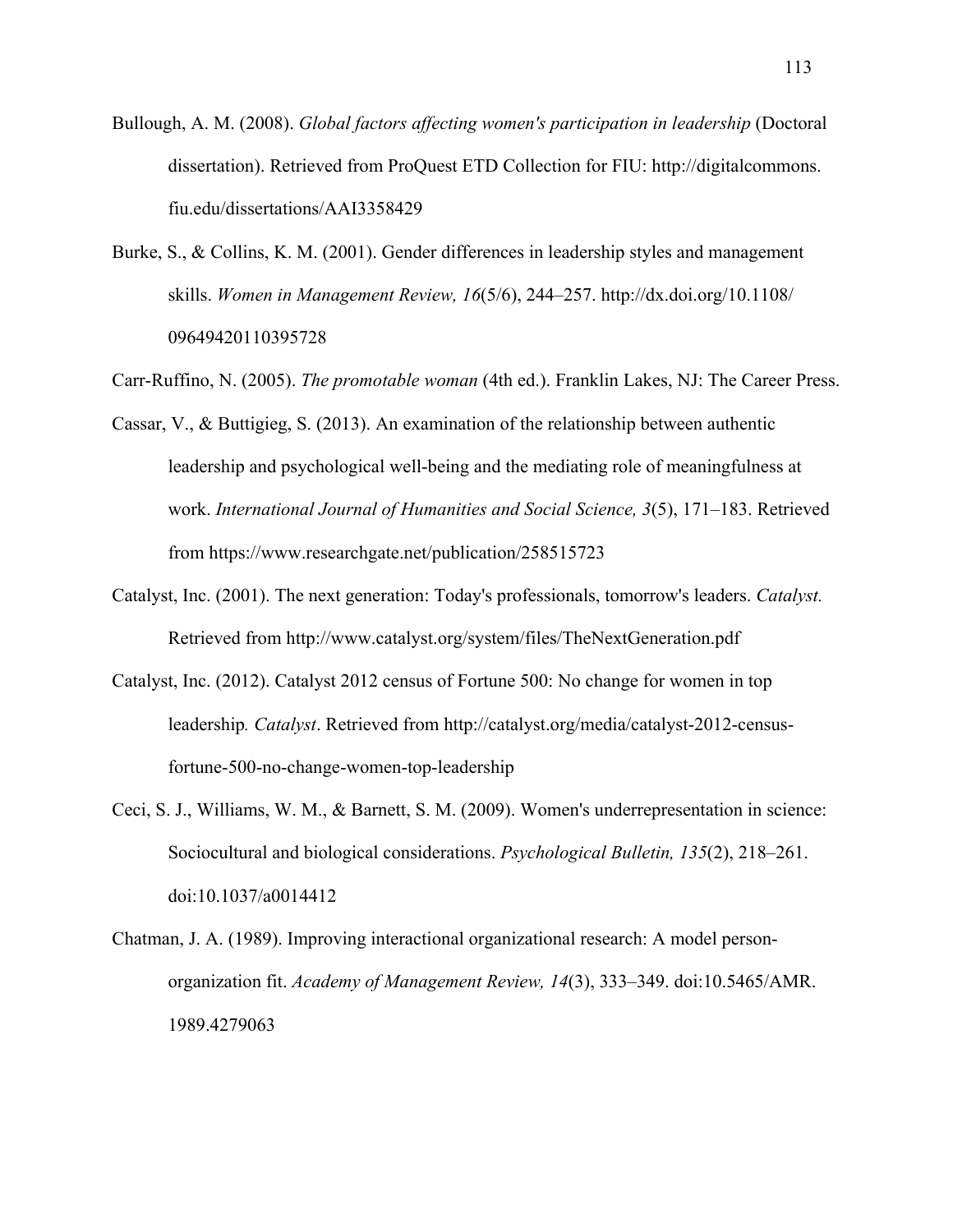- Chin, J. L. (2011). Women and leadership: Transforming visions and current contexts. In *Forum on Public Policy Online,* 2011(2). Retrieved from http://eric.ed.gov/?id=EJ944204
- Chin, J. L., Lott, B., Rice, J. K., & Sanchez-Hucles, J. (2007). *Women and leadership: Transforming visions and diverse voices.* Malden, MA: Blackwell Publishing.
- Corbett, C., & Hill, C. (2015). *Solving the equation: The variables for women's success in engineering and computing.* Washington DC: AAUW.
- Cuadrado, I., Morales, J., & Recio, P. (2008). Women's access to managerial positions: An experimental study of leadership styles and gender. *The Spanish Journal of Psychology, 11*(1), 55–65. doi:10.1017/S113874160000411X
- Deloitte. (2016). *Stretch assignment*. Bersin by Deloitte. Retrieved from http://www.bersin.com/ Lexicon/Details.aspx?id=14750
- Diekman, A., Brown, E., Johnston, A., & Clark, E. (2010). Seeking congruity between goals and roles: A new look at why women opt out of science, technology, engineering, and mathematics careers. *Psychological Science, 21*(8), 1051–1057. doi:10.1177/ 0956797610377342
- Duehr, E. E., & Bono, J. E. (2006). Men, women, and managers: Are stereotypes finally changing? *Personnel Psychology, 59*(4), 815–846. doi:10.1111/j.1744- 6570.2006.00055.x
- Eadicicco, L. (2014, July 9). Silicon Valley has a huge diversity problem and these charts prove it. *Business Insider*. Retrieved from http://www.businessinsider.com/diversity-in-tech-2014-2014-7?op=1
- Eagly, A. H. (2005). Achieving relational authenticity in leadership: Does gender matter? *The Leadership Quarterly, 16*(3), 459–474. doi:10.1016/j.leaqua.2005.03.007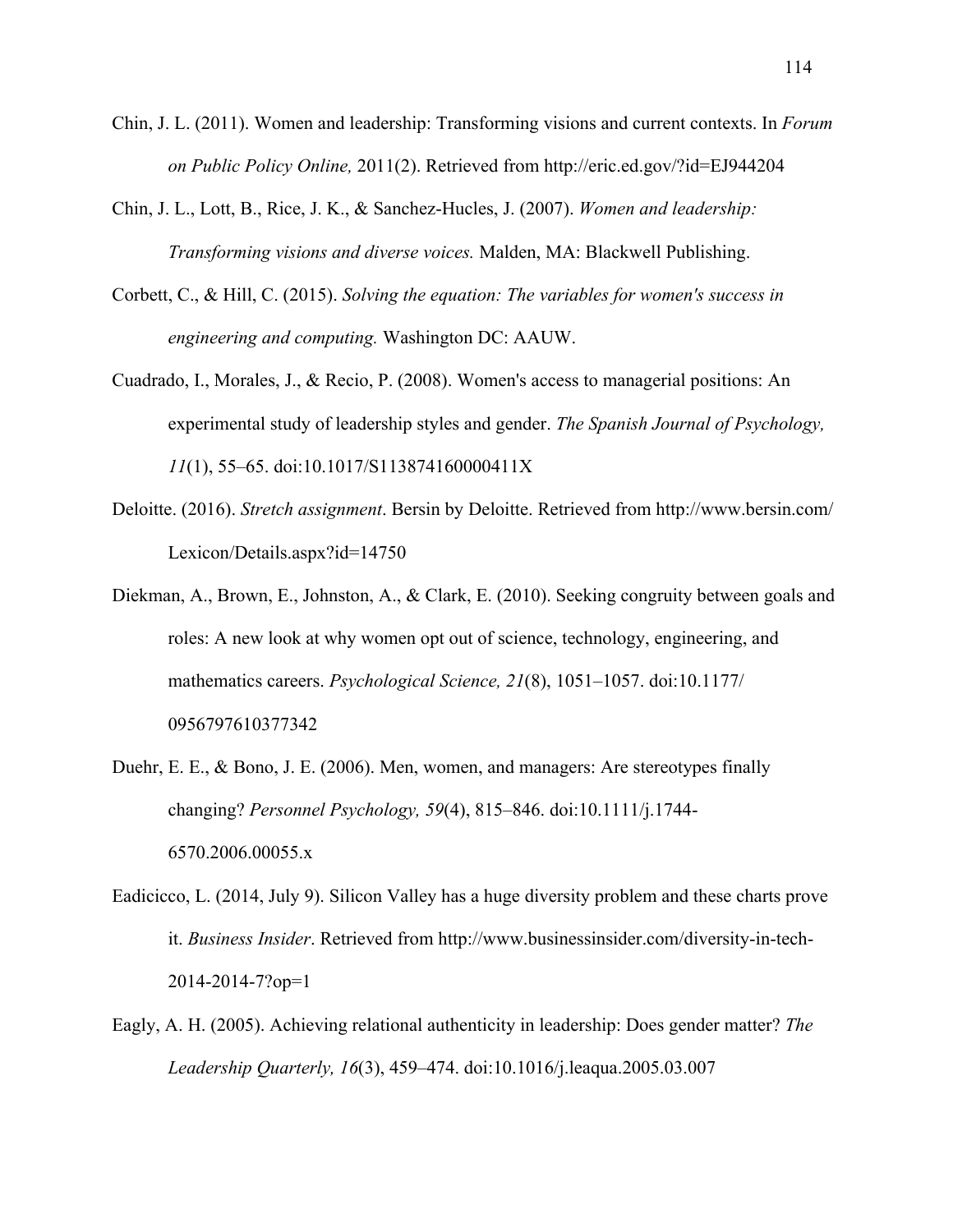- Eagly, A. H. (2007). Female leadership advantage and disadvantage: Resolving the contradictions. *Psychology of Women Quarterly, 31*(1), 1-12. doi:10.1111/j.1471- 6402.2007.00326.x
- Eagly, A. H., & Carli, L. L. (2003). The female leadership advantage: An evaluation of the evidence. *The Leadership Quarterly, 14*, 807–834. doi:10.1016/j.leaqua.2003.09.004
- Eagly, A. H., & Carli, L. L. (2007). Women and the labyrinth of leadership. *Harvard Business Review, 85*(9), 63–71. Retrieved from https://hbr.org/2007/09/women-and-the-labyrinthof-leadership
- Eagly, A. H., & Chin, J. L. (2010). Diversity and leadership in a changing world. *American Psychologist, 65*(3), 216–224. doi:10.1037/a0018957
- Eagly, A. H., & Johannesen-Schmidt, M. C. (2001). The leadership styles of women and men. *Journal of Social Issues, 57*(4), 781–797. doi:10.1111/0022-4537.00241
- Eagly, A. H., & Johnson, B. T. (1990). Gender and leadership style: A meta-analysis. *Psychological Bulletin, 108*(2), 233–256. doi:10.1037/0033-2909.108.2.233
- Eagly, A. H., & Karau, S. J. (2002). Role congruity theory of prejudice toward female leaders. *Psychological Review, 109*(3), 573–598. doi:10.1037//0033-295X.109.3.573
- Eagly, A. H., Klonsky, B. G., & Makhijani, M. G. (1992). Gender and the evaluation of leaders: A meta-analysis. *Psychological Bulletin, 111*(1), 3–22. doi:10.1037/0033-2909.111.1.3
- Eagly, A. H., & Wood, W. (2012). Social role theory. In P. van Lange, A. Kruglanski, & E. Higgins, *Handbook of theories in social psychology* (pp. 458–476). Thousand Oaks, CA: Sage.
- Fairholm, G. W. (2009). *Organizational power politics: Tactics in organizational leadership* (2nd ed.). Santa Barbara, CA: ABC-CLIO.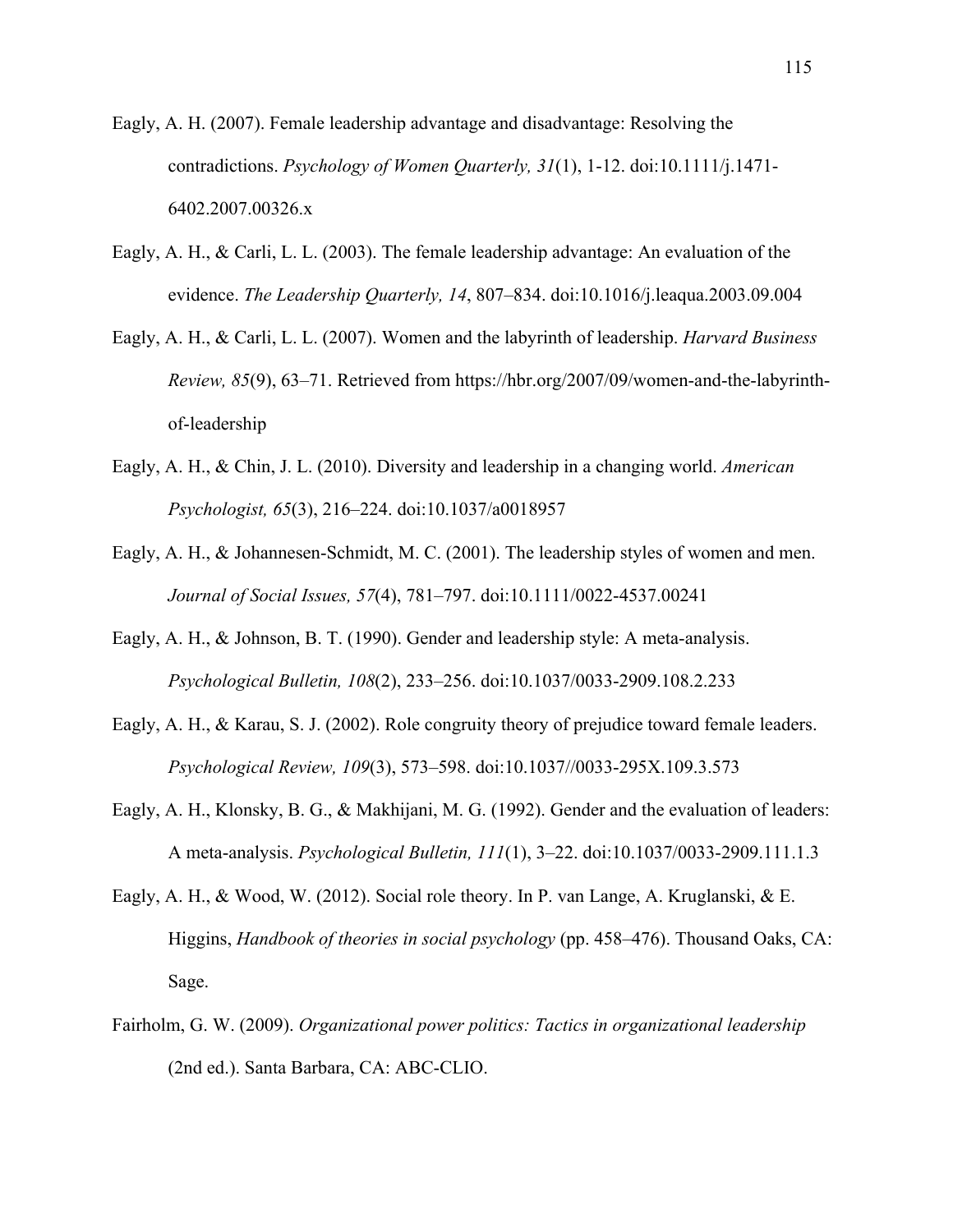- Faulkner, W. (2009). Doing gender in engineering workplace cultures. II. Gender in/authenticity and the in/visibility paradox. *Engineering Studies, 1*(3), 169–189. http://dx.doi.org/ 10.1080/19378620903225059
- Foust-Cummings, H., Sabattini, L., & Carter, N. (2008, February 15). Women in technology: Maximizing talent, minimizing barriers*.* Retrieved from http://www.catalyst.org/system/ files/Women in Technology Maximizing Talent Minimizing Barriers.pdf
- Gardner, W. L., Avolio, B. J., Luthans, F., May, D. R., & Walumbwa, F. O. (2005). Can you see the real me? A self-based model of authentic leader and follower development. *Leadership Quarterly, 16*, 343–372. doi:10.1016/j.leaqua.2005.03.003
- George, B., & Sims, P. (2007). *True north: Discover your authentic leadership.* San Francisco, CA: Jossey-Bass.
- George, B., Sims, P., McLean, A. N., & Mayer, D. (2007). Discovering your authentic leadership. *Harvard Business Review, 85*(2), 1–8. Retrieved from https://hbr.org/ 2007/02/discovering-your-authentic-leadership
- Goffee, R., & Jones, G. (2013, May). Creating the best workplace on earth. *Harvard Business Review*: Retrieved from https://hbr.org/2013/05/creating-the-best-workplace-on-earth
- Goldman, B. M., & Kernis, M. H. (2002). The role of authenticity in healthy psychological functioning and subjective well-being. *Annals of the American Psychotherapy Association, 5*(6), 18–20. Retrieved from https://www.researchgate.net/publication/ 251802973
- Goleman, D. (1998). *Working with emotional intelligence.* New York, NY: Bantam Dell.
- Goleman, D. (2002). *Primal leadership: Learning to lead with emotional intelligence.* Boston, MA: Harvard Business School Press.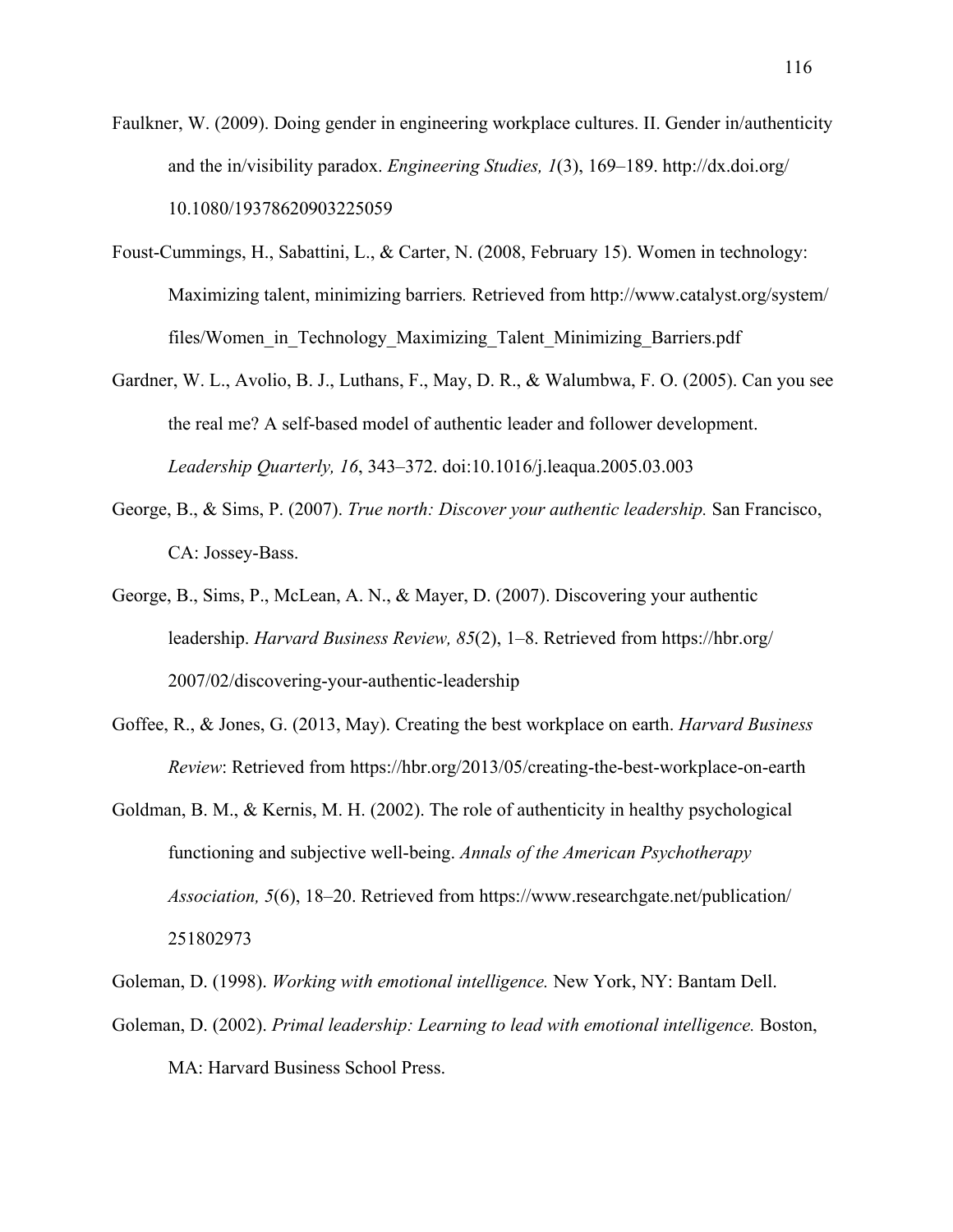- Goodsell, K. (2009). *Authenticity and balance in leadership among executives* (Doctoral dissertation). Retrieved from ProQuest Dissertations and Theses database. (UMI No. 407278).
- GoodTherapy. (2015). *Isolation*. Retrieved from http://www.goodtherapy.org/learn-abouttherapy/issues/isolation#What%20Is%20Social%20Isolation?
- Grant, A. (2011, May 11). Top 25 companies for work-life balance. *U.S. News & World Report*. Retrieved from http://money.usnews.com/money/careers/articles/2011/05/11/top-25 companies-for-work-life-balance
- Greenleaf Center for Servant Leadership. (2016). What is servant leadership? Retrieved from Robert K. Greenleaf Center for Servant Leadership website: https://www.greenleaf.org/ what-is-servant-leadership/
- Greenleaf, R. K. (2002). *Servant leadership: A journey into the nature of legitimate power and greatness* (25th-anniversary ed.). New York, NY: Paulist Press.
- Greenwald, A. G., & Banaji, M. R. (1995). Implicit social cognition: Attitudes, self-esteem, and stereotypes. *Journal of Personality and Social Psychology, 102*, 4–27. http://dx.doi.org/ 10.1037/0033-295X.102.1.4
- Greenwald, A. G., McGhee, D. E., & Schwartz, J. L. (1998). Measuring individual differences in implicit cognition: The implicit association test. *Journal of Personality and Social Psychology, 74*(6), 1464–1480. http://dx.doi.org /10.1037/0022-3514.74.6.1464
- Griffin, E. (2015, June 13). The top technology companies of the Fortune 500. *Fortune*. Retrieved from http://fortune.com/2015/06/13/fortune-500-tech/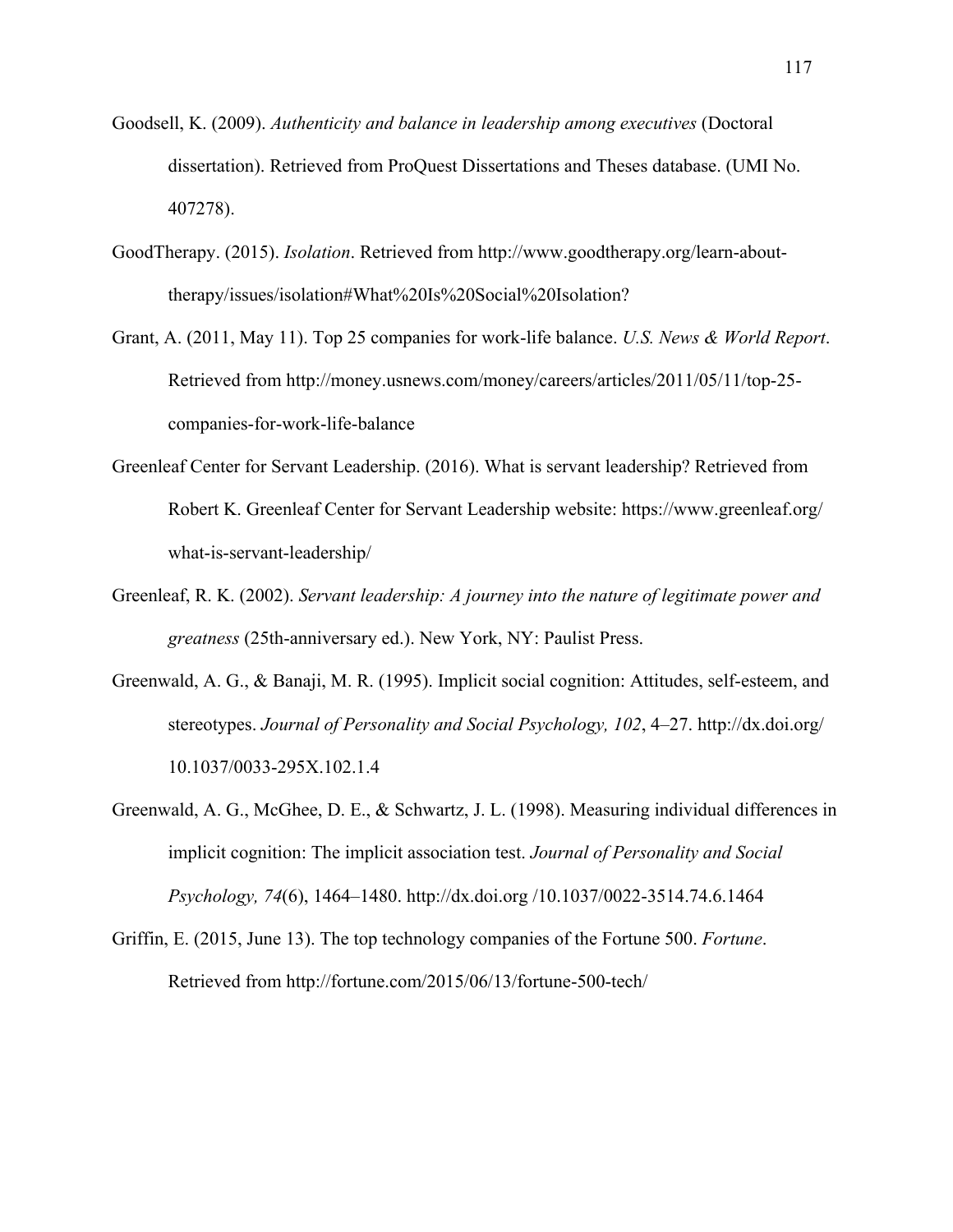Groves, K. S. (2005). Gender differences in social and emotional skills and charismatic leadership. *Journal of Leadership & Organizational Studies, 11*(3), 30–46. doi:10.1177/107179190501100303

- Harvath, A. R. (2013). *Leader character strengths and authentic leadership: Seeking opportunities for authentic leadership development through character development* (Doctoral dissertation). Retrieved from ProQuest Dissertations and Theses database. (UMI No. 3604537).
- Hay Group. (2016). Emotional and social intelligence for effective leadership. Retrieved from http://www.haygroup.com/leadershipandtalentondemand/leadershipsolutions/developmen t-programs/emotional-leadership.aspx
- Heilman, M. E. (2001). Description and prescription: How gender stereotypes prevent women's ascent up the organizational ladder. *Journal of Social Issues, 57*(4), 657–674. doi:10.1111/0022-4537.00234
- Heilman, M. E., Wallen, A. S., Fuchs, D., & Tamkins, M. M. (2004). Penalties for success: Reactions to women who succeed at male gender-typed tasks. *Journal of Applied Psychology, 89*(3), 416–427. http://dx.doi.org/10.1037/0021-9010.89.3.416
- Helgesen, S. (1990). *The female advantage: Women's ways of leadership.* New York, NY: Doubleday/Currency.
- Helgesen, S. (2016). The female advantage: Women's ways of leadership. Retrieved from https://sallyhelgesen.com/index.php/sallysbooks/the-female-advantage-womens-ways-ofleadership/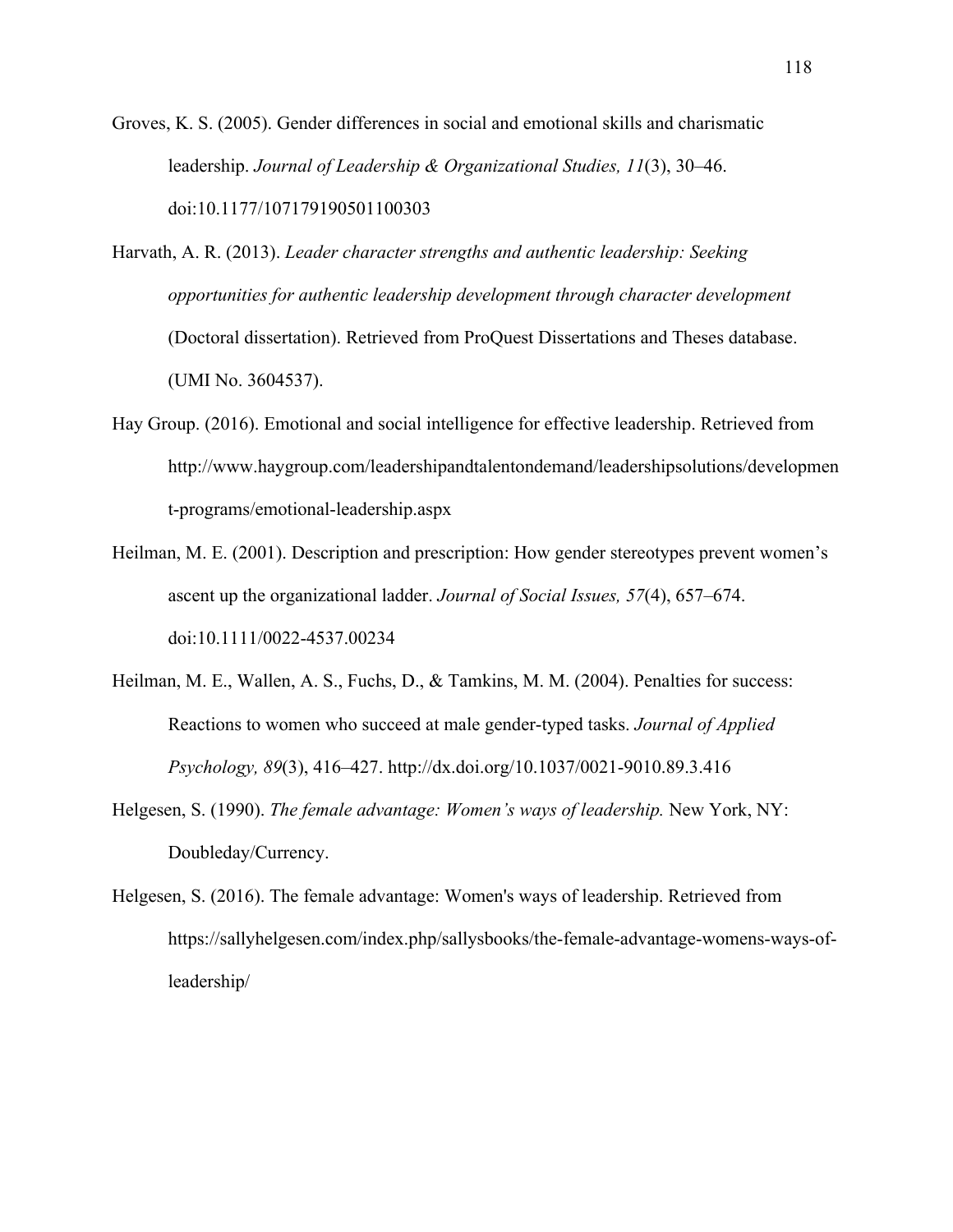- Hewlett, S. A. (2002, April). Executive women and the myth of having it all. *Harvard Business Review*. Retrieved from https://hbr.org/2002/04/executive-women-and-the-myth-ofhaving-it-all
- Hewlett, S. A., Sherbin, L., Dieudonne, F., Fargnoli, C., & Fredman, C. (2014). *Athena factor 2.0: Accelerating female talent in science, engineering & technology.* New York, NY: Center for Talent Innovation. Retrieved from http://www.talentinnovation.org/assets/ Athena-2-ExecSummFINAL-CTI.pdf
- Hill, C., Corbett, C., & St. Rose, A. (2010). Why so few? Women in science, technology, engineering, and mathematics*.* Retrieved from http://www.aauw.org/files/2013/02/Why-So-Few-Women-in-Science-Technology-Engineering-and-Mathematics.pdf
- Hofstede, G. (1980). *Culture's consequences: International differences in work-related values.* Beverly Hills, CA: Sage Publications.
- Hofstede, G. (1998). *Masculinity and femininity: The taboo dimension of national cultures.* Thousand Oaks, CA: Sage Publications.
- Hofstede, G. (2001). *Culture's consequences: Comparing values, behaviors, institutions, and organizations across nation* (2nd ed.). Thousand Oaks, CA: Sage Publications.
- Ibarra, H. (1999). Provisional selves: Experimenting with image and identity in professional adaptation. *Administrative Science Quarterly, 44*(4), 764–791. doi:10.2307/2667055
- Ilies, R., Morgeson, F. P., & Nahrgang, J. D. (2005). Authentic leadership and eudaemonic wellbeing: Understanding leader-follower outcomes. *Leadership Quarterly, 16*, 373–394. doi:10.1016/j.leaqua.2005.03.002
- Social Constructs. (2008). In W. A. Darity, Jr. (Ed.), *International encyclopedia of the social sciences* (2nd ed., Vol. 7, pp. 578-580). Detroit, MI: Macmillan Reference USA.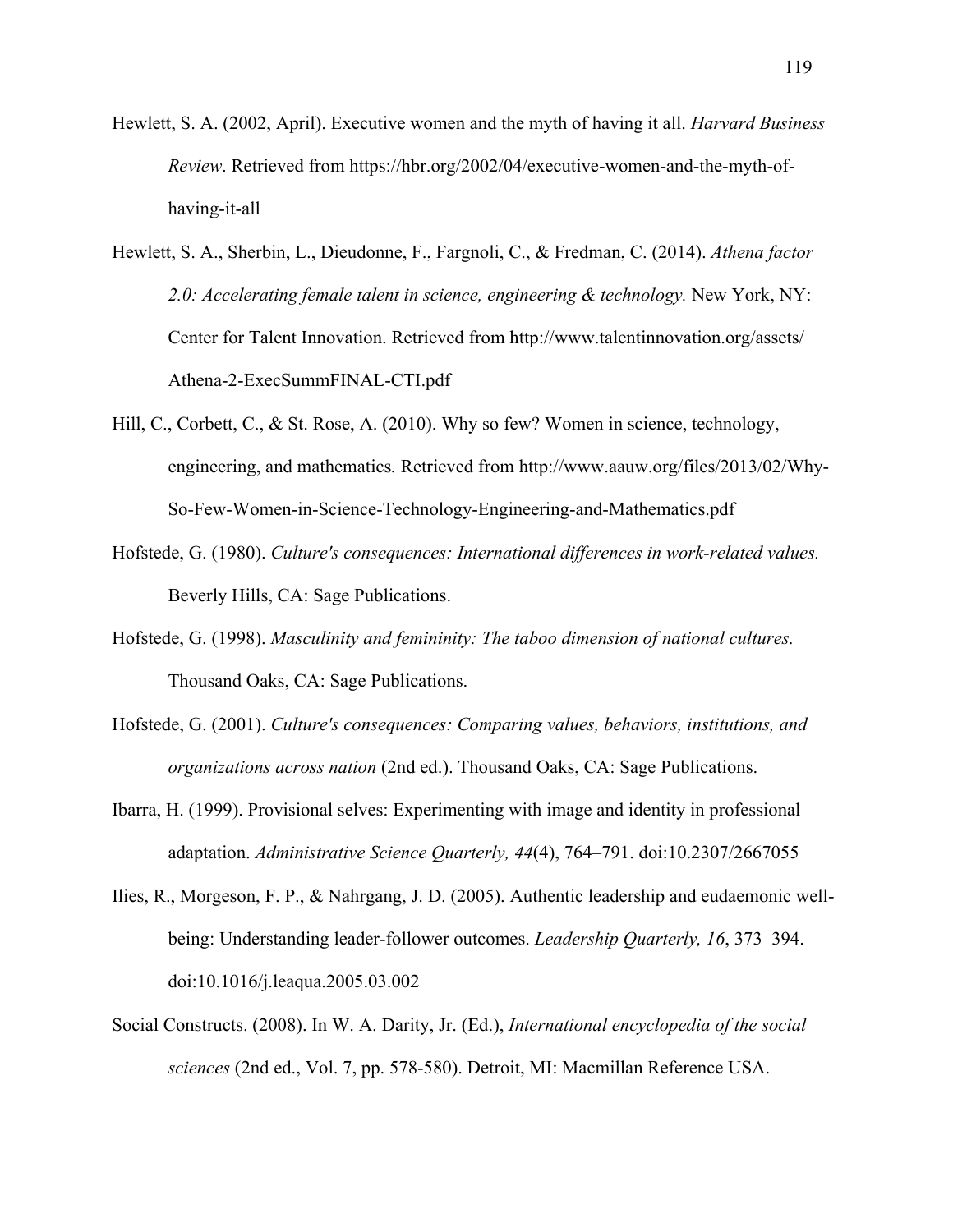Retrieved from Encyclopedia.com website: http://www.encyclopedia.com/socialsciences/applied-and-social-sciences-magazines/social-constructs

- International Planned Parenthood Federation. (n.d.). What is gender equality? Retrieved from http://www.ippf.org/our-work/what-we-do/gender/what-gender-equality
- Kalkhoff, W., & Thye, S. R. (2006). Expectation states theory and research: New observations from meta-analysis. *Sociological Methods & Research, 35*(2), 219–249. doi:10.1177/0049124106290311
- Kennedy, J. F. (1963, May 8). *John F. Kennedy: 1963: Containing the public messages, speeches, and statements of the president, January 20 to December 31, 1963.* The Public Papers of the Presidents of The United States. Retrieved from http://quod.lib.umich.edu/ p/ppotpus/4730928.1963.001/436?rgn=full+text;view=image
- Kernis, M. H., & Goldman, B. M. (2006). A multicomponent conceptualization of authenticity: Theory and research. *Advances in Experimental Social Psychology, 38*, 283–357. http://dx.doi.org/10.1016/S0065-2601(06)38006-9
- Kouzes, J., & Posner, B. (2002). *The leadership challenge* (3rd ed.). San Francisco, CA: Jossey-Bass/Pfeiffer.
- Langford, M., Welch, O. J., & Welch, S. T. (1998). Men, women, and the use of power: Is it based on the person or the situation? *Equal Opportunities International, 17*(1), 1–12. http://dx.doi.org/10.1108/02610159810785467
- Lemons, M., & Parzinger, M. (2007). Gender schemas: A cognitive explanation of discrimination of women in technology. *Journal of Business Psychology, 22*, 91–98. doi:10.1007/sl0869-007-9050-0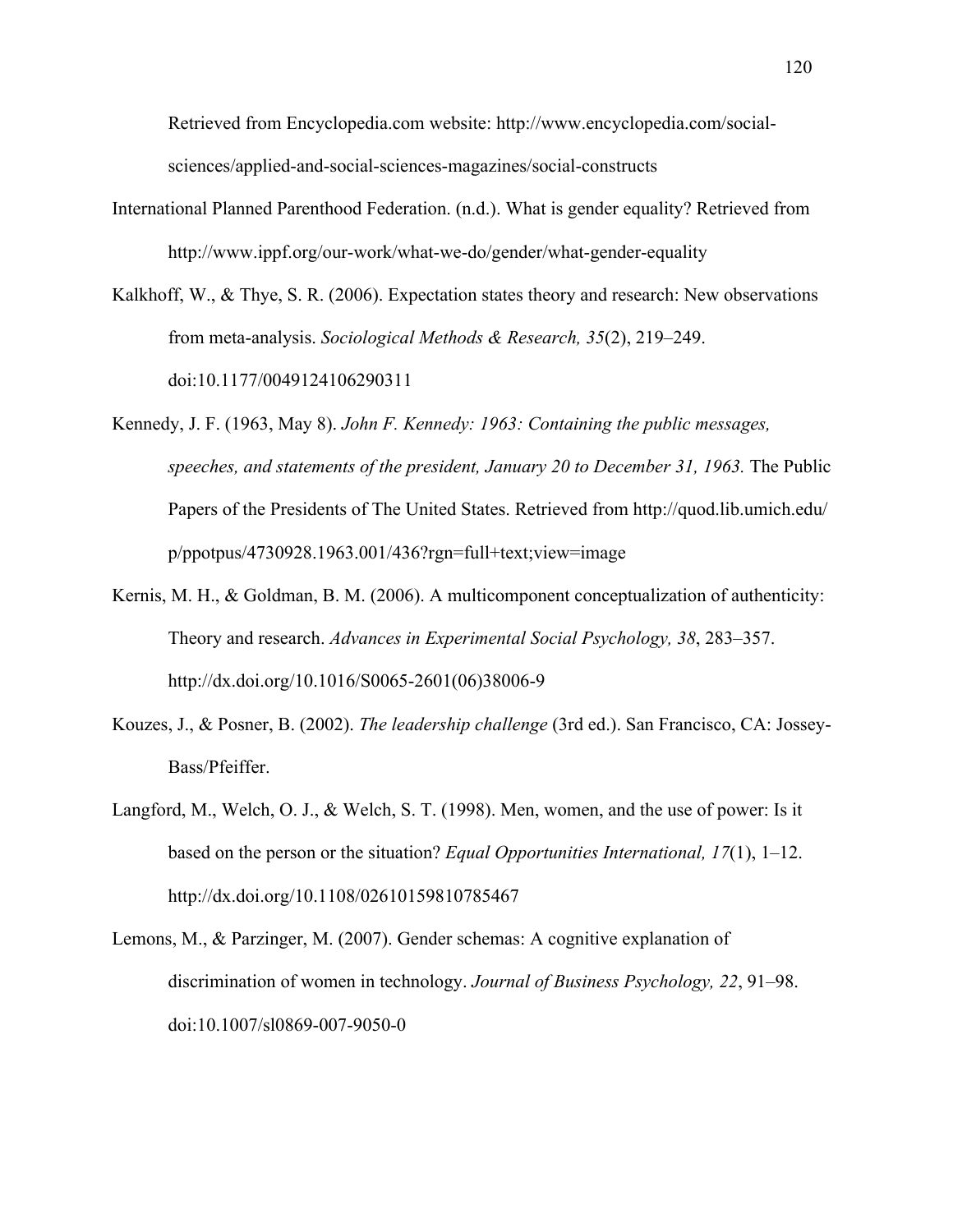- Lips, H. M., & Keener, E. (2007). Effects of gender and dominance on leadership emergence: Incentives make a difference. *Sex Roles, 50*, 563–571. doi:10.1007/s11199-007-9210-8
- Liu, H., Cutcher, L., & Grant, D. (2015). Doing authenticity: The gendered construction of authentic leadership. *Gender, Work and Organization*, *22*(3), 237–255. doi:10.1111/gwao.12073
- Luthans, F., & Avolio, B. J. (2003). Authentic leadership development. In R. E. Quinn (Ed.), *Positive organizational scholarship* (pp. 241–261). San Francisco, CA: Barrett-Koehler.
- Lyness, K. S., & Heilman, M. E. (2006). When fit is fundamental: Performance evaluations and promotions of upper-level female and male managers. *Journal of Applied Psychology, 91* (4), 777–785. doi:10.1037/0021-9010.91.4.777
- McDonald, P. R. (1993). *Individual-organizational value congruence: Operationalism and consequents* (Doctoral dissertation, Western University). Retrieved from http://ir.lib.uwo. ca/digitizedtheses/2189
- Ménard, J., & Brunet, L. (2011). Authenticity and well-being in the workplace: A mediation model. *Journal of Managerial Psychology, 26*(4), 331-346. http://dx.doi.org/10. 1108/02683941111124854
- Michael, R. (2013). *Women in leadership in higher education: Leadership styles and the "glass ceiling"* (Doctoral dissertation). Retrieved from Proquest Dissertations and Theses. (UMI No. 3565669)
- Moustakas, C. (1994). *Phenomenological research methods.* Thousand Oaks, CA: Sage Publications.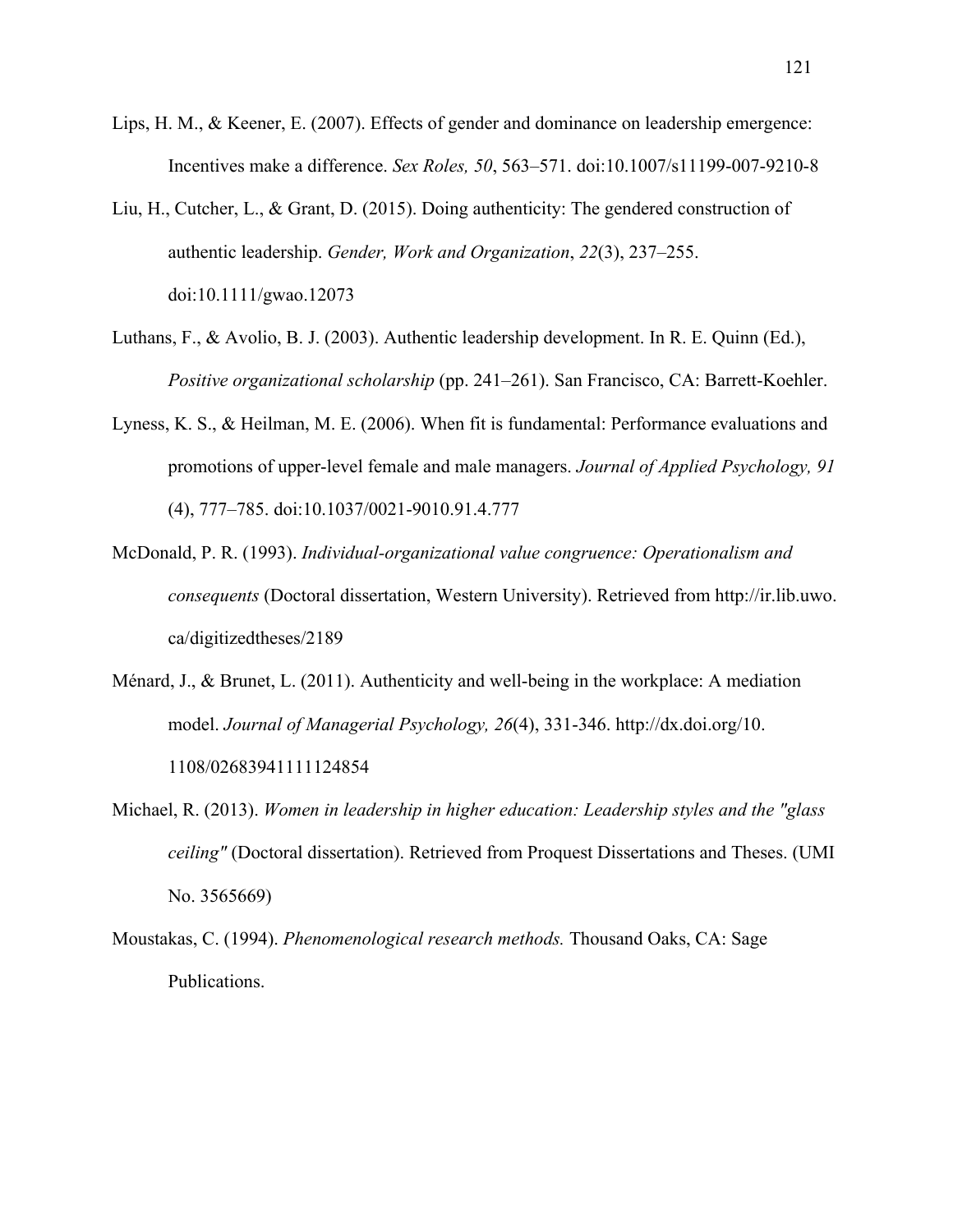- National Center for Women and Information Technology. (2013, June 30). Did you know: Demographics on technical women. Retrieved from https://www.ncwit.org/blog/did-youknow-demographics-technical-women
- Newburry, W., Belkin, L. Y., & Ansari, P. (2008). Perceived career opportunities from globalization: Globalization capabilities and attitudes towards women in Iran and the US. *Journal of International Business Studies, 39*(5), 814–832. doi:10.1057/8400335
- Nosek, B., Greenwald, A., & Banaji, M. (2005). Understanding and using the implicit association test: II. Method variables and construct validity. *Personality and Social Psychology Bulletin, 31*(2), 166–180. Retrieved from http://www.people.fas.harvard.edu/ ~banaji/research/publications/articles/2005\_Nosek\_PSPB.pdf
- Nosek, B. A., Smyth, F. L., Sriram, N., Lindner, N. M., Devos, T., Ayala, A., Bar-Anan, Y… Greenwald, A.G. (2009). National differences in gender–science stereotypes predict national sex differences in science and math achievement. *PNAS, 106*(26), 10593–10597. doi:10.1073/0809921106
- Ogden, S. M., McTavish, D., & McKean, L. (2006). Clearing the way for gender balance in the management of the UK financial services industry: Enablers and barriers. *Women in Management Review, 21*(1), 40–53. http://dx.doi.org/10.1108/09649420610643402
- O'Hara, C. (2014, August 27). Who's being left out on your team? *Harvard Business Review*. Retrieved from https://hbr.org/2014/08/whos-being-left-out-on-your-team

Olgiati, E., & Shapiro, G. (2002). Promoting gender equality in the workplace. *European Foundation for the Improvement of Living and Working Conditions*. Retrieved from http://www.eurofound.europa.eu/sites/default/files/ef\_files/pubdocs/2001/61/en/1/ef0161 en.pdf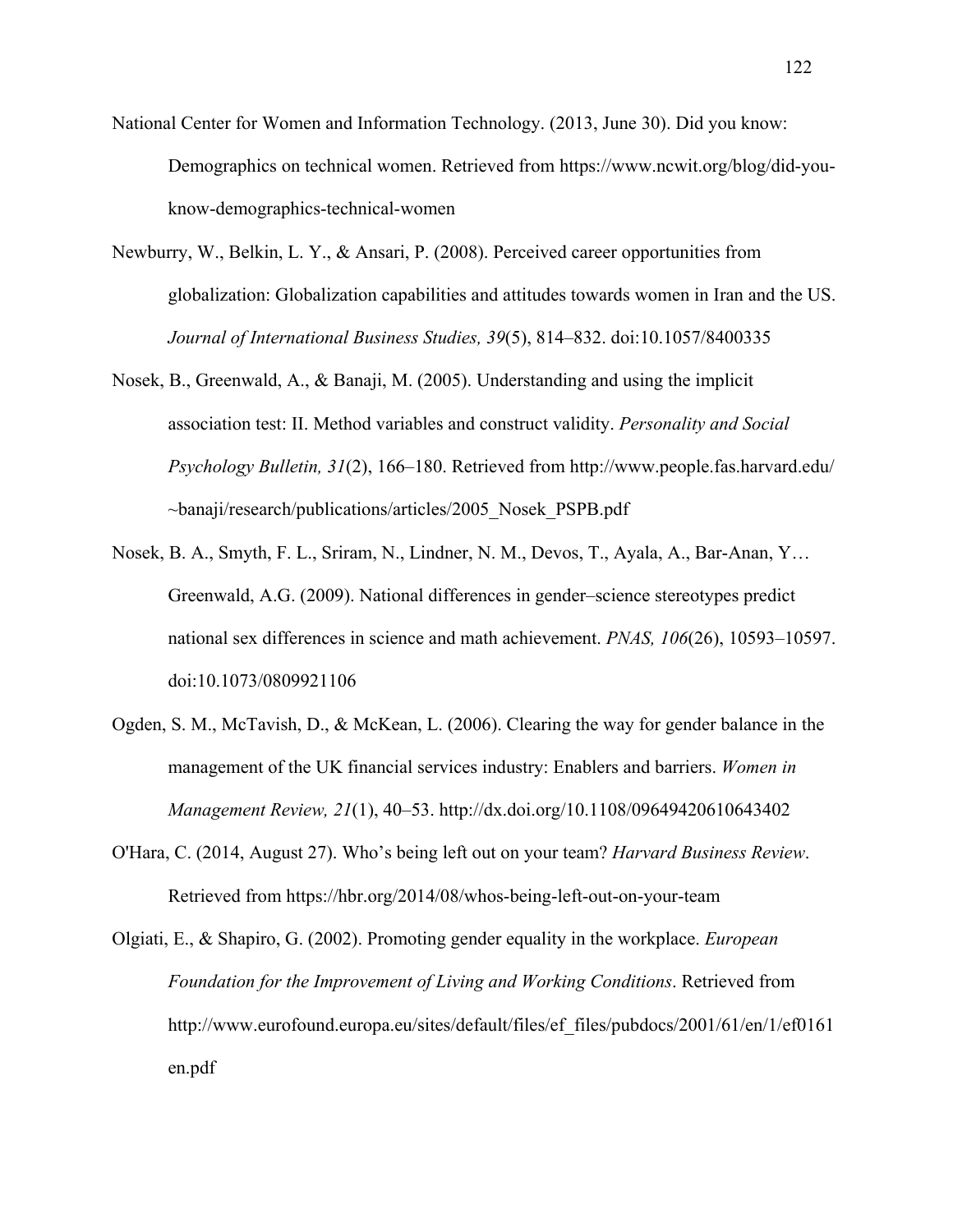- Paustian-Underdahl, S. C., Walker, L. S., & Woehr, D. J. (2014). Gender and perceptions of leadership effectiveness: A meta-analysis of contextual moderators. *Journal of Applied Psychology, 99*(6), 1129–1145. http://dx.doi.org/10.1037/a0036751
- Peck, E. (2015, March 27). The stats on women in tech are actually getting worse. *The Huffington Post*. Retrieved from http://www.huffingtonpost.com/2015/03/27/women-intech\_n\_6955940.html
- Pleck, J. (1995). The gender role strain paradigm: An update. In R. F. Levant, & W. S. Pollack, Eds.), *A new psychology of men* (pp. 11–32). New York, NY: Basic Books.
- Powell, G. N., & Butterfield, D. A. (1994). Investigating the "glass ceiling" phenomenon: An empirical study of actual promotions to top management. *Academy of Management Journal, 37*(1), 68–86. doi:10.2307/256770
- Powell, G. N., Butterfield, D. A., & Bartol, K. M. (2008). Leader evaluations: A new female advantage? *Gender in Management, 23*(3), 156–174. http://dx.doi.org/10. 1108/ 17542410810866926
- Richards, L., & Morse, J. M. (2013). *Qualitative methods* (3rd ed.). Thousand Oaks, CA: Sage Publications.
- Ridgeway, C. L. (2001). Gender, status, and leadership. *Journal of Social Issues, 57*(4), 637– 655. doi:10.1111/0022-4537.00233

Robbins, S., & Judge, T. (2010). *Organizational behavior.* Upper Saddle River, NJ: Pearson.

Roberts, L. M. (2007). Bringing your whole self to work: Lessons in authentic engagement from women leaders. In B. Kellerman & D. Rhode (Eds*.), Women and leadership: The state of play and strategies for change. (*pp. 329-360)*.* San Francisco, CA: Jossey Bass.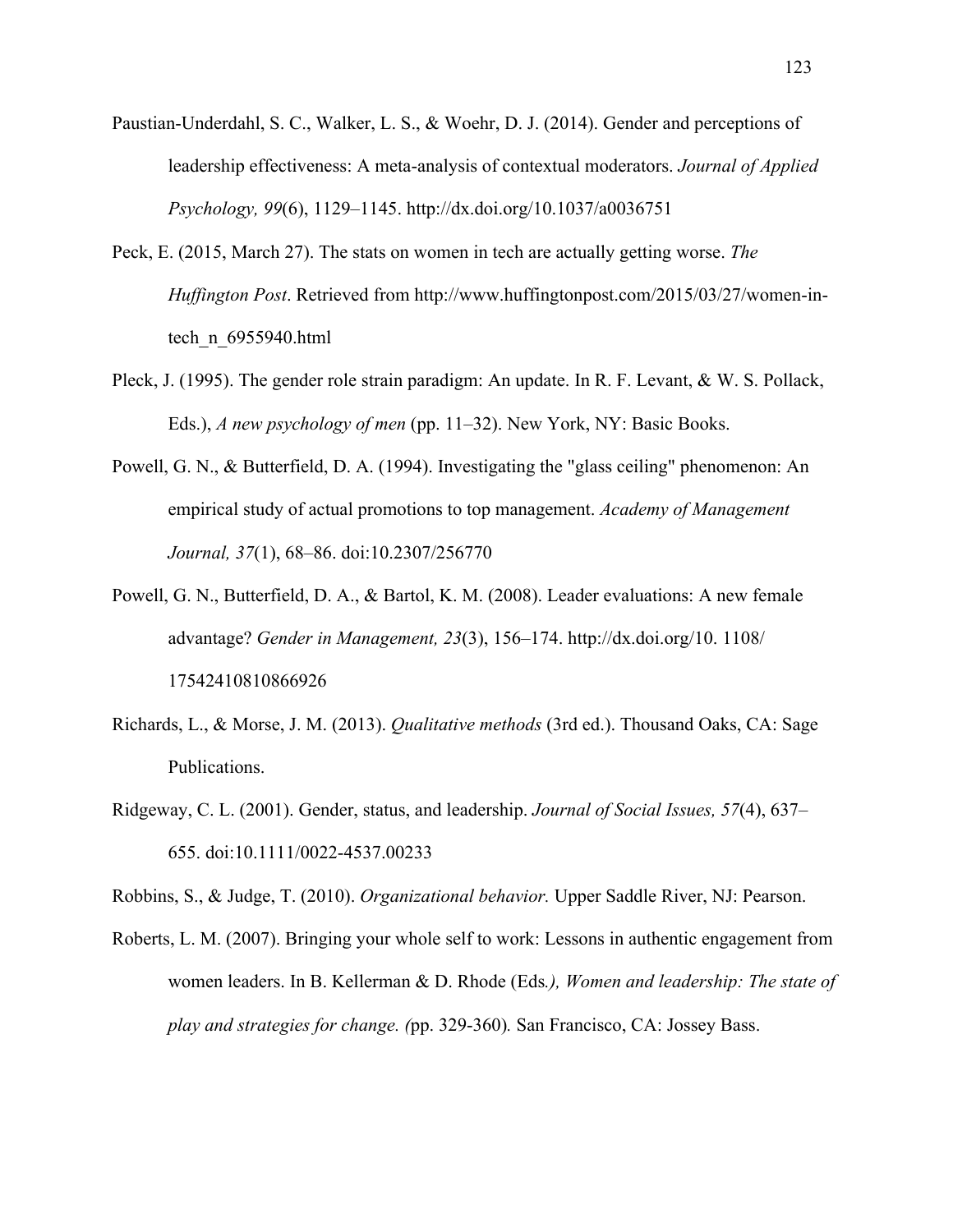- Roberts, L. M., & Dutton, J. E. (2009). *Exploring positive identities and organizations: Building a theoretical and research foundation.* New York, NY: Taylor & Francis Group.
- Rogers, C. R. (1965). The concept of the fully functioning person. *Pastoral Psychology, 16*(3), 21–33. doi:10.1007/BF01769775
- Rosener, J. B. (1990, November–December). Ways women lead. *Harvard Business Review, 68*(6). Retrieved from https://hbr.org/1990/11/ways-women-lead
- Ruderman, M. N., & Rogolsky, S. (2013, July). Getting real: How high-achieving women can lead authentically. [White Paper]. Retrieved from Center for Creative Leadership website: https://www.ccl.org/wp-content/uploads/2015/04/ gettingreal.pdf
- Ruderman, M., & Ohlott, P. (2004). What women leaders want. *Leader to Leader, 2004*(31), 41– 47. doi:10.1002/ltl.62
- Rudin, A. (2014, June 2). Take yourself to work every day! *Huffington Post*. Retrieved from http://www.huffingtonpost.com/april-rudin/remember-to-take-yourself\_b\_5390010.html
- Sandberg, S. (2013). *Lean in: Women, work, and the will to lead.* New York, NY: Alfred A. Knopf.
- Sapiro, V. (2008). Women's challenges in university leadership: Encompassed by our gender. On Campus With Women, *37*(1). Retrieved from Association of American Colleges and Universities website: http://archive.aacu.org/ocww/volume37\_1/feature.cfm?section=2
- Schein, E. H. (1978). *Career dynamics: Matching individual and organizational needs*. Reading, MA: Addison-Wesley.
- Schein, V. E. (1973). The relationship between sex role stereotypes and requisite management characteristics. *Journal of Applied Psychology, 57*(2), 95–100. http://dx.doi.org/ 10.1037/h0037128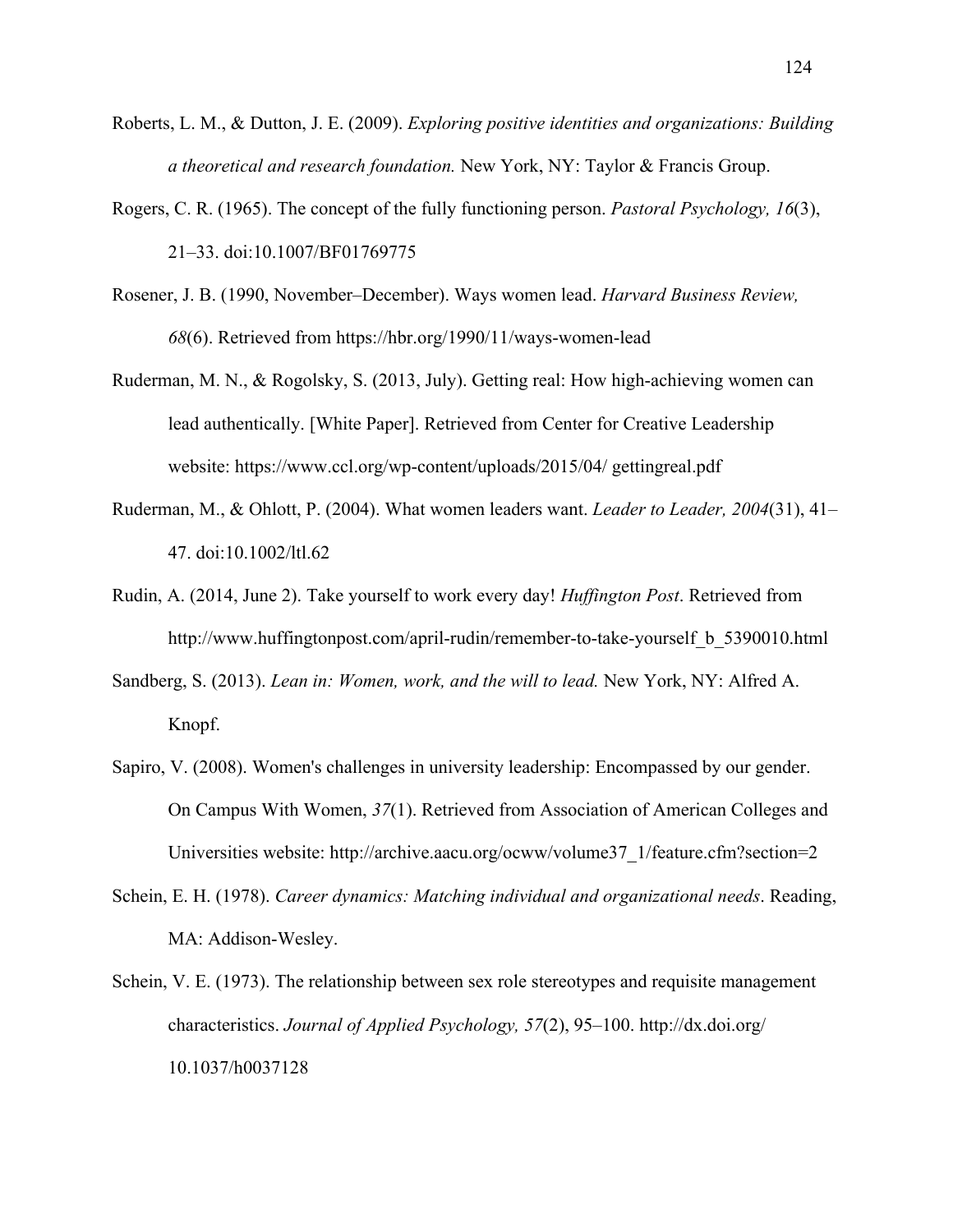Schein, V. E. (1975). Relationships between sex role stereotypes and requisite management characteristics among female managers. *Journal of Applied Psychology, 60*(3), 340–344. http://dx.doi.org/10.1037/h0076637

- Schwartz, S. H. (1996). Value priorities and behavior: Applying a theory of integrated value systems. In C. Seligman, J. M. Olson, & M. P. Zanna, *The psychology of values: The Ontario Symposium* (Vol. 8, pp. 1–24). Mahwah, NJ: Erlbaum.
- Sczesny, S. (2003). A closer look beneath the surface: Various facets of the think-manager think-male stereotype. *Sex Roles, 49*(708), 353–363. doi:10.1023/A:1025112204526
- Skelly, J., & Johnson, J. B. (2011). Glass ceilings and great expectations: Gender stereotype impact on female professionals. *Southern Law Journal, 21*, 59–70. Retrieved from http://www.southernlawjournal.com/2011\_1/04\_Skelly\_Glass%20Ceilings.pdf
- Slocum, D. (2016). Revisiting authenticity and adaptability in leadership. Retrieved from Berlin School of Creative Leadership website: https://www.berlin-school.com/blog/revisitingauthenticity-and-adaptability-leadership
- Sobiraj, S., Rigotti, T., Weseler, D., & Mohr, G. (2015). Masculinity ideology and psychological strain: Considering men's social stressors in female-dominated occupations. *Psychology of Men & Masculinity, 16*(1), 54–66. http://dx.doi.org/10.1037/a0035706
- Spiteri, G., & Xuereb, R. B. (2012). Going back to work after childbirth: Women's lived experiences. *Journal of Reproductive and Infant Psychology, 30*, 201–216. http://dx.doi.org/10.1080/02646838.2012.693153
- Stephan, P., & Levin, S. (2005). Leaving careers in IT: Gender differences in retention. *The Journal of Technology Transfer, 30*(4), 383–396. doi:10.1007/s10961-005-2583-3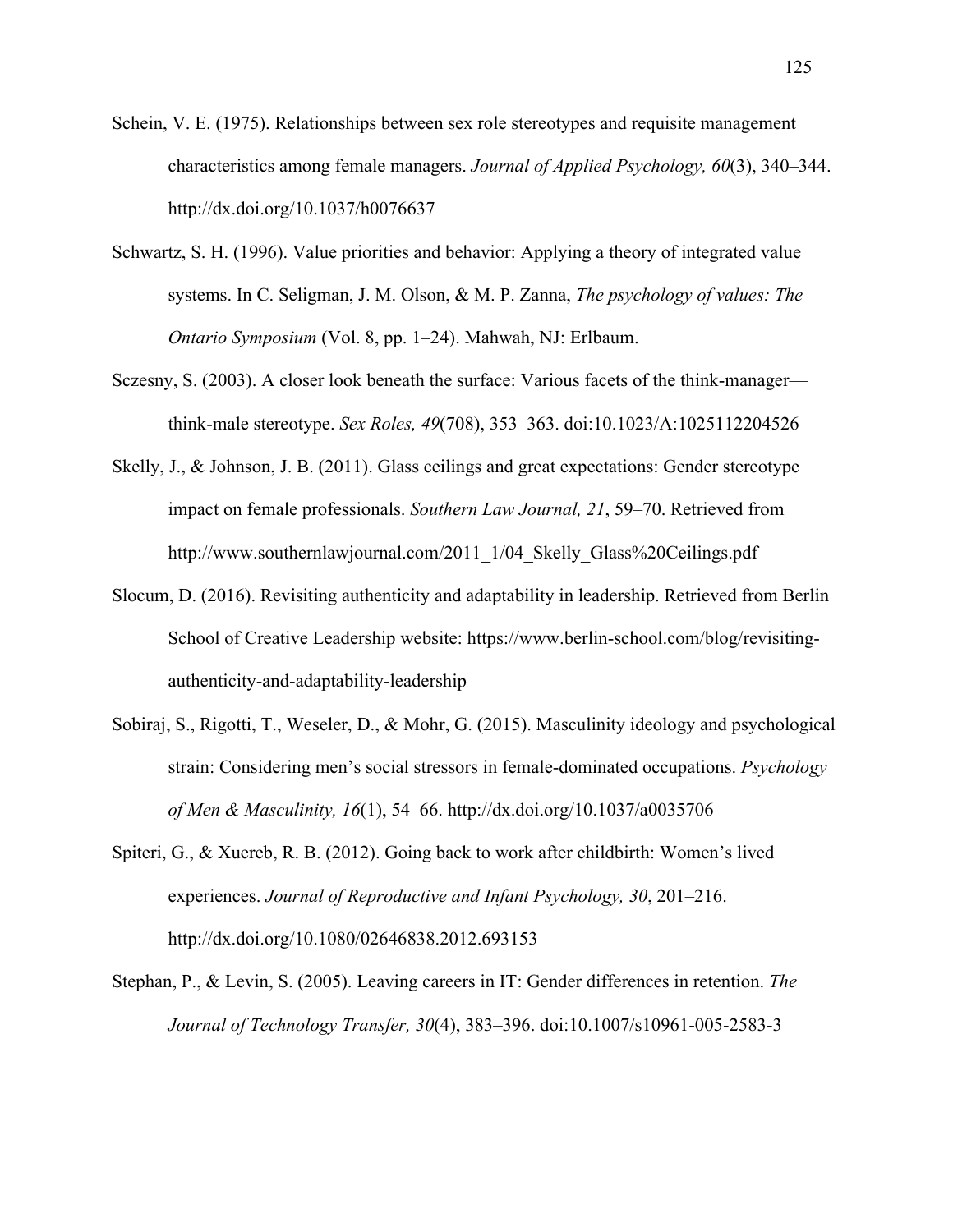- Stuart, D. (2008). *The W.I.L. to succeed: The Development and experiences of women in leadership in corporate America* (Doctoral dissertation). Retrieved from ProQuest Dissertations and Theses. (UMI No. 3351873)
- Thornhill, K. (2011). *Authenticity and female leaders: A qualitative study exploring the leadership practices of female university administrators* (Doctoral dissertation, Colorado State University). Retrieved from https://dspace.library.colostate.edu/handle/10217/ 50163
- Toor, S., & Ofori, G. (2009). Authenticity and its influence on psychological well-being and contingent self-esteem of leaders in Singapore construction sector. *Construction Management and Economics, 27*, 299–313. http://dx.doi.org/10.1080/ 01446190902729721
- United States Department of Labor. (2015). *Women's bureau: Latest annual data.* Retrieved from United States Department of Labor website: http://www.dol.gov/wb/stats/ recentfacts.htm#rates
- United States Bureau of Labor Statistics. (2014, May). Women in the labor force: A databook*.* Retrieved from Bureau of Labor Statistics website: http://www.bls.gov/cps/wlf-databook-2013.pdf
- van den Bosch, R., & Taris, T. W. (2014). Authenticity at work: Development and validation of an individual authenticity measure at work. *Journal of Happiness Studies, 15*(1), 1-18. doi:10.1007/s10902-013-9413-3
- Vannini, P. (2004, May). *Authenticity and power in the academic profession* (Doctoral dissertation, Washington State University). Retrieved from https://research.libraries.wsu. edu:8443/xmlui/handle/2376/168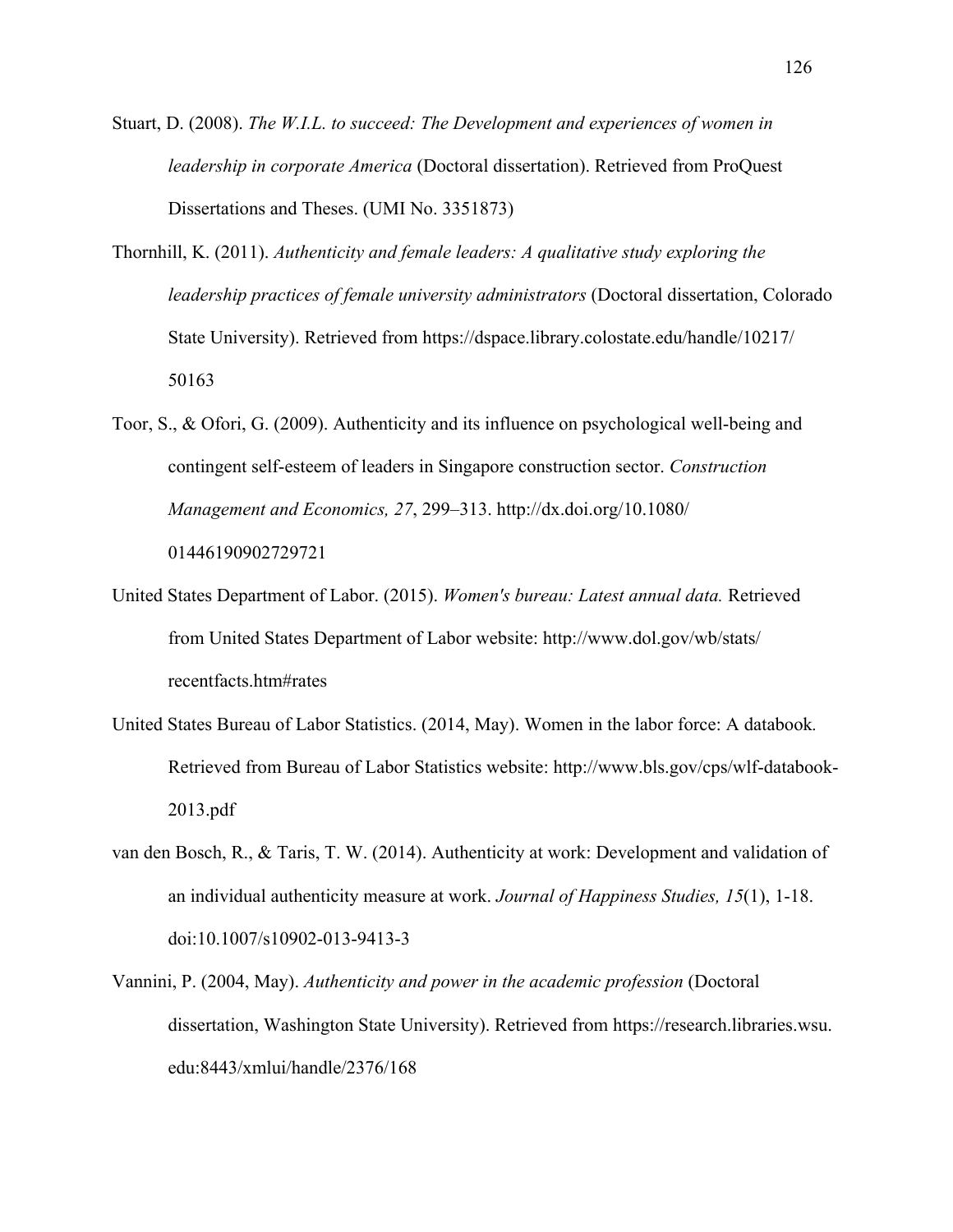- Vannini, P., & Franzese, A. (2008). The Authenticity of self: Conceptualization, personal experience, and practice. *Sociology Compass, 2*(5), 1621–1637. doi:10.1111/j.1751- 9020.2008.00151.x
- Vecchio, R. P. (2002). Leadership and gender advantage. *The Leadership Quarterly, 13*(6), 643–671. doi:10.1016/S1048-9843(02)00156-X
- Wade, R. C. (2015). *Confronting unconscious male prejudice: A critical breakthrough for women in executive leadership* (Doctoral dissertation). Retrieved from ProQuest Dissertations and Theses. (UMI No. 3704286)
- Wagner, D. G., & Berger, J. (1993). Status characteristics theory: The growth of a program. In J. Berger, & M. Zelditch (Eds.), *Theoretical research programs: Studies in the growth of theory* (pp. 23–63). Stanford, CA: Stanford University Press.
- Walumbwa, F., Avolio, B., Gardner, W., Wernsing, T., & Peterson, S. (2008). Authentic leadership: Development and validation of a theory-based measure. *Journal of Management, 34*(1), 89–126. doi:10.1177/0149206307308913
- Walumbwa, F. O., Wang, P., Wang, H., Schaubroeck, J., & Avolio, B. J. (2010). Psychological processes linking authentic leadership to follower behavior. *The Leadership Quarterly, 21*, 901–914. doi:10.1016/j.leaqua.2010.07.015
- Wang, D. S., & Hsieh, C. C. (2013). The effect of authentic leadership on employee trust and employee engagement. *Social Behavior and Personality, 41*(4), 613–624. doi:10.2224/ sbp.2013.41.4.613
- Wellington, S., Kropf, M. B., & Gerkovich, P. R. (2003, June). What's holding women back? *Harvard Business Review*. Retrieved from https://hbr.org/2003/06/whats-holdingwomen-back.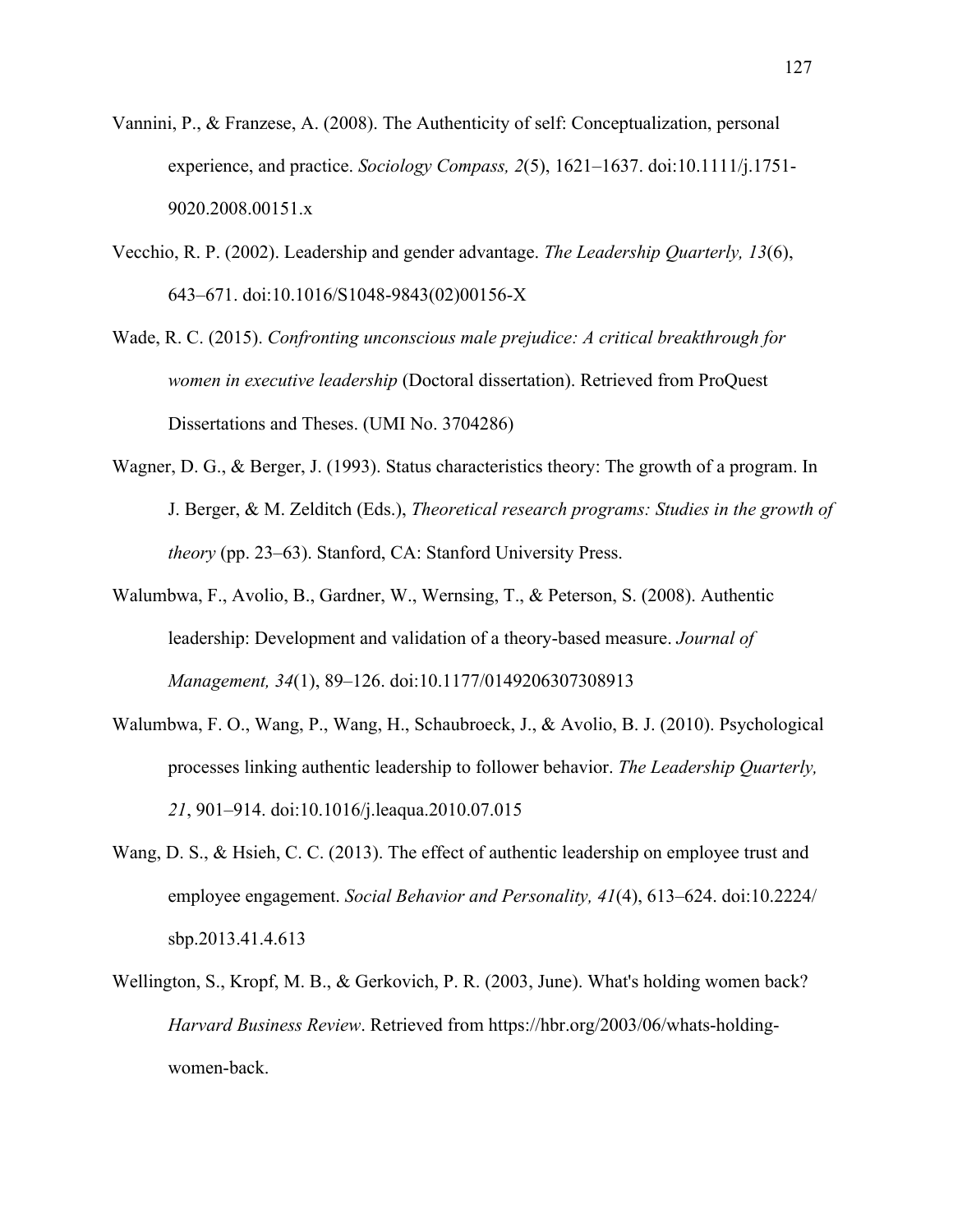- West, C., & Zimmerman, D. H. (1987). Doing Gender. *Gender & Society, 1*(2), 125–151. doi:10.1177/0891243287001002002
- White, N. (2011, August). An examination of dispositional authenticity (Doctoral dissertation, Arizona State University). Retrieved from https://repository.asu.edu/attachments/56345/ content/White\_asu\_0010E\_10304.pdf
- Wood, A. M., Linley, P. A., Maltby, J., Baliousis, M., & Joseph, S. (2008). The authentic personality: A theoretical and empirical conceptualization and the development of the authenticity scale. *Journal of Counseling Psychology, 55*(3), 385–399. doi:10.1037/ 0022-0167.55.3.385
- Wood, G. (2008). Gender stereotypical attitudes: Past, present and future influences on women's career advancement. *Equal Opportunities International, 27*(7), 613–628. http://dx.doi.org/10.1108/02610150810904319
- Xiong, H. B., & Fang, P. (2014). Authentic leadership, collective efficacy, and group performance: An empirical study in China. *Social Behavior and Personality, 42*(6), 921–932. https://doi.org/10.2224/sbp.2014.42.6.921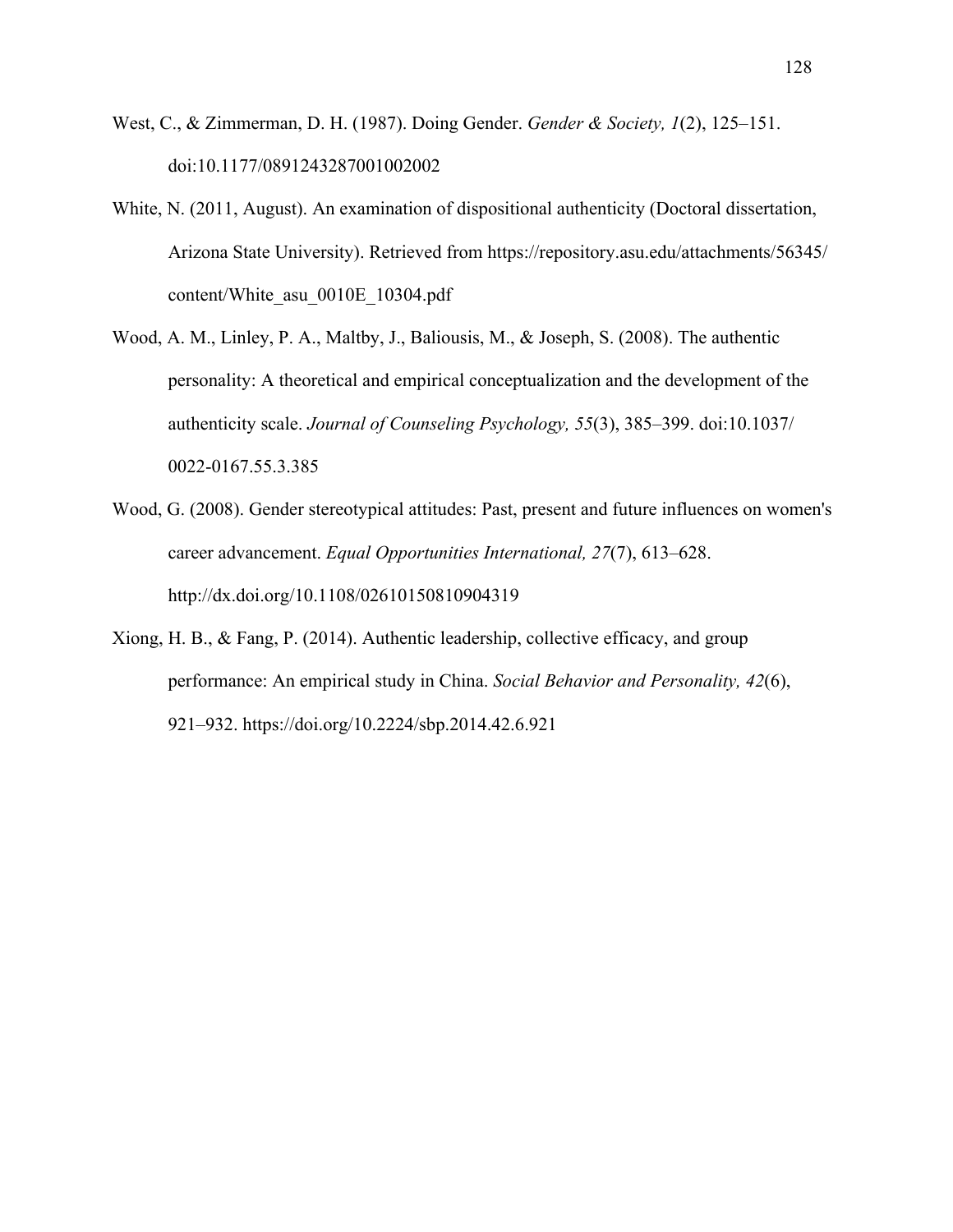## APPENDIX A

# Individual Authenticity Measure (IAM) at Work

# by Ralph van den Bosch and Toon W. Taris (2013, p. 7)

# Authentic living

- 1. I am true to myself at work in most situations.
- 2. At work, I always stand by what I believe in.
- 3. I behave in accordance with my values and beliefs in the workplace.
- 4. I find it easier to get on with people in the workplace when I'm being myself.

## Self-alienation

- 1. At work, I feel alienated.
- 2. I don't feel who I truly am at work.
- 3. At work, I feel out of touch with the ''real me.''
- 4. In my working environment, I feel ''cut off'' from who I really am.

## Accepting external influence

- 1. At work, I feel the need to do what others expect me to do.
- 2. I am strongly influenced in the workplace by the opinions of others.
- 3. Other people influence me greatly at work.
- 4. At work, I behave in a manner that people expect me to behave.